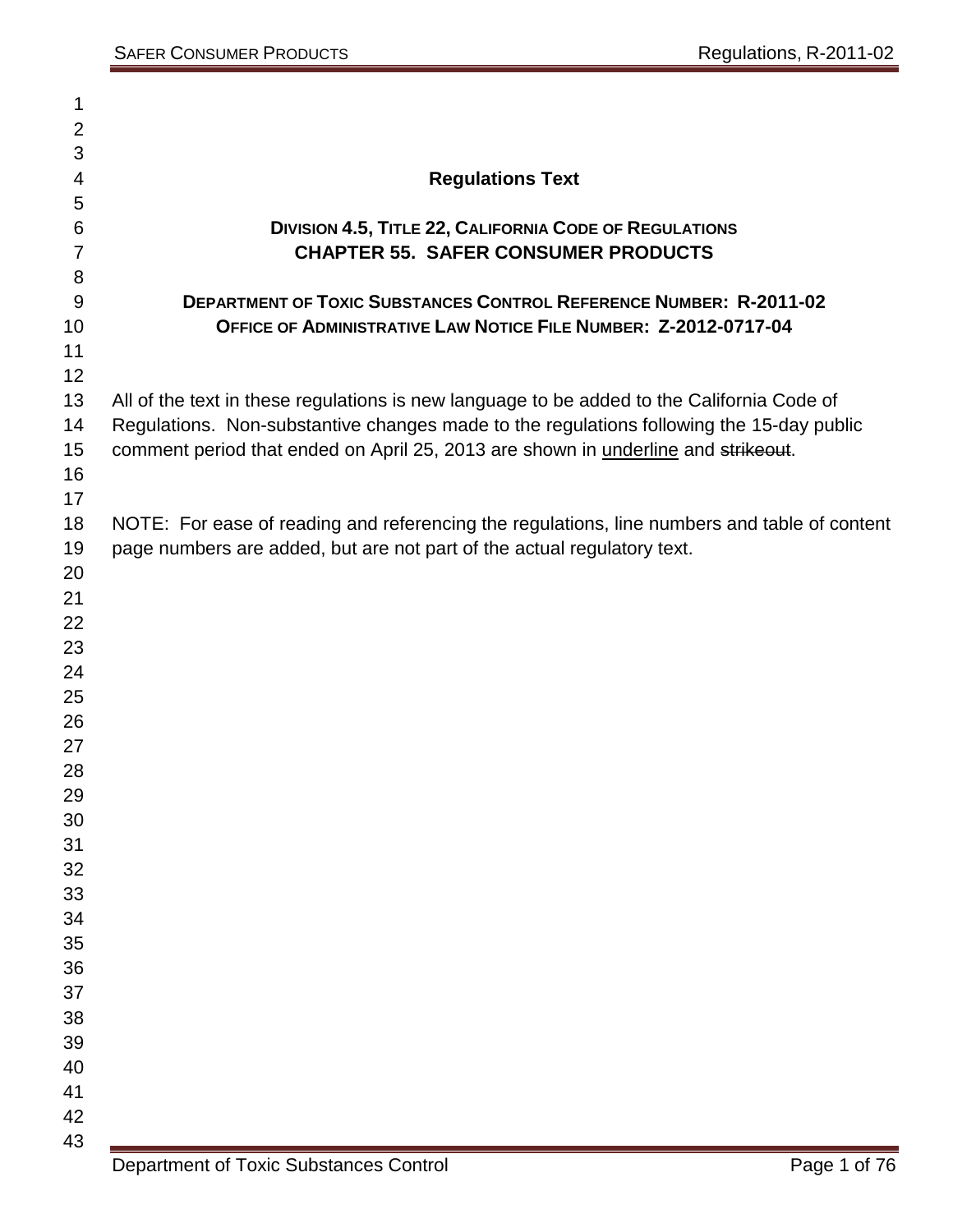| $\mathbf{1}$   | <b>Amend</b> the Table of Contents by adding chapter 55, articles 1, 2, 3, 4, 5, 6, 7, 8, 9, 10, and 11, |                                                                                              |  |  |
|----------------|----------------------------------------------------------------------------------------------------------|----------------------------------------------------------------------------------------------|--|--|
| 2              | and sections 69501, 69501.1, 69501.2, 69501.3, 69501.4, 69501.5, 69502, 69502.1, 69502.2,                |                                                                                              |  |  |
| 3              | 69502.3, 69503, 69503.1, 69503.2, 69503.3, 69503.4, 69503.5, 69503.6, 69503.7, 69504,                    |                                                                                              |  |  |
| 4              |                                                                                                          | 69504.1, 69505, 69505.1, 69505.2, 69505.3, 69505.4, 69505.5, 69505.6, 69505.7, 69505.8,      |  |  |
| 5              |                                                                                                          | 69505.9, 69506, 69506.1, 69506.2, 69506.3, 69506.4, 69506.5, 69506.6, 69506.7, 69506.8,      |  |  |
| 6              |                                                                                                          | 69506.9, 69506.10, 69507, 69507.1, 69507.2, 69507.3, 69507.4, 69507.5, 69507.6, 69508,       |  |  |
| $\overline{7}$ |                                                                                                          | 69509, 69509.1, 69510, and 69511 through 69599 to division 4.5 of title 22 of the California |  |  |
| 8              |                                                                                                          | Code of Regulations, to read:                                                                |  |  |
| 9<br>10        |                                                                                                          | <b>Table of Contents</b>                                                                     |  |  |
| 11             |                                                                                                          |                                                                                              |  |  |
| 12             | ***                                                                                                      |                                                                                              |  |  |
| 13             |                                                                                                          |                                                                                              |  |  |
| 14             |                                                                                                          | <b>Chapter 55. Safer Consumer Products</b>                                                   |  |  |
| 15             |                                                                                                          |                                                                                              |  |  |
| 16             |                                                                                                          |                                                                                              |  |  |
| 17             | \$69501.                                                                                                 |                                                                                              |  |  |
| 18             |                                                                                                          |                                                                                              |  |  |
| 19             |                                                                                                          | § 69501.2. Duty to Comply and Consequences of Non-Compliance.  16                            |  |  |
| 20             |                                                                                                          |                                                                                              |  |  |
| 21             |                                                                                                          |                                                                                              |  |  |
| 22             |                                                                                                          |                                                                                              |  |  |
| 23             |                                                                                                          |                                                                                              |  |  |
| 24             |                                                                                                          |                                                                                              |  |  |
| 25             | $§$ 69502.                                                                                               |                                                                                              |  |  |
| 26             |                                                                                                          |                                                                                              |  |  |
| 27             |                                                                                                          |                                                                                              |  |  |
| 28             |                                                                                                          |                                                                                              |  |  |
| 29             |                                                                                                          |                                                                                              |  |  |
| 30             |                                                                                                          | Article 3. Process for Identifying and Prioritizing Product-Chemical Combinations  27        |  |  |
| 31             | \$69503.                                                                                                 |                                                                                              |  |  |
| 32<br>33       |                                                                                                          |                                                                                              |  |  |
| 34             |                                                                                                          |                                                                                              |  |  |
|                |                                                                                                          |                                                                                              |  |  |
| 35             |                                                                                                          |                                                                                              |  |  |
| 36             |                                                                                                          |                                                                                              |  |  |
| 37             |                                                                                                          |                                                                                              |  |  |
| 38<br>39       |                                                                                                          |                                                                                              |  |  |
| 40             |                                                                                                          | Article 4. Petition Process for Identification and Prioritization of Chemicals and           |  |  |
| 41             |                                                                                                          |                                                                                              |  |  |
| 42             | § 69504.                                                                                                 |                                                                                              |  |  |
| 43             |                                                                                                          |                                                                                              |  |  |
|                |                                                                                                          |                                                                                              |  |  |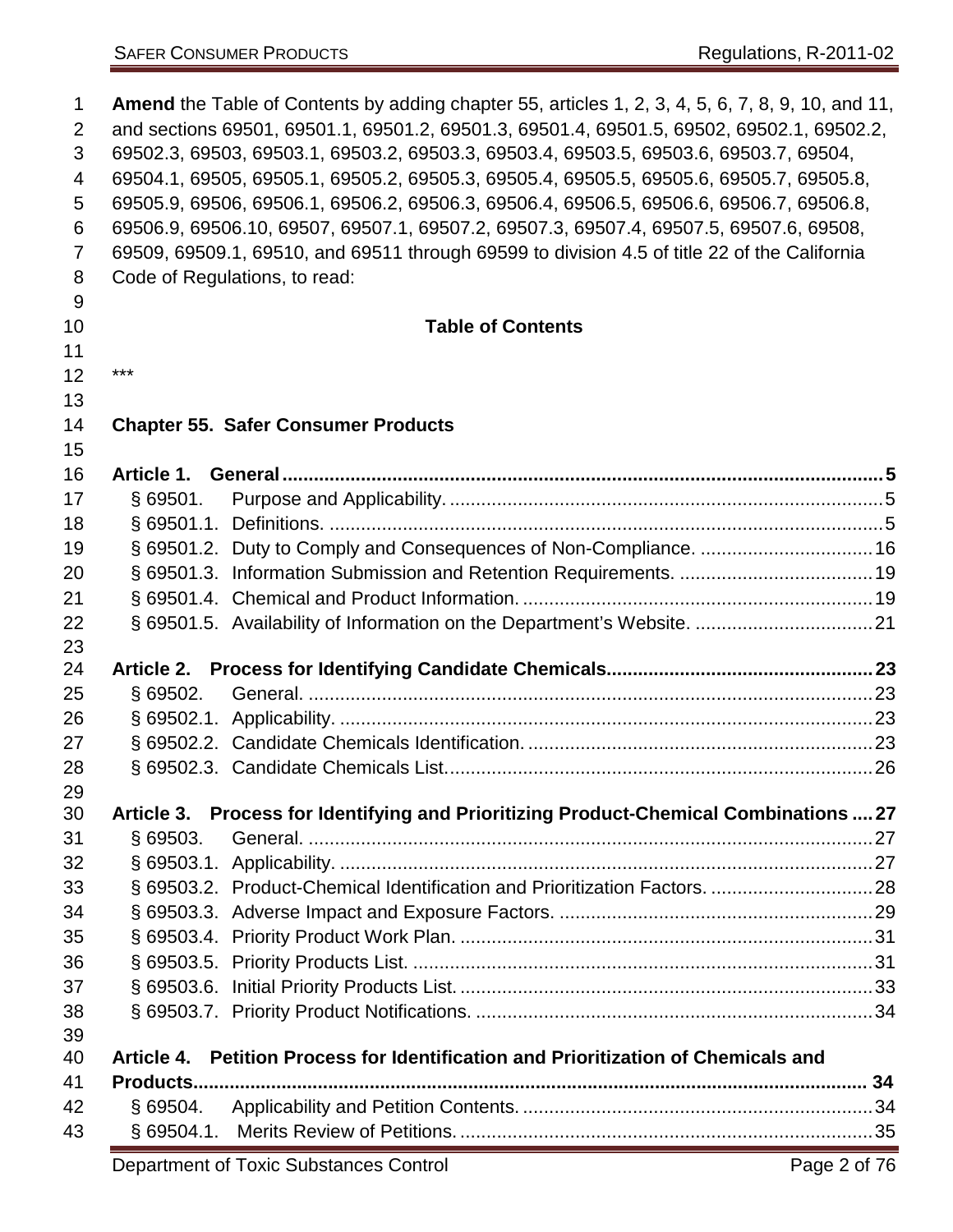| 1              |            |                                                                                               |  |
|----------------|------------|-----------------------------------------------------------------------------------------------|--|
| $\overline{2}$ |            |                                                                                               |  |
| 3              | § 69505.   |                                                                                               |  |
| 4              |            |                                                                                               |  |
| 5              |            | § 69505.2. Removal/Replacement Notifications in Lieu of Alternatives Analysis. 38             |  |
| 6              |            | § 69505.3. Alternatives Analysis Threshold Notification in Lieu of Alternatives Analysis.  42 |  |
| $\overline{7}$ |            |                                                                                               |  |
| 8              |            |                                                                                               |  |
| 9              |            |                                                                                               |  |
| 10             |            |                                                                                               |  |
| 11             |            |                                                                                               |  |
| 12             |            | § 69505.9. Department Review and Determinations for AA Reports and Work Plans. 55             |  |
| 13             |            |                                                                                               |  |
| 14             |            |                                                                                               |  |
| 15             | \$69506.   |                                                                                               |  |
| 16             |            |                                                                                               |  |
| 17             |            | § 69506.2. Supplemental Information and Regulatory Response Revisions59                       |  |
| 18             |            |                                                                                               |  |
| 19             |            |                                                                                               |  |
| 20             |            |                                                                                               |  |
| 21             |            |                                                                                               |  |
| 22             |            |                                                                                               |  |
| 23             |            |                                                                                               |  |
| 24             |            |                                                                                               |  |
| 25             |            |                                                                                               |  |
| 26             |            |                                                                                               |  |
| 27             |            |                                                                                               |  |
| 28             | $§$ 69507. |                                                                                               |  |
| 29             |            |                                                                                               |  |
| 30             |            |                                                                                               |  |
| 31             |            |                                                                                               |  |
| 32             |            |                                                                                               |  |
| 33             |            |                                                                                               |  |
| 34             |            |                                                                                               |  |
| 35             |            |                                                                                               |  |
| 36             |            |                                                                                               |  |
| 37             | $§$ 69508. |                                                                                               |  |
| 38             |            |                                                                                               |  |
| 39             |            |                                                                                               |  |
| 40             | $§$ 69509. |                                                                                               |  |
| 41             |            | § 69509.1. Department Review of Claims of Trade Secret Protection. 75                         |  |
| 42             |            |                                                                                               |  |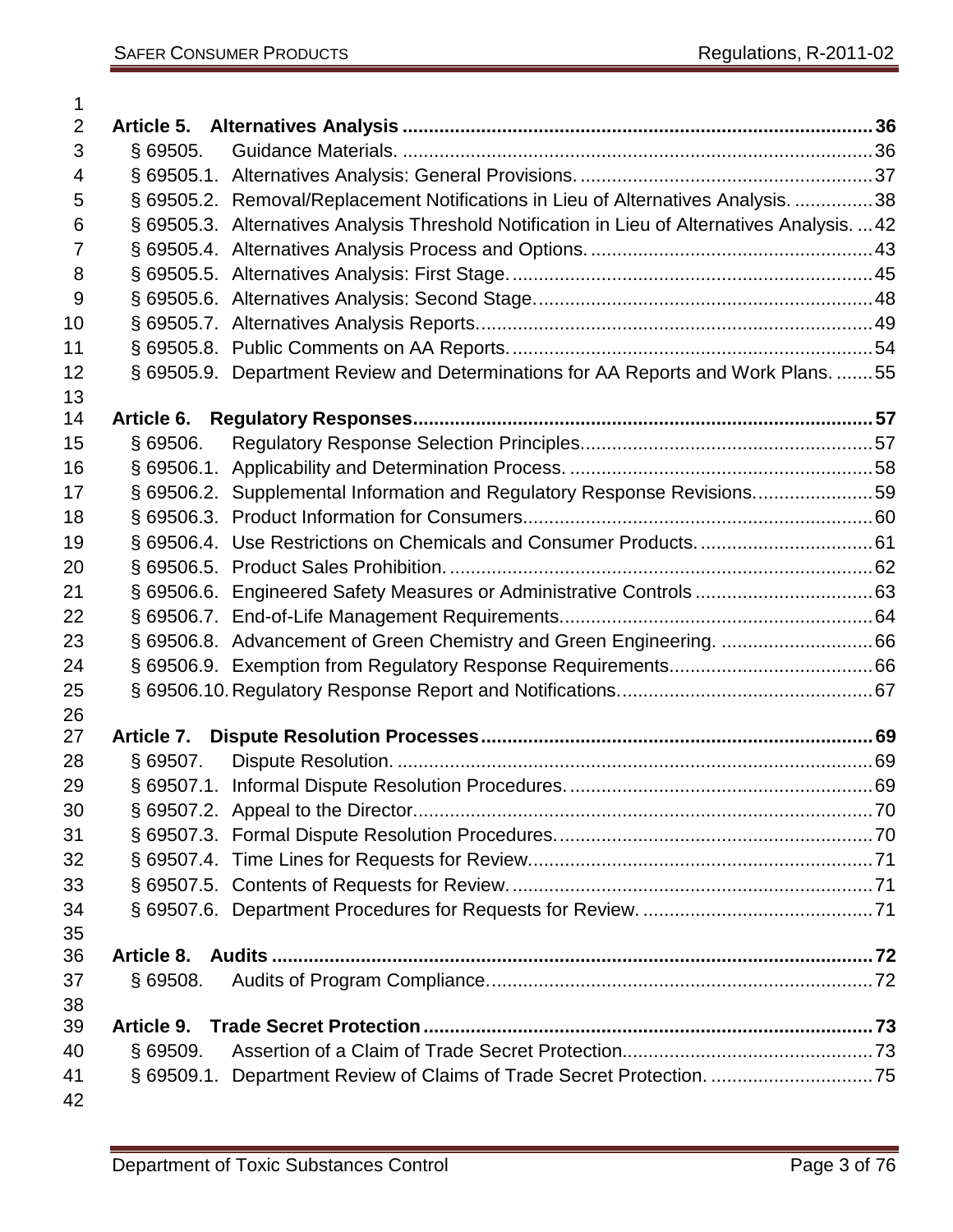| $\mathbf{1}$              |  |
|---------------------------|--|
| $\overline{2}$            |  |
| $\ensuremath{\mathsf{3}}$ |  |
| $\overline{4}$            |  |
| $\sqrt{5}$                |  |
| $\,6\,$                   |  |
| $\overline{7}$            |  |
| $\, 8$                    |  |
| 9                         |  |
| 10                        |  |
| 11                        |  |
| 12                        |  |
| 13<br>14                  |  |
| 15                        |  |
| 16                        |  |
| 17                        |  |
| 18                        |  |
| 19                        |  |
| 20                        |  |
| 21                        |  |
| 22                        |  |
| 23                        |  |
| 24                        |  |
| 25                        |  |
| 26                        |  |
| 27                        |  |
| 28                        |  |
| 29<br>30                  |  |
| 31                        |  |
| 32                        |  |
| 33                        |  |
| 34                        |  |
| 35                        |  |
| 36                        |  |
| 37                        |  |
| 38                        |  |
| 39                        |  |
| 40                        |  |
| 41                        |  |
| 42                        |  |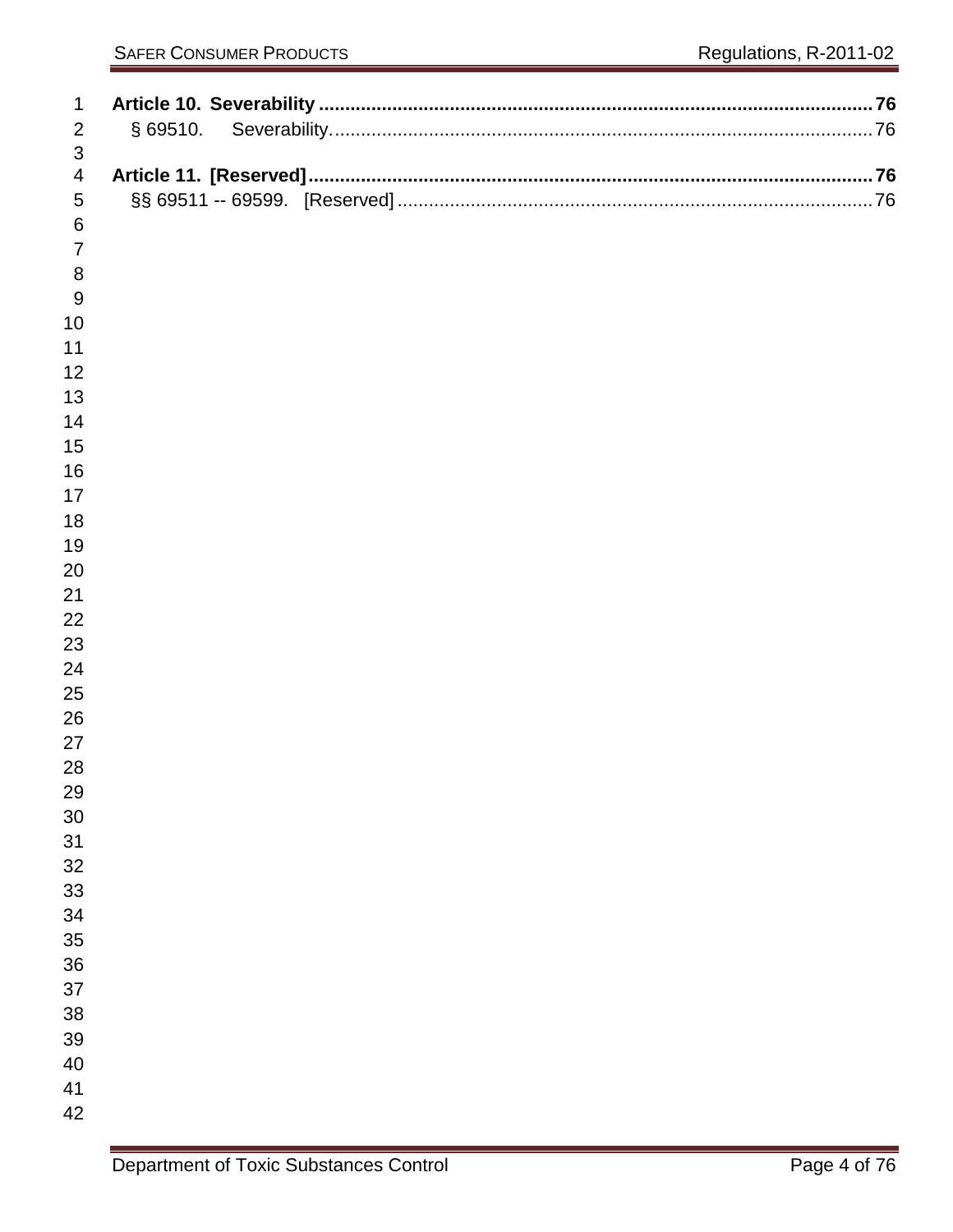**Add** chapter 55 to division 4.5 of title 22 of the California Code of Regulations, to read:

### **Chapter 55. Safer Consumer Products**

<span id="page-4-0"></span>**Article 1. General**

#### <span id="page-4-1"></span>**§ 69501. Purpose and Applicability.**

 (a) Safer Consumer Products Regulations. This chapter specifies the process for identifying and prioritizing Priority Products and their Chemicals of Concern, and identifying and analyzing alternatives to determine how best to eliminate or reduce potential exposures to, or the level of potential adverse impacts posed by, the Chemical(s) of Concern in Priority Products. This chapter also specifies the regulatory responses that will be imposed by operation of article 6 or that may be required by the Department following completion of an 14 aAlternatives aAnalysis.

(b) Applicability and Non-Duplication.

 (1) Except as provided in paragraphs (2) and (3), this chapter applies to all consumer products placed into the stream of commerce in California.

 (2) This chapter does not apply to any product that is exempted from the definition of "consumer product" specified in Health and Safety Code section 25251.

 (3)(A) This chapter does not apply to a consumer product that the Department determines is regulated by one or more federal and/or California State regulatory program(s), and/or applicable treaties or international agreements with the force of domestic law, that, in combination:

24 1. Address the same potential adverse impacts, potential exposure pathways, and potential adverse waste and end-of-life effects that could otherwise be the basis for the product being listed as a Priority Product; and

27 2. Provide a level of public health and environmental protection that is equivalent to or greater than the protection that would potentially be provided if the product were listed as a Priority Product.

 (B) The Department may re-evaluate a determination previously made under this paragraph and rescind the determination if the Department finds that the facts and/or assumptions upon which the determination was based were not, or are no longer, valid.

 (c) Harmonization. Nothing in these regulations authorizes the Department to supersede the requirements of another California State or federal regulatory program. 

- NOTE: Authority cited: Sections 25252, 25253, and 58012, Health and Safety Code. Reference: Sections 25251, 25252, 25253, and 25257.1, Health and Safety Code.
- 

#### <span id="page-4-2"></span>**§ 69501.1. Definitions.**

 (a) Terminology. When used in this chapter, the following terms, unless specified otherwise, have the meanings specified in this section: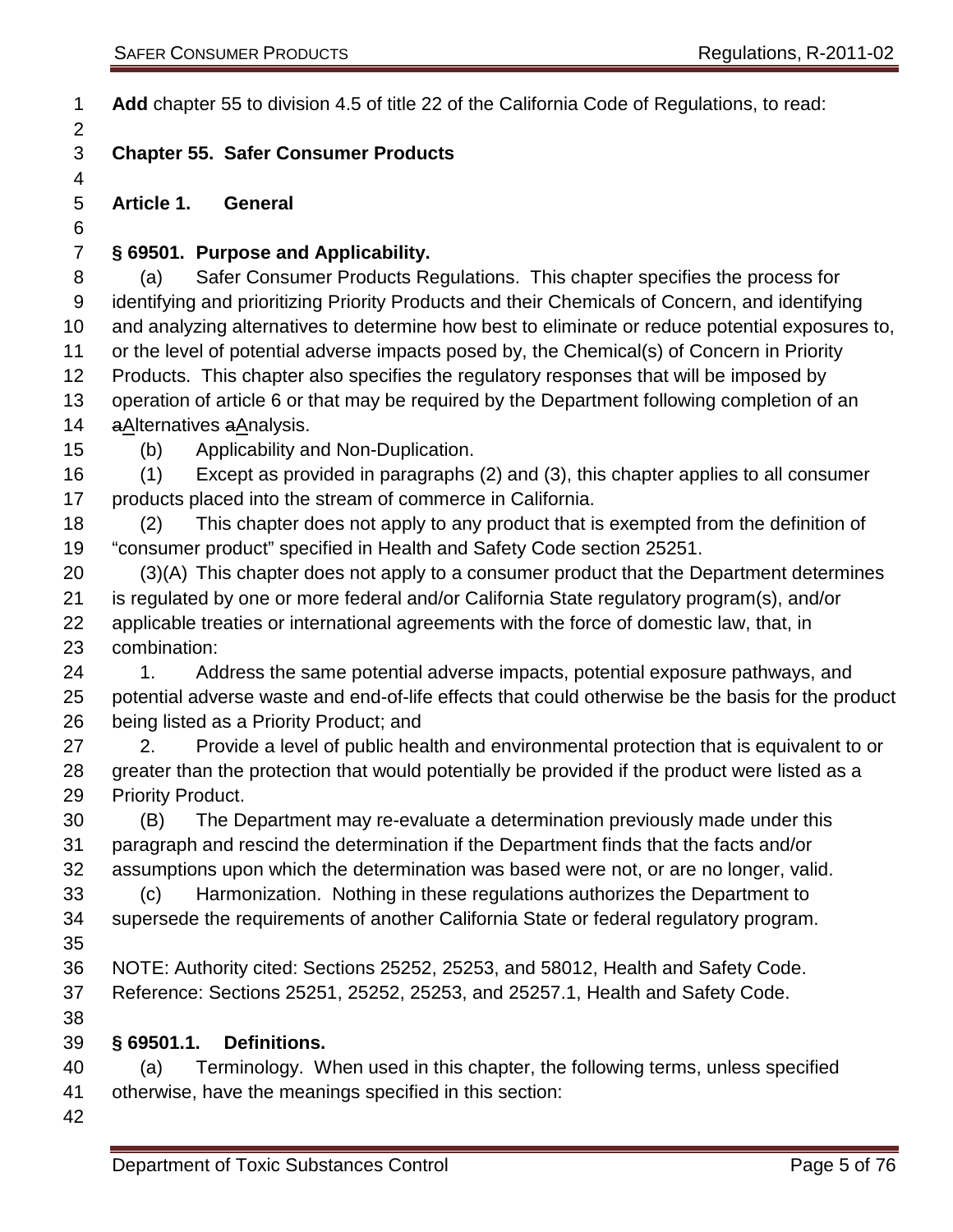- (1) "AA Reports" means Preliminary AA Reports, Final AA Reports, Abridged AA Reports, and/or AA Reports submitted for previously completed AAs, whichever is applicable. As applicable, "AA Report" also includes the AA Report Addendum for a Final AA Report or Abridged AA Report. (2) "Adverse air quality impacts" means indoor or outdoor air emissions of any of the air contaminants listed below that have the potential to result in adverse public health, ecological, soil quality, or water quality impacts: (A) California Toxic Air Contaminants as specified in title 17, California Code of Regulations, sections 93000 through 93001; (B) Greenhouse gases, which means any of the following gases: 1. Carbon dioxide; 2. Hydrofluorocarbons; 3. Methane; 4. Nitrogen trifluoride; 5. Nitrous oxide; 6. Perfluorocarbons; 7. Sulfur hexafluoride; or 8. Gases that exhibit the global warming potential hazard trait, as specified in section 69405.4; (C) Nitrogen oxides; (D) Particulate matter that exhibits the particle size or fiber dimension hazard trait, as specified in section 69405.7; (E) Chemical substances that exhibit the stratospheric ozone depletion potential hazard trait, as specified in section 69405.8; (F) Sulfur oxides; or (G) Tropospheric ozone-forming compounds, including compounds that exhibit the ambient ozone formation hazard trait, as specified in section 69405.1. (3) "Adverse ecological impacts" means any of the following direct or indirect effects on living organisms and/or their environments: (A) Adverse effects to aquatic, avian, or terrestrial animal or plant organisms or microbes, including: 1. Acute or chronic toxicity; 2. Changes in population size, reductions in biodiversity, or changes in ecological communities; and 3. The ability of an endangered or threatened species to survive or reproduce; (B) Adverse effects on aquatic and terrestrial ecosystems including: 1. Deterioration or loss of environmentally sensitive habitats; 2. Impacts that contribute to or cause vegetation contamination or damage; and
- 3. Adverse effects on environments that have been designated as impaired by a
- California State or federal regulatory agency;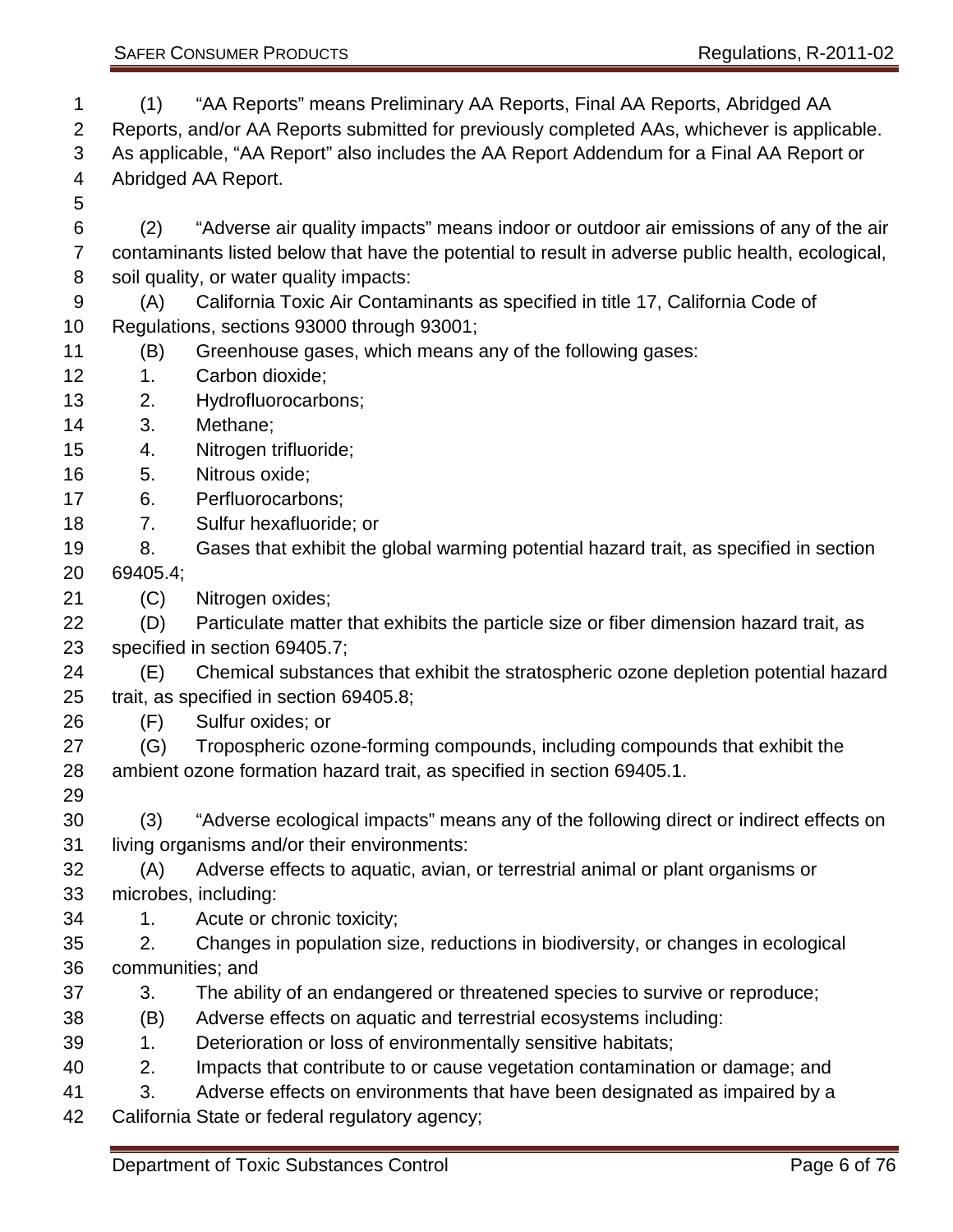| <b>SAFER CONSUMER PRODUCTS</b> |  |
|--------------------------------|--|
|                                |  |

- (C) Biological or chemical contamination of soils; or (D) Any other adverse effect, as defined in section 69401.2(a), for environmental hazard traits and endpoints specified in article 4 of chapter 54. (4) "Adverse environmental impacts" means any of the following: (A) Adverse air quality impacts; (B) Adverse ecological impacts; (C) Adverse soil quality impacts; (D) Adverse water quality impacts; or (E) Exceedance of an enforceable California or federal regulatory standard relating to the protection of the environment. (5) "Adverse impacts" means adverse public health impacts and/or adverse environmental impacts. (6) "Adverse public health impacts" means any of the toxicological effects on public health specified in article 2 or article 3 of chapter 54, or exceedance of an enforceable California or federal regulatory standard relating to the protection of public health. Public health includes occupational health. (7) "Adverse soil quality impacts" means any of the following effects on soil function or properties: (A) Compaction or other structural changes; (B) Erosion; (C) Loss of organic matter; or (D) Soil sealing, meaning covering surface soil with a layer of impervious material or changing the nature of the soil so that it behaves as an impermeable medium. (8) "Adverse waste and end-of-life effects" means the waste materials and byproducts generated during the life cycle of a product, and the associated adverse effects due to one or more of the following: (A) The volume or mass generated; (B) Any special handling needed to mitigate adverse impacts; (C) Effects on solid waste and wastewater disposal and treatment, including operation of solid waste and wastewater handling or treatment facilities, and the ability to reuse or recycle materials resulting from the treatment of solid waste and/or wastewater; (D) Discharge(s) or disposal(s) to storm drains or sewers that adversely affects operation of wastewater or storm water treatment facilities; or (E) Release(s) into the environment, as a result of solid waste handling, treatment, or disposal activities, or the discharge or disposal to storm drains or sewers, of chemicals contained in the product.
-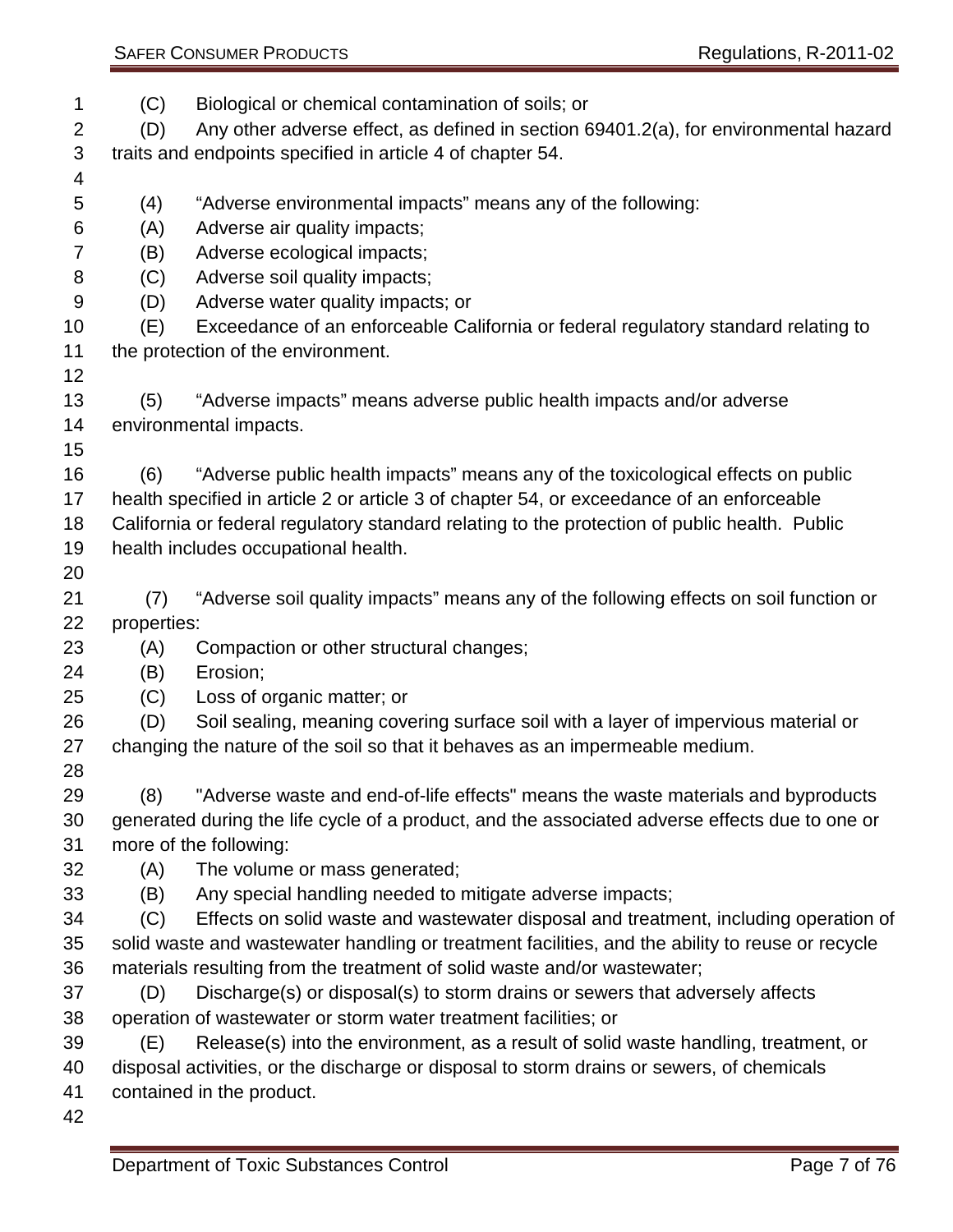(9) "Adverse water quality impacts" means any of the following adverse effects on the beneficial uses of the waters of the State, which include groundwater, fresh water, brackish water, marsh lands, wetlands, or coastal bodies or systems, as specified in Water Code section 13050(f) or adopted in a Water Quality Control Plan under article 3 of chapter 3 and/or article 3 of chapter 4 of division 7 of the Water Code: (A) Increase in biological oxygen demand; (B) Increase in chemical oxygen demand; (C) Increase in temperature; (D) Increase in total dissolved solids; or (E) Introduction of, or increase in, any of the following: 11 1. Priority pollutants identified for California under section 303(c) of the federal Clean Water Act; 2. Pollutants listed by California or the United States Environmental Protection Agency for one or more water bodies in California under section 303(d) of the federal Clean Water Act; 3. Chemicals for which primary Maximum Contaminant Levels have been established and adopted under section 64431 or section 64444 of chapter 15 of title 22 of the California Code of Regulations; 4. Chemicals for which Notification Levels have been specified under Health and Safety Code section 116455; or 5. Chemicals for which public health goals for drinking water have been published under the California Safe Drinking Water Act (commencing with Health and Safety Code section 116270). (10) "Alternative" means any of the following: (A) Removal of Chemical(s) of Concern from a Priority Product, with or without the use of one or more replacement chemicals; (B) Reformulation or redesign of a Priority Product and/or manufacturing process to eliminate or reduce the concentration of Chemical(s) of Concern in the Priority Product; (C) Redesign of a Priority Product and/or manufacturing process to reduce or restrict potential exposures to Chemical(s) of Concern in the Priority Product; or (D) Any other change to a Priority Product or a manufacturing process that reduces the potential adverse impacts and/or potential exposures associated with the Chemical(s) of Concern in the Priority Product, and/or the potential adverse waste and end-of-life effects associated with the Priority Product. (11) "Alternatives Analysis" or "AA" means an evaluation and comparison of a Priority Product and one or more alternatives to the product under article 5. (12) "Alternatives Analysis Threshold" means whichever of the following is applicable: (A) The Practical Quantitation Limit for a Chemical of Concern that is present in a Priority Product solely as a contaminant; or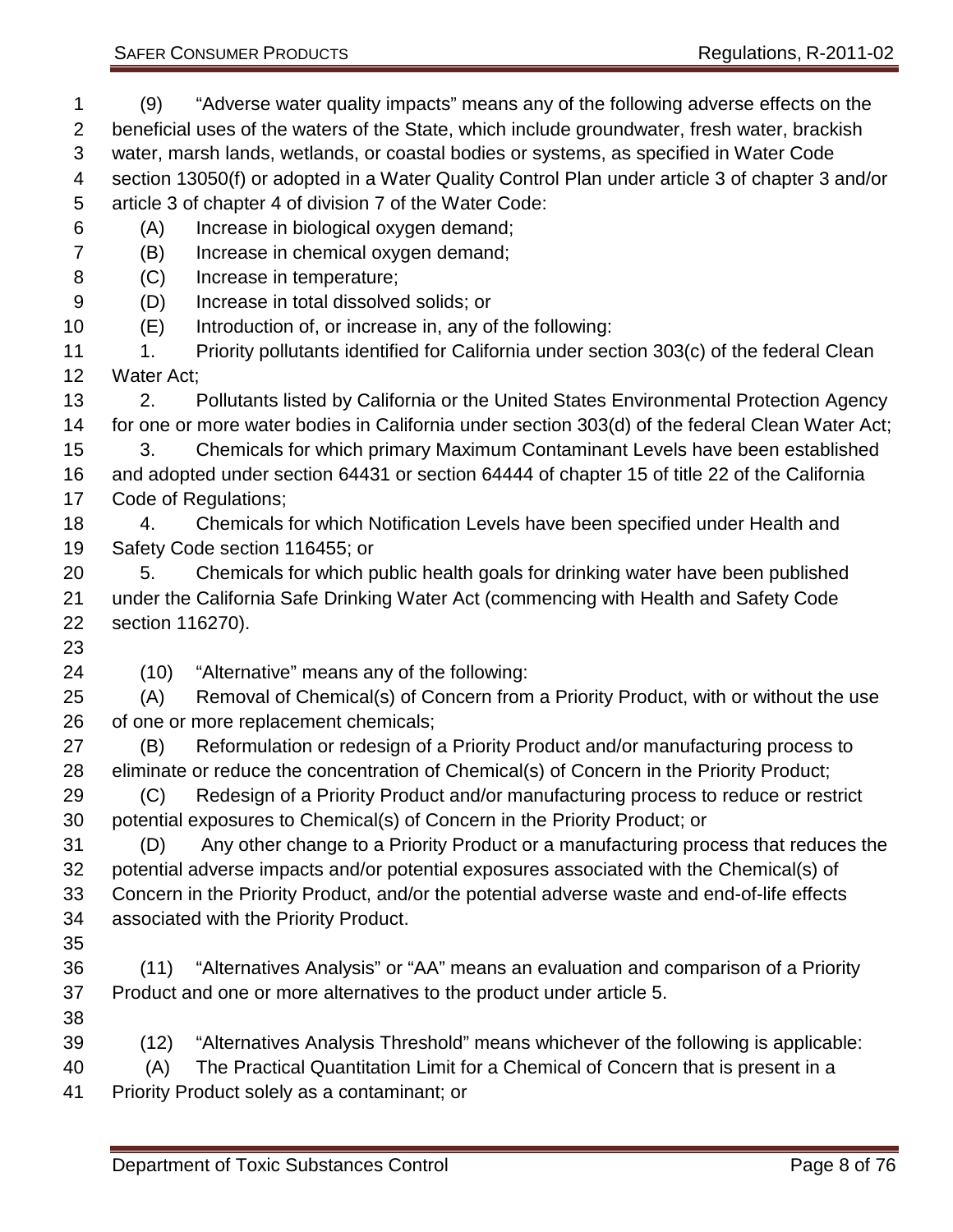| 1              | (B)            | The applicable concentration, if any, specified by the Department under section                 |
|----------------|----------------|-------------------------------------------------------------------------------------------------|
| $\overline{2}$ | 69503.5(c).    |                                                                                                 |
| 3              |                |                                                                                                 |
| 4              | (13)           | "Alternatives Analysis Threshold Notification" means a notification submitted to the            |
| 5              |                | Department under section 69505.3.                                                               |
| 6              |                |                                                                                                 |
| $\overline{7}$ |                | (14) "Aqueous hydrolysis half-life" means the time required for the concentration of a          |
| 8              |                | chemical to be reduced by one-half after being introduced into water.                           |
| $9\,$          |                |                                                                                                 |
| 10             |                | (15) "Assemble" means to fit, join, put, or otherwise bring together components to create,      |
| 11             |                | repair, refurbish, maintain, or make non-material alterations to a consumer product.            |
| 12             |                |                                                                                                 |
| 13             |                | (16) "Assembler" means any person who assembles a product containing a component                |
| 14             |                | that is a product subject to the requirements of this chapter.                                  |
| 15             |                |                                                                                                 |
| 16             |                | (17) "Atmospheric oxidation rate" means the rate of change or degradation of a chemical         |
| 17             |                | through the interaction with oxygen in the atmosphere.                                          |
| 18             |                |                                                                                                 |
| 19             | (18)           | "Bioaccumulation" means bioaccumulation, as specified in section 69405.2.                       |
| 20             |                |                                                                                                 |
| 21             | (19)           | "Candidate Chemical" means a chemical that is a candidate for designation as a                  |
| 22             |                | Chemical of Concern, and that is identified as a Candidate Chemical under section 69502.2.      |
| 23             |                |                                                                                                 |
| 24             |                | (20)(A) "Chemical" means either of the following:                                               |
| 25             | 1 <sub>1</sub> | An organic or inorganic substance of a particular molecular identity, including any             |
| 26             |                | combination of such substances occurring, in whole or in part, as a result of a chemical        |
| 27             |                | reaction or occurring in nature, and any element, ion or uncombined radical, and any            |
| 28             |                | degradate, metabolite, or reaction product of a substance with a particular molecular identity; |
| 29             | or             |                                                                                                 |
| 30             | 2.             | A chemical ingredient, which means a substance comprising one or more                           |
| 31             |                | substances described in subparagraph 1.                                                         |
| 32             | (B)            | "Molecular identity" means the substance's properties listed below:                             |
| 33             | 1.             | Agglomeration state;                                                                            |
| 34             | 2.             | Bulk density;                                                                                   |
| 35             | 3.             | Chemical composition, including surface coating;                                                |
| 36             | 4.             | Crystal structure;                                                                              |
| 37             | 5.             | Dispersability;                                                                                 |
| 38             | 6.             | Molecular structure;                                                                            |
| 39             | 7.             | Particle density;                                                                               |
| 40             | 8.             | Particle size, size distribution, and surface area;                                             |
| 41             | 9.             | Physical form and shape, at room temperature and pressure;                                      |
| 42             | 10.            | Physicochemical properties;                                                                     |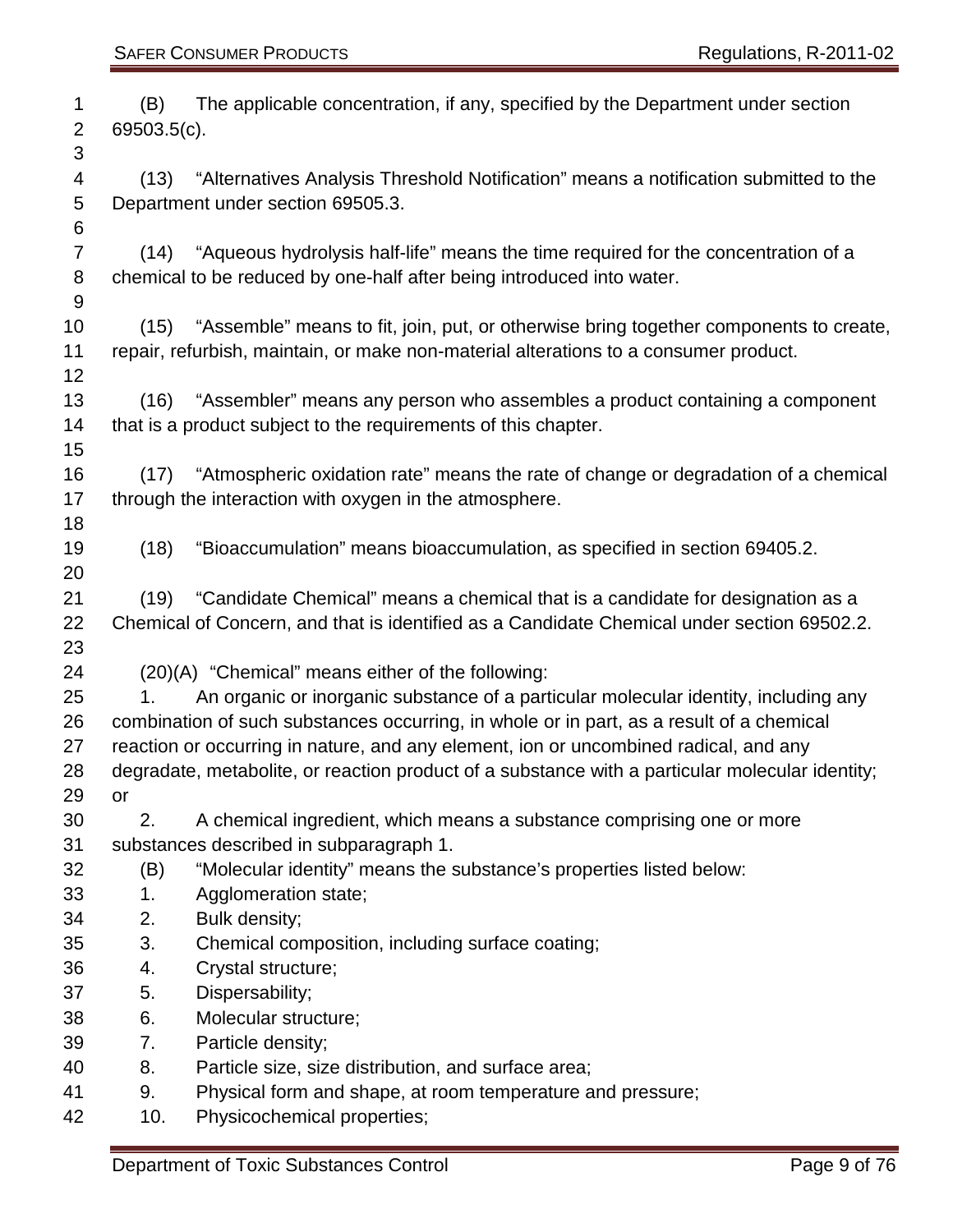| 1              | 11.            | Porosity;                                                                                       |
|----------------|----------------|-------------------------------------------------------------------------------------------------|
| $\overline{2}$ | 12.            | Solubility in water and biologically relevant fluids;                                           |
| 3              | 13.            | Surface charge; and                                                                             |
| 4              | 14.            | Surface reactivity.                                                                             |
| 5              |                |                                                                                                 |
| 6              | (21)           | "Chemical of Concern" means a Candidate Chemical that has been designated as a                  |
| $\overline{7}$ |                | Chemical of Concern under section 69503.5(b)(2)(B).                                             |
| 8              |                |                                                                                                 |
| $9\,$          | (22)           | "Chemical Removal Intent Notification" and "Chemical Removal Confirmation                       |
| 10             |                | Notification" mean the notifications submitted to the Department under section                  |
| 11             |                | 69505.2(a)(1)(A)1.                                                                              |
| 12             |                |                                                                                                 |
| 13             |                | (23)(A) "Component" means a uniquely identifiable homogeneous material, part, piece,            |
| 14             |                | assembly, or subassembly that is a necessary or intended element of a consumer product.         |
| 15             | (B)            | "Homogeneous material" means either of the following:                                           |
| 16             | 1 <sub>1</sub> | One material of uniform composition throughout; or                                              |
| 17             | 2.             | A material, consisting of a combination of materials, that cannot be readily disjointed         |
| 18             |                | or separated into different materials by mechanical actions such as unscrewing, cutting,        |
| 19             |                | crushing, grinding, or abrasive processes.                                                      |
| 20             |                |                                                                                                 |
| 21             |                | (24)(A) "Consumer product" or "Product" means any of the following:                             |
| 22             | 1.             | A "consumer product" as defined in Health and Safety Code section 25251; or                     |
| 23             | 2.             | When applicable, a component of an assembled "consumer product."                                |
| 24             | (B)            | "Consumer product" or "Product" does not mean a product that ceased to be                       |
| 25             |                | manufactured prior to the date the product is listed as a Priority Product.                     |
| 26             | (C)            | "Consumer product" or "Product" does not mean a product previously owned or                     |
| 27             |                | leased by someone other than the manufacturer, importer, distributor, assembler, or retailer of |
| 28             | the product.   |                                                                                                 |
| 29             |                |                                                                                                 |
| 30             | (25)           | "Contact information" means mailing and electronic addresses, headquarters                      |
| 31             |                | location, phone number(s), title(s) if applicable, and website address.                         |
| 32             |                |                                                                                                 |
| 33             | (26)(A)        | "Contaminant" means a chemical that is not an intentionally added ingredient in a               |
| 34             |                | product and the source(s) of the chemical in the product is/are one or more of the following:   |
| 35             | 1.             | A naturally occurring contaminant commonly found in raw materials that are                      |
| 36             |                | frequently used to manufacture the product;                                                     |
| 37             | 2.             | Air or water frequently used as a processing agent or an ingredient to manufacture              |
| 38             | the product;   |                                                                                                 |
| 39             | 3.             | A contaminant commonly found in recycled materials that are frequently used to                  |
| 40             |                | manufacture the product; and/or                                                                 |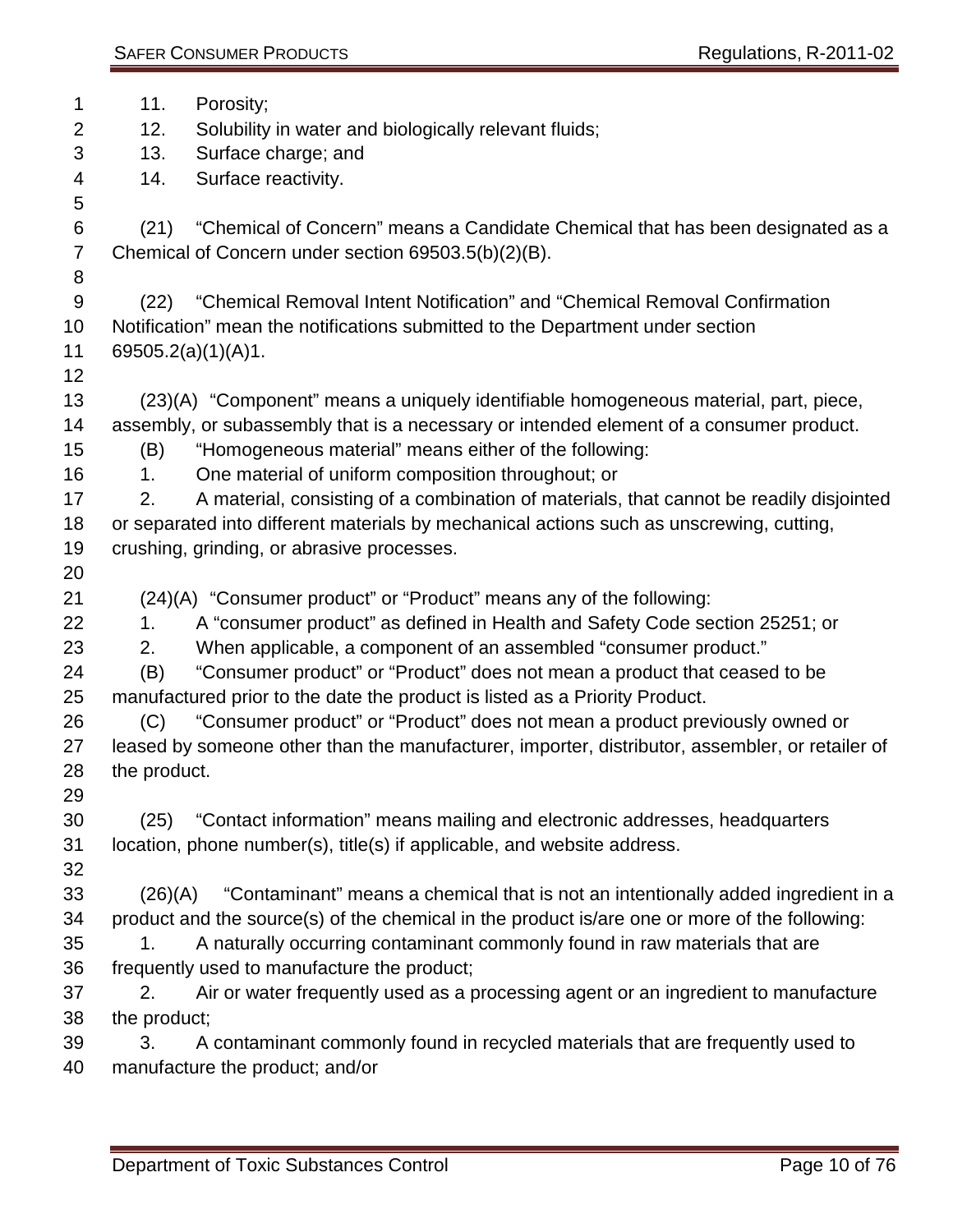4. A processing agent, reactant, by-product, or intermediate frequently used to promote certain chemical or physical changes during manufacturing, and the incidental retention of a residue is not desired or intended. (B) "Intentionally added ingredient" means a chemical that is deliberately used in the manufacture of a product where the continued presence is desired in the final product to provide a specific characteristic, appearance, or quality. (C) "Processing agent" means a chemical used in a product manufacturing process to promote chemical or physical changes. (D) "Recycled material" means a material that has been separated from a waste stream for the purpose of recycling the material as feedstock. (27) "Day" means calendar day. Periods of time are calculated by excluding the first day and including the last; except that the last day is excluded if it is a Saturday, Sunday, or other holiday specified in Government Code section 6700. (28) "Department" means the Department of Toxic Substances Control. (29) "Economically feasible" means that an alternative product or replacement chemical does not significantly reduce the manufacturer's operating margin. (30) "End-of-life" means the point when a product is discarded by the consumer or the end of the useful life of the product, whichever occurs first. (31) "Environment" means the land, air, water, soil, minerals, flora, and fauna. (32) "Environmental fate" means all of the following: (A) Aerobic and anaerobic half-lives; (B) Aqueous hydrolysis half-life; (C) Atmospheric oxidation rate; (D) Bioaccumulation; (E) Biodegradation; (F) Mobility in environmental media, as specified in section 69405.6; (G) Persistence; and (H) Photodegradation. (33) "Environmental or toxicological endpoint" means any environmental or toxicological endpoint specified in chapter 54. (34) "Failure to Comply List" means the list prepared by the Department under section 69501.2(c).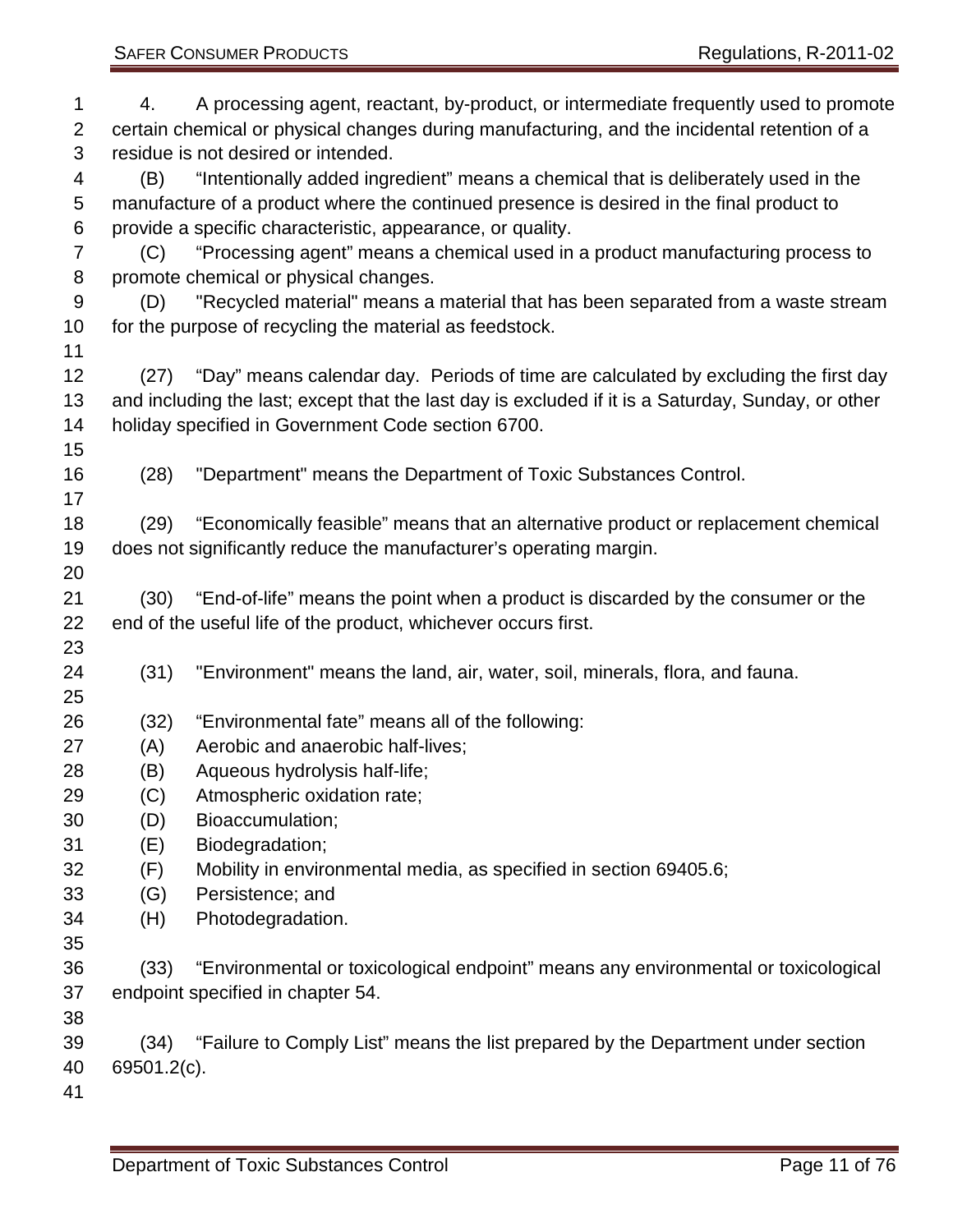| 1<br>$\overline{2}$ | (35)               | "Functionally acceptable" means that an alternative product meets both of the<br>following requirements: |
|---------------------|--------------------|----------------------------------------------------------------------------------------------------------|
| 3                   | (A)                | The product complies with all applicable legal requirements; and                                         |
| 4                   | (B)                | The product performs the functions of the original product sufficiently well that                        |
|                     |                    |                                                                                                          |
| 5                   |                    | consumers can be reasonably anticipated to accept the product in the marketplace.                        |
| 6                   |                    |                                                                                                          |
| $\overline{7}$      | (36)               | "Hazard trait" means any hazard trait specified or defined in chapter 54.                                |
| 8                   |                    |                                                                                                          |
| $9\,$               | (37)               | "Hazard trait submission" means any health, safety, or environmental study of, or                        |
| 10                  |                    | health, safety, or environmental information regarding, a chemical submitted to the Department           |
| 11                  |                    | under this chapter or article 14 of chapter 6.5 of division 20 of the Health and Safety Code.            |
| 12                  |                    | Precise chemical identity is part of any hazard trait submission, except as otherwise provided           |
| 13                  |                    | in section $69509(q)$ .                                                                                  |
| 14                  |                    |                                                                                                          |
| 15                  | (38)               | "Import" means to bring, or arrange to bring, a product into the United States for                       |
| 16                  |                    | purposes of placing the product into the stream of commerce in California. "Import" includes             |
| 17                  |                    | reimporting a product manufactured or processed, in whole or in part, in the United States.              |
| 18                  |                    | "Import" does not include ordering a product manufactured outside of the United States if the            |
| 19                  |                    | product is ordered from a person located in the United States.                                           |
| 20                  |                    |                                                                                                          |
| 21                  | (39)               | "Importer" means a person who imports a product that is subject to the requirements                      |
| 22                  |                    | of this chapter. "Importer" does not include a person that imports a product solely for use in           |
|                     |                    |                                                                                                          |
| 23                  |                    | that person's workplace if that product is not sold or distributed by that person to others.             |
| 24                  |                    |                                                                                                          |
| 25                  | (40)               | "Information" means data, documentation, records, graphs, reports, or any other                          |
| 26                  |                    | depiction of specific pieces of knowledge.                                                               |
| 27                  |                    |                                                                                                          |
| 28                  | (41)               | "Legal requirements" means specifications, performance standards, and/or labeling                        |
| 29                  |                    | requirements that a chemical, product, or product packaging is required to meet under federal            |
| 30                  | or California law. |                                                                                                          |
| 31                  |                    |                                                                                                          |
| 32                  | (42)               | "Life cycle" means the sum of all activities in the course of a consumer product's                       |
| 33                  |                    | entire life span, including raw materials extraction, resource inputs and other resource                 |
| 34                  |                    | consumption, intermediate materials processes, manufacture, packaging, transportation,                   |
| 35                  |                    | distribution, use, operation and maintenance, waste generation and management, reuse and                 |
| 36                  |                    | recycling, and end-of-life disposal.                                                                     |
| 37                  |                    |                                                                                                          |
| 38                  | (43)               | "Manufacture" means to make or produce. "Manufacture" does not include acts that                         |
| 39                  |                    | meet the definition of "assemble."                                                                       |
| 40                  |                    |                                                                                                          |
|                     |                    |                                                                                                          |
|                     |                    |                                                                                                          |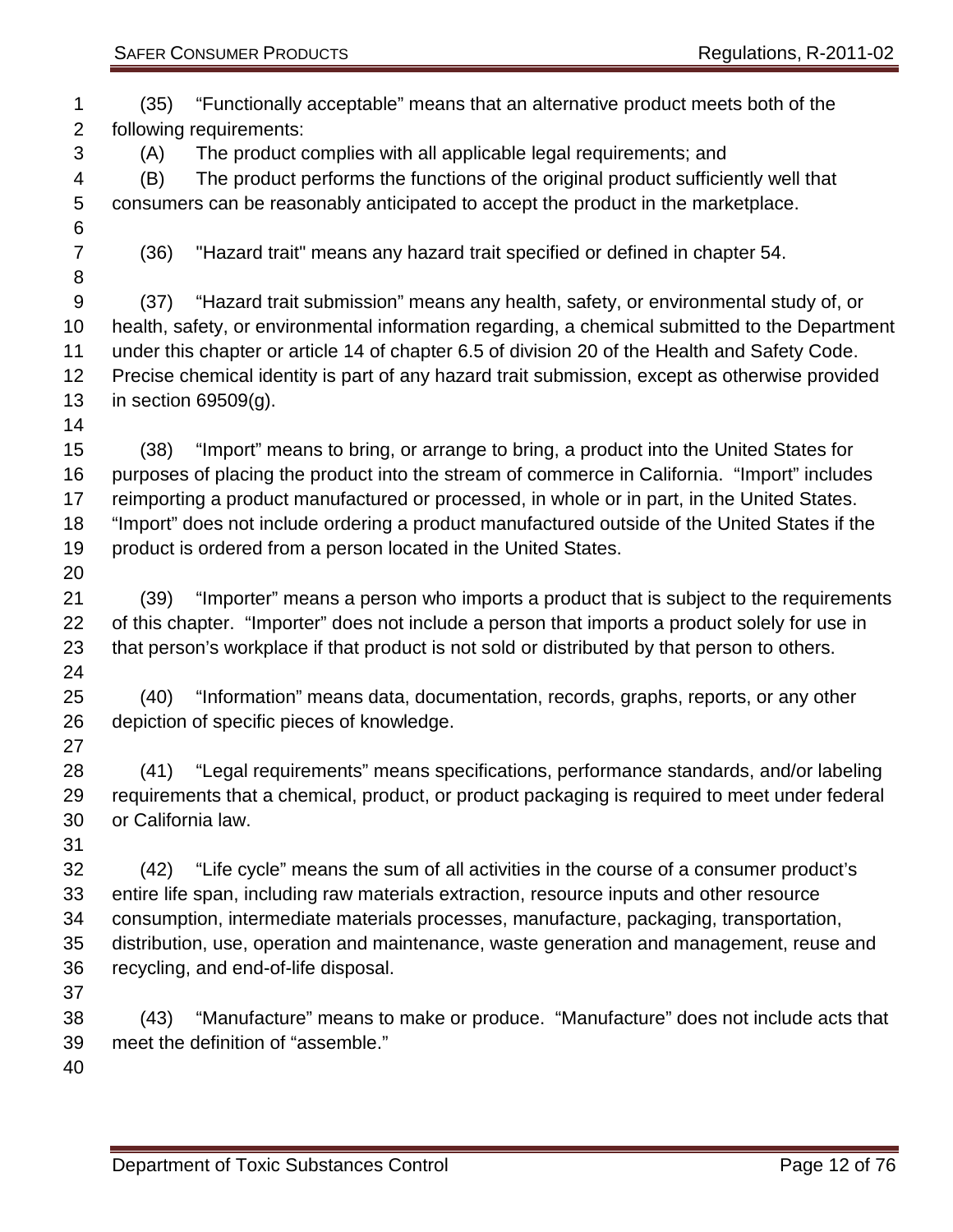| 1<br>$\overline{2}$<br>3<br>$\overline{4}$ | (44)                                                                                               | "Manufacturer" means any person who manufactures a product that is subject to the<br>requirements of this chapter, or any person that controls the manufacturing process for, or<br>specifies the use of chemicals to be included in, the product. |  |
|--------------------------------------------|----------------------------------------------------------------------------------------------------|----------------------------------------------------------------------------------------------------------------------------------------------------------------------------------------------------------------------------------------------------|--|
| 5                                          |                                                                                                    | (45)(A) "Materials and resource consumption" means the consumption of renewable and                                                                                                                                                                |  |
| 6<br>$\overline{7}$                        | (B)                                                                                                | nonrenewable resources that are used for a consumer product throughout its life cycle.<br>Except as specified in subparagraph (C)2., a renewable resource is a resource that                                                                       |  |
| 8                                          |                                                                                                    | is capable of being replaced by natural processes at a rate equal to or faster than its                                                                                                                                                            |  |
| 9                                          |                                                                                                    | consumption rate. Renewable resources include solar and wind energy, timber, agriculture,                                                                                                                                                          |  |
| 10                                         | and water.                                                                                         |                                                                                                                                                                                                                                                    |  |
| 11                                         | (C)                                                                                                | Both of the following are nonrenewable resources:                                                                                                                                                                                                  |  |
| 12 <sub>2</sub>                            | 1.                                                                                                 | An inherently finite resource that is formed over long periods of geologic time,                                                                                                                                                                   |  |
| 13                                         |                                                                                                    | including petroleum, coal, mined and recycled metals, minerals, and other finite resources; and                                                                                                                                                    |  |
| 14                                         | 2.                                                                                                 | A resource that meets the definition of a renewable resource, specified in                                                                                                                                                                         |  |
| 15                                         |                                                                                                    | subparagraph (B), but the resource is consumed at a rate that exceeds the rate at which it is                                                                                                                                                      |  |
| 16                                         |                                                                                                    | replaced such that its continued use will drive the resource to exhaustion.                                                                                                                                                                        |  |
| 17                                         |                                                                                                    |                                                                                                                                                                                                                                                    |  |
| 18<br>19                                   | (46)                                                                                               | "Persistence" means environmental persistence, as specified in section 69405.3.                                                                                                                                                                    |  |
| 20<br>21                                   | (47)                                                                                               | "Person" has the same meaning as in Health and Safety Code section 25118.                                                                                                                                                                          |  |
| 22                                         | (48)                                                                                               | "Physical chemical hazards" means physical hazard traits specified in article 6 of                                                                                                                                                                 |  |
| 23                                         | chapter 54.                                                                                        |                                                                                                                                                                                                                                                    |  |
| 24                                         |                                                                                                    |                                                                                                                                                                                                                                                    |  |
| 25                                         | (49)                                                                                               | "Physicochemical properties" means the physicochemical properties specified in                                                                                                                                                                     |  |
| 26                                         | section 69407.2.                                                                                   |                                                                                                                                                                                                                                                    |  |
| 27                                         |                                                                                                    |                                                                                                                                                                                                                                                    |  |
| 28                                         |                                                                                                    | (50)(A) "Placed into the stream of commerce in California" means that a consumer product                                                                                                                                                           |  |
| 29                                         |                                                                                                    | has been sold, offered for sale, distributed, supplied, or manufactured in or for use in California                                                                                                                                                |  |
| 30                                         |                                                                                                    | as a finished product or as a component in an assembled product.                                                                                                                                                                                   |  |
| 31                                         | (B)                                                                                                | "Sold or offered for sale" means any transfer or offer to transfer for consideration of                                                                                                                                                            |  |
| 32                                         | title or the right to use, by lease or sales contract, including, but not limited to, transactions |                                                                                                                                                                                                                                                    |  |
| 33                                         | conducted and offers made through sales outlets, catalogs, or the Internet or other similar        |                                                                                                                                                                                                                                                    |  |
| 34                                         | electronic means.                                                                                  |                                                                                                                                                                                                                                                    |  |
| 35                                         |                                                                                                    |                                                                                                                                                                                                                                                    |  |
| 36                                         |                                                                                                    | (51)(A) "Potential" means that the phenomenon described is reasonably foreseeable                                                                                                                                                                  |  |
| 37                                         |                                                                                                    | based on reliable information.                                                                                                                                                                                                                     |  |
| 38                                         | (B)                                                                                                | Subparagraph (A) does not apply to the use of the term "potential" in paragraph (2)                                                                                                                                                                |  |
| 39                                         |                                                                                                    | above or section $69502.2(a)(1)(M)$ .                                                                                                                                                                                                              |  |
| 40                                         |                                                                                                    |                                                                                                                                                                                                                                                    |  |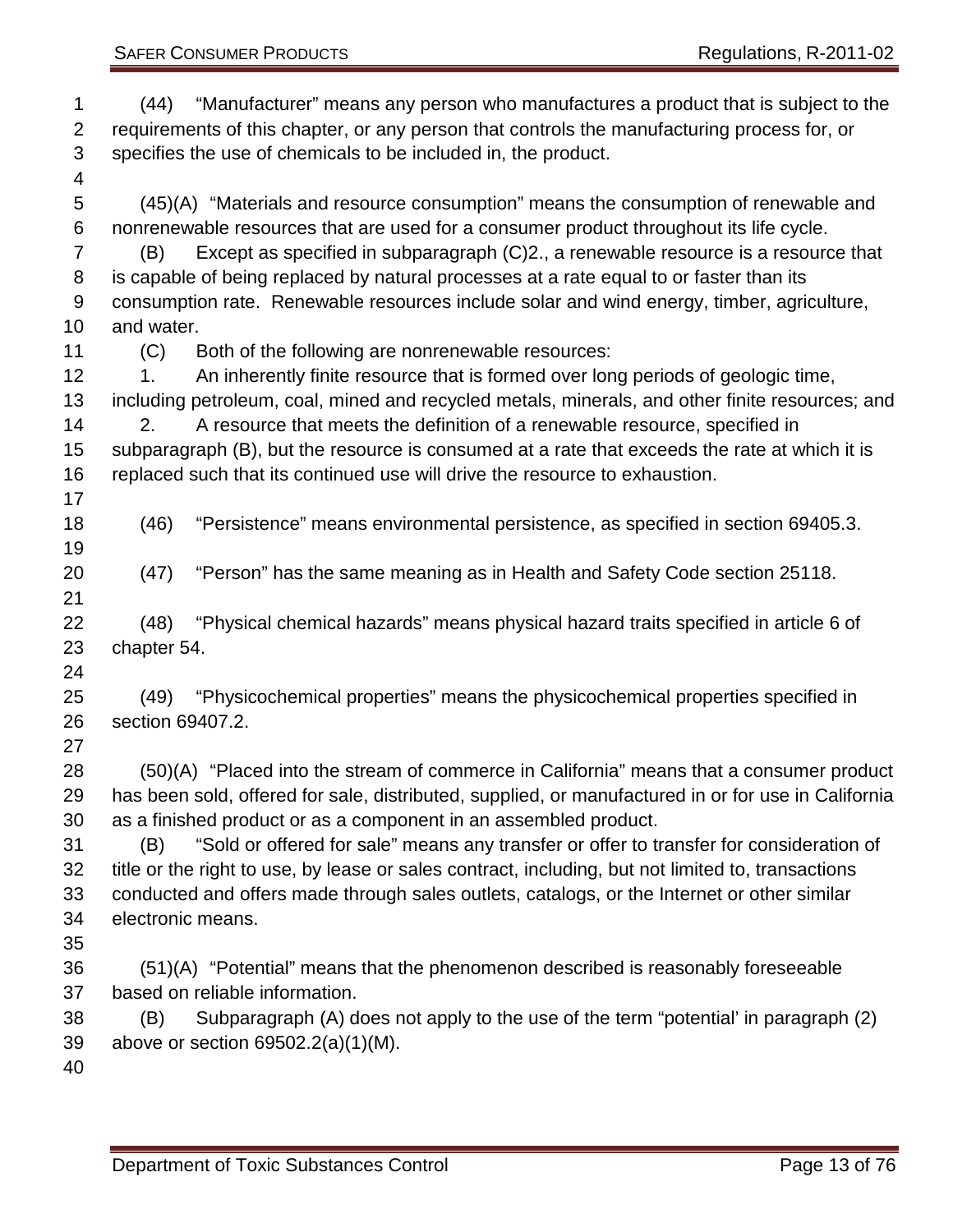| 1              | (52)                                                                                          | "Practical Quantitation Limit" or "PQL" means the lowest concentration of a chemical               |  |
|----------------|-----------------------------------------------------------------------------------------------|----------------------------------------------------------------------------------------------------|--|
| 2              | that can be reliably measured within specified limits of precision and accuracy using routine |                                                                                                    |  |
| 3              | laboratory operating procedures.                                                              |                                                                                                    |  |
| 4              |                                                                                               |                                                                                                    |  |
| 5              | (53)                                                                                          | "Priority Product" means a product-chemical combination identified and listed as a                 |  |
| 6              |                                                                                               | Priority Product by the Department under section 69503.5.                                          |  |
| $\overline{7}$ |                                                                                               |                                                                                                    |  |
| 8              | (54)                                                                                          | "Product-Chemical Replacement Intent Notification" and "Product-Chemical                           |  |
| 9              |                                                                                               | Replacement Confirmation Notification" mean the notifications submitted to the Department          |  |
| 10             |                                                                                               | under section $69505.2(a)(1)(A)3.$                                                                 |  |
| 11             |                                                                                               |                                                                                                    |  |
| 12             | (55)                                                                                          | "Product Removal Intent Notification" and "Product Removal Confirmation"                           |  |
| 13             |                                                                                               | Notification" mean the notifications submitted to the Department under section                     |  |
| 14             |                                                                                               | 69505.2(a)(1)(A)2.                                                                                 |  |
| 15             |                                                                                               |                                                                                                    |  |
| 16             | (56)                                                                                          | "Release" means an intentional or unintentional liberation, emission, or discharge of              |  |
| 17             |                                                                                               | a chemical into the environment.                                                                   |  |
| 18             |                                                                                               |                                                                                                    |  |
| 19             | (57)                                                                                          | "Reliable information" means a scientific study or other scientific information that               |  |
| 20             |                                                                                               | meets the criteria in subparagraphs (A) and (B):                                                   |  |
| 21             | (A)                                                                                           | The study or other scientific information was:                                                     |  |
| 22             | 1.                                                                                            | Published in a scientifically peer reviewed report or other literature;                            |  |
| 23             | 2.                                                                                            | Published in a report of the United States National Academies;                                     |  |
| 24             | 3.                                                                                            | Published in a report by an international, federal, state, or local agency that                    |  |
| 25             |                                                                                               | implements laws governing chemicals; and/or                                                        |  |
| 26             | 4.                                                                                            | Conducted, developed, submitted, prepared for, or reviewed and accepted by an                      |  |
| 27             | international, federal, state, or local agency for compliance or other regulatory purposes.   |                                                                                                    |  |
| 28             | (B)                                                                                           | With respect to a scientific study, the study design was appropriate to the hypothesis             |  |
| 29             |                                                                                               | being tested, and sufficient to support the proposition(s) for which the study is presented to the |  |
| 30             | Department.                                                                                   |                                                                                                    |  |
| 31             |                                                                                               |                                                                                                    |  |
| 32             | (58)                                                                                          | "Reliable information demonstrating the occurrence, or potential occurrence, of                    |  |
| 33             |                                                                                               | exposures to a chemical" means any of the following that meet the definition of reliable           |  |
| 34             | information:                                                                                  |                                                                                                    |  |
| 35             | (A)                                                                                           | Monitoring data that shows the chemical to be any of the following:                                |  |
| 36             | 1.                                                                                            | Present in household dust, indoor air, or drinking water, or on interior surfaces;                 |  |
| 37             | 2.                                                                                            | Present in, or released from, products used in or present in homes, schools, or                    |  |
| 38             |                                                                                               | places of employment;                                                                              |  |
| 39             | 3.                                                                                            | Accumulative or persistent in the environment; or                                                  |  |
| 40             | 4.                                                                                            | Accumulative in aquatic, avian, animal, or plant species.                                          |  |
| 41             | (B)                                                                                           | Biomonitoring data from one or both of the following sources that show the chemical                |  |
| 42             |                                                                                               | to be present in human organs, tissues, or fluids:                                                 |  |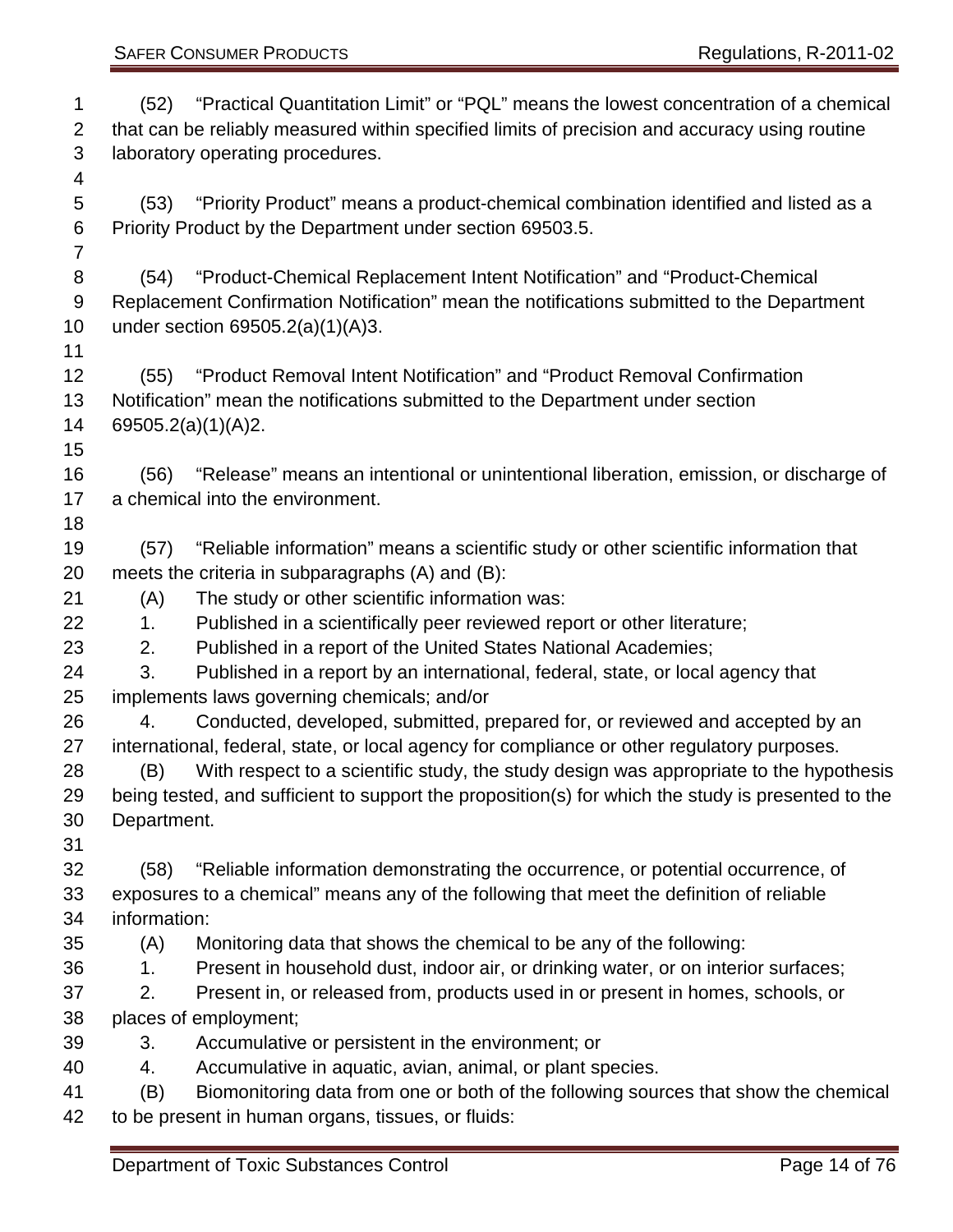1. California Environmental Contaminant Biomonitoring Program; and/or

- 2. United States Centers for Disease Control and Prevention's National Health and Nutrition Evaluation Survey biomonitoring data.
- (C) Evidence that a chemical exhibits the hazard trait for any of the following:
- 1. Bioaccumulation;
- 2. Persistence; or
- 3. Lactational or transplacental transfer, as specified in section 69405.5.
- (D) Exposure or environmental modeling that indicates one or both of the following:
- 1. Exposure point concentration(s) associated with adverse impacts; or
- 2. Environmental accumulation of a chemical.
- (E) Monitoring data indicating the presence of a chemical or its degradation products in California solid waste, wastewater, biosolids, or storm water streams collected or managed by California State or local agencies in concentrations or volumes that:
- 14 1. Potentially contribute to or cause adverse impacts;
- 2. Require the expenditure of public funds to mitigate potential adverse impacts associated with the chemical or its degradation products;
- 17 3. Increase the costs of reusing or recycling materials containing the chemical or its degradation products;
- 4. Interfere with the proper operation of solid waste, wastewater, or storm water treatment systems and result in the discharge of the chemical or its degradation products to the environment;
- 5. Exceed regulatory thresholds for the chemical or its degradation products; or 6. Result in violations of the permit issued to the facility responsible for managing solid waste, wastewater, biosolids, or storm water streams.
- 
- (59) "Replacement Candidate Chemical" or "replacement chemical" means a Candidate Chemical or other chemical, whichever is applicable, that replaces, or is under consideration to replace, the Chemical(s) of Concern, in whole or in part, in an alternative to the Priority Product, and that is one of the following:
- (A) A chemical that is not present in the Priority Product; or
- (B) A chemical that is or would be present in the alternative at a higher concentration than in the Priority Product relative to other chemicals in the Priority Product other than the Chemical(s) of Concern.
- 
- (60) "Responsible entity" means any of the following:
- (A) Manufacturer;
- (B) Importer;
- (C) Assembler; or
- (D) Retailer.
-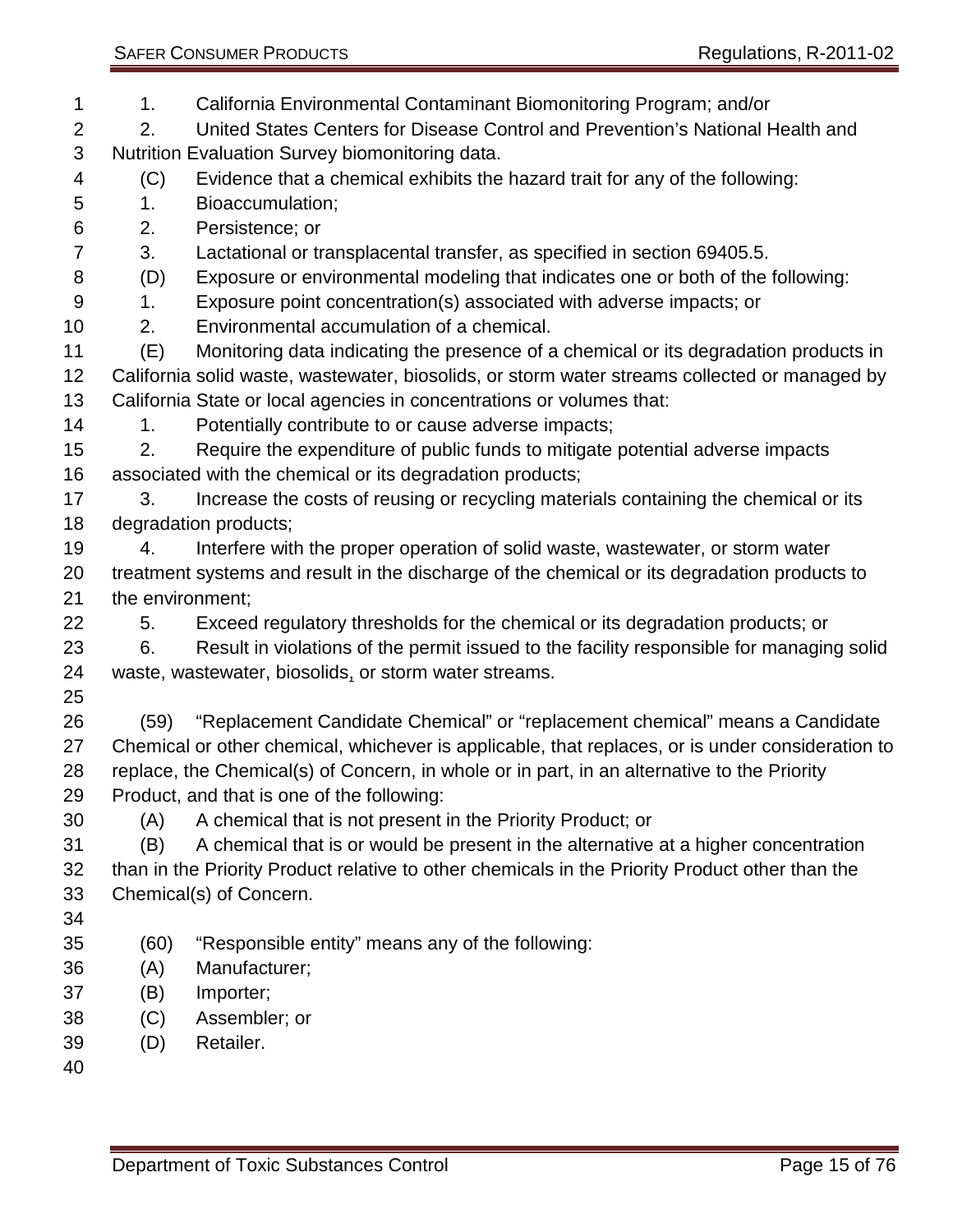(61) "Retailer" means a person to whom a product that is subject to the requirements of this chapter is delivered or sold for purposes of sale or distribution by that person to a consumer.

 (62) "Safer alternative" means an alternative that, in comparison with another product or product manufacturing process, has reduced potential adverse impacts and/or potential exposures associated with one or more Candidate Chemical(s), Chemical(s) of Concern, and/or replacement chemicals, whichever is/are applicable.

 (63) "Sales outlet" means any place at which consumer products are sold, supplied, or offered for sale directly to consumers in California.

 (64) "Sensitive subpopulations" means subgroups that comprise a meaningful portion of the general population that are identifiable as being at greater risk of adverse health effects when exposed to one or more chemicals that exhibit a hazard trait and/or toxicological endpoint, including, but not limited to, infants, children, pregnant women, and elderly individuals. "Sensitive subpopulations" also include individuals at greater risk of adverse health effects when exposed to chemicals because they are either individuals with a history of serious illness or greater exposures to chemicals, or workers with greater exposures to chemicals due to the nature of their occupation.

 (65) "Technically feasible" means that the technical knowledge, equipment, materials, and other resources available in the marketplace are expected to be sufficient to develop and implement an alternative product or replacement chemical.

- 
- 

(66) "Trade secret" means "Trade secret" as defined in Civil Code section 3426.1(d).

 (67) "Useful life" means the period of time during which a product can be used as intended, expressed in terms of a single use, number of applications, or days, months, or years of use.

NOTE: Authority cited: Sections 25252, 25253, and 58012, Health and Safety Code.

 Reference: Sections 25251, 25252, 25253, and 25257, Health and Safety Code, Section 1060, Evidence Code, and Sections 3426 through 3426.11, inclusive, Civil Code.

<span id="page-15-0"></span>**§ 69501.2. Duty to Comply and Consequences of Non-Compliance.**

(a) Duty to Comply.

 (1)(A) A manufacturer has the principal duty to comply with requirements applicable to a responsible entity. In the event a manufacturer does not comply, it shall be the duty of the importer, if any, to comply if the Department provides notice to the importer under subsection (c)(1). A retailer or assembler is required to comply with the requirements applicable to a responsible entity only if the manufacturer and the importer have failed to comply and the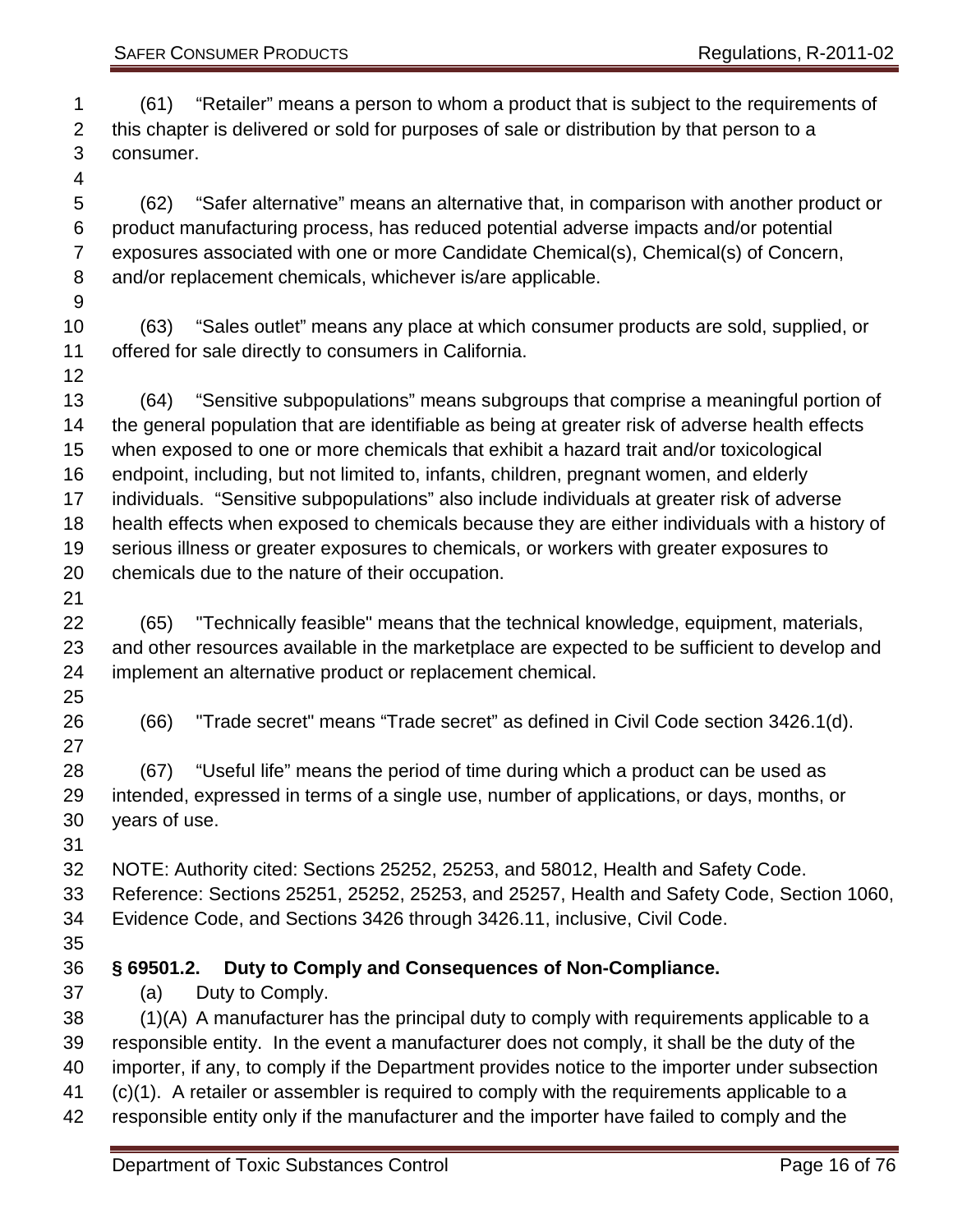Department provides notice to the retailer or assembler of such non-compliance by posting the information on the Failure to Comply List. (B) Notwithstanding subparagraph (A), the provisions of sections 69505.2 and 69505.3 may only be fulfilled by the manufacturer. (C) The Department may not require any responsible entity other than the manufacturer to comply with a regulatory response under sections 69506.6 through 69506.8. However, if the manufacturer fails to comply and the Department provides notice under subparagraph (A), the importer shall cease to place the product into the stream of commerce in California and each retailer and assembler shall cease ordering the product, no later than ninety (90) days after the Department has provided such notice. (2) Except for the requirement to submit a notification under sections 69503.7, 69505.2, or 69505.3, the requirements of this chapter applicable to a responsible entity may be fulfilled by a consortium, trade association, public-private partnership, non-profit organization, or other entity acting on behalf of, or in the stead of, the responsible entity. (b) Retailer and Assembler Options. A retailer or assembler who has received a notice from the Department under subsection (a)(1)(A) is not responsible for complying with the requirements specified in the notice if: (1) The manufacturer or importer complies with the requirement specified in the Department's notice within ninety (90) days after the Department issues the notice; or (2) The retailer or assembler complies with both of the following requirements: (A) The retailer or assembler ceases ordering the product no later than ninety (90) days 22 after the Department has provided notice under subsection  $(a)(1)(A)$ ; and (B) No later than ninety (90) days after the Department has provided notice under subsection (a)(1)(A), the retailer or assembler submits a Product Cease Ordering Notification informing the Department that the retailer or assembler has ceased ordering the product, and provides the following information to the Department: 27 1. The name of, and contact information for, the retailer or assembler, whichever is applicable; 29 2. The name of, and contact information for, the manufacturer(s) and importer(s); 3. Identification and location of the retailer's sales outlets where the product is sold, supplied, or offered for sale in California, if applicable; 4. The name of, and contact information for, the person immediately upstream from the retailer or assembler, as applicable, in the supply chain for the product; 5. Information describing the product, and the brand name(s) and product name(s) under which the retailer's or assembler's product is placed into the stream of commerce in California, and, if the product is a component of one or more assembled products, a description of the known product(s) in which the component is used; 6. The length of time the retailer or assembler estimates will be needed to exhaust the remaining inventory of the Priority Product; and 7. A statement certifying that the retailer or assembler will not re-initiate ordering the product unless and until information posted on the Department's website indicates that the non-compliance has been remedied. Department of Toxic Substances Control Control Control Page 17 of 76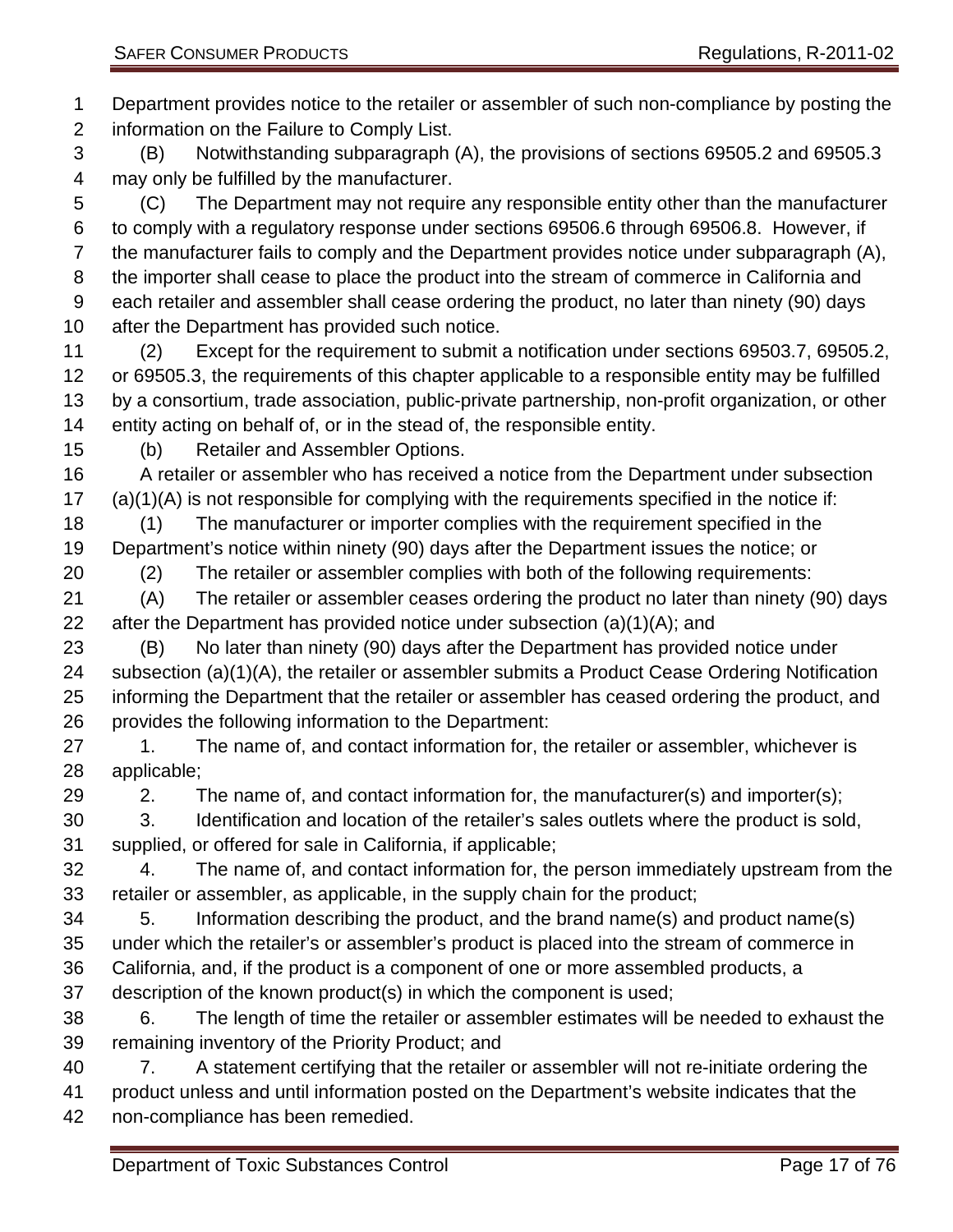(c) Failure to Comply List.

 (1)(A) If the Department determines that one or more requirements of this chapter have not been complied with for a specific product, the Department shall issue a notice of non-compliance to the manufacturer and the importer(s) for the product.

 (B) A notice of non-compliance must include a description of the nature of the non- compliance, the steps necessary to achieve compliance, and the Department's intent to place information concerning the determination of non-compliance on the Failure to Comply List on its website.

 (2) If the non-compliance has not been remedied to the satisfaction of the Department within forty-five (45) days after the issuance of the notice of non-compliance, the Department shall post information concerning the determination of non-compliance on the Failure to Comply List on its website. The Department shall post this information on the Failure to Comply List not later than ninety (90) days after issuing the notice of non-compliance.

 (3) Paragraph (2) does not apply if there is a pending dispute under article 7 concerning the notice of non-compliance.

 (4) The Department shall post and maintain on its website a Failure to Comply List that includes the following information for each product covered by a notice of non-compliance:

 (A) Information identifying and describing the product, and the brand name(s) and product name(s) under which the product is placed into the stream of commerce in California, and, if the product is a component of one or more assembled products, a description of the known product(s) in which the component is used;

 (B) The requirement(s) of this chapter, and the applicable due date(s), that are the basis for the notice of non-compliance;

 (C) A statement placing retailers and, if applicable, assemblers on notice under subsection (a)(1)(A) of the failure to comply by the manufacturer(s) and importer(s), including identification of the requirement with which the retailer and, if applicable, assembler shall comply and the time frame for compliance, which shall be no less than ninety (90) days after the notice is posted on the Department's website;

 (D) The Chemical(s) of Concern and any other Candidate Chemical(s) known to the Department to be present in the product;

 (E) The name of and, if known, the contact information for any person(s) listed on the product label as the manufacturer, importer, or distributor;

 (F) The name of, and contact information for, any manufacturer or importer that has been noticed by the Department, under paragraph (1);

- (G) The name of, and contact information for, retailers and, if applicable, assemblers known to the Department who have not fully complied with the requirements of subsection (b); and
- (H) The date the product is first listed on the Failure to Comply List.

(5) The Department shall remove a product and the associated information from the

 Failure to Comply List if the Department determines that the condition of non-compliance has been fully remedied.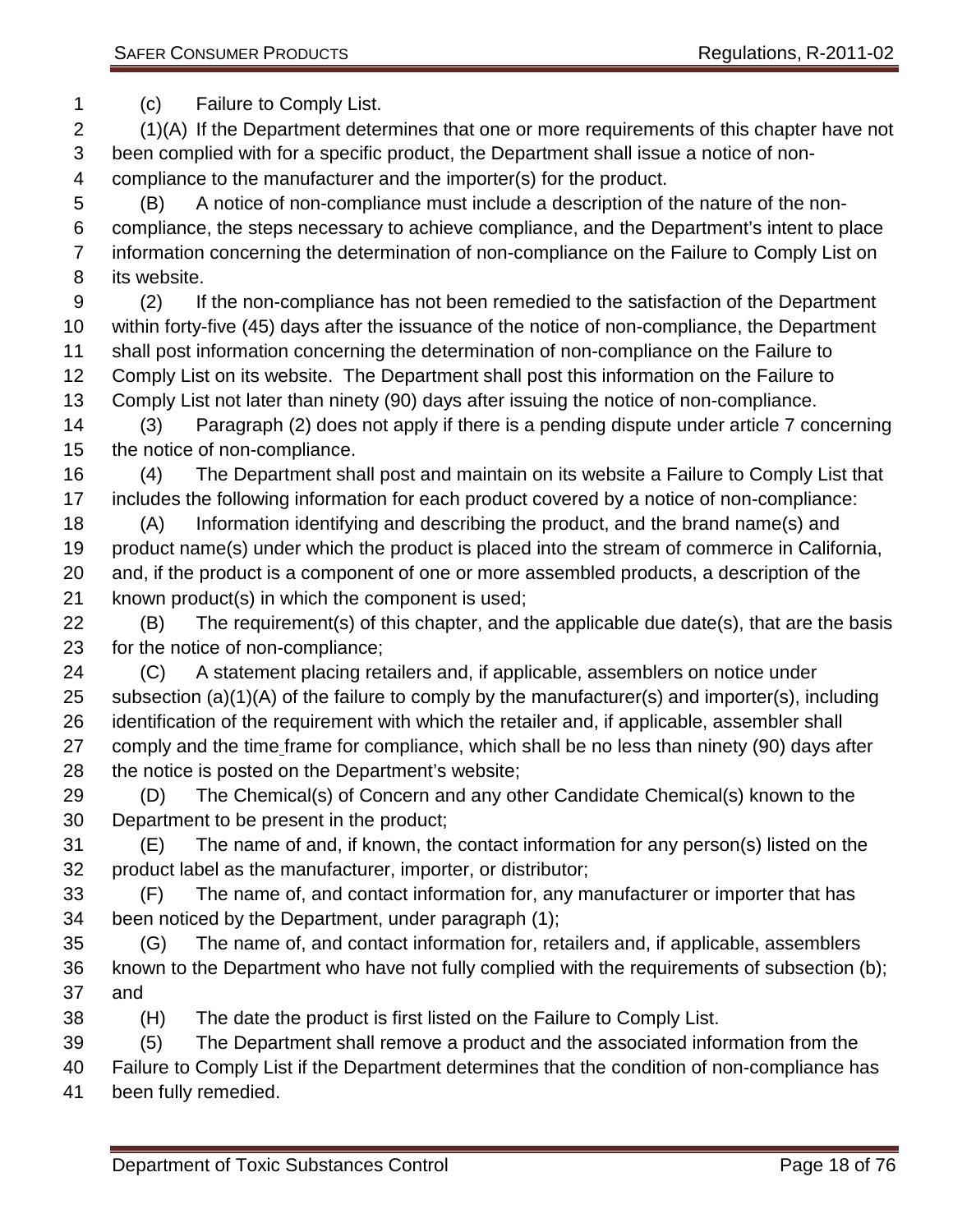(6) The Department shall remove information concerning a retailer or an assembler from 2 the Failure to Comply List if the Department determines that the retailer or assembler has fully complied with subsection (b).

 NOTE: Authority cited: Sections 25252, 25253, and 58012, Health and Safety Code. Reference: Sections 25252 and 25253, Health and Safety Code.

### <span id="page-18-0"></span>**§ 69501.3. Information Submission and Retention Requirements.**

 (a) Signatures. All documents required to be submitted to the Department under this chapter must be signed by the responsible individual in charge of preparing or overseeing the preparation of the information, and by the owner, or an officer of the company, or an authorized representative.

 (b) Format. All documents submitted to the Department must be in English, and must be generated and submitted in a manner and in an electronic format specified by the Department.

 (c) Certification Statement. All documents required to be submitted to the Department 17 under this chapter must include the following certification statement, signed by the owner or an officer of the entity submitting the document, whose responsibilities include product development, product safety, or related responsibilities pertinent to the document, and by the 20 responsible individual in charge of preparing, or overseeing the preparation of, the information:

 "I certify that this document and all attachments were prepared or compiled under my direction or supervision to assure that qualified personnel properly gathered and evaluated the information submitted. Based on my inquiry of the person(s) directly responsible for gathering the information, the information submitted is, to the best of my knowledge and belief, true, accurate, and complete. I am aware that submitting false information or statements is a violation of law."

29 (d) Due Dates. All provisions in this chapter requiring a document to be submitted to the Department within a specified time frame means that the document must be postmarked or submitted electronically by the end date of that time frame.

 (e) Document Retention. A person who is subject to a requirement to obtain or prepare information, but who is not required to submit the information to the Department or has not yet been requested to submit the information to the Department, shall retain the information for a period of three (3) years following the date the person was required to obtain or prepare the information.

NOTE: Authority cited: Sections 25252, 25253, and 58012, Health and Safety Code.

Reference: Sections 25252 and 25253, Health and Safety Code.

## <span id="page-18-1"></span>**§ 69501.4. Chemical and Product Information.**

(a) Information Gathering.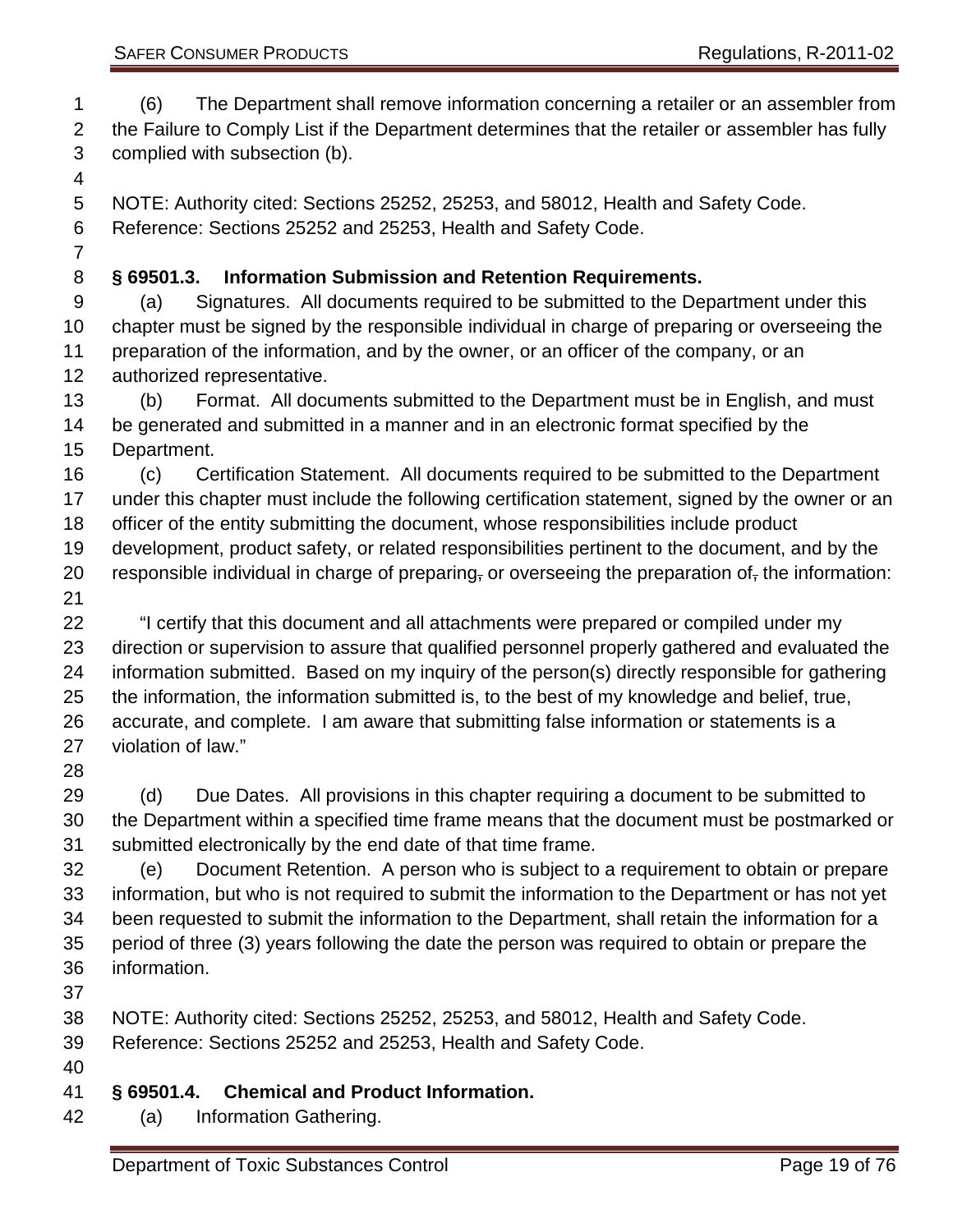(A) Obtain and/or review information in the public domain that is readily available in a usable format, without a subscription or other charge;

 (B) Obtain and/or review information in the public domain that is readily available in a usable format, with a subscription or other charge, to the extent resources are available to pay the required costs;

 (C) Request one or more product or chemical manufacturers, importers, assemblers, and/or retailers to make existing information available to the Department, in accordance with a schedule specified by the Department; and/or

 (D) Request one or more product or chemical manufacturers, importers, assemblers, 12 and/or retailers to generate new information and provide it to the Department, in accordance with a schedule specified by the Department.

 (2) For purposes of this section, the terms "manufacturer", "importer", "assembler", and "retailer", mean the manufacturer, importer, assembler, and retailer of any product or chemical, not just Priority Products or Candidate Chemicals, except for those products exempted from the definition of "consumer product" specified in Health and Safety Code section 25251.

 (b) Information Requests. The Department may request that information be made available to it under this section by either or both of the following methods:

 (1) Correspondence sent to an individual person electronically or by United States mail; and/or

 (2) Information call-ins that, unless otherwise specified, apply to all manufacturers, importers, assemblers, and retailers, as applicable, of a specific chemical or product or group of chemicals or products. The Department shall post information call-ins on its website, and provide notice to persons on the electronic mailing list(s) established by the Department related to this chapter.

(c) Response Status List.

 (1) The Department shall maintain and post on its website a Response Status List. The Response Status List shall be used to provide notice that a person, who has been requested to provide information to the Department under this section, or someone acting on behalf of or in the stead of that person, has done one of the following:

 (A) Made the information requested under this section available to the Department within the time specified by the Department;

 (B) Failed to make the information requested under this section available to the Department by the due date specified by the Department; or

 (C) Demonstrated to the Department's satisfaction that it does not have and is unable to produce the requested information.

 (2) The information posted on the Response Status List shall include identification of the person and the chemical or product that is the subject of the request.

 (3) The Department shall update information on its website upon determining that a person has taken action to change its status under paragraph (1).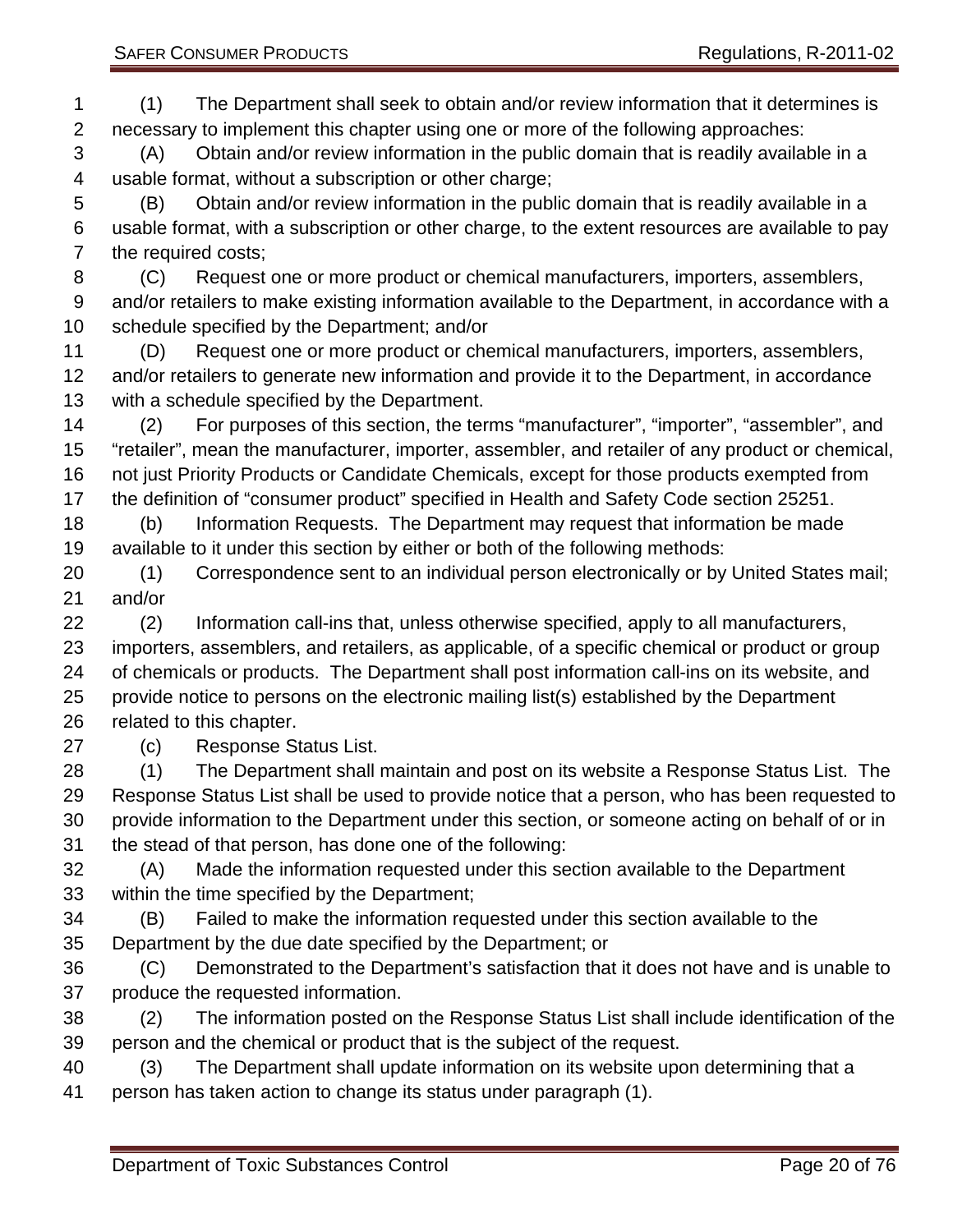SAFER CONSUMER PRODUCTS **Requisitions, R-2011-02** 

 (d) Safer Consumer Products Partner Recognition List. The Department may maintain and post on its website a Safer Consumer Products Partner Recognition List identifying persons that have voluntarily provided the Department with information that advances the quest for safer consumer products. Persons identified on this list may include, but are not limited to, persons that have done the following:

6 (1) Voluntarily completed an  $aA$  ternatives  $aA$ nalysis on a consumer product that has not been listed as a Priority Product; and/or

 (2) Voluntarily provided information that is helpful to the Department in implementing this chapter.

NOTE: Authority cited: Sections 25252, 25253, and 58012, Health and Safety Code.

Reference: Sections 25252 and 25253, Health and Safety Code.

# <span id="page-20-0"></span>**§ 69501.5. Availability of Information on the Department's Website.**

 (a) Website Postings Requiring Noticing. The Department shall post on its website, and update as appropriate, all of the information listed below. The Department shall also provide notice of the availability of the information, including the availability of updates to the information, to persons on the electronic mailing list(s) that the Department establishes related

- to this chapter.
- (1) The Failure to Comply List.

(2) Requests for information made under section 69501.4.

 (3)(A) Exemption determinations made under section 69501(b)(3)(A) and the rationale supporting those determinations; and

 (B) Determinations made under section 69501(b)(3)(B) rescinding previously-made exemption determinations and the rationale supporting those rescission determinations.

 (4) Priority Product Work Plans, proposed and final Candidate Chemicals and Priority Products lists and revisions to the lists, supporting rationale and documentation, copies of all written comments received during the public comment periods for the proposed lists, and copies of written responses the Department provides to the comments.

 (5) Petitions designated as complete under section 69504(c), and notices of decision and statements of basis prepared by the Department under section 69504.1(d).

(6) A list of due date extension requests approved for submission of AA Reports.

 (7) AA Report notices of public review periods, notices of compliance, notices of deficiency, notices of disapproval, and notices of ongoing review.

 (8) Proposed and final regulatory response determination notices issued by the Department, copies of all written comments received during the public comment period for a proposed regulatory response determination, and copies of written responses the Department provides to the comments.

 (9) A list of regulatory response exemption requests submitted to the Department, and copies of all notices issued by the Department granting, denying, or rescinding a regulatory response exemption.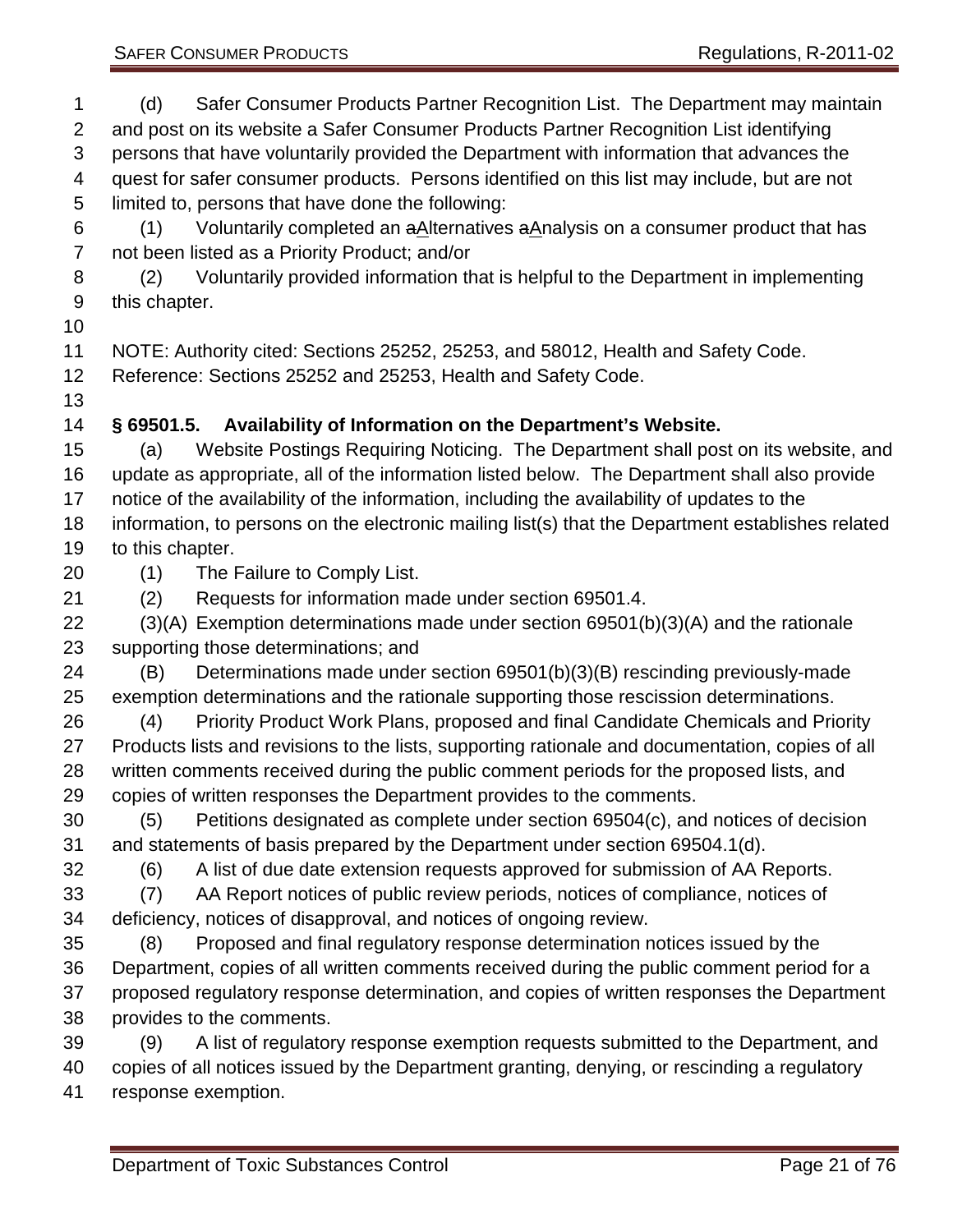SAFER CONSUMER PRODUCTS **Regulations, R-2011-02**  (10) Copies of all disputes and Requests for Review filed with the Department under article 7, and copies of all Department decisions, and notices of ongoing review, issued in (3) As the following information becomes available, the Department shall post the into the stream of commerce in California:

- response to disputes and Requests for Review. (b) Additional Website Postings. The Department shall also post on its website, and update as appropriate, all of the following information: (1) The Response Status List prepared under section 69501.4(c).
- (2) Any Safer Consumer Products Partner Recognition List prepared under section 69501.4(d).
- information on the Department's website for each product that is a Priority Product, and maintain and update this information for as long as the Priority Product continues to be placed
- (A) Brand name(s) and product name(s) for the product, and, if the product is a component of one or more assembled products, a description of the known product(s) in which the component is used;
- (B) Product manufacturer(s) and importers, except for those manufacturers that have submitted a timely and compliant Confirmation Notification under section 69505.2;
- (C) Other responsible entities for the product, except for the responsible entities that have complied with the requirements of section 69501.2(b);
- (D) The identity of the person who will fulfill the requirements of article 5, as reflected in the Priority Product Notification;
- (E) The due dates for, and dates of receipt of, each applicable AA Report and each Alternate Process AA Work Plan; and
- (F) Lists of, and copies of, all of the following that have been submitted to the Department for each product, including the date of receipt:
- 1. Priority Product Notifications;
- 2. Alternatives Analysis Threshold Notifications, and notifications submitted to the Department under subsections (c) and (d) of section 69505.3, and notices issued by the Department under section 69505.3(e);
- 3. Chemical Removal Intent and Confirmation Notifications;
- 4. Product Removal Intent and Confirmation Notifications;
- 5. Product-Chemical Replacement Intent and Confirmation Notifications; and
- 6. Product Cease Ordering Notifications submitted to the Department under section 69501.2(b)(2).
- (4) Guidance documents prepared by the Department under section 69505(a).
- (5) AAs made available by the Department under section 69505(b).
- (6) A list of all AA Reports, Alternate Process AA Work Plans, and AA progress reports
- submitted to the Department under article 5, the executive summary for each document, the
- date of receipt, and a full or redacted copy of each document, including both the originally
- submitted document and the document approved by the Department, if different.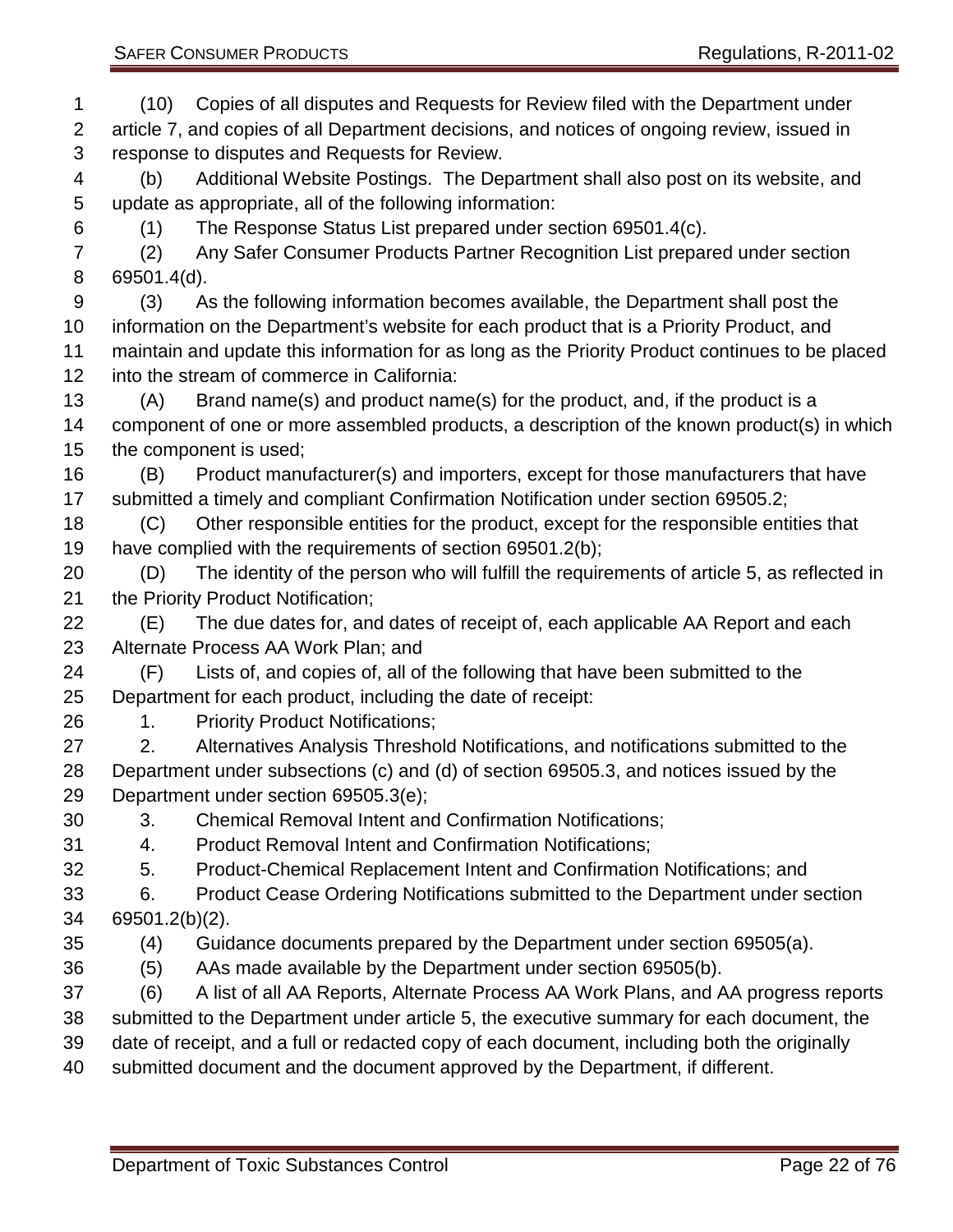<span id="page-22-3"></span><span id="page-22-2"></span><span id="page-22-1"></span><span id="page-22-0"></span> (7) Copies of all written public comments submitted to the Department under section 69505.8, and identification of those issues that the Department determines must be addressed in an AA Report Addendum. (8) A list and copies of all notices issued by the Department and all documents submitted to the Department under section 69506.5. (9) Copies of, or links to, product stewardship plans, substitute end-of-life management programs, exemptions from end-of-life management program requirements, and copies of annual end-of-life management program reports. (10) Regulatory response notifications submitted to the Department under subsections (a) and (c) of section 69506.10, and the Regulatory Response Summary prepared and updated by the Department under section 69506.10(d). (11) Findings of audits conducted by the Department under section 69508. (c) Website Posting Date. All information posted on the Department's website under this chapter must include the date the document or information is first posted and the date(s) of any revised postings. NOTE: Authority cited: Sections 25252, 25253, and 58012, Health and Safety Code. Reference: Sections 25252 and 25253, Health and Safety Code. **Article 2. Process for Identifying Candidate Chemicals § 69502. General.** This article identifies Candidate Chemicals that can be considered under article 3 for designation as a Chemical of Concern, and specifies the process by which the Department may identify additional Candidate Chemicals. The Department may use, but is not limited to using, information obtained and/or reviewed under section 69501.4 to perform its duties under this article. NOTE: Authority cited: Sections 25252 and 58012, Health and Safety Code. Reference: Section 25252, Health and Safety Code. **§ 69502.1. Applicability.** This article applies to all chemicals that exhibit a hazard trait and/or an environmental or toxicological endpoint, and that are present in products that are placed into the stream of commerce in California. NOTE: Authority cited: Sections 25252, 25253, and 58012, Health and Safety Code. Reference: Sections 25252 and 25257.1, Health and Safety Code. **§ 69502.2. Candidate Chemicals Identification.**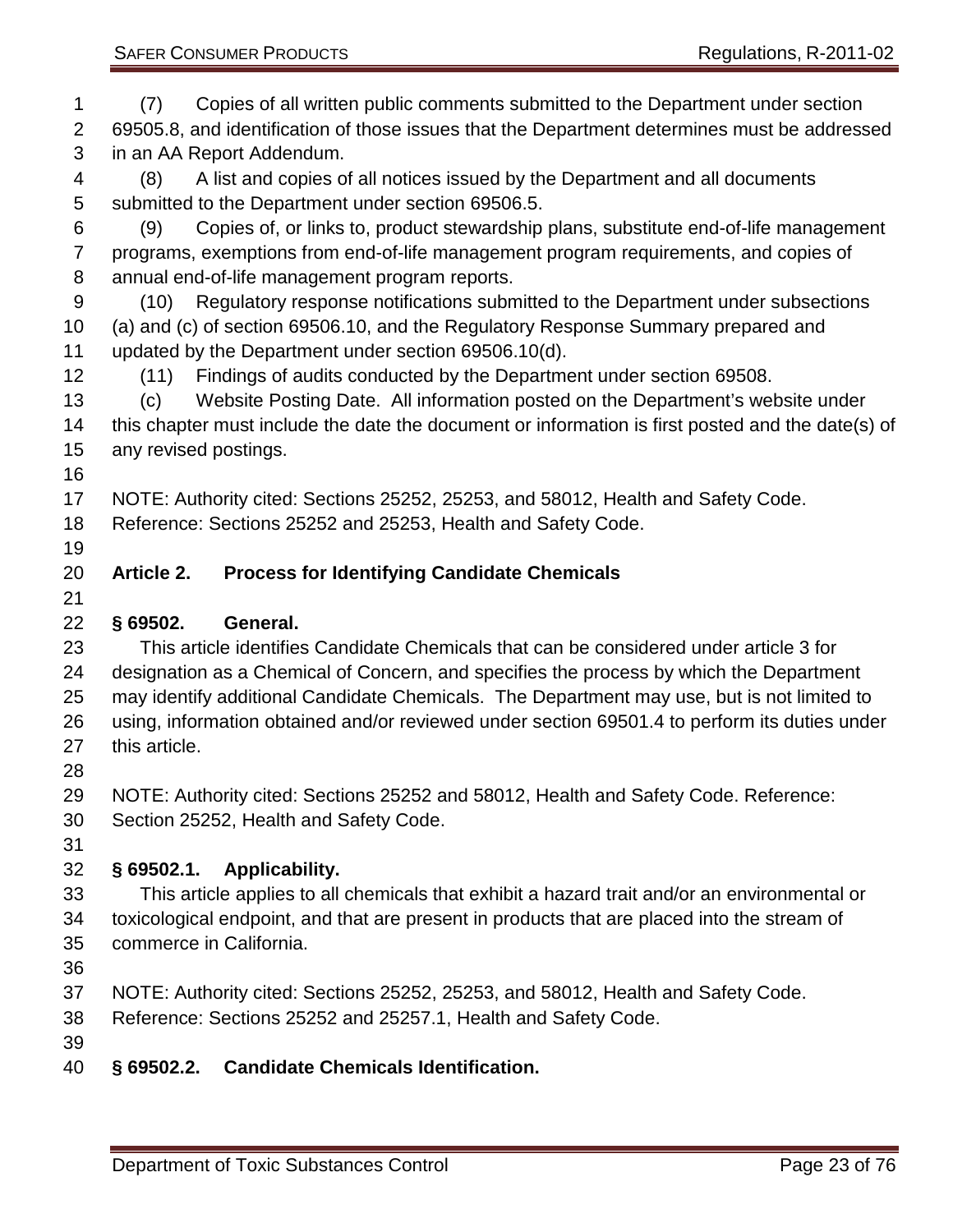Enforcement Act of 1986; (B) Chemicals classified by the European Commission as carcinogens, mutagens,

 and/or reproductive toxicants Categories 1A and 1B in Annex VI to Regulation (EC) 1272/2008;

 toxicological endpoint, and meets one or both of the following criteria: (1) The chemical is on one or more of the lists specified below:

 (C) Chemicals included as Category 1 endocrine disruptors by the European Commission in the candidate list of Substances of Very High Concern in accordance with Article 59 of Regulation (EC) 1907/2006;

 (a) Candidate Chemicals List. As of the effective date of these regulations, a chemical is identified as a Candidate Chemical if it exhibits a hazard trait and/or an environmental or

(A) Chemicals known to cause cancer and/or reproductive toxicity that are listed under

 (D) Chemicals for which a reference dose or reference concentration has been developed based on neurotoxicity in the United States Environmental Protection Agency's Integrated Risk Information System;

 (E) Chemicals that are identified as "carcinogenic to humans", "likely to be carcinogenic to humans", or Groups A, B1, or B2 carcinogens in the United States Environmental Protection Agency's Integrated Risk Information System;

 (F) Chemicals that are identified as "known to be" or "reasonably anticipated to be" a human carcinogen in the 12th Report on Carcinogens, United States Department of Health and Human Services, Public Health Service, National Toxicology Program;

 (G) Chemicals included as persistent, bioaccumulative and toxic, or very persistent and very bioaccumulative by the European Commission in the candidate list of Substances of Very High Concern in accordance with Article 59 of Regulation (EC) 1907/2006;

 (H) Chemicals that are identified as Persistent, Bioaccumulative, and Inherently Toxic to the environment by the Canadian Environmental Protection Act Environmental Registry Domestic Substances List;

 (I) Chemicals classified by the European Commission as respiratory sensitizers Category 1 in Annex VI to Regulation (EC) 1272/2008;

 (J) Groups 1, 2A, and 2B carcinogens identified by the International Agency for Research on Cancer;

 (K) Neurotoxicants that are identified in the Agency for Toxic Substances and Disease Registry's Toxic Substances Portal, Health Effects of Toxic Substances and Carcinogens, Nervous System;

 (L) Persistent Bioaccumulative and Toxic Priority Chemicals that are identified by the United States Environmental Protection Agency's National Waste Minimization Program;

(M) Reproductive or developmental toxicants identified in Monographs on the Potential

Human Reproductive and Developmental Effects, National Toxicology Program, Office of

Health Assessment and Translation;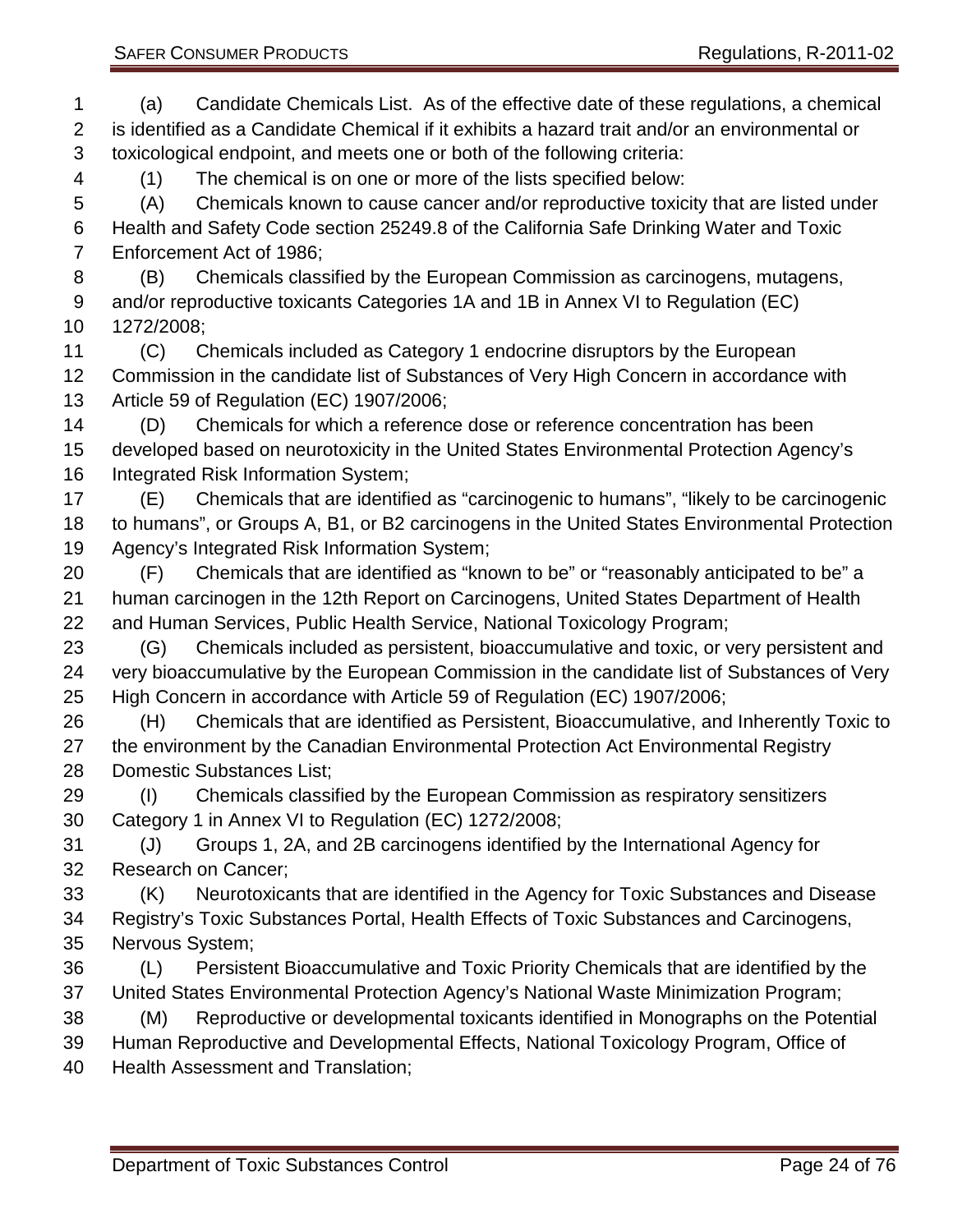(N) United States Environmental Protection Agency's Toxics Release Inventory Persistent, Bioaccumulative and Toxic Chemicals that are subject to reporting under the Emergency Planning and Community Right-to-Know Act section 313; and/or (O) Washington Department of Ecology's Persistent, Bioaccumulative, Toxic Chemicals identified in the Washington Administrative Code, title 173, chapter 173-333. (2) The chemical is one or more of the following types of chemicals: (A) Chemicals for which Notification Levels, as defined in Health and Safety Code section 116455, have been established by the California Department of Public Health; (B) Chemicals for which primary Maximum Contaminant Levels have been established and adopted under section 64431 or section 64444 of chapter 15 of title 22 of the California Code of Regulations; (C) Chemicals identified as Toxic Air Contaminants under sections 93000 and 93001 of title 17 of the California Code of Regulations; (D) Chemicals that are identified as priority pollutants in California Water Quality Control Plans under section 303(c) of the federal Clean Water Act and in section 131.38 of title 40 of the Code of Federal Regulations, or identified as pollutants by California or the United States Environmental Protection Agency for one or more water bodies in California under section 303(d) of the federal Clean Water Act and section 130.7 of title 40 of the Code of Federal Regulations; (E) Chemicals that are identified with non-cancer endpoints and listed with an inhalation or oral Reference Exposure Level by the California Office of Environmental Health Hazard Assessment under Health and Safety Code section 44360(b)(2); (F) Priority Chemicals that are identified under the California Environmental Contaminant Biomonitoring Program; (G) Chemicals that are identified on the Centers for Disease Control and Prevention's *Fourth National Report on Human Exposure to Environmental Chemicals and Updated Tables*; and/or (H) Chemicals that are identified on Part A of the list of Chemicals for Priority Action, Oslo and Paris Conventions for the Protection of the Marine Environment of the North-East Atlantic. (b) AdditionsRevisions to the Candidate Chemicals List. In addition to the chemicals identified as Candidate Chemicals under subsection (a), the Department may identify as Candidate Chemicals those chemicals that exhibit one or more hazard traits and/or environmental or toxicological endpoints by considering the following factors for which reliable information is available: (1) Adverse Impacts. (A) The Department shall evaluate the potential for the chemical to contribute to or cause adverse impacts, considering one or more of the following factors: 39 1. The chemical's hazard trait(s) and/or environmental or toxicological endpoint(s); 2. The chemical's aggregate effects; 3. The chemical's cumulative effects with other chemicals with the same or similar hazard trait(s) and/or environmental or toxicological endpoint(s);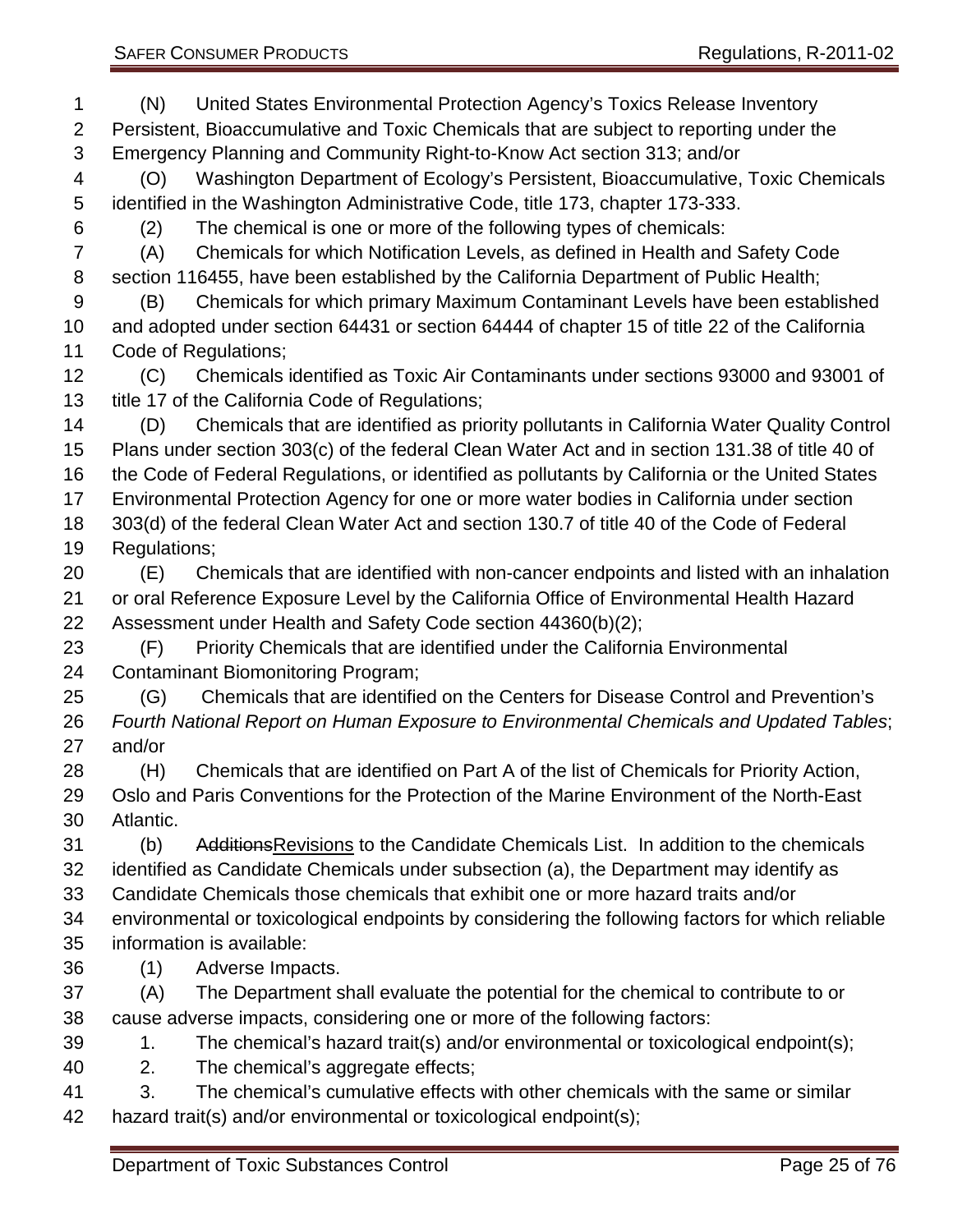4. The chemical's physicochemical properties;

5. The chemical's environmental fate;

6. The human populations, and/or aquatic, avian, or terrestrial animal or plant

4 organisms for which the Candidate Cchemical(s) has/have the potential to contribute to or cause adverse impacts; and/or

 7. The potential for the chemical to degrade, form reaction products, or metabolize into 7 another Candidate Chemical or a chemical that exhibits one or more hazard traits and/or environmental or toxicological endpoints.

 (B) The Department shall give special consideration to the potential for the chemical to contribute to or cause adverse impacts for:

- 11 1. Sensitive subpopulations;
- 2. Environmentally sensitive habitats;

13 3. Endangered and threatened species listed by the California Department of Fish and Wildlife; and

 4. Environments in California that have been designated as impaired by a California State or federal regulatory agency.

 (C) The Department shall also give special consideration to the potential for the chemical to contribute to or cause widespread adverse impacts.

 (D) The Department may also evaluate and consider, based on reliable information, structurally or mechanistically similar chemicals for which there is a known toxicity profile.

 (2) Exposures. The Department shall consider potential exposures to the chemical, based on both of the following:

(A) Reliable information regarding potential exposures to the chemical; and

 (B) Reliable information demonstrating the occurrence, or potential occurrence, of exposures to the chemical.

 (3) Availability of Information. The Department shall consider the extent and quality of information that is available to substantiate the existence or absence of potential adverse impacts and potential exposures. In evaluating the quality of the available information, the Department shall consider, as applicable, the factors specified in section 69503.2(b)(1)(C). 

 NOTE: Authority cited: Sections 25252 and 58012, Health and Safety Code. Reference: Sections 25252 and 25257.1, Health and Safety Code.

## <span id="page-25-0"></span>**§ 69502.3. Candidate Chemicals List.**

 (a) Informational List. The Department shall post an informational list of the chemicals identified as Candidate Chemicals under section 69502.2(a) on the Department's website within thirty (30) days after the effective date of these regulations. The Department shall periodically update the list to reflect changes to the underlying lists and sources from which it is drawn, using the procedures specified in subsections (c) and (d).

 (b) Revisions to the List. The Department may make additions to, or deletions from, the Candidate Chemicals list using the factors specified in section 69502.2(b) and the procedures specified in subsections (c) and (d).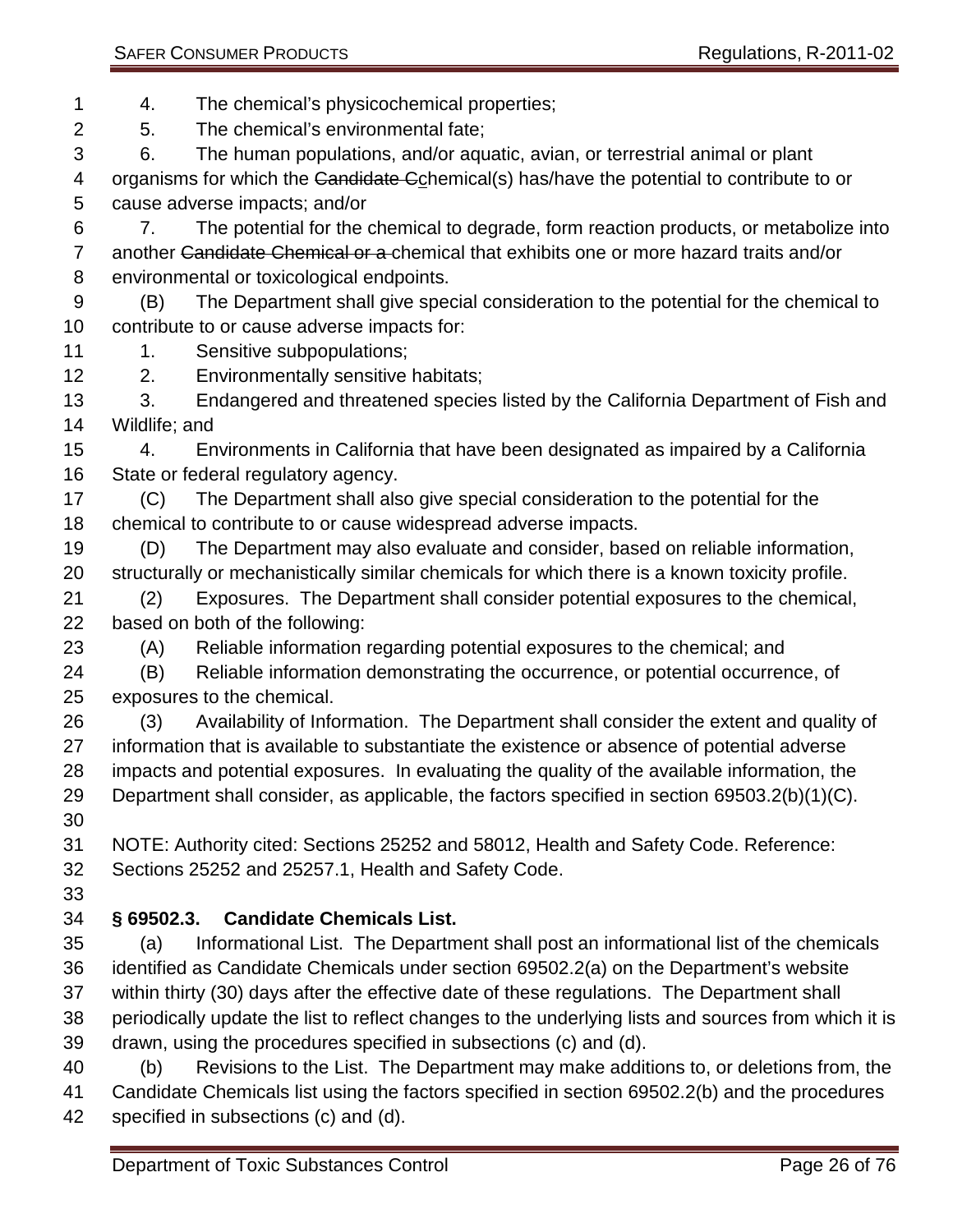<span id="page-26-2"></span><span id="page-26-1"></span><span id="page-26-0"></span> (c) Public Notice of Proposed List Revisions. The Department shall make proposed revisions to the Candidate Chemicals list available on its website for public review and comment, along with supporting documentation, including the Department's rationale and a bibliography of the supporting information and information sources, prior to finalizing the revisions to the Candidate Chemicals list. The Department shall hold one or more public workshop(s) to provide an opportunity for comment on the proposed revisions to the list. The Department shall send to persons on the electronic mailing list(s) that the Department establishes related to this chapter, and post on its website, a notice regarding the availability of the proposed revisions to the list and supporting documentation. The notice must include: (1) The last day for the public to submit written comments on the proposed revisions to the Candidate Chemicals list. The last day for submission of public comments shall be no sooner than forty-five (45) days from the date the notice of availability of the proposed revisions is posted on the Department's website or the date the notice is sent to persons on the electronic mailing list(s) that the Department establishes related to this chapter, whichever is the later date. (2) The method(s) for submitting comments to the Department. (3) The date, time, and location of the public workshop(s). (d) Website Posting of Final List Revisions. The Department shall post the final revisions to the Candidate Chemicals list on its website after review of public comments. The Department may respond to some or all public comments received. NOTE: Authority cited: Sections 25252 and 58012, Health and Safety Code. Reference: Sections 25252 and 25257, Health and Safety Code. **Article 3. Process for Identifying and Prioritizing Product-Chemical Combinations § 69503. General.** This article specifies the process by which the Department shall identify and prioritize products containing Candidate Chemicals. The Department may use, but is not limited to using, information obtained and/or reviewed under section 69501.4 to perform its duties under this article. NOTE: Authority cited: Sections 25252, 25253, and 58012, Health and Safety Code. Reference: Sections 25252 and 25253, Health and Safety Code. **§ 69503.1. Applicability.** Except as provided otherwise in section 69501(b), this article applies to all products that contain one or more Candidate Chemicals and that are placed into the stream of commerce in California. NOTE: Authority cited: Sections 25252, 25253, and 58012, Health and Safety Code. Reference: Sections 25251, 25252, 25253, and 25257.1, Health and Safety Code. Department of Toxic Substances Control Control Control Page 27 of 76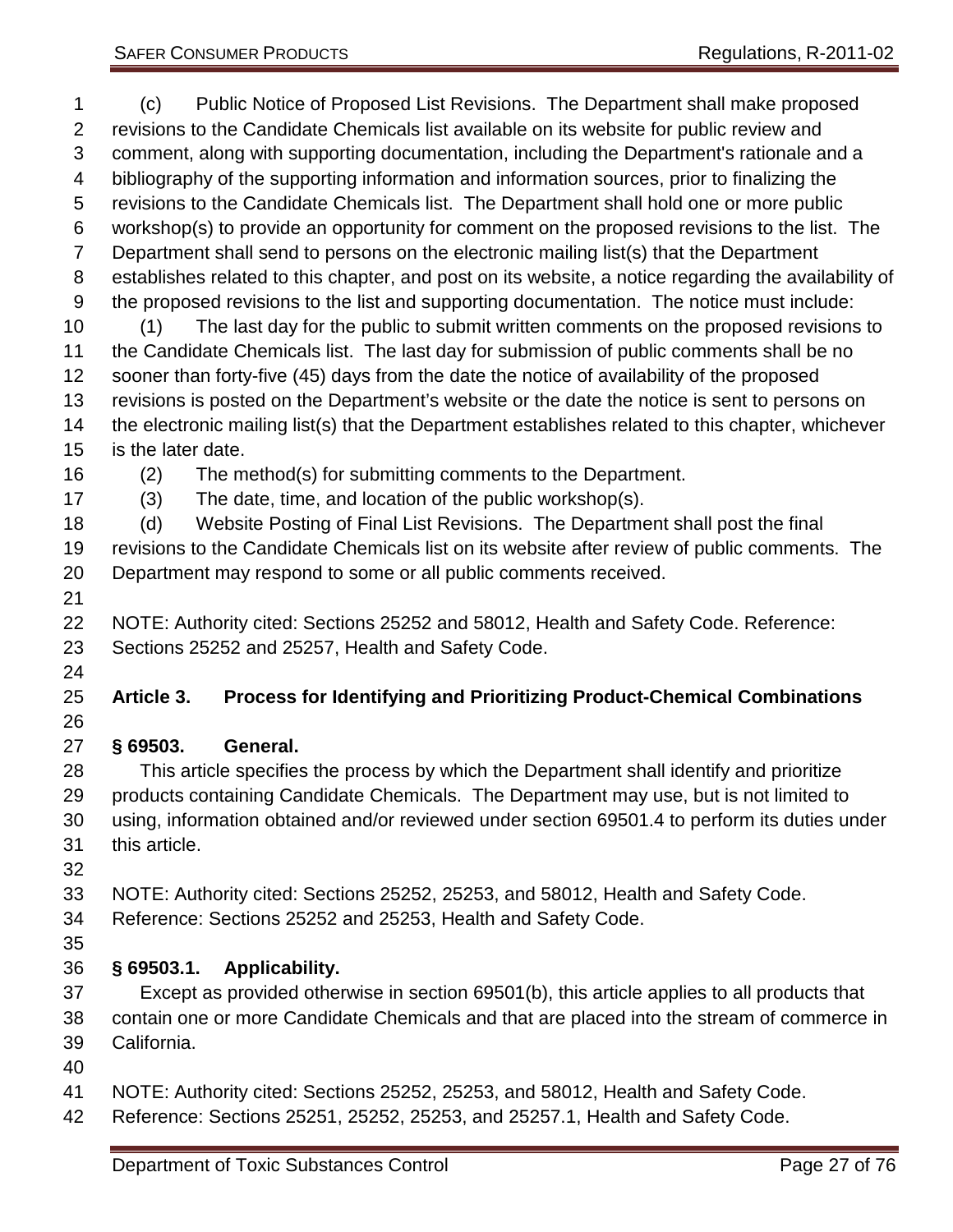## <span id="page-27-0"></span>**§ 69503.2. Product-Chemical Identification and Prioritization Factors.**

 (a) Key Prioritization Principles. Any product-chemical combination identified and listed as a Priority Product must meet both of the following criteria:

 (1) There must be potential public and/or aquatic, avian, or terrestrial animal or plant organism exposure to the Candidate Chemical(s) in the product; and

 (2) There must be the potential for one or more exposures to contribute to or cause significant or widespread adverse impacts.

 (b) Identification and Prioritization Process. The Department may identify and list as a Priority Product one or more product-chemical combinations that it determines to be of high priority. The Department's decision to identify and list a product-chemical combination as a Priority Product shall be based on an evaluation of the product-chemical combination to determine its associated potential adverse impacts, potential exposures, and potential adverse waste and end-of-life effects by considering the factors described in paragraphs (1) and (2) for which information is reasonably available. The Department may additionally, in its discretion, consider paragraph (3).

 (1)(A) Adverse Impacts and Exposures. The Department shall begin the product-chemical combination evaluation process by evaluating the potential adverse impacts posed by the

 Candidate Chemical(s) in the product due to potential exposures during the life cycle of the product. The Department's evaluation of potential adverse impacts and potential exposures

shall include consideration of one or more of the factors listed in section 69503.3(a) and one or

more of the factors listed in section 69503.3(b). The listing of a product-chemical combination

as a Priority Product shall be based on one or more of the factors listed in section 69503.3(a)

 and one or more of the factors listed in section 69503.3(b), in addition to the other factors specified in this section.

 (B) Adverse Waste and End-of-Life Effects. The Department may also consider product uses, or discharges or disposals, in any manner that have the potential to contribute to or cause adverse waste and end-of-life effects associated with the Candidate Chemical(s) in the product.

 (C) Availability of Information. The Department shall consider the extent and quality of information that is available to substantiate the existence or absence of potential adverse impacts, potential exposures, and potential adverse waste and end-of-life effects. In

 evaluating the quality of the available information, the Department shall consider, as applicable:

35 1. The level of rigor attendant to the generation of the information, including, when relevant, the use of quality controls;

 2. The degree to which the information has been independently reviewed by qualified disinterested parties;

3. The degree to which the information has been independently confirmed,

corroborated, or replicated;

 4. The credentials and education and experience qualifications of the person(s) who prepared and/or reviewed the information; and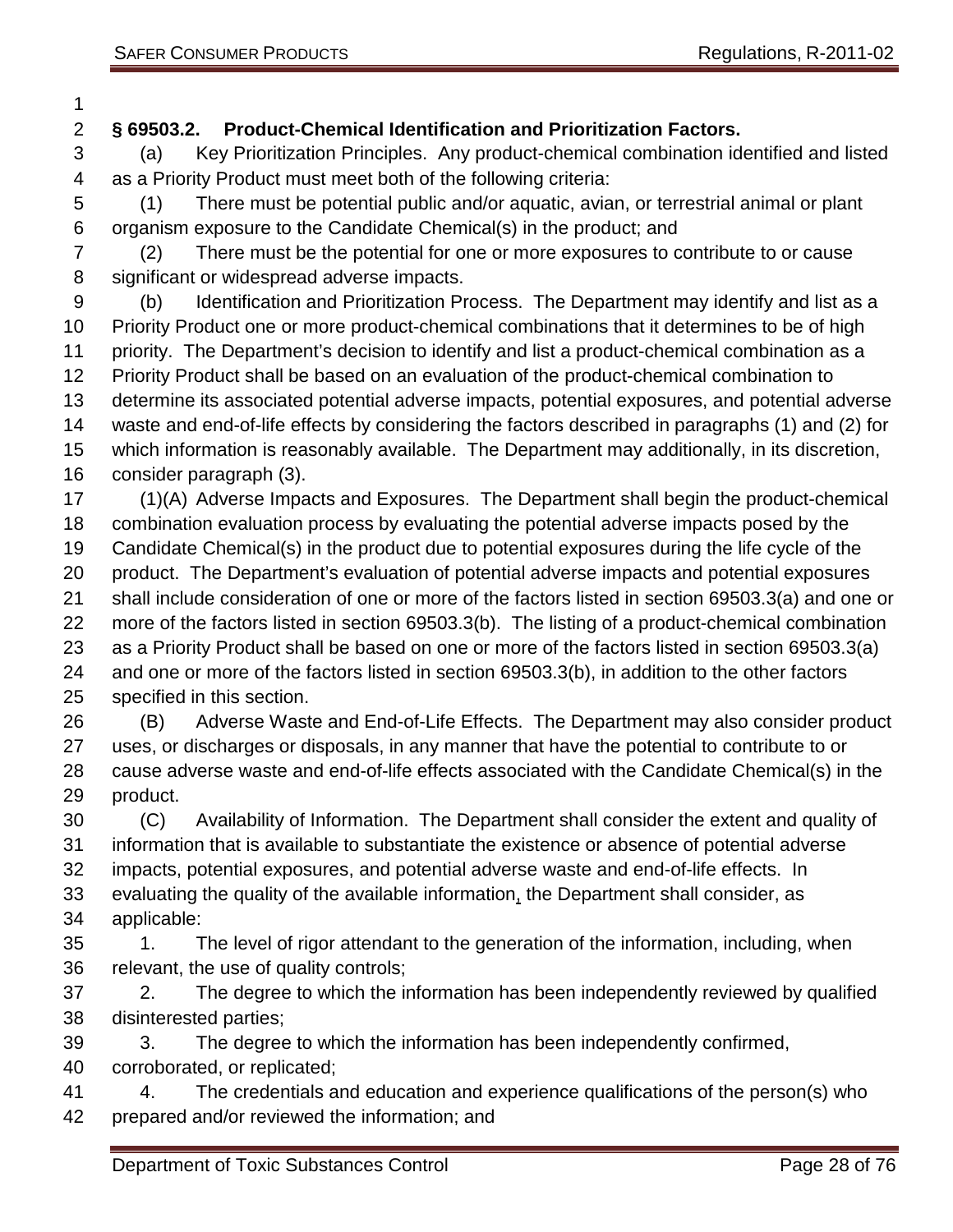5. The degree to which the information is relevant for the purpose for which it is being considered by the Department. (2) Other Regulatory Programs. The Department shall next consider the scope of other California State and federal laws and applicable treaties or international agreements with the force of domestic law under which the product or the Candidate Chemical(s) in the product is/are regulated and the extent to which these other regulatory requirements address, and provide adequate protections with respect to the same potential adverse impacts and potential exposure pathways, and adverse waste and end-of-life effects, that are under consideration as a basis for the product-chemical combination being listed as a Priority Product. If a product is regulated by another entity with respect to the same potential adverse impacts and potential exposure pathways, and potential adverse waste and end-of-life effects, the Department may list such a product-chemical combination as a Priority Product only if it determines that the listing would meaningfully enhance protection of public health and/or the environment with respect to the potential adverse impacts, exposure pathways, and/or adverse waste and end- of-life effects that are the basis for the listing. (3) Safer Alternatives. When deciding whether to list a product-chemical combination as a Priority Product, the Department may also consider whether there is a readily available safer alternative that is functionally acceptable, technically feasible, and economically feasible. NOTE: Authority cited: Sections 25252, 25253, and 58012, Health and Safety Code. Reference: Sections 25252, 25253, and 25257.1, Health and Safety Code.

## <span id="page-28-0"></span>**§ 69503.3. Adverse Impact and Exposure Factors.**

(a) Adverse Impacts.

(1) In evaluating a product-chemical combination for possible listing as a Priority

 Product, the Department shall evaluate the potential for the Candidate Chemical(s) to contribute to or cause adverse impacts, by considering one or more of the following factors for which information is reasonably available:

 (A) The Candidate Chemical(s)' hazard trait(s) and/or environmental or toxicological endpoint(s);

(B) The Candidate Chemical(s)' aggregate effects;

 (C) The Candidate Chemical(s)' cumulative effects with other chemicals with the same or similar hazard trait(s) and/or environmental or toxicological endpoint(s);

- (D) The Candidate Chemical(s)' physicochemical properties;
- (E) The Candidate Chemical(s)' environmental fate;
- (F) The human populations, and/or aquatic, avian, or terrestrial animal or plant
- organisms for which the Candidate Chemical(s) has/have the potential to contribute to or cause adverse impacts; and/or

 (G) The potential for the Candidate Chemical(s) to degrade, form reaction products, or metabolize into another Candidate Chemical or a chemical that exhibits one or more hazard traits and/or environmental or toxicological endpoints.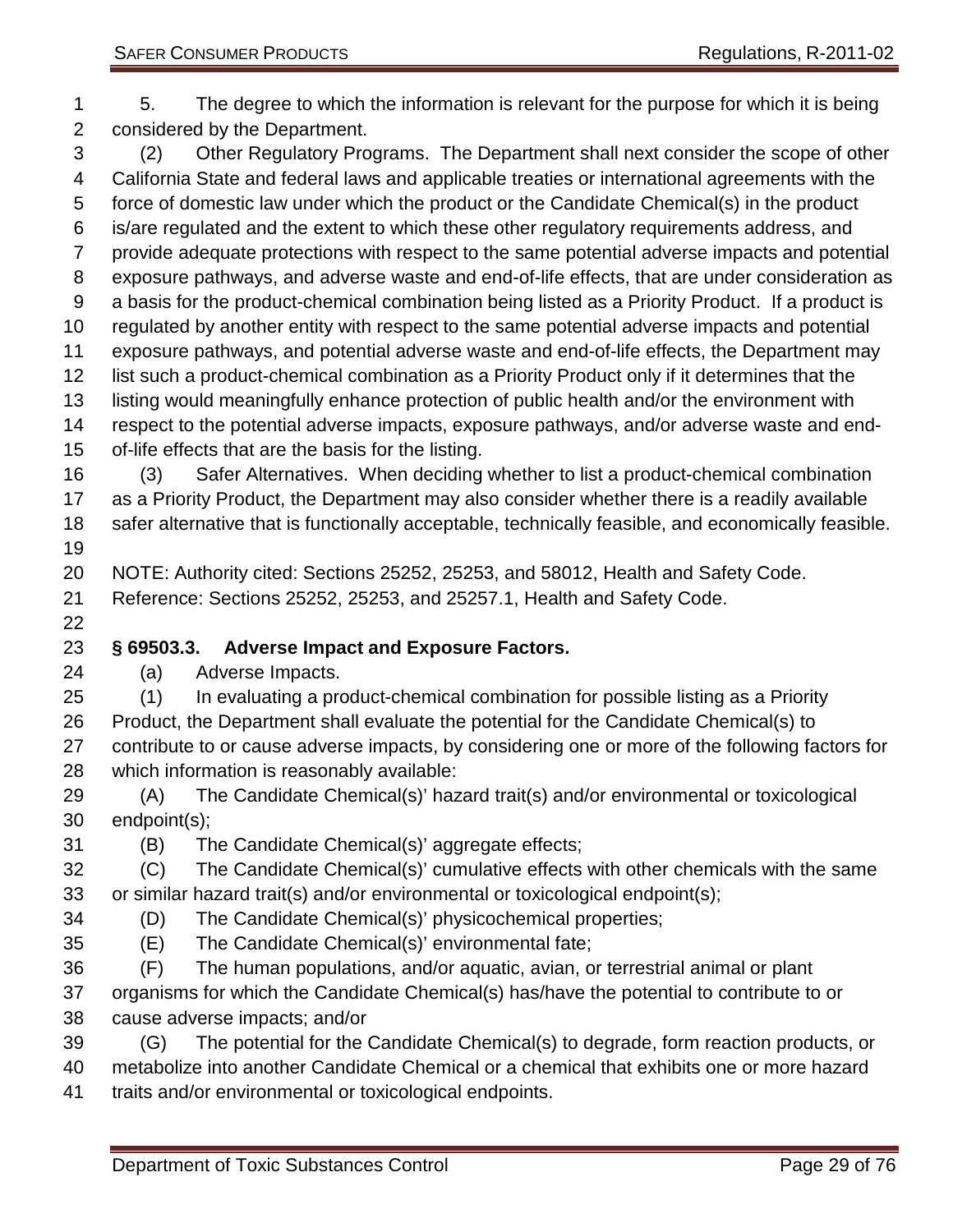| <b>SAFER CONSUMER PRODUCTS</b> |  |
|--------------------------------|--|
|                                |  |

 (2) The Department shall give special consideration to the potential for the Candidate Chemical(s) in the product to contribute to or cause adverse impacts for: (A) Sensitive subpopulations; (B) Environmentally sensitive habitats; (C) Endangered and threatened species listed by the California Department of Fish and Wildlife; and (D) Environments in California that have been designated as impaired by a California State or federal regulatory agency. (3) The Department may also evaluate and consider, based on reliable information, the adverse impacts associated with structurally or mechanistically similar chemicals for which 11 there is a known toxicity profile. (b) Exposures. In evaluating a product-chemical combination for possible listing as a Priority Product, the Department shall evaluate the potential for public and/or aquatic, avian, or terrestrial animal or plant organism exposure(s) to the Candidate Chemical(s) in the product, by considering one or more of the following factors for which information is reasonably available: (1) Market presence of the product, including: (A) Statewide sales by volume; (B) Statewide sales by number of units; and/or (C) Intended product use(s), and types and age groups of targeted customer base(s). (2) The occurrence, or potential occurrence, of exposures to the Candidate Chemical(s) in the product. (3) The household and workplace presence of the product, and other products containing the same Candidate Chemical(s) that is/are the basis for considering the listing of the product-chemical combination as a Priority Product. (4) Potential exposures to the Candidate Chemical(s) in the product during the product's life cycle, considering: (A) Manufacturing, use, storage, transportation, waste, and end-of-life management practices and the locations of these practices; (B) Whether the product is manufactured or stored in, or transported through, California solely for use outside of California; (C) Whether the product is placed into the stream of commerce in California solely for the manufacture of one or more of the products exempted from the definition of "consumer product" specified in Health and Safety Code section 25251; (D) The following types of uses: 1. Household and recreational use; 2. Sensitive subpopulation potential use of, or exposure to, the product; and/or 3. Workers, customers, clients, and members of the general public who use, or otherwise come in contact with, the product or releases from the product in homes, schools, workplaces, or other locations; (E) Frequency, extent, level, and duration of potential exposure for each use scenario and end-of-life scenario;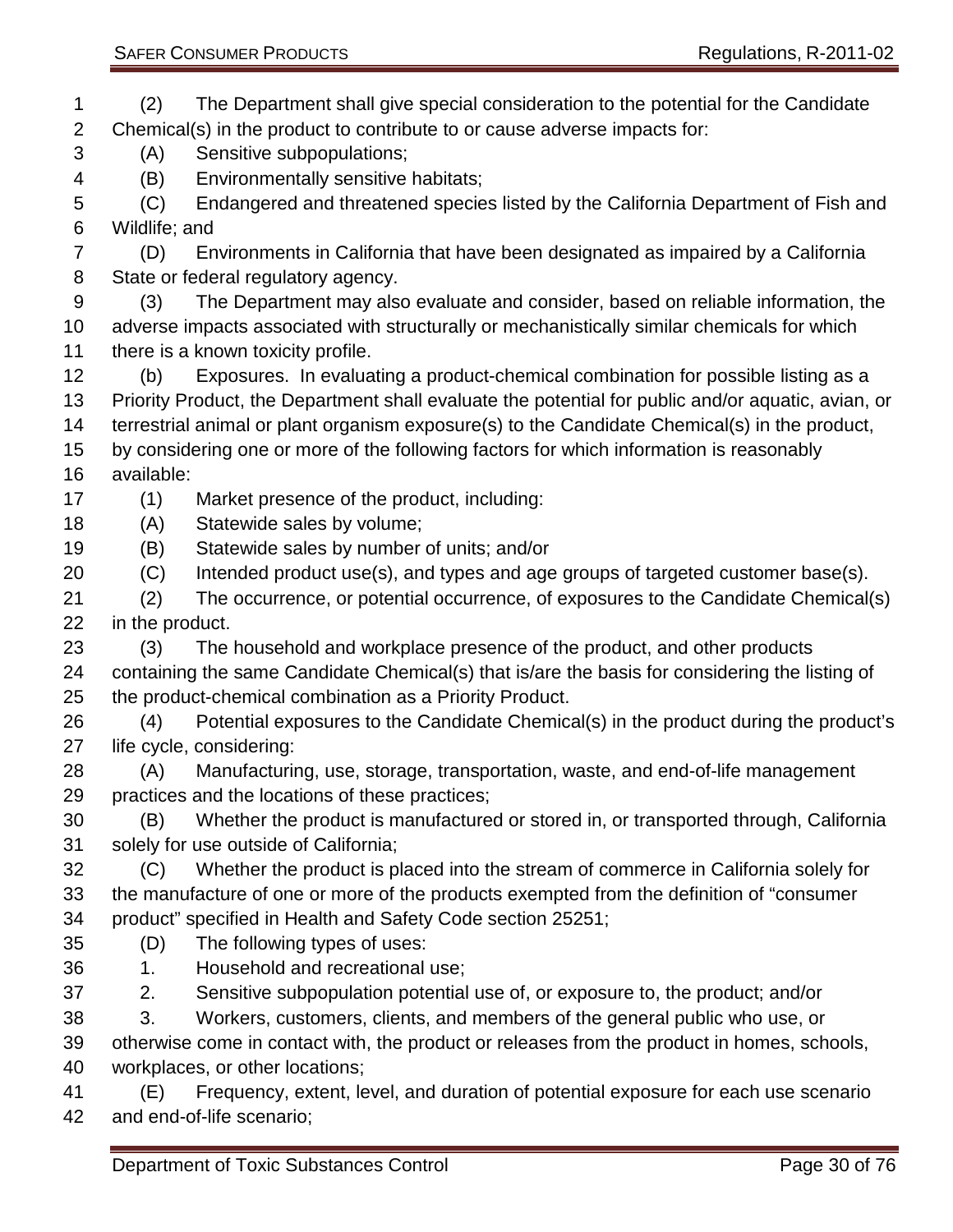(F) Containment of the Candidate Chemical(s) within the product, including potential accessibility to the Candidate Chemical(s) during the useful life of the product and the potential for releases of the Candidate Chemical(s) during the useful life and at the end-of-life;

 (G) Engineering and administrative controls that reduce exposure concerns associated with the product; and/or

 (H) The potential for the Candidate Chemical(s) or its/their degradation products to be released into, migrate from, or distribute across environmental media, and the potential for the Candidate Chemical(s) or its/their degradation products to accumulate and persist in biological and/or environmental compartments or systems.

NOTE: Authority cited: Sections 25252, 25253, and 58012, Health and Safety Code.

Reference: Sections 25252, 25253, and 25257.1, Health and Safety Code.

## <span id="page-30-0"></span>**§ 69503.4. Priority Product Work Plan.**

 (a) Initial Work Plan. Within one (1) year after the effective date of these regulations, the Department shall issue a Priority Product Work Plan that, except as provided in section 69503.6, identifies and describes the product categories that the Department will evaluate to identify product-chemical combinations to be added to the Priority Products list during the three (3) years following the issuance of the work plan. The work plan must include a general explanation of the decision to select the identified product categories for evaluation during the life of the work plan.

 (b) Subsequent Work Plans. Subsequent work plans shall be issued by the Department no later than one (1) year before the three-year expiration date of the current work plan, and shall become effective upon expiration of the current work plan.

 (c) Revisions to Work Plans. The Department may revise an adopted work plan to include one or more additional product categories if necessitated by either of the following:

 (1) The Department is legally required to take action on a particular chemical or product, or both, prior to the expiration of the work plan; and/or

(2) The Department grants a petition under section 69504.1.

 (d) Public Input. Prior to issuing each work plan, the Department shall hold one or more public workshop(s) to provide an opportunity for comment.

 (e) Public Notice. The Department shall send to persons on the electronic mailing list(s) that the Department establishes related to this chapter, and post on its website, a notice of the availability of each work plan and each revised work plan.

NOTE: Authority cited: Sections 25252, 25253, and 58012, Health and Safety Code.

Reference: Sections 25252, 25253, and 25257.1, Health and Safety Code.

## <span id="page-30-1"></span>**§ 69503.5. Priority Products List.**

(a) Listing Process.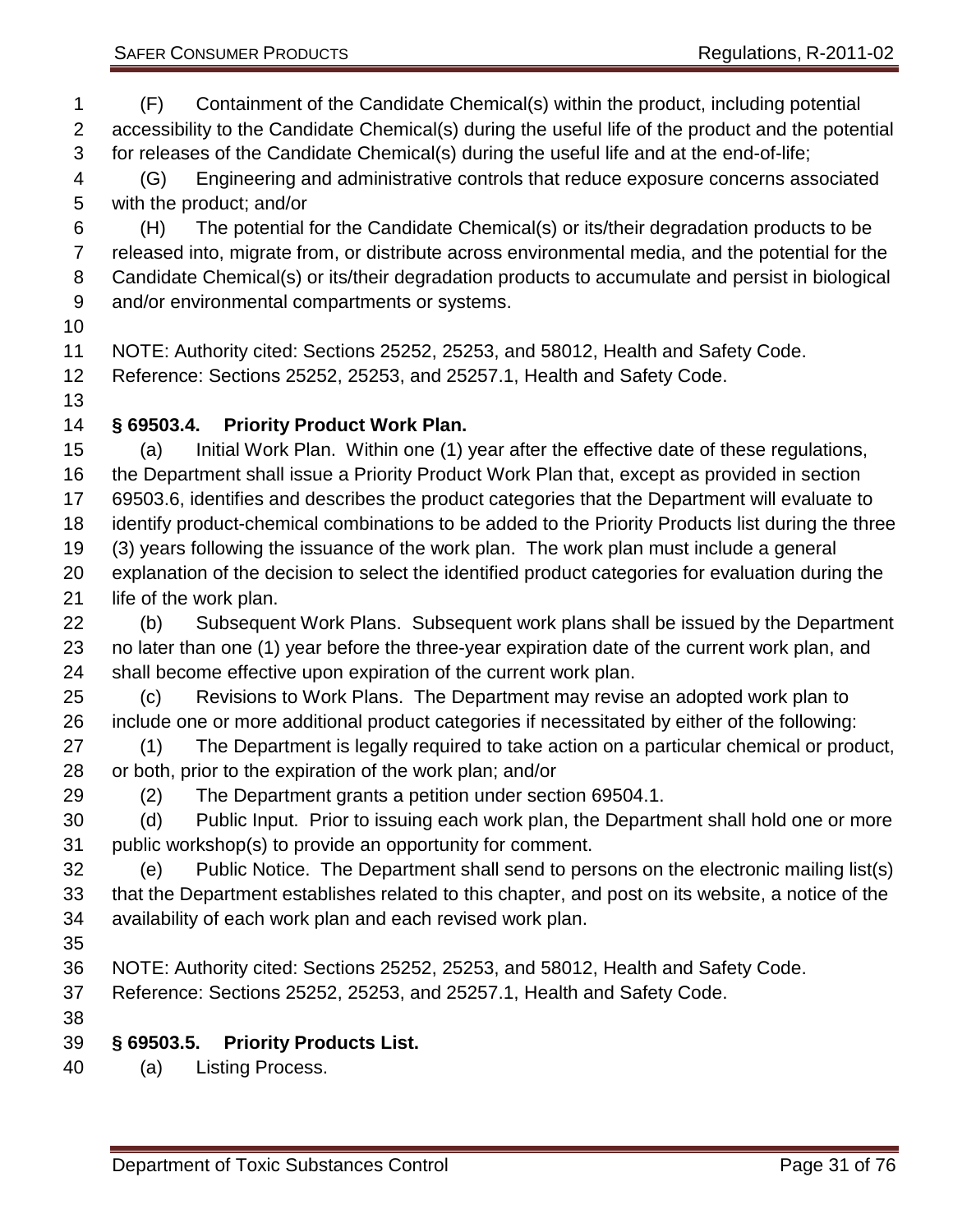(1) The Department shall use the procedures specified in this section and the identification and prioritization criteria and process specified in sections 69503.2 and 69503.3 to identify and list product-chemical combinations as Priority Products. (2) The Priority Products list shall be established and updated through rulemaking under the Administrative Procedure Act (commencing with Government Code section 11340). Except as provided in section 69503.6, the Department shall hold one or more public workshop(s) to provide an opportunity for comment on candidate product-chemical combinations prior to issuing a proposed Priority Products list. (b) List Contents. The Department shall specify in the proposed and final Priority Products lists the following for each listed product-chemical combination: (1)(A) A description of the product-chemical combination that is sufficient for a responsible entity to determine whether one or more of its products is a Priority Product. (B) If the product-chemical combination is a component of one or more assembled products, a description of the known assembled product(s) in which the component is used shall be included. (2)(A) The Candidate Chemical(s) that is/are the basis for the product being listed as a Priority Product and the hazard traits and/or environmental or toxicological endpoints known to be associated with those chemicals. (B) For purposes of this chapter, a Candidate Chemical that is the basis for a product- chemical combination being listed as a Priority Product, as specified under paragraph (2)(A), is designated as a Chemical of Concern for that product. All references in this chapter to the Chemical(s) of Concern in an alternative product that is under consideration or is selected to replace a Priority Product mean the chemical(s) that is/are the Chemical(s) of Concern for that Priority Product. (3) The due date for submission of the Preliminary AA Report required under article 5. The due date for the Preliminary AA Report shall be 180 days after the date the product is listed on the final Priority Products list, unless the Department specifies otherwise in the Priority Products list. (c) Alternatives Analysis Threshold. The Department may, for one or more product- chemical combinations, specify in the proposed and/or final Priority Products list an Alternatives Analysis Threshold concentration for any Chemical of Concern that is an intentionally added ingredient. The Department may also specify an Alternatives Analysis Threshold concentration greater than the applicable PQL for any Chemical of Concern that is a contaminant. (d) Complex Durable Products. (1) For a complex durable product, the Department may not list as Priority Products more than ten (10) components contained in that product in a three-year period. (2) For purposes of paragraph (1), "complex durable product" means a product that meets the following criteria:

(A) The product is assembled from 100 or more manufactured components;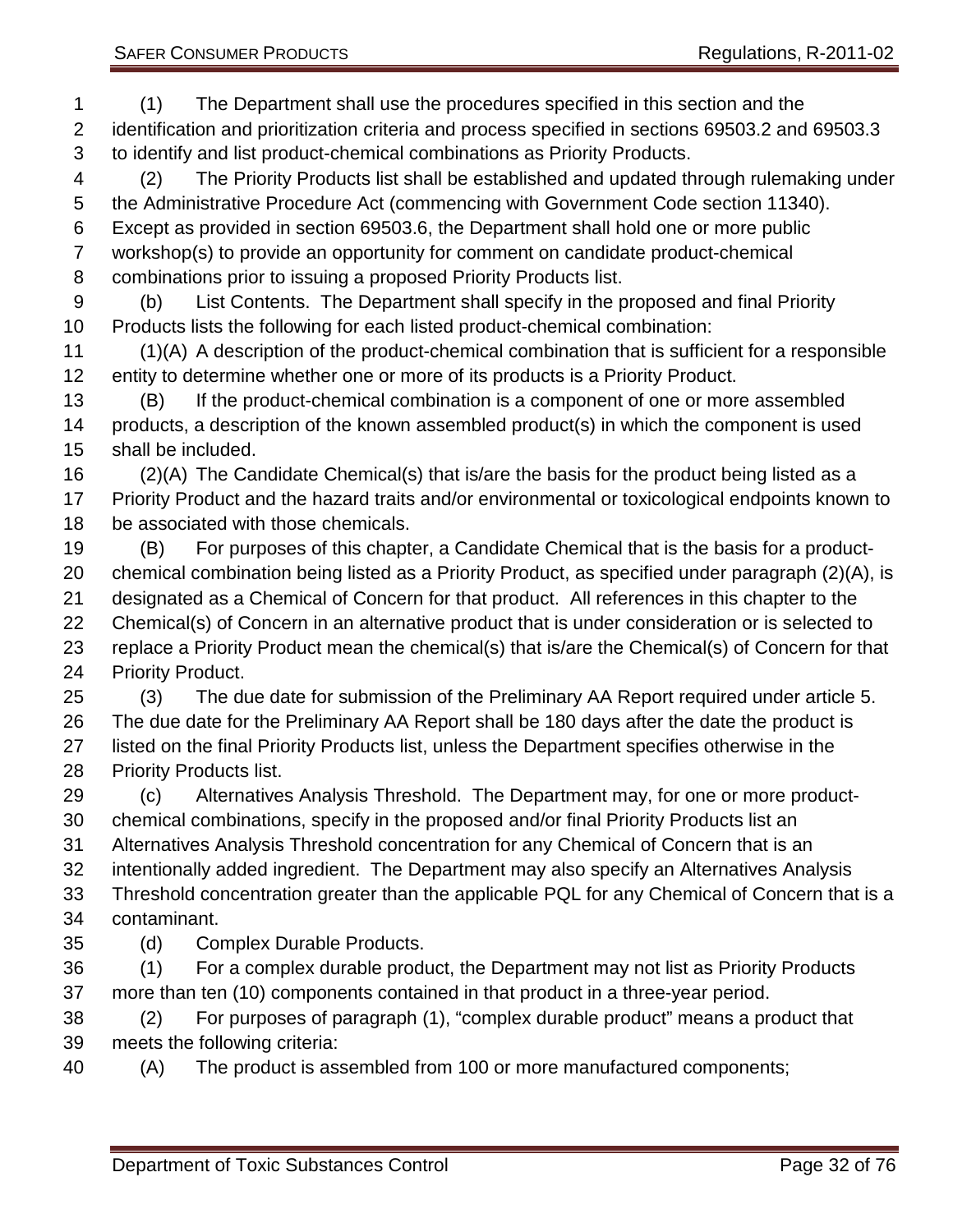(B) Manufacturers of the product routinely prepare information intended to be provided to consumers that indicates that the product has a useful life, or an average useful life, of five (5) or more years; and

(C) The product is typically not consumed, destroyed, or discarded after a single use.

(3) Paragraph (1) does not apply to either of the following types of products:

 (A) Products designed or intended primarily for children twelve (12) years of age or younger as determined by information made available to consumers or as determined by whether the product is commonly recognized by consumers as being primarily intended for use by a child twelve (12) years of age or younger; or

(B) Products intended to be worn or placed on the human body.

 (e) Revisions to the Priority Products List. The Department shall review and revise, as appropriate, the Priority Products list at least once every three (3) years using the procedures specified in this section.

 (f) Priority Product Notifications to the Department. As specified in section 69503.7(a), the responsible entity for a product-chemical combination listed on the Priority Products list

shall provide a Priority Product Notification to the Department within sixty (60) days after the

product-chemical combination is listed as a Priority Product, or sixty (60) days after the

product-chemical combination is first placed into the stream of commerce in California,

whichever is later, unless the Department specifies a later due date in the Priority Products list.

If applicable, the responsible entity may concurrently submit a notification under section

 69505.2 or section 69505.3, or such notification may be submitted at a later date as provided in section 69505.2 or section 69505.3.

NOTE: Authority cited: Sections 25252, 25253, and 58012, Health and Safety Code.

Reference: Sections 25252 and 25253, Health and Safety Code.

# <span id="page-32-0"></span>**§ 69503.6. Initial Priority Products List.**

28 The following provisions apply only to the initial list of Priority Products list:

29 (a) Scope of Candidate Chemicals. In the initial list of Priority Products list, the

 Department may list a product as a Priority Product only if one or more Candidate Chemical(s) that is/are the basis for listing the product meet one or more of the criteria specified in

subsection (a)(1) of section 69502.2 and one or more of the criteria specified in subsection

33 (a)(2) of section 69502.2. This subsection also applies to any revisions to the Priority Products list adopted prior to January 1, 2016.

35 (b) Size of the List. The initial final list of Priority Products list shall include no more than five (5) Priority Products. The list may identify more than one Chemical of Concern for each listed product.

 (c) Initial Proposed Priority Products List. The Department shall make the initial 39 proposed list of Priority Products list available for public review and comment under section 69503.5 no later than 180 days after the effective date of these regulations.

(d) Procedural Exceptions.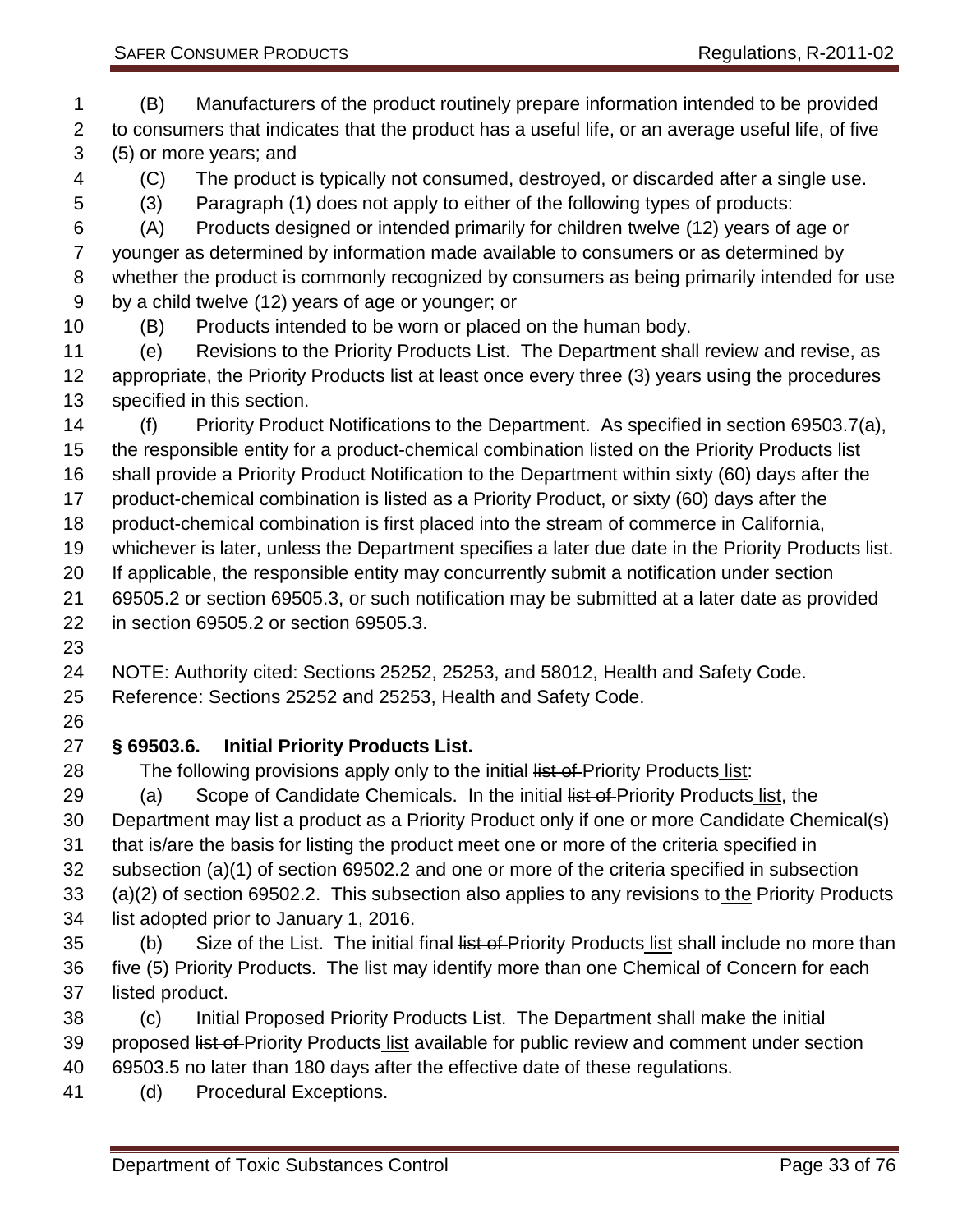<span id="page-33-2"></span><span id="page-33-1"></span><span id="page-33-0"></span> (1) Priority Product Work Plan. Section 69503.4 does not apply to the adoption of the 2 initial list of Priority Products list. (2) Workshops. The provisions of section 69503.5(a)(2) requiring the Department to hold one or more public workshop(s) prior to issuing the proposed Priority Products list do not 5 apply to the initial list of Priority Products list. NOTE: Authority cited: Sections 25252, 25253, and 58012, Health and Safety Code. Reference: Sections 25252 and 25253, Health and Safety Code. **§ 69503.7. Priority Product Notifications**. (a) Notifications to the Department. Within sixty (60) days after a product-chemical combination is listed as a Priority Product, unless the Department specifies a later due date in the Priority Products list, the responsible entity for a Priority Product shall notify the Department that its product-chemical combination is a Priority Product. For a Priority Product that is first manufactured or first placed into the stream of commerce in California after the date of the Priority Product listing, the responsible entity shall provide the Priority Product Notification within sixty (60) days after the product is first placed into the stream of commerce in California. The notification must include: (1) The responsible entity's name and contact information, and a statement indicating whether the responsible entity is the product manufacturer, importer, assembler, or retailer; (2) The type, brand name(s) and product name(s) of the Priority Product, and, if the product is a component of one or more assembled products, a description of the known product(s) in which the component is used; (3) If applicable, the name of, and contact information for, the person that will be complying with the requirements of article 5 on behalf of or in the stead of the responsible entity; and (4) If applicable, an indication that a notification is being submitted under section 69505.2 or section 69505.3 concurrently with the Priority Product Notification, or will be submitted later as provided in section 69505.2 or section 69505.3. (b) Non-Compliance. A responsible entity is not in compliance with subsection (a) if the responsible entity fails to fully and timely meet the requirements specified in subsection (a). NOTE: Authority cited: Sections 25252, 25253, and 58012, Health and Safety Code. Reference: Sections 25252 and 25253, Health and Safety Code. **Article 4. Petition Process for Identification and Prioritization of Chemicals and Products § 69504. Applicability and Petition Contents.** (a) Petition Process. Except as provided in subsection (b), a person may petition the Department to add to or remove from the Candidate Chemicals list one or more chemicals, or to add to or remove from the lists specified in section 69502.2(a) the entirety of an existing Department of Toxic Substances Control Control Control Page 34 of 76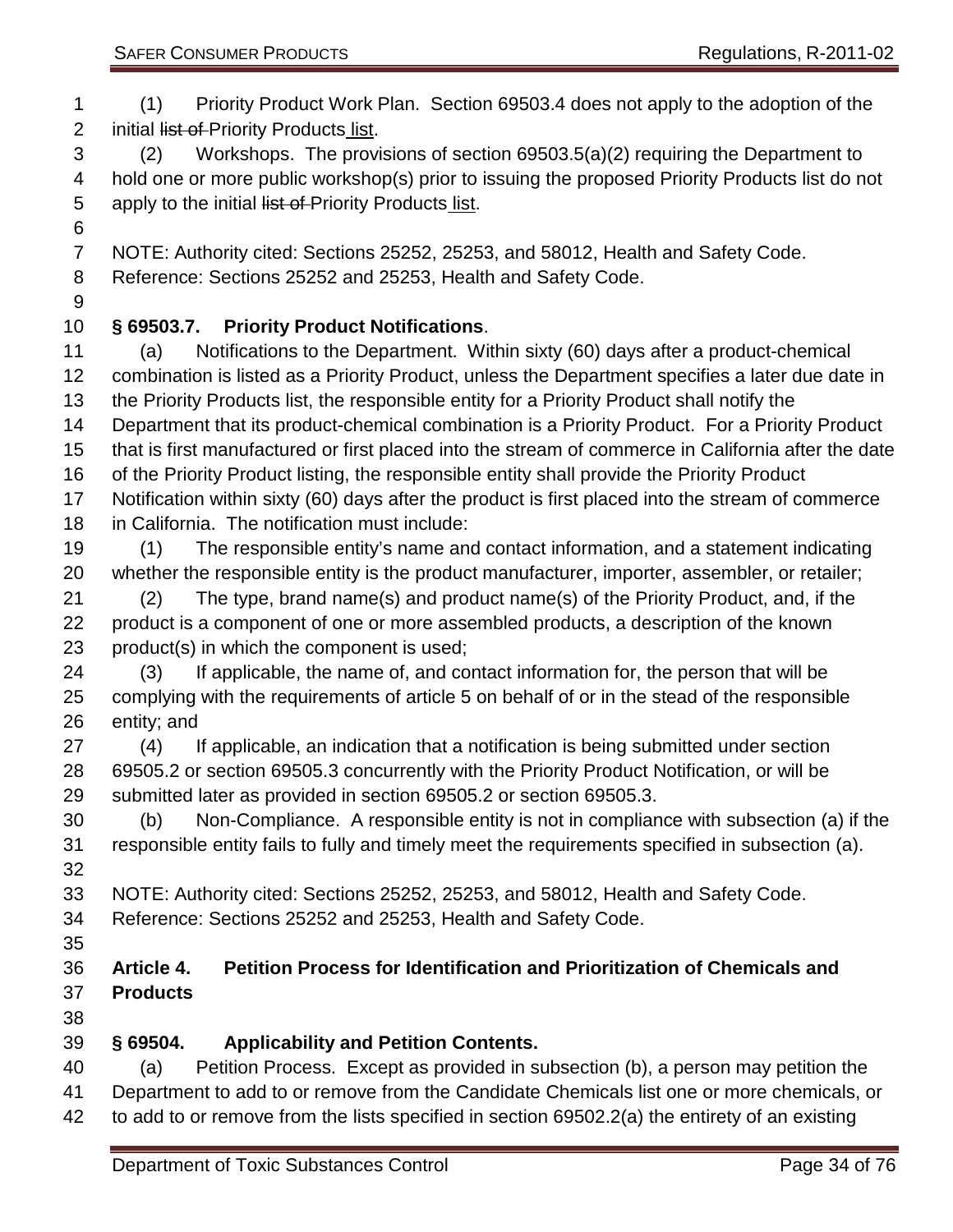<span id="page-34-0"></span> chemicals list. A person may also petition the Department to add to or remove from the Priority Products list a product-chemical combination. A petition must include: (1) The name of, and contact information for, both of the following: (A) The petitioner; and (B) The person responsible for the petition contents, if different from the petitioner, and the affiliation of this person with the petitioner; (2) A description of the chemical and/or product-chemical combination that is the subject of the petition; (3) A description of the uses of the chemical and/or product-chemical combination; (4) The basis for the petition, including an analysis of the basis for the existence or absence of potential adverse impacts, potential exposures, and/or potential adverse waste and end-of-life effects associated with the chemical and/or product-chemical combination; (5) Information supporting the petition; and (6) The identity of any known manufacturers and importers of the chemical or product- chemical combination. (b) Limitations on Petitions. (1) A person may not petition the Department to delist any chemical identified as a Candidate Chemical under section 69502.2(a), unless that chemical is no longer listed on any of the lists specified in section 69502.2(a). (2) A person may not petition the Department to remove an entire chemicals list from the lists specified in section 69502.2(a) until three (3) years after the effective date of these regulations. (3) A person may not petition the Department to remove a product-chemical combination from the Priority Products list until three (3) years after the date the product- chemical combination was placed on the Priority Products list. (c) Completeness Review. Within sixty (60) days after receiving a petition, the Department shall review the petition and shall designate the petition complete if it contains all of the items specified in subsection (a). If the Department determines that a petition is incomplete, the Department shall provide notice to the petitioner of this determination and shall specify the basis for the determination. If the Department determines that a petition is complete, the Department shall provide notice to the petitioner that it will conduct a merits review to determine whether to grant or deny the petition. NOTE: Authority cited: Sections 25252, 25253, and 58012, Health and Safety Code. Reference: Sections 25252 and 25253, Health and Safety Code. **§ 69504.1. Merits Review of Petitions.**  (a) Process and Timing. The Department shall determine whether to grant or deny a petition in accordance with the criteria and processes specified in article 2 and/or article 3, as applicable. The Department shall make its determination no later than the next regular update of the Candidate Chemicals list or Priority Products list, as applicable. The Department shall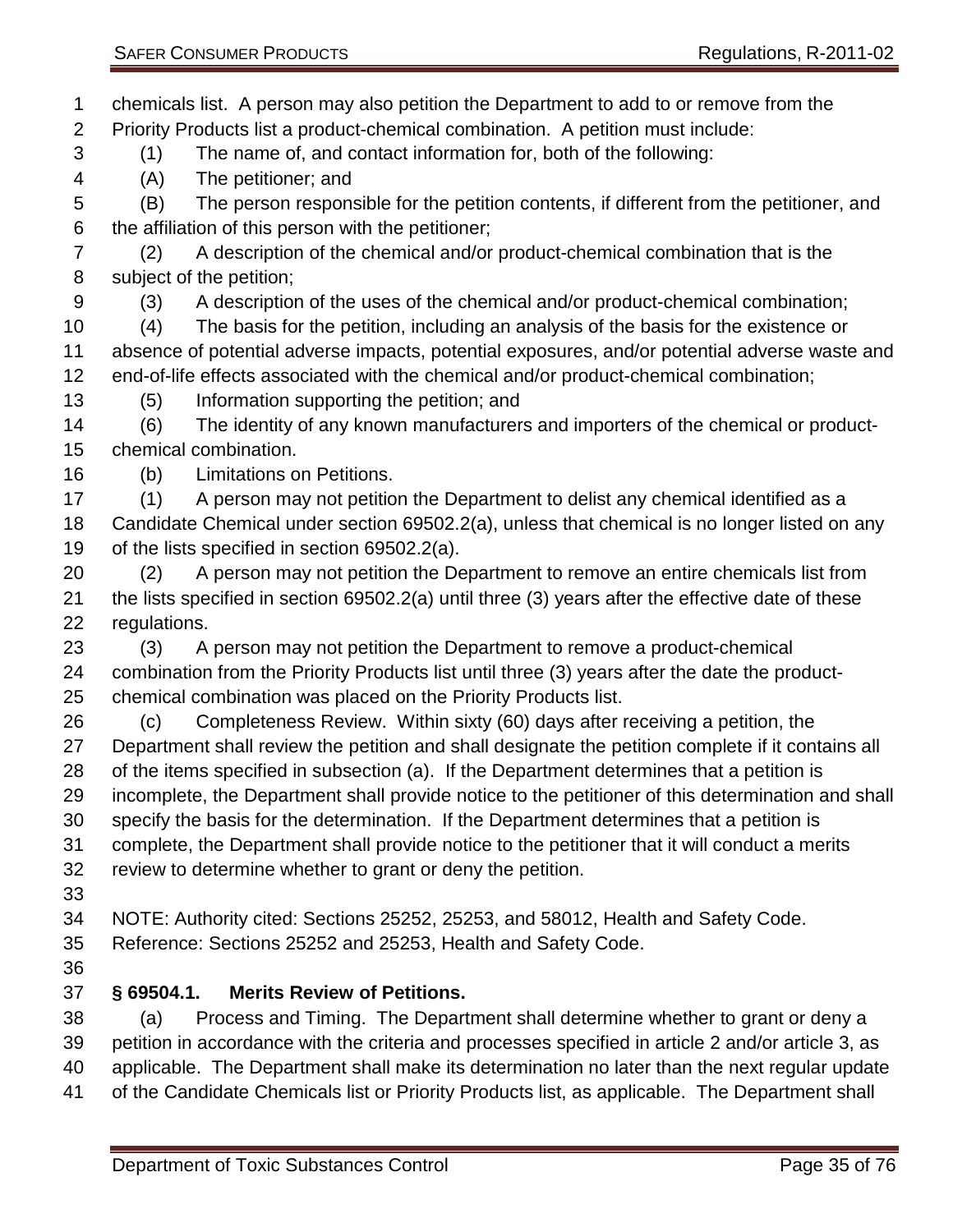give high priority to reviewing petitions by federal and other California State agencies that relate to the petitioning agency's statutory and/or regulatory authorities. (b) Substantive Review. The Department's merits review of each complete petition shall, to the extent applicable, be based on: (1) The comprehensiveness of the information submitted that pertains to the factors specified in section 69502.2(b) and/or section 69503.2. (2) The quality of the information submitted. (3) The availability of information, other than that submitted with the petition, that supports the petitioner's claims that: (A) The chemical does or does not exhibit one or more hazard traits and/or environmental or toxicological endpoints; and (B) An evaluation of the chemical and/or the product, based on the factors specified in section 69502.2(b) and/or section 69503.2, as applicable, does or does not indicate potential adverse impacts and potential exposures, and, if applicable, adverse waste and end-of-life effects. (4) For a petition to remove a chemical from the Candidate Chemicals list, whether the chemical has changed status on any source list(s) that led to its inclusion on the Candidate Chemicals list. (5) For a petition to remove an entire existing chemicals list from the lists specified in section 69502.2(a), whether the entity responsible for the underlying list still conducts its scientific assessments of chemicals in a manner that is substantially equivalent to, or as rigorous as, the manner in which it conducted its scientific assessments at the time of the initial adoption of these regulations. (c) Supplemental Information Requests. The Department may request that the petitioner provide, within a specified time frame, additional information to assist the merits review. (d) Notice of Decision. After completing the merits review, the Department shall provide a notice to the petitioner of its decision to grant or deny the petition that includes a statement explaining the basis for the decision. NOTE: Authority cited: Sections 25252, 25253, and 58012, Health and Safety Code. Reference: Sections 25252 and 25253, Health and Safety Code. **Article 5. Alternatives Analysis § 69505. Guidance Materials.**  37 (a) Guidance Materials. Before finalizing the initial list of Priority Products list, the Department shall make available on its website guidance materials to assist persons in performing AAs under this article. The Department shall periodically revise and update the

<span id="page-35-1"></span><span id="page-35-0"></span>guidance materials.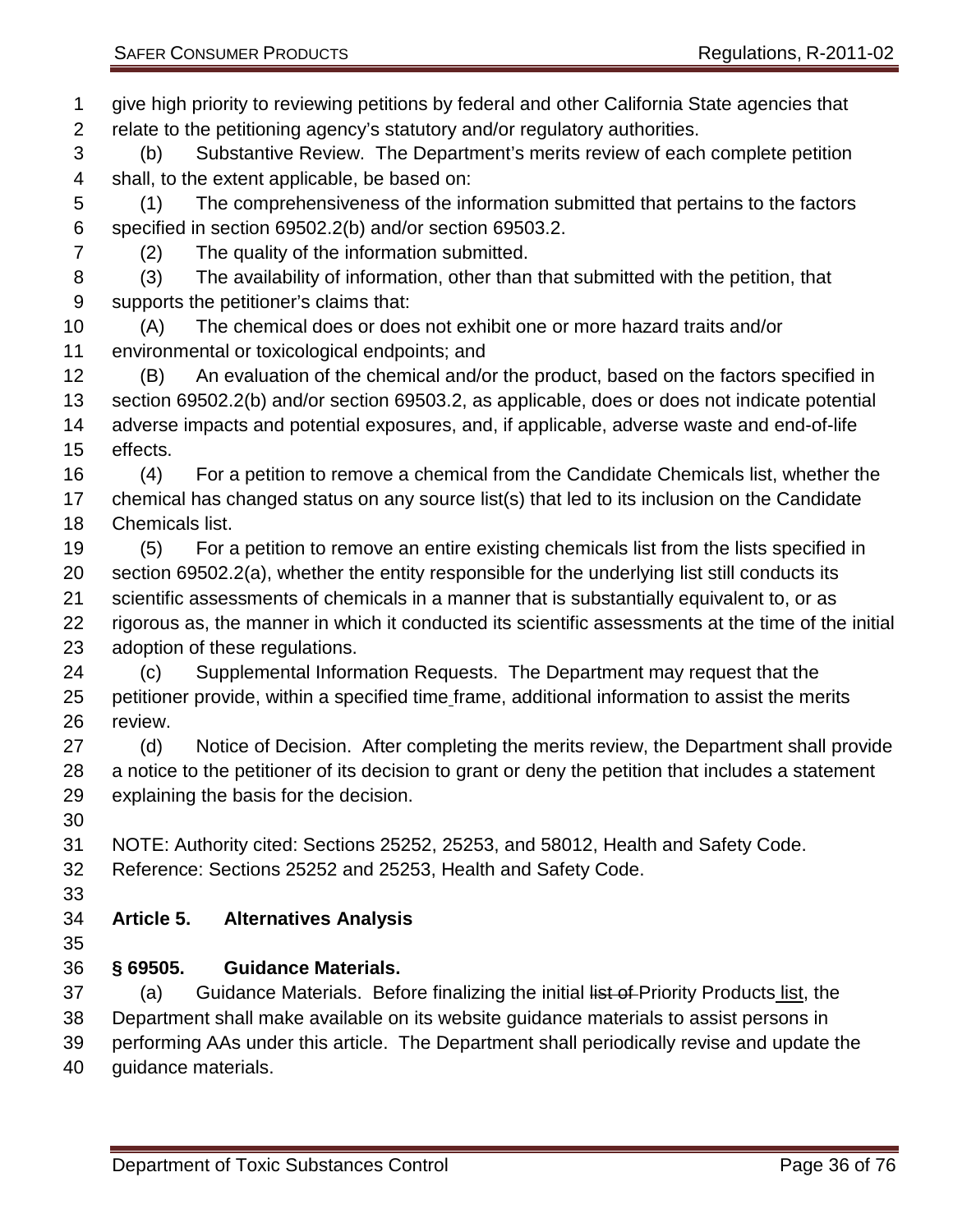(b) Sample Alternatives Analyses. The Department shall also post on its website examples of AAs that are available in the public domain at no cost. The posting must indicate, 3 for each AA, the name of the person or entity that prepared the AA.

 NOTE: Authority cited: Sections 25253 and 58012, Health and Safety Code. Reference: Sections 25252 and 25253, Health and Safety Code.

### **§ 69505.1. Alternatives Analysis: General Provisions.**

 (a) Applicability. This article does not apply to a product for which the notification requirements of section 69505.2 or section 69505.3 have been fully and timely met.

(b) AA Requirements.

 (1) Except as otherwise provided in subsection (a) above and subsections (b), (c) and (d) of section 69505.4, a responsible entity for a Priority Product shall conduct an AA for the Priority Product and shall comply with all applicable requirements of this article.

 (2) A responsible entity subject to the requirements of paragraph (1) shall prepare, sign, and submit to the Department AA Reports as follows:

 (A) Except as provided in subsection (c), a responsible entity shall submit the Preliminary AA Report to the Department no later than 180 days after the date the product is listed on the final Priority Products list posted on the Department's website, unless the

Department specifies a different due date in the Priority Products list.

 (B) Except as provided in subsection (c), a responsible entity shall submit the Final AA Report no later than twelve (12) months after the date the Department issues a notice of compliance for the Preliminary AA Report, unless the responsible entity requests and the Department approves an extended due date.

 (C) For a product that is first placed into the stream of commerce in California after the date the product is listed on the Priority Products list, the due date for the Preliminary AA Report shall be 180 days after the product is first placed into the stream of commerce in California, unless the Department specifies a different due date in the Priority Products list.

 (3) The requirements of this article applicable to a responsible entity may be fulfilled entirely or in part by the responsible entity, and/or entirely or in part by a person acting on behalf of or in the stead of the responsible entity. This paragraph does not apply to sections 69505.2 and 69505.3.

(c) AA Report Due Date Extension.

 (1) A responsible entity may request, and the Department may grant, a one-time extension of up to ninety (90) days to the submission deadline for the AA Report or Alternate Process AA Work Plan if the extension request is based on circumstances that could not reasonably be anticipated or controlled by the responsible entity. The extension request must be received at least sixty (60) days before the applicable due date.

- (2) The extension request must include:
- (A) The name of, and contact information for, the person filing the extension request;

(B) The name of, and contact information for, the responsible entity(ies) on whose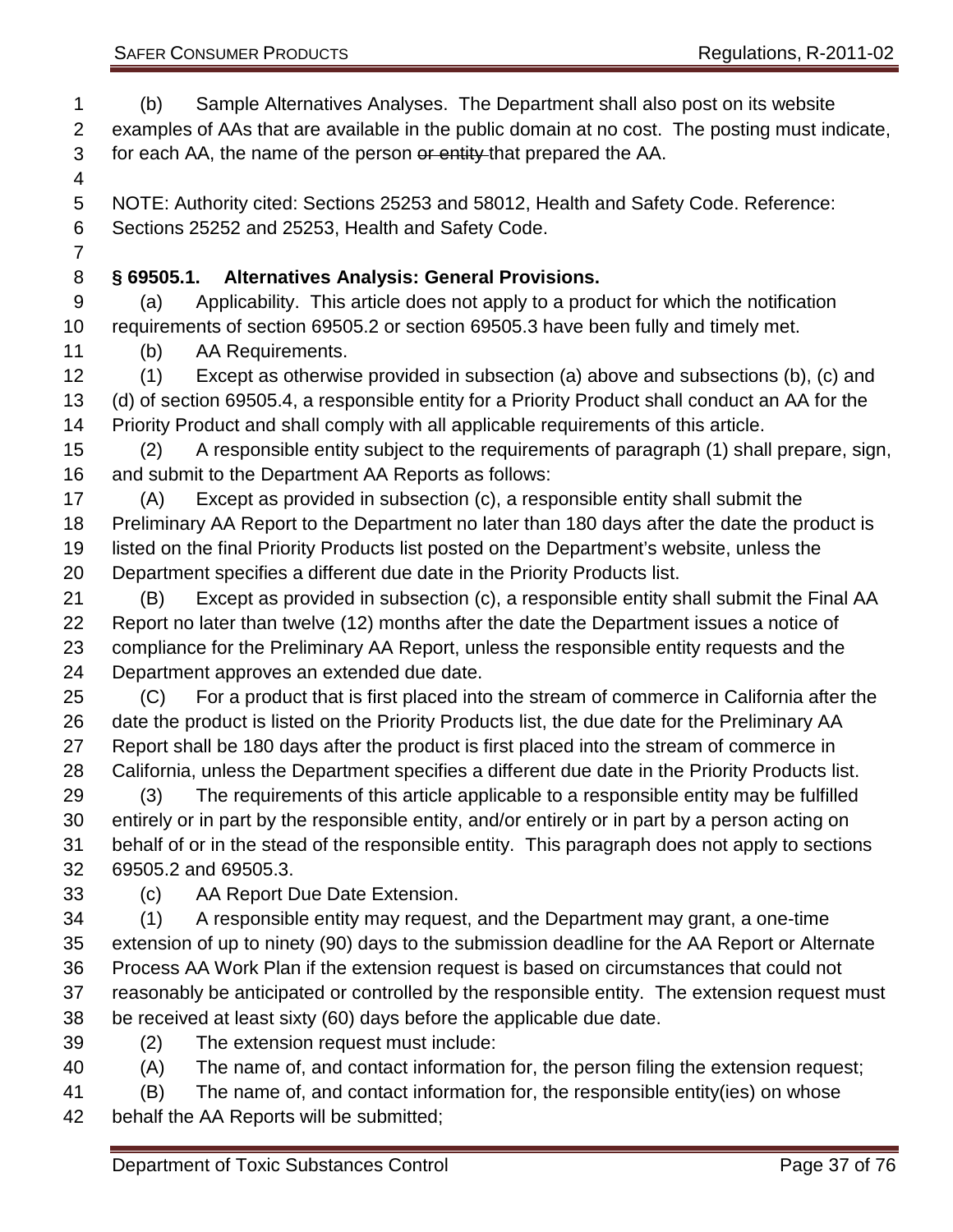(C) If different from subparagraphs (A) and (B), the name of, and contact information for, the manufacturer(s) and importer(s) of the product;

 (D) Information identifying and describing the responsible entity's Priority Product, and the brand name(s) and product name(s) under which the Priority Product is placed into the stream of commerce in California, and, if the Priority Product is a component of one or more assembled products, a description of the known product(s) in which the component is used;

(E) The due date for the AA Report;

(F) The amount of additional time requested; and

 (G) The reason the extension is needed, including an explanation as to why the circumstances necessitating the extension could not reasonably be anticipated or controlled by the responsible entity.

 (3) The Department shall approve or deny the extension request in whole or in part and provide notice to the person submitting the extension request of the decision within thirty (30) days of receipt of the extension request. Failure by the Department to issue a decision within thirty (30) days does not constitute an approval of the extension request.

 (d) Consideration of Information. A responsible entity conducting an AA shall consider all relevant information made available on the Department's website, and any additional information or technical assistance the Department may provide regarding aAlternatives 19 aAnalysis. The responsible entity shall summarize these efforts in the Final AA Report or final

Abridged AA Report, whichever is applicable.

 (e) Compliance Status. Notwithstanding any other provision of this chapter, failure of the Department to make a compliance determination for an AA Report or Alternate Process AA Work Plan within the applicable time frame specified in section 69505.9, or failure of the Director or the Department to respond to an appeal or Request for Review submitted under article 7 within sixty (60) days, shall not cause an AA Report or Alternate Process AA Work Plan to be deemed compliant with this article.

 NOTE: Authority cited: Sections 25253 and 58012, Health and Safety Code. Reference: Sections 25252 and 25253, Health and Safety Code.

**§ 69505.2. Removal/Replacement Notifications in Lieu of Alternatives Analysis.**

(a) Applicability.

 (1)(A) The requirements of this article do not apply to a responsible entity's Priority Product if the manufacturer of the Priority Product submits one of the following notifications to the Department no later than the due date for submitting the Preliminary AA Report:

 1. A Chemical Removal Intent and/or Confirmation Notification that complies with subsections (b) and (c);

 2. A Product Removal Intent and/or Confirmation Notification that complies with subsections (b) and (d); or

 3. A Product-Chemical Replacement Intent and/or Confirmation Notification that complies with subsections (b) and (e).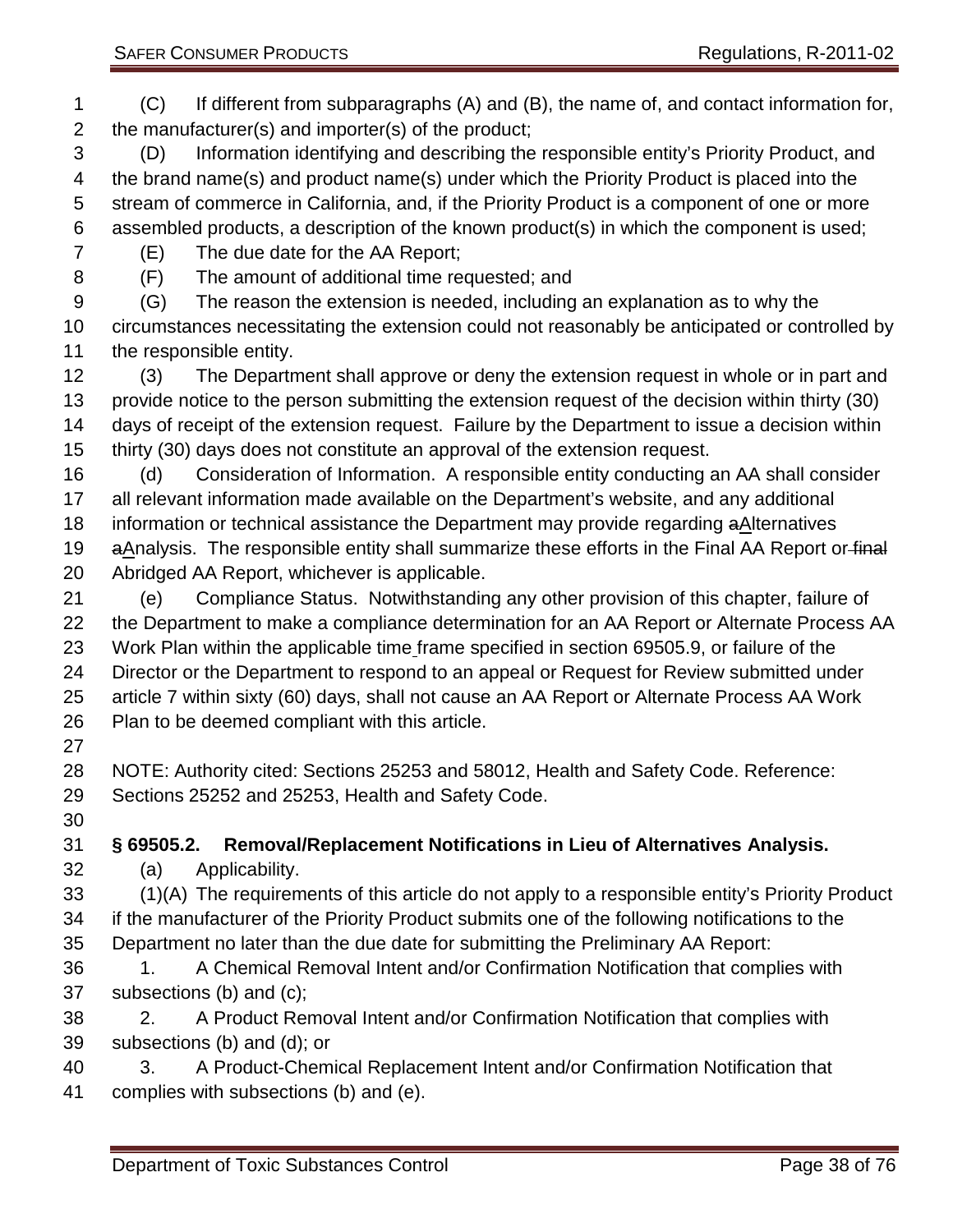(B) If only a Chemical Removal, Product Removal, or Product-Chemical Replacement Intent Notification is submitted to the Department by the date specified in subparagraph (A), within ninety (90) days of the submission date, or by the due date for the Preliminary AA Report, whichever is later, the manufacturer shall submit one of the following to the Department:

1. A removal or replacement Confirmation Notification; or

 2. A Preliminary AA Report, Abridged AA Report, or Alternate Process AA Work Plan. (2)(A) If a Preliminary AA Report or Alternate Process AA Work Plan has already been submitted to the Department, the requirements of this article pertaining to performance of a second stage AA and submission of a Final AA Report do not apply if one of the notifications specified in paragraph (1)(A) is submitted to the Department prior to the due date for submitting the Final AA Report.

 (B) If only a Chemical Removal, Product Removal, or Product-Chemical Replacement Intent Notification is submitted to the Department by the date specified in subparagraph (A), the manufacturer shall submit a removal or replacement Confirmation Notification or a Final AA Report by the later of the following dates:

17 1. Ninety (90) days after the Intent Notification is submitted; or

2. The due date for the Final AA Report.

 (3) A manufacturer is not in compliance with section 69505.1(b), if the manufacturer submits a notification under this section, in lieu of submitting the otherwise required AA Report(s), and that notification is not submitted by the applicable due date or does not fully meet the applicable content requirements specified in subsections (b) through (e).

 (b) Content Requirements for Intent and Confirmation Notifications. Chemical Removal, Product Removal, and Product-Chemical Replacement Intent and Confirmation Notifications must include:

(1) The name of, and contact information for, the person submitting the notification.

(2) The name of, and contact information for, any known responsible entity(ies).

 (3) If different from paragraphs (1) and (2), the name of, and contact information for, the manufacturer(s) and importer(s) of the product.

 (4) The name of, and contact information for, all persons in California, other than the final purchaser or lessee, to whom the manufacturer directly sold the Priority Product within the prior twelve (12) months.

 (5) Identification and location of the manufacturer's retail sales outlets where the manufacturer sold, supplied, or offered for sale the Priority Product in California, if applicable. (6) Information identifying and describing the Priority Product and the reformulated

 product, if applicable, and the brand name(s) and labeling information under which the Priority Product and the reformulated product, if applicable, are/were placed into the stream of commerce in California, and, if the product is a component of one or more assembled

products, a description of the known product(s) in which the component is used.

 (7) The intended uses, and targeted customer base(s), for the Priority Product and the reformulated product, if applicable.

(8) The measures the manufacturer will take, or has taken, to: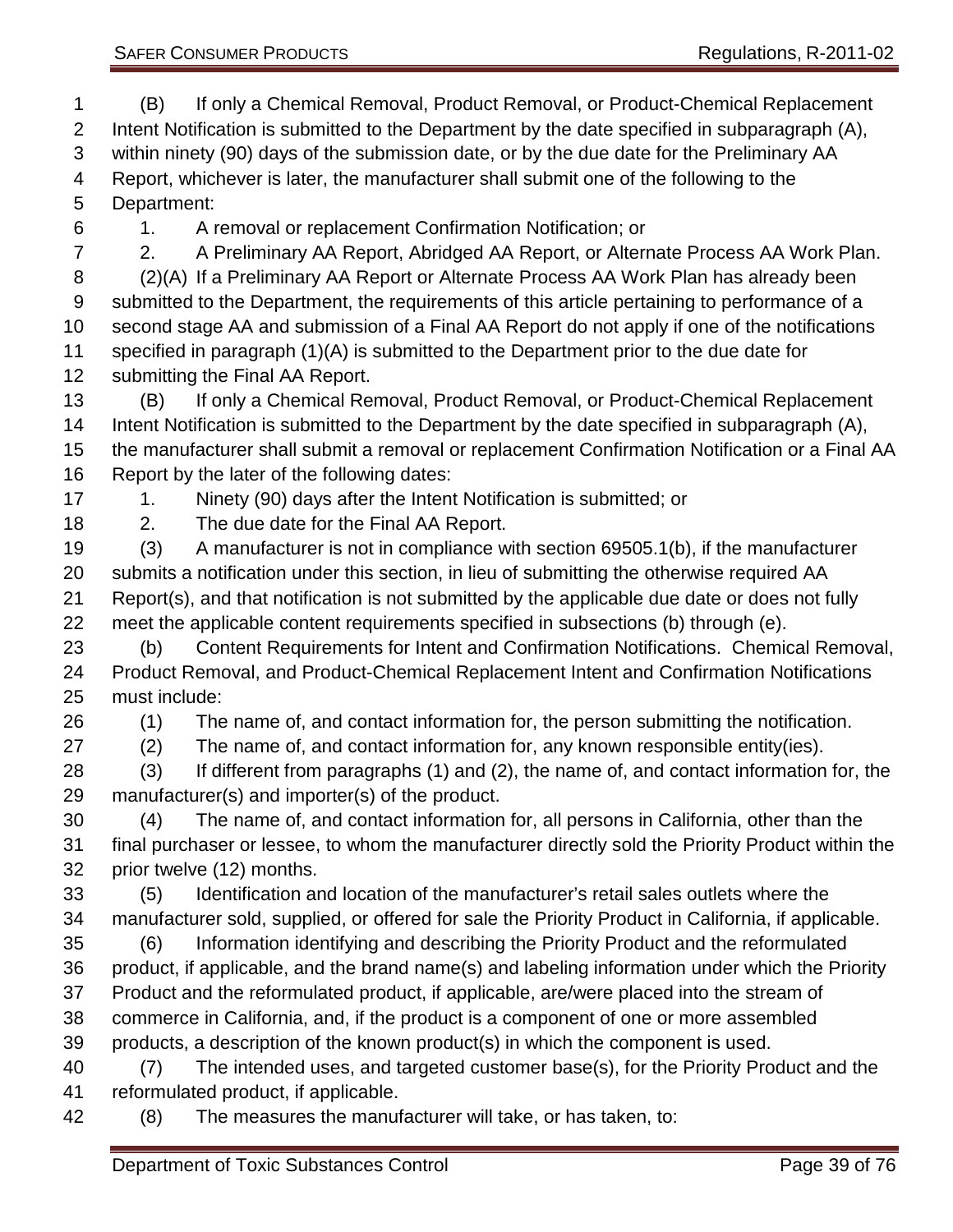selling or distributing the Priority Product in California; and

 (B) Cease fulfilling orders for the Priority Product from persons selling or distributing the Priority Product in California.

 (9) For Chemical Removal Notifications and/or Product-Chemical Replacement Notifications, the Chemical(s) of Concern that will be or have been removed from the product and, as applicable, the following information:

 (A) Information explaining the rationale and the factors considered in deciding to reformulate the product;

 (B) Laboratory analytical testing methodology and quality control and assurance protocols used or that will be used to confirm that the Chemical(s) of Concern has/have been removed, and identification of the testing laboratory;

 (C) Information demonstrating that the Chemical(s) of Concern has/have been removed from the product that was a Priority Product;

 (D) The name of the replacement chemical(s), the concentration of each replacement chemical in the reformulated product, and the hazard traits and/or environmental or toxicological endpoints known to be associated with the replacement chemical(s);

 (E) Laboratory analytical testing methodology and quality control and assurance protocols used or that will be used to measure the concentration of the replacement chemical(s) in the product, and identification of the testing laboratory; and

 (F) Information demonstrating that the replacement chemical(s) meet one of the following criteria:

23 1. The replacement chemical(s) is/are not on the list of Candidate Chemicals list; or

24 2. The replacement chemical(s) is/are Candidate Chemical(s) that is/are already in use to manufacture the same product, in lieu of the Chemical(s) of Concern, by the same or a 26 different responsible entitymanufacturer. For purposes of this subsection, "same product" means a product that has the same or similar product description as the Priority Product; has the same intended use(s) and targeted customer base(s) as the Priority Product; and fulfills the functional, performance, and legal requirements of the Priority Product.

(10) The certification statement specified in subsection (c), (d) or (e), as applicable.

 (c) Chemical Removal Notification Certification Statements. Chemical Removal Intent and Confirmation Notifications must include whichever of the following certification statements is applicable:

 (1) Chemical Removal Intent Notifications must include a statement certifying that the manufacturer intends to do all of the following within ninety (90) days of the date the notification is submitted to the Department:

 (A) Remove the Chemical(s) of Concern from the Priority Product without the use of one or more replacement chemicals or otherwise adding other chemicals to the product;

 (B) Provide information regarding the reformulated product to persons selling or distributing the Priority Product in California;

 (C) Cease fulfilling orders for the Priority Product from persons selling or distributing the Priority Product in California; and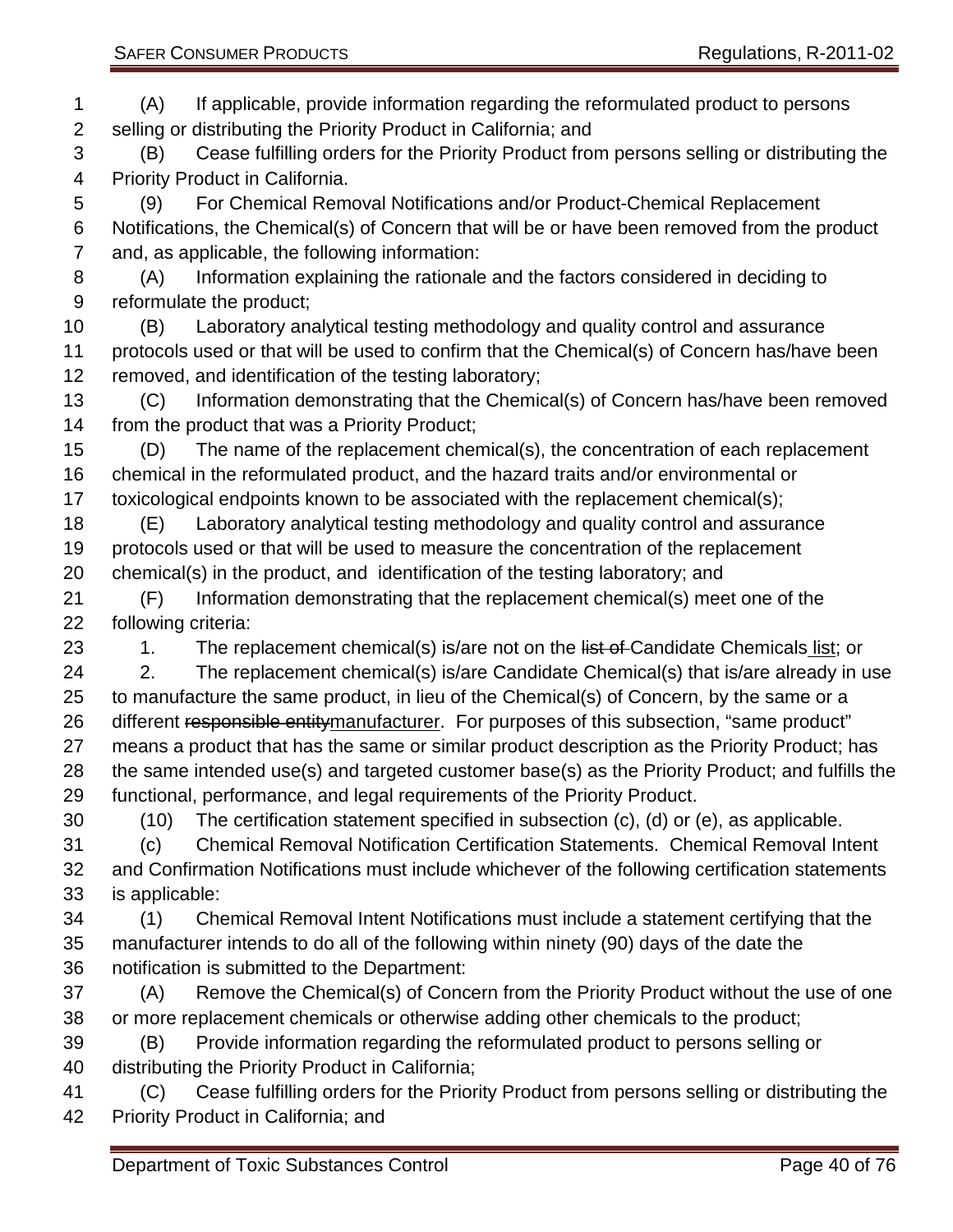(D) Submit a Chemical Removal Confirmation Notification to the Department for the Priority Product. (2) Chemical Removal Confirmation Notifications must include a statement certifying that: (A) The Chemical(s) of Concern has/have been removed from the product that was a Priority Product without the use of one or more replacement chemicals or otherwise adding other chemicals to the product; (B) Information regarding the reformulated product has been provided to persons selling or distributing the Priority Product in California; and (C) The manufacturer has ceased, and will not resume, fulfilling orders for the Priority Product from persons selling or distributing the Priority Product in California. (d) Product Removal Notification Certification Statements. Product Removal Intent and Confirmation Notifications must include whichever of the following certification statements is applicable: (1) Product Removal Intent Notifications must include a statement certifying that the manufacturer intends to do both of the following within ninety (90) days of the date the notification is submitted to the Department: (A) Cease fulfilling orders for the Priority Product from persons selling or distributing the Priority Product in California; and (B) Submit a Product Removal Confirmation Notification to the Department for the product. (2) Product Removal Confirmation Notifications must include a statement certifying that the manufacturer has ceased, and will not resume, fulfilling orders for the Priority Product from persons selling or distributing the Priority Product in California. (e) Product-Chemical Replacement Notification Certification Statements. Product- Chemical Replacement Intent and Confirmation Notifications must include whichever of the following certification statements is applicable: (1) Product-Chemical Replacement Intent Notifications must include a statement certifying that the manufacturer intends to do all of the following within ninety (90) days of the date the notification is submitted to the Department: (A) Remove the Chemical(s) of Concern from the Priority Product; (B) Provide information regarding the reformulated product to persons selling or distributing the Priority Product in California; (C) Cease fulfilling orders for the Priority Product from persons selling or distributing the Priority Product in California; and (D) Submit a Product-Chemical Replacement Confirmation Notification to the Department for the Priority Product. (2) Product-Chemical Replacement Confirmation Notifications must include a statement certifying that: (A) The Chemical(s) of Concern has/have been removed from the product that was a Priority Product;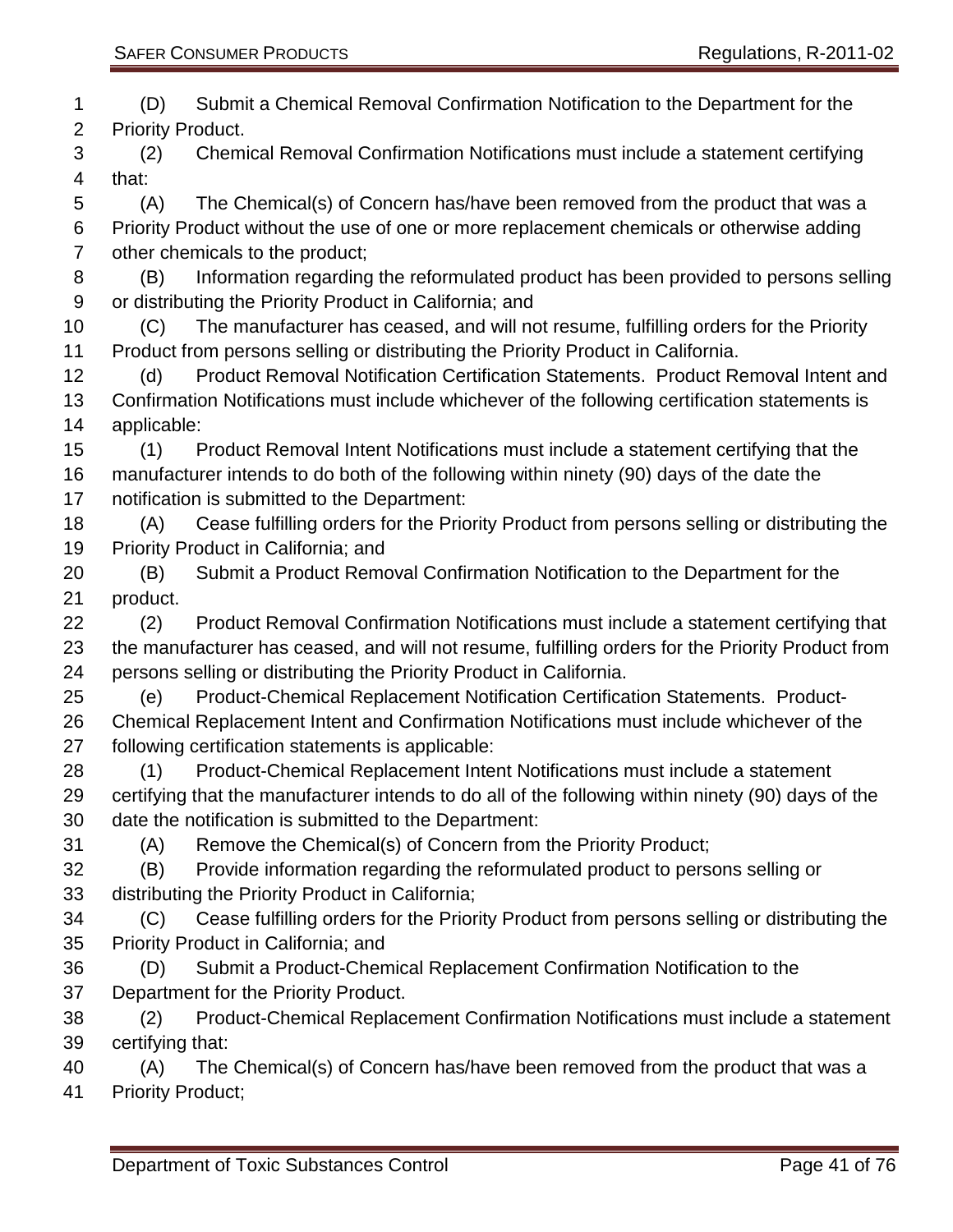(B) The replacement chemical(s) meet the criteria specified in subparagraph 1. or subparagraph 2. of subsection (b)(9)(F); (C) Information regarding the reformulated product has been provided to persons selling or distributing the Priority Product in California; and (D) The manufacturer has ceased, and will not resume, fulfilling orders for the Priority Product from persons selling or distributing the Priority Product in California. NOTE: Authority cited: Sections 25253 and 58012, Health and Safety Code. Reference: Sections 25252 and 25253, Health and Safety Code. **§ 69505.3. Alternatives Analysis Threshold Notification in Lieu of Alternatives Analysis.** (a) Notification Requirements. This article does not apply to a responsible entity's Priority Product for which the manufacturer submits an Alternatives Analysis Threshold Notification to the Department concurrently with the Priority Product Notification, or by the due date for the Preliminary AA Report for the Priority Product. Each notification must include: (1) The name of, and contact information for, the person submitting the notification; (2) The name of, and contact information for, any known responsible entity(ies); (3) If different from paragraphs (1) and (2), the name of, and contact information for, the manufacturer(s) and importer(s) of the Priority Product; (4)(A) A statement certifying that the Chemical(s) of Concern is/are present in the manufacturer's Priority Product only as contaminants and the concentration of each Chemical of Concern does not exceed the PQL for that chemical; or (B) A statement certifying that the Chemical(s) of Concern does/do not exceed the Alternatives Analysis Threshold(s) specified by the Department under section 69503.5(c) for the Chemical(s) of Concern. (5) If applicable, identification of the PQL for each Chemical of Concern in the Priority Product, and the information and method used to determine the PQL; (6) The source of the Chemical(s) of Concern in the Priority Product; (7) Information identifying and describing the Priority Product, the brand name(s) and labeling information under which the Priority Product is placed into the stream of commerce in California, and, if the Priority Product is a component of one or more assembled products, a description of the known product(s) in which the component is used; (8) Laboratory analytical testing methodology and quality control and assurance protocols used to measure each Chemical of Concern in the Priority Product, and identification of the testing laboratory; and (9) A demonstration and certification that the manufacturer meets and will continue to meet the criteria and conditions that are the basis for the exemption in this section. (b) Burden of Proof. The manufacturer bears the burden of proof to demonstrate that the concentration of the Chemical(s) of Concern in its Priority Product does not exceed the applicable Alternatives Analysis Threshold.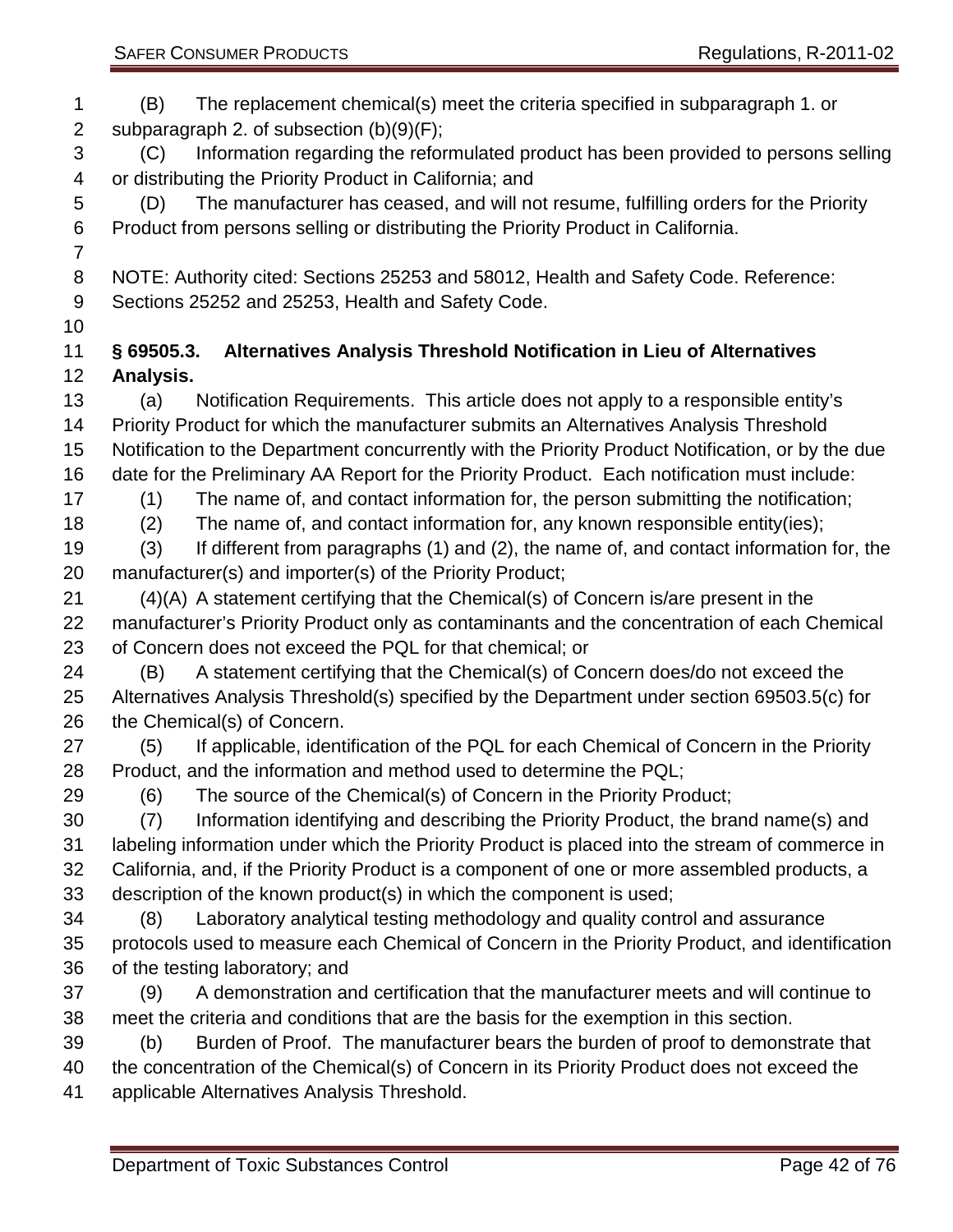(c) Notification Revisions. If any of the information listed in subsection (a) changes

 significantly, the manufacturer shall submit to the Department a revised Alternatives Analysis Threshold Notification within thirty (30) days of the change.

 (d) Change in Product's Exemption Status. If the Priority Product no longer meets the criteria for an Alternatives Analysis Threshold exemption, the manufacturer shall notify the Department of this change within thirty (30) days of the change, and shall submit to the Department a Preliminary AA Report or an applicable Intent and/or Confirmation Notification under section 69505.2 within 180 days of the change.

 (e) Determination of Exemption Eligibility. The exemption in subsection (a) does not apply if the Department notifies the person who submitted the Alternatives Analysis Threshold Notification that the information contained in the notification is inaccurate or inadequate to support an Alternatives Analysis Threshold exemption.

NOTE: Authority cited: Sections 25253 and 58012, Health and Safety Code. Reference:

Sections 25252 and 25253, Health and Safety Code.

#### **§ 69505.4. Alternatives Analysis Process and Options.**

(a) AA Stages.

(1) An AA must be conducted in two stages.

 (2) The responsible entity shall initially complete the first stage of the AA in accordance with section 69505.5, and submit a Preliminary AA Report that complies with sections 69505.1(b)(2)(A) and 69505.7.

 (3) The responsible entity shall next complete the second stage of the AA in accordance with section 69505.6, and submit a Final AA Report that complies with sections 69505.1(b)(2)(B) and 69505.7.

 (b) Abridged AA Reports. After completing the first five (5) steps of the first stage of the AA under subsections (a) through (e) of section 69505.5, a responsible entity that determines 28 a functionally acceptable and technically feasible alternative is not available may prepare and submit an Abridged AA Report, in lieu of the Preliminary and Final AA Reports, if:

 (1) The responsible entity summarizes in the Abridged AA Report the first stage AA findings in compliance with the applicable requirements of section 69505.7;

 (2) The responsible entity summarizes in the Abridged AA Report its findings with respect to section 69505.6(a) in compliance with the applicable requirements of section 69505.7;

35 (2)(3) The responsible entity submits an Abridged AA Report to the Department by the due date specified in section 69505.1(b)(2)(A); and

(3)(4) The responsible entity includes an implementation plan in the Abridged AA Report

that specifies the milestones and dates for implementation of proposed regulatory responses,

 which shall, at a minimum, include the regulatory responses required under sections 69506.3 and 69506.8.

(c) Alternate Process AA.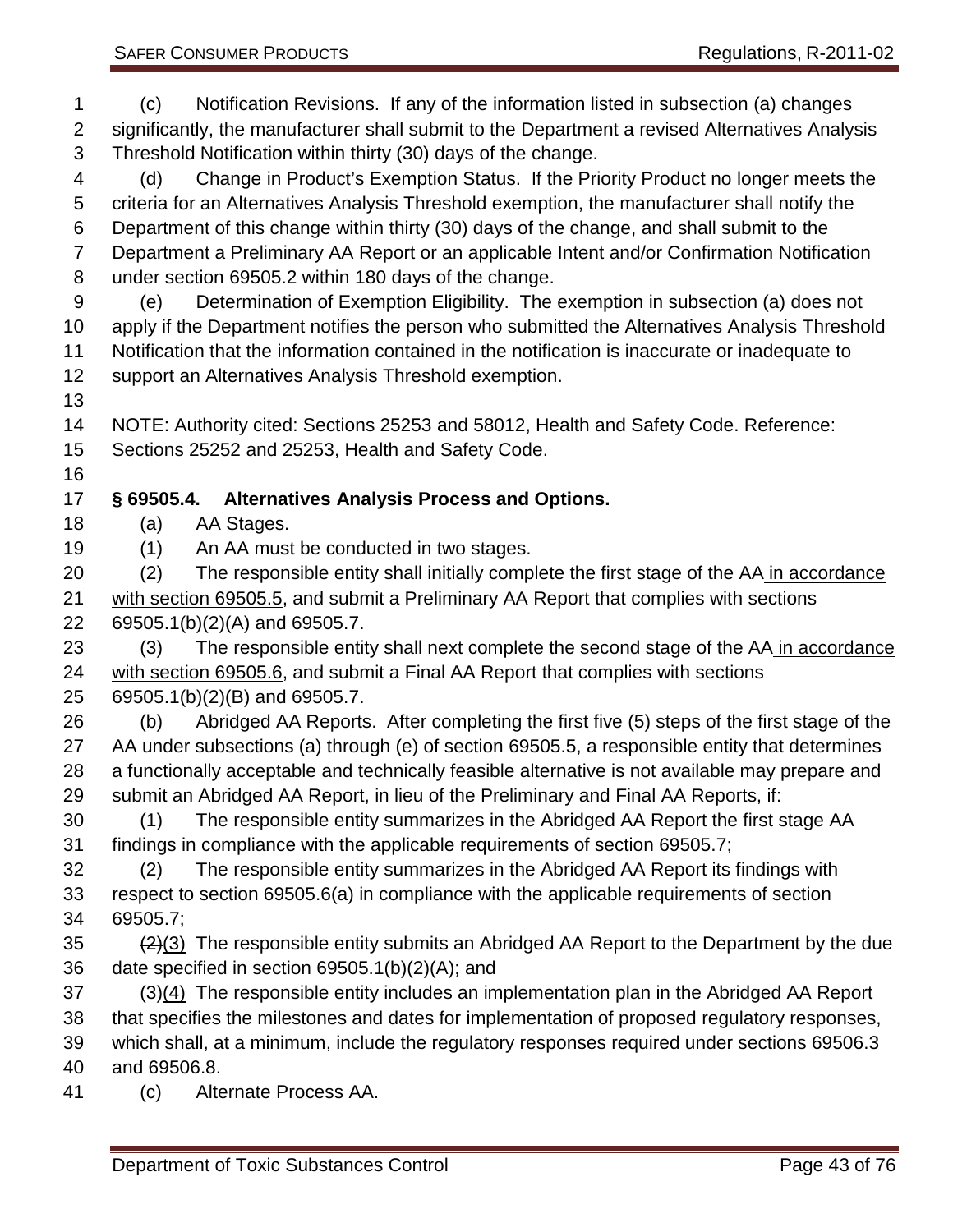(1) A responsible entity may use an AA process that differs from the process specified in sections 69505.5 and 69505.6, if: (A) The responsible entity's alternate process provides the information needed to prepare a Final AA Report that substantially complies with section 69505.7. (B) The responsible entity's alternate process compares the Priority Product and the alternatives under consideration using, at a minimum, the same relevant factors and, when applicable, associated exposure pathways and life cycle segments specified in sections 69505.5 and 69505.6. (C) The responsible entity submits an Alternate Process AA Work Plan to the Department with sufficient information to demonstrate that the alternate process complies with subparagraphs (A) and (B), and sufficient information for the Department to specify an appropriate due date for submittal of the Final AA Report. 13 1. The Alternate Process AA Work Plan shall include the information specified in subsections (c), (d), and (e) of section 69505.7. 2. If the Alternate Process AA Work Plan includes information for which trade secret protection is claimed, the responsible entity shall also submit a redacted copy of the work plan that excludes that information. 3. The Alternate Process AA Work Plan shall be accompanied by an executive summary organized in conformance with the organization of the work plan that is sufficient to convey to the public a general understanding of the work plan, and that excludes any information for which trade secret protection is claimed. If the Department subsequently rejects a trade secret claim, the responsible entity shall, at the Department's request, submit a revised executive summary within thirty (30) days of the request to add any information for which a trade secret claim is rejected and which the Department specifies must be included in the executive summary. (D) The Alternate Process AA Work Plan is submitted to the Department no later than the due date for the Priority Product Notification for the product. (E)1. The responsible entity timely submits a Final AA Report to the Department that substantially complies with section 69505.7. 2. The due date for the Final AA Report is eighteen (18) months after the date the Department issues a notice of compliance for the Alternate Process AA Work Plan, unless the responsible entity requests and receives Department approval of an extended due date using the procedures specified for Preliminary AA Reports in section 69505.7(k)(1)(B), or the Department otherwise approves an extended due date under section 69505.9(b)(4)(A). If the Department approves an extended due date, the responsible entity shall provide a yearly progress report until the Final AA Report is submitted. Each progress report must provide all of the information specified in subparagraphs 1. through 6. of section 69505.7(k)(1)(A). (2) If the Alternate Process AA Work Plan is disapproved by the Department under section 69505.9(b)(3), the responsible entity shall submit a Preliminary AA Report to the Department within 180 days after the Department issues the notice of disapproval. (d) Previously Completed AAs. A responsible entity may comply with section 69505.1(b) by submitting to the Department a report for a previously completed AA for the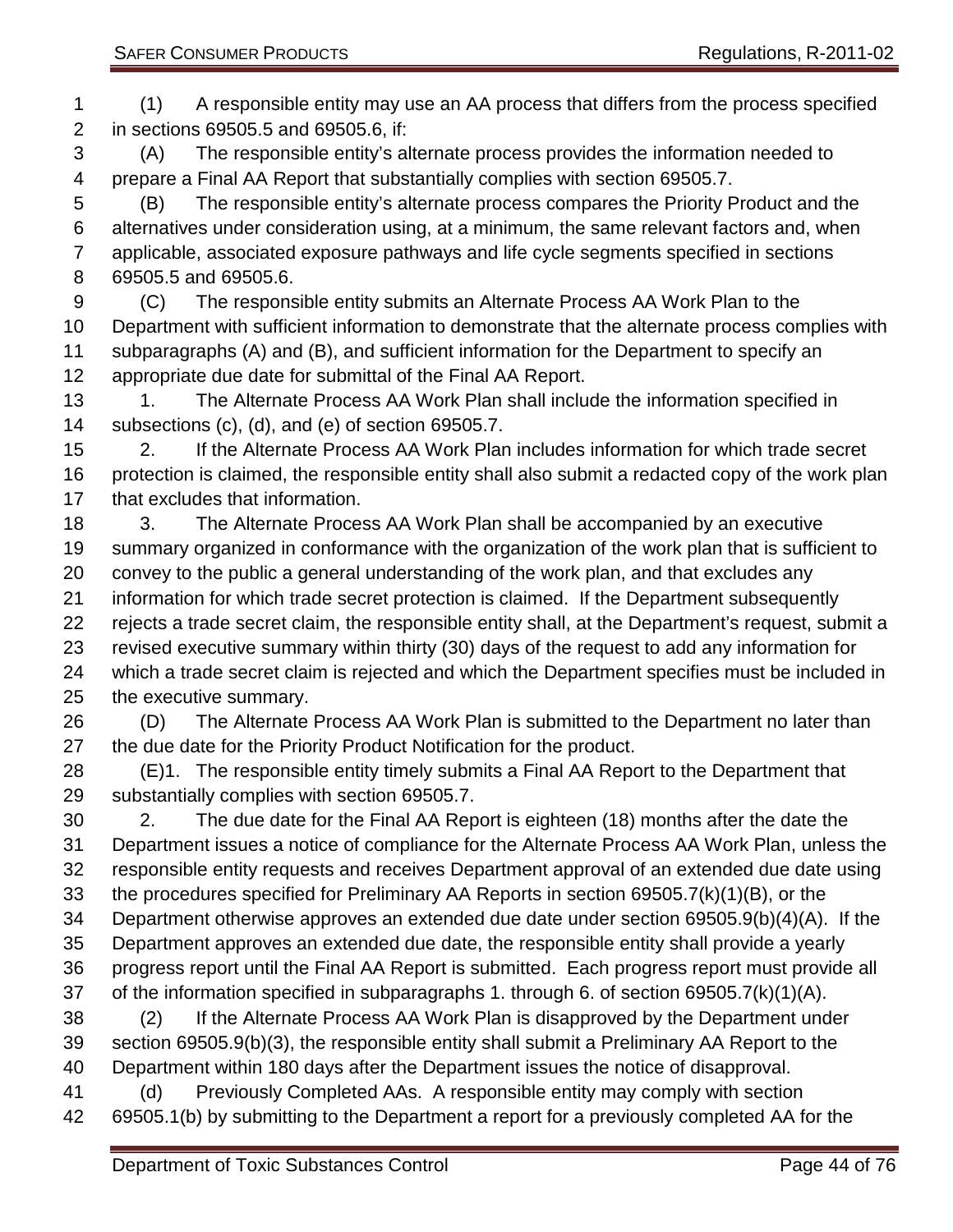Priority Product, if the Department determines that the report is substantially equivalent to the Final AA Report requirements of section 69505.7 and contains sufficient information for the Department to determine any necessary regulatory response(s) under article 6. The previously completed AA may be either an AA conducted or obtained by the responsible entity

or a publicly available AA.

 (1) A responsible entity submitting a report under this subsection shall submit the report no later than the deadline for submitting a Preliminary AA Report, except that a one-time extension may be requested under section 69505.1(c).

 (2) A responsible entity submitting an existing report under this subsection may supplement the report with additional information to render the report substantially equivalent to the Final AA Report requirements of section 69505.7.

(e) Revised Alternative Selection Decision.

(1) If after submitting the Final AA Report, the responsible entity selects one or more

alternatives that differ from the alternative(s) identified as the selected alternative(s) in the

Final AA Report, the responsible entity shall submit a revised Final AA Report to the

Department at least sixty (60) days prior to placing the newly selected alternative product(s)

into the stream of commerce in California. The revised Final AA Report must explain the

differences from the original Final AA Report, identify the information used to support the

revisions to the Final AA Report, and describe the rationale for selecting the different

- alternative(s). The Department shall review and make a compliance determination with
- respect to the revised Final AA Report in accordance with the procedures and criteria set forth in section 69505.9.
- (2) Paragraph (1) also applies if:

(A) The selection decision in the original Final AA Report was to retain the Priority

 Product, and the responsible entity later decides to select an alternative to replace the Priority Product; or

 (B) The responsible entity later decides to retain the Priority Product in lieu of a previously selected alternative product.

 (3) The requirements of this subsection only apply for three (3) years after the date the original Final AA Report is approved by the Department.

 (f) Reformulation. Except as provided in section 69505.2, if prior to submitting the Final AA Report for a Priority Product the responsible entity removes, or reduces the concentration 33 of, the Chemical(s) of Concern<del>(s)</del> and uses one or more replacement Candidate Chemical(s),

the Alternatives Analysis evaluation and comparison shall include consideration of both the

- Priority Product and the reformulated product.
- 

NOTE: Authority cited: Sections 25253 and 58012, Health and Safety Code. Reference:

Sections 25252, 25253, and 25257, Health and Safety Code.

#### **§ 69505.5. Alternatives Analysis: First Stage.**

The first stage of the AA shall include the six (6) steps described below: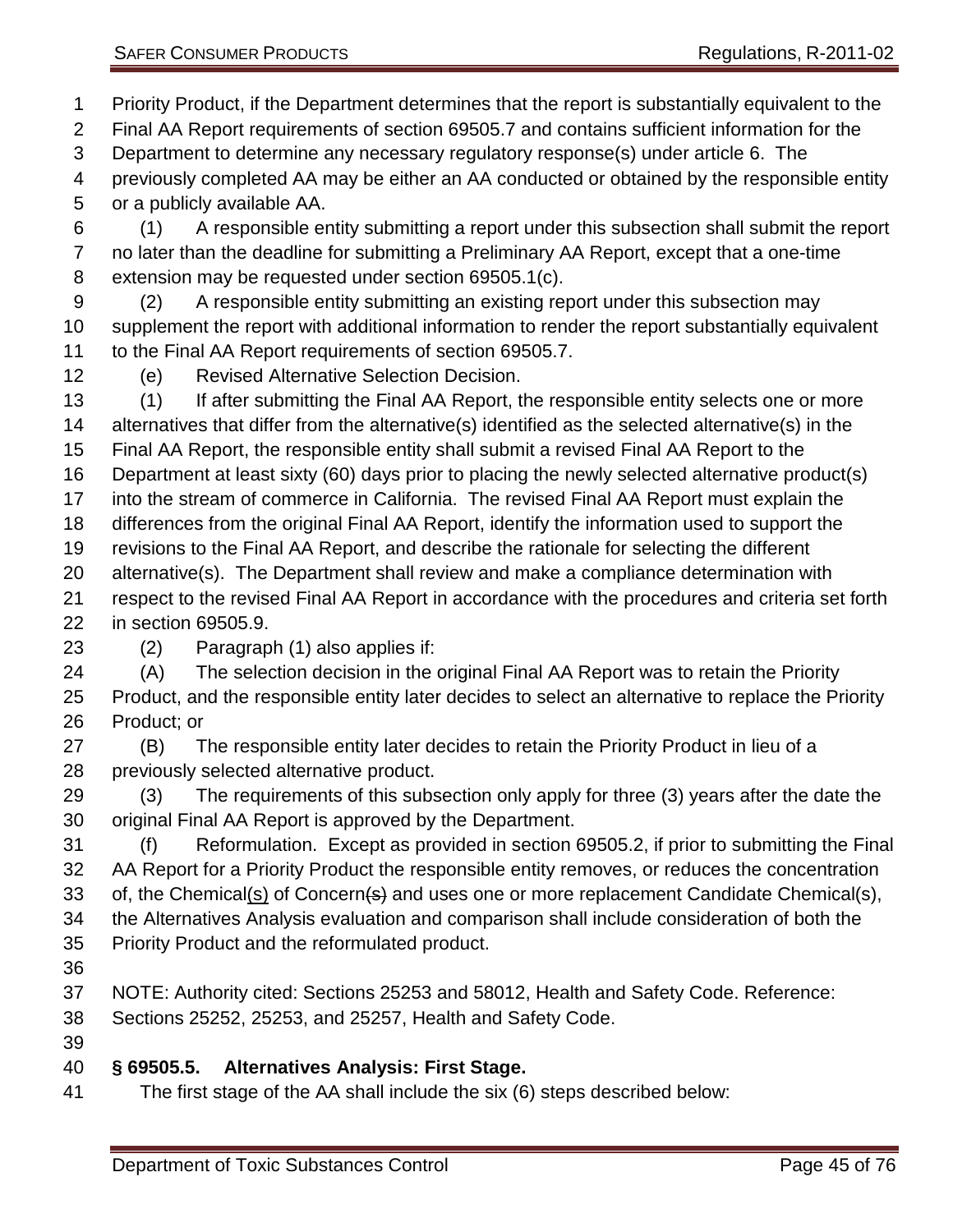(a) Step 1, Identification of Product Requirements and Function(s) of Chemical(s) of Concern. (1) The responsible entity shall identify the functional, performance, and legal requirements of the Priority Product that must also be met by the alternatives under consideration. (2) The responsible entity shall identify the role(s), if any, of the Chemical(s) of Concern in meeting the Priority Product's requirements identified under paragraph (1). (3)(A) The responsible entity shall determine if the Chemical(s) of Concern or alternative replacement chemical(s) is/are necessary to meet the Priority Product's requirements identified under paragraph (1). (B) If the responsible entity determines that neither the Chemical(s) of Concern nor alternative replacement chemical(s) is/are necessary to meet the Priority Product's requirements identified under paragraph (1), the responsible entity shall evaluate removal of the Chemical(s) of Concern from the Priority Product without the use of any replacement chemical(s) as one of the alternatives to the Priority Product. Alternatively, the responsible entity may submit Chemical Removal Intent and/or Confirmation Notifications to the Department in lieu of completing the Alternatives Analysis and submitting the required AA Reports. (b) Step 2, Identification of Alternatives. (1)(A) In addition to any alternative identified under subsection (a)(3)(B), the responsible entity shall identify and consider alternatives that meet the definition of "alternative" under section 69501.1 and meet the Priority Product's requirements identified under subsection (a)(1). (B) The responsible entity shall research and evaluate available information that identifies existing possibly viable alternatives for consideration in the AA. This research and evaluation shall include, but is not limited to, information posted on the Department's website. The responsible entity shall consider any identified alternative in the AA, or explain in the AA Report why such an alternative is not viable for consideration. (2) Alternatives that do not involve the use of one or more replacement chemicals, or 30 otherwise adding chemicals to the product, do not require compliance with subsection  $\left(\frac{c}{c}\right)(d)$ . (c) Step 3, Identification of Factors Relevant for Comparison of Alternatives. (1) A factor listed in paragraph (2), in conjunction with an associated exposure pathway and life cycle segment, if applicable, is relevant if: (A) The factor makes a material contribution to one or more adverse public health impacts, adverse environmental impacts, adverse waste and end-of-life effects, and/or materials and resource consumption impacts associated with the Priority Product and/or one or more alternatives under consideration; and (B) There is a material difference in the factor's contribution to such impact(s) between the Priority Product and one or more alternatives under consideration and/or between two or more alternatives.

 (2) The responsible entity shall use available quantitative information and analytical tools, supplemented by available qualitative information and analytical tools, to identify the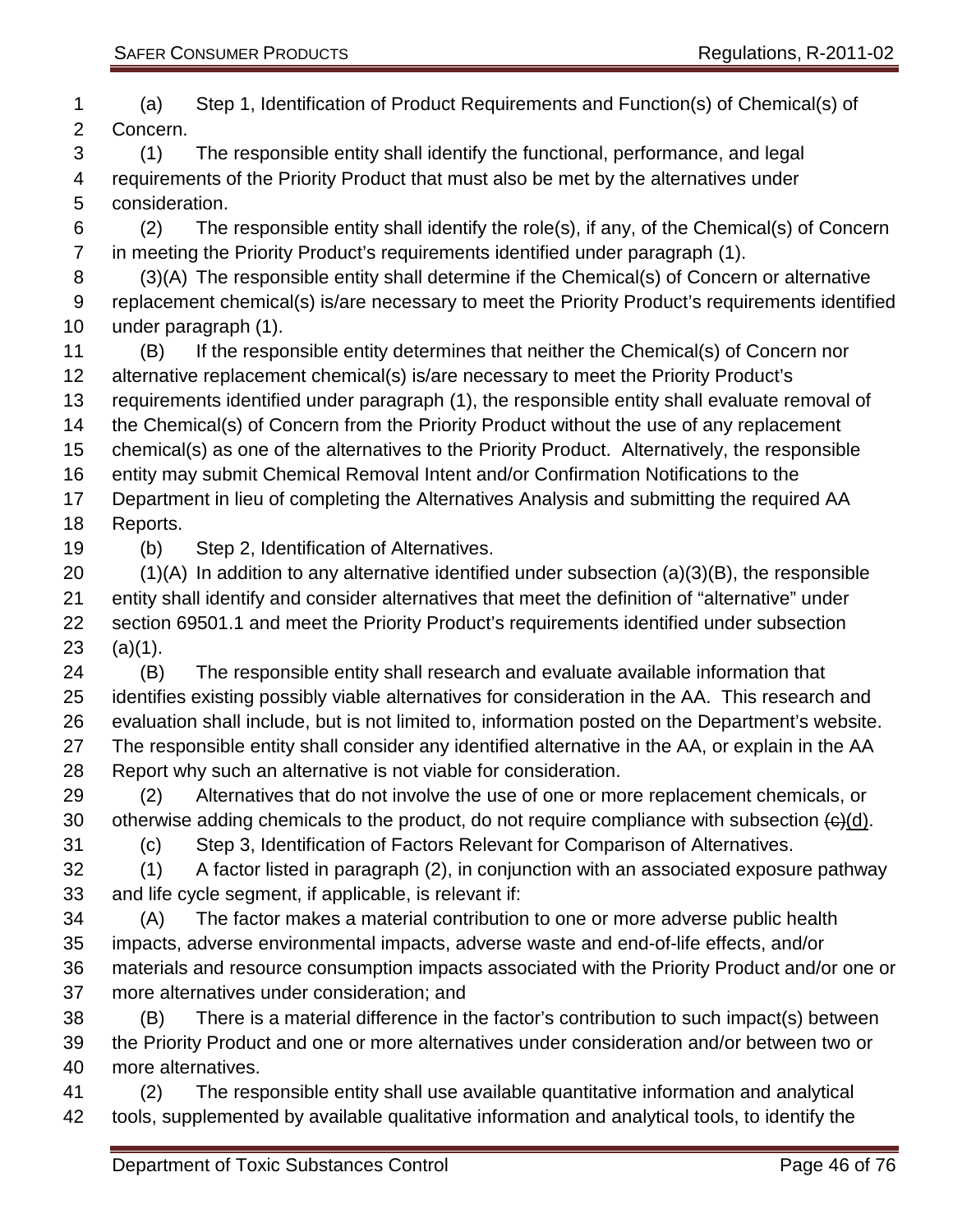- factors listed below and the associated exposure pathways and life cycle segments, if
- applicable, that are relevant for the comparison of the Priority Product and the alternatives under consideration:
- (A) Adverse environmental impacts;
- (B) Adverse public health impacts;
- (C) Adverse waste and end-of-life effects;
- (D) Environmental fate;
- (E) Materials and resource consumption impacts;
- (F) Physical chemical hazards; and
- (G) Physicochemical properties.
- (3) The responsible entity's identification of relevant exposure pathways shall consider both of the following:
- (A) Chemical quantity information:
- 14 1. Quantities of the Chemical(s) of Concern or alternative replacement chemical(s) necessary to manufacture the Priority Product and each alternative under consideration; and
- 2. Estimated volume and/or mass of the Chemical(s) of Concern or alternative replacement chemical(s) that is/are or would be placed into the stream of commerce in
- California as a result of the Priority Product and each alternative under consideration.
- (B) Exposure factors specified in section 69503.3(b).
- (d) Step 4, Initial Evaluation and Screening of Alternative Replacement Chemicals.
- (1) For those alternatives under consideration that involve removing or reducing the concentration of the Chemical(s) of Concern and using one or more alternative replacement chemicals, or otherwise adding chemicals to the product, the responsible entity shall use available quantitative information and analytical tools, supplemented by available qualitative information and analytical tools, to evaluate and compare each of the alternative replacement chemicals under consideration with the Chemical(s) of Concern in the Priority Product with respect to each of the following factors to the extent relevant:
- (A) Adverse environmental impacts;
- (B) Adverse public health impacts;
- (C) Environmental fate;
- (D) Physical chemical hazards; and
- (E) Physicochemical properties.
- (2) The responsible entity may eliminate from further consideration in the AA any alternative replacement chemical(s) that it determines has/have the potential to pose adverse impacts equal to or greater than those posed by the Chemical(s) of Concern.
- 
- (e) Step 5, Consideration of Additional Information.
- In the first stage of the AA, the responsible entity may consider pertinent factors and
- information not specifically identified in this section. This may include, but is not limited to,
- consideration of the factors and information specified in section 69505.6. A responsible entity
- may eliminate an alternative from further consideration based on the additional factors and
- information as long as the reason for its elimination is explained in the Preliminary AA Report
- and there are alternatives remaining to be evaluated in the second AA stage.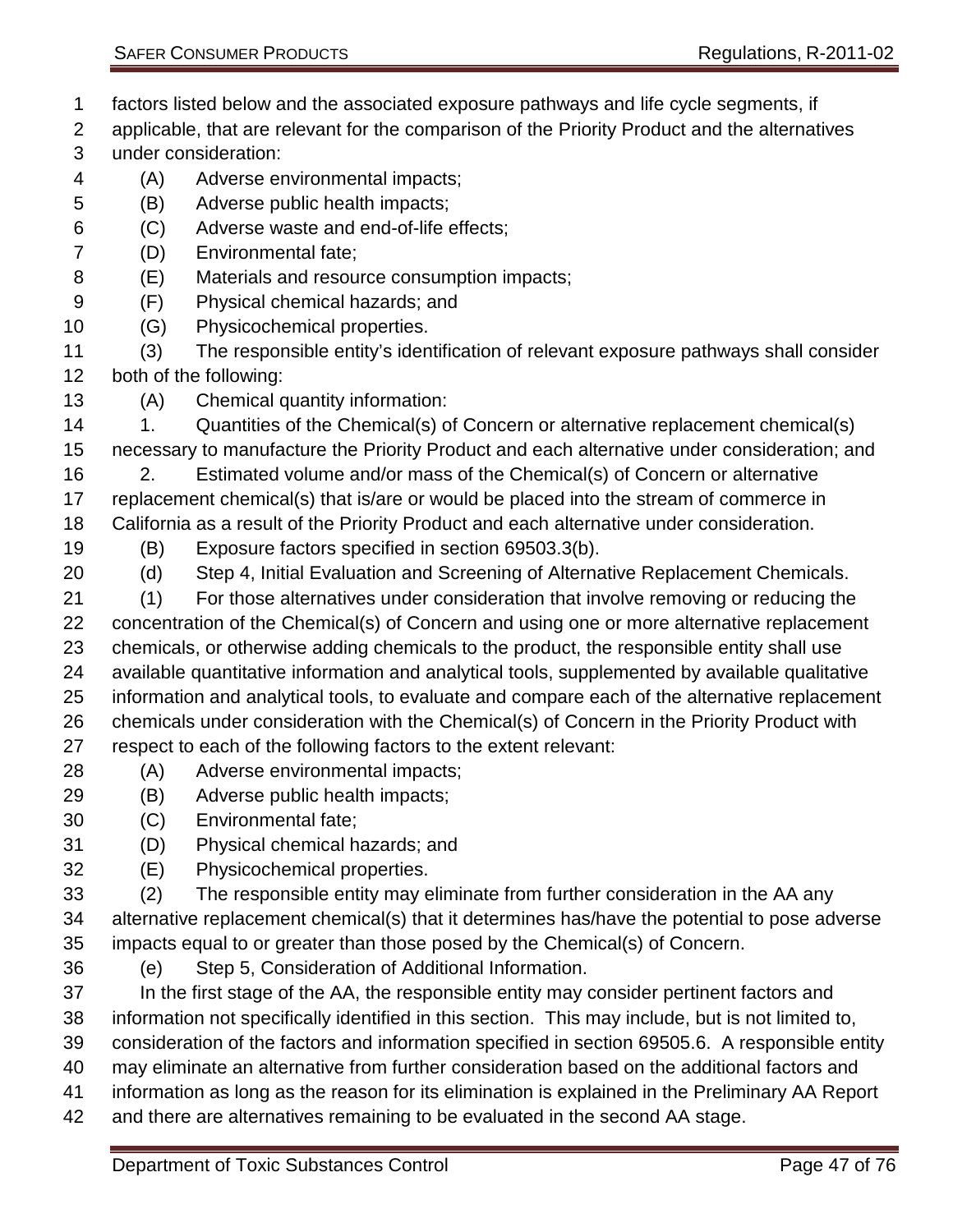(f) Step 6, Preliminary AA Report Preparation.

(1) The responsible entity shall prepare, for inclusion in the Preliminary AA Report, a

 work plan and proposed implementation schedule for completion of the second AA stage and preparation and submittal of the Final AA Report.

 (2) The responsible entity shall prepare and submit to the Department a Preliminary AA Report as specified in section 69505.7.

 NOTE: Authority cited: Sections 25253 and 58012, Health and Safety Code. Reference: Sections 25252, 25253, and 25257, Health and Safety Code.

# **§ 69505.6. Alternatives Analysis: Second Stage.**

 After receiving approval of the Preliminary AA Report from the Department, the responsible entity shall compare the Priority Product with the alternatives still under consideration. The second stage of the AA shall include the five (5) steps described below:

(a) Step 1, Identification of Factors Relevant for Comparison of Alternatives.

(1) Adverse Impacts and Multimedia Life Cycle Impacts. The responsible entity may

use available quantitative information and analytical tools, supplemented by available

qualitative information and analytical tools, to re-evaluate the identification of factors and the

associated exposure pathways and life cycle segments, if applicable, determined to be

relevant under section 69505.5(c) for the comparison of the Priority Product and the

alternatives still under consideration after completion of the first AA stage. In addition to the

- factors determined to be relevant under this paragraph and/or section 69505.5(c), the factors specified in paragraphs (2) and (3) are relevant for all comparisons of the Priority Product and the alternatives.
- (2) Product function and performance. The responsible entity shall identify the principal manufacturer-intended use(s) or application(s), the functional and performance attributes, and 27 the applicable legal requirements for the Priority Product. The responsible entity shall, at a minimum, evaluate:
- 29 4.(A) The useful life of the Priority Product, and that of the alternatives under consideration;

  $2\frac{1}{18}$  The function and performance of each alternative relative to the Priority Product and other alternatives under consideration; and

33 3.(C) Whether an alternative exists that is functionally acceptable, technically feasible, and economically feasible.

- (3) Economic impacts.
- 36 4.(A) The responsible entity shall evaluate, monetize, and compare for the relevant exposure pathways and life cycle segments the following impacts of the Priority Product and
- the alternatives:
- 39 a.1. Public health and environmental costs; and

40 b.2. Costs to governmental agencies and non-profit organizations that manage waste,

oversee environmental cleanup and restoration efforts, and/or are charged with protecting

natural resources, water quality, and wildlife.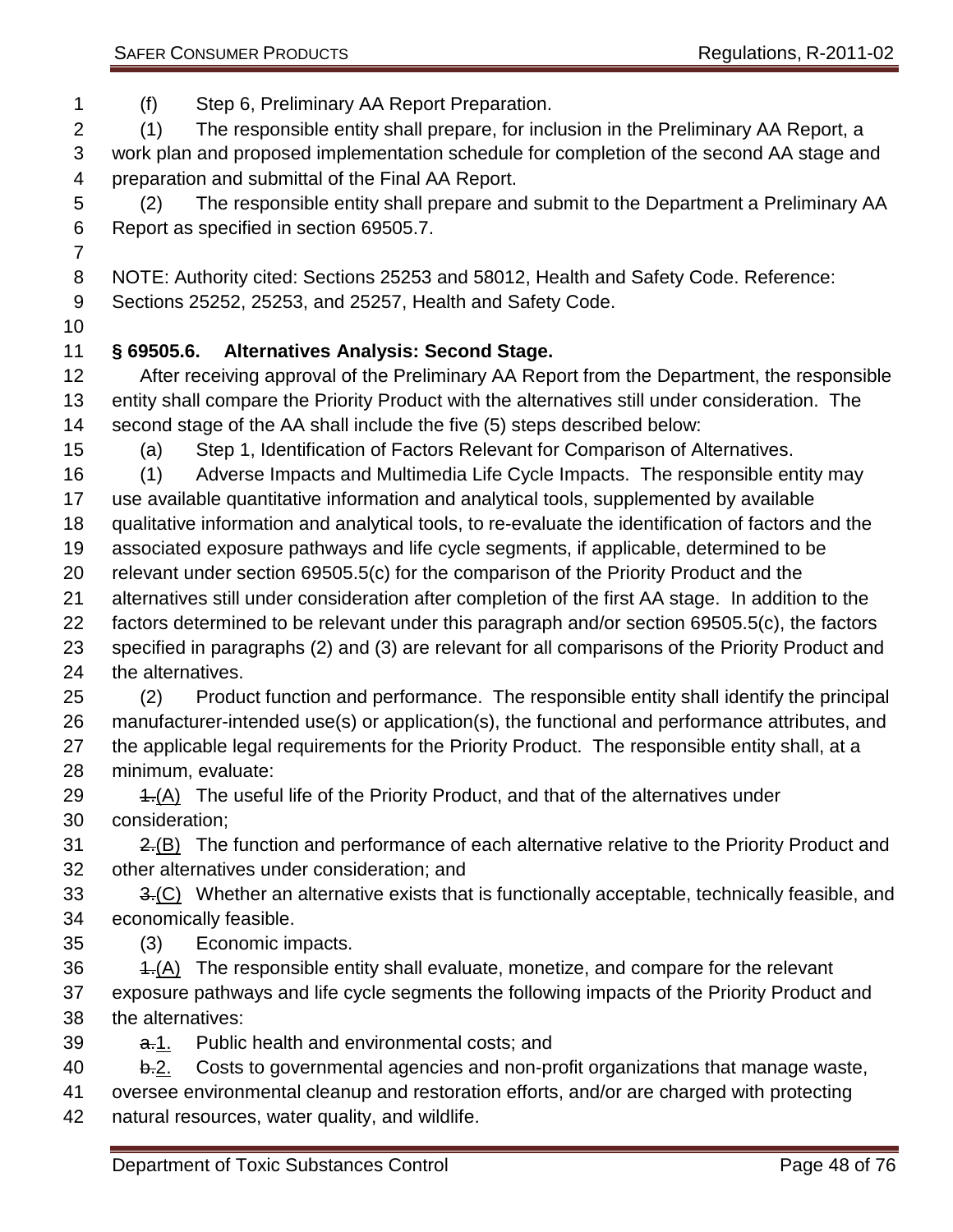2.(B) If the responsible entity's alternative selection decision is to retain the Priority Product based in whole or in part on internal cost impacts, this decision must be explained in the Final AA Report. The Final AA Report must include a quantified comparison of the internal cost impacts of the Priority Product and the alternatives, including manufacturing, marketing, materials and equipment acquisition, and resource consumption costs.

(b) Step 2, Comparison of the Priority Product and Alternatives.

 The responsible entity shall use available quantitative information and analytical tools, supplemented by available qualitative information and analytical tools, to evaluate and compare the Priority Product and each of the alternatives under consideration with respect to each relevant factor and associated exposure pathways and life cycle segments, if applicable, identified under subsection (a) above and section 69505.5(c). The responsible entity shall compare each alternative with the Priority Product and with each of the other alternatives under consideration.

(c) Step 3, Consideration of Additional Information.

 As part of the second stage of the AA, the responsible entity may also consider other pertinent information not specifically identified in this section. This may include, but is not limited to, reconsideration of the factors and information identified in section 69505.5.

(d) Step 4, Alternative Selection Decision.

 The responsible entity shall select the alternative(s) that will replace the Priority Product, unless the decision is to retain the existing Priority Product. The selection of an alternative or the decision to retain the Priority Product shall be based on and supported by the comparative analysis conducted under subsections (b) and (c).

(e) Step 5, Final AA Report Preparation.

 The responsible entity shall prepare and submit to the Department a Final AA Report as specified under section 69505.7.

 NOTE: Authority cited: Sections 25253 and 58012, Health and Safety Code. Reference: Sections 25252, 25253, and 25257, Health and Safety Code.

### **§ 69505.7. Alternatives Analysis Reports.**

(a) General Requirements.

 (1) Preliminary and Final AA Reports and Abridged AA Reports must each include all of the applicable information specified in subsections (b) through (k).

- (2) The responsible entity shall include in the AA Reports sufficient information for the Department to determine:
- (A) Compliance with the substantive and administrative requirements of this article; and
- (B) The appropriate due date for submission of the Final AA Report, and the appropriate due date for any regulatory response(s) required under article 6.
- (3) The responsible entity shall identify and explain in the Final AA Report all differences

in the information and analyses presented in the Preliminary AA Report and the Final AA

- Report. The responsible entity must identify in the Final AA Report the information sources
- used to support changes from the Preliminary AA Report to the Final AA Report.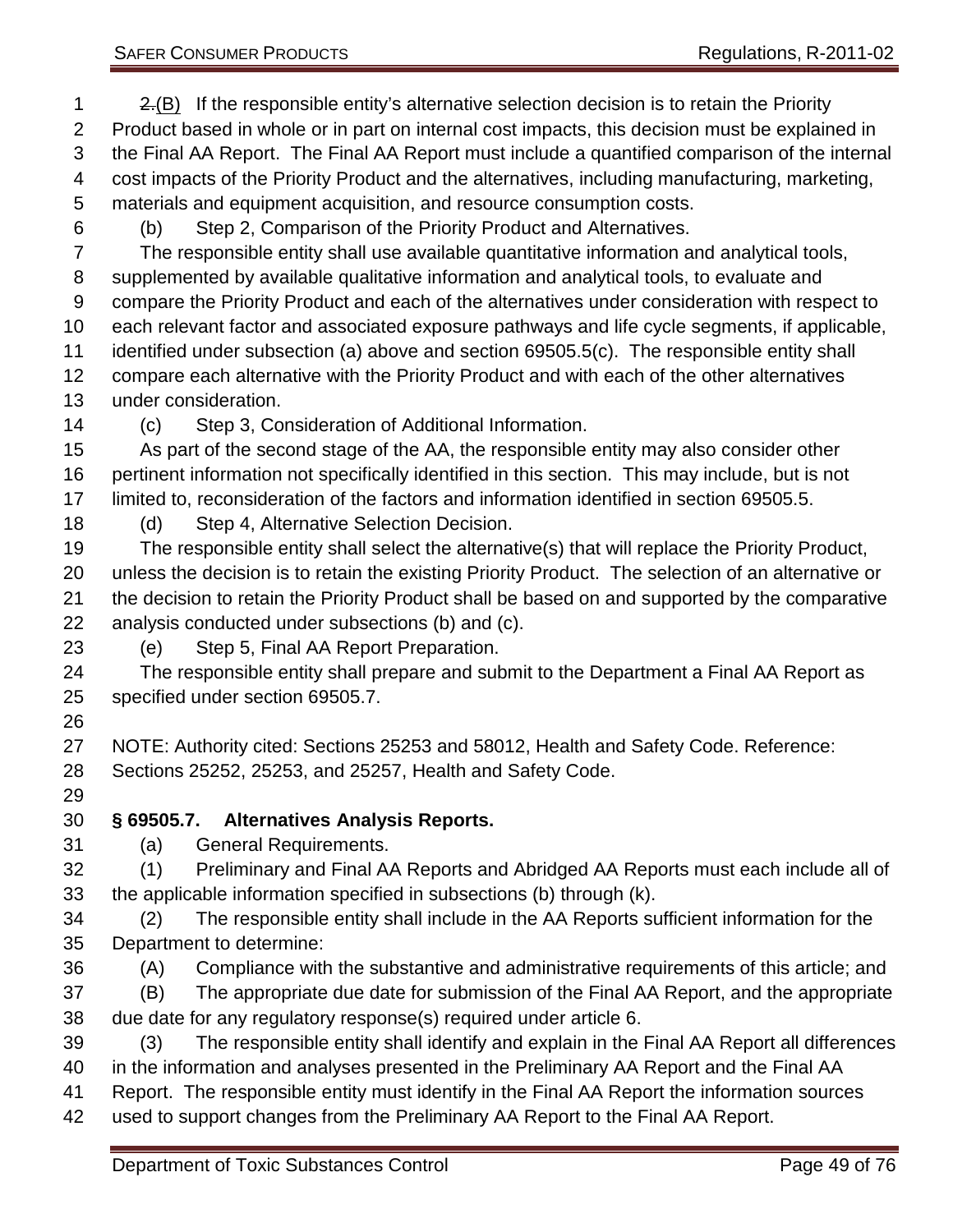(4) The responsible entity shall maximize the scope of information in the AA Report that can be made available to the public, while maintaining protection of legitimate trade secrets. (A) If the AA Report contains information claimed by the responsible entity to be a trade secret, a separate publicly available AA Report shall be submitted to the Department that excludes claimed trade secret information only to the extent necessary to protect its confidential nature. (B) If the Department subsequently rejects a trade secret claim and/or the nature and/or extent of redaction, the responsible entity shall, at the Department's request, submit a revised publicly available AA Report and executive summary within thirty (30) days of the request to add any information for which a trade secret claim or redaction is rejected. (b) Executive Summary. AA Reports must include a publicly available executive summary sufficient to convey a general understanding of the scope and results of the AA and the rationale for the AA selection decision. The executive summary must be organized in conformance with the organization of the AA Report and must include for each section of the AA Report a detailed summary of the information presented. Information for which trade secret protection is claimed must not be included in the executive summary. (c) Preparer Information. This section of the AA Report must include: (1) The name of, and contact information for, the person submitting the AA Report; (2) If applicable, the name of, and contact information for, all responsible entities on whose behalf the AA Report is being submitted; and (3) The names of the parties that were involved in funding, directing, overseeing, preparing, and/or reviewing the AA. (d) Responsible Entity and Supply Chain Information. This section of the AA Report must include: (1) The name of, contact information for, and headquarters location of the manufacturer(s) and importer(s), if applicable, and, if the AA Report is prepared on behalf of a consortium of manufacturers or other persons in the Priority Product's supply chain, a list of the participants along with their contact information; (2) The name of, and contact information for, any person(s) identified on the Priority Product label as the manufacturer, importer, or distributor; (3) The name of, and contact information for, all persons in California other than the final purchaser or lessee to whom the manufacturer or importer directly sold the Priority Product within the prior twelve (12) months; and (4) Identification and location of the manufacturer's and/or importer's retail sales outlets where the manufacturer and/or importer sold, supplied, or offered for sale the Priority Product in California, if applicable. (e) Priority Product Information. This section of the AA Report must include: (1) The brand name(s) and product name(s) under which the Priority Product is placed into the stream of commerce in California; (2) If the Priority Product is a component of one or more assembled products, a description of the known product(s) in which the component is used; (3) Identification of the Chemical(s) of Concern for the Priority Product;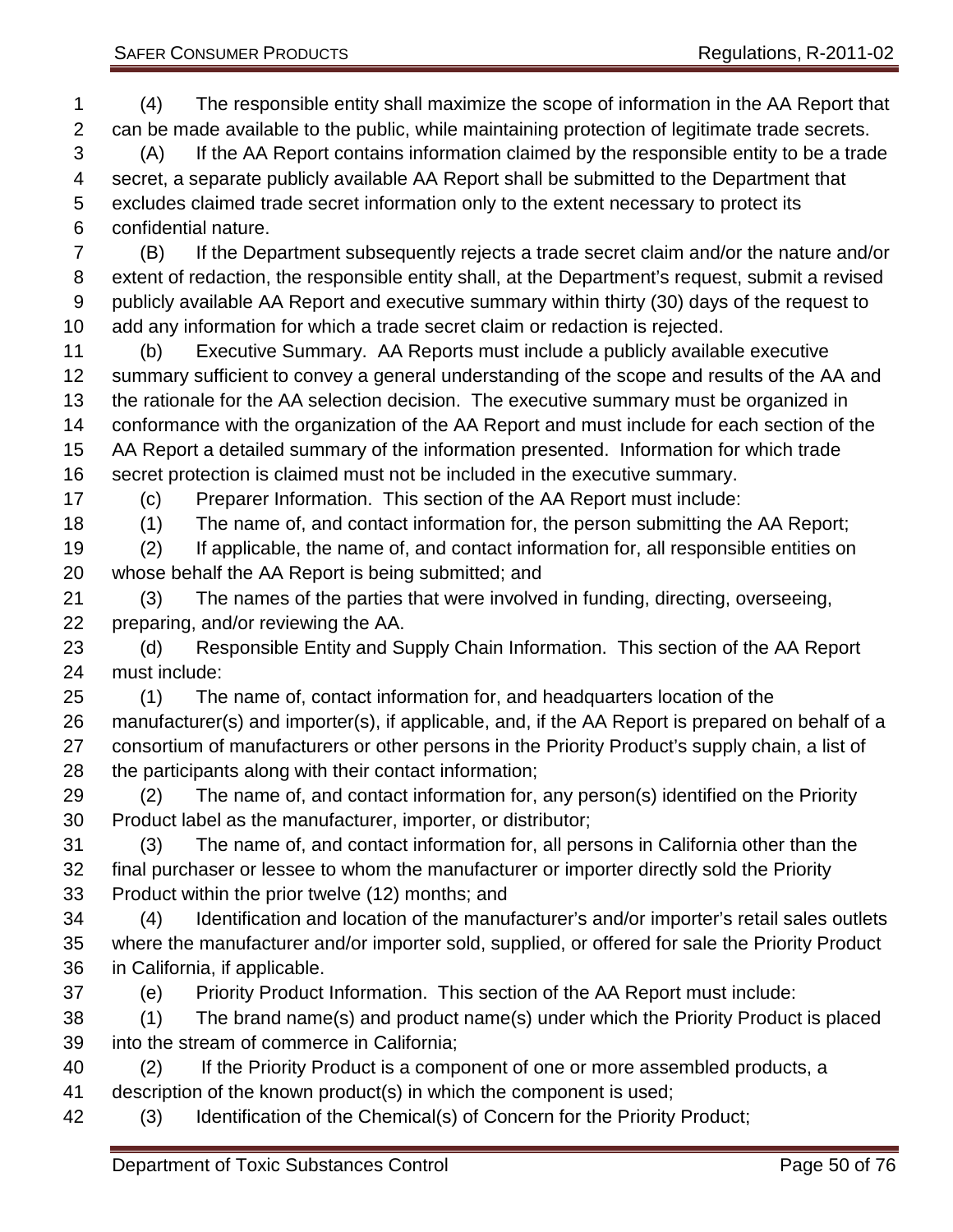(4) Any Material Safety Data Sheets and/or Safety Data Sheets related to the Priority Product; and

(5) The information specified in paragraphs (1) and (2) of section 69505.5(a).

 (f) Scope of Relevant Comparison Factors. Each AA Report must identify which factors and, when applicable, associated exposure pathways and life cycle segments were determined to be relevant, under sections 69505.5(c) and 69505.6(a), for evaluation and comparison of the Priority Product and its alternatives. For each factor, and exposure pathway and life cycle segment, if applicable, determined not to be relevant, the AA Report must explain the rationale and identify, and explain the pertinent findings of, the supporting information for this determination.

 (g) Scope and Comparison of Alternatives. The AA Reports must identify and describe the alternatives chosen to be evaluated and compared, and explain the rationale for selecting and screening out specific alternatives at each stage of the alternatives comparison process. For any alternative that is screened out because it is determined that its adverse impacts are equal to or greater than those of the Priority Product, the responsible entity shall describe in the AA Report the method used to determine equal or greater adverse impacts, including the method used to compare the multiple factors associated with the impacts, and the rationale for any trade-offs made among the factors.

 (1) Each Preliminary AA Report and Abridged AA Report must include the information collected and the comparison conducted under section 69505.5 for the Chemical(s) of Concern and the alternative replacement chemical(s). This must include a matrix, or other summary format, that provides a clear visual comparison that summarizes the information collected regarding the relevant adverse impacts, and their associated relevant exposure pathways and life cycle segments, for the Chemical(s) of Concern and each alternative replacement chemical being considered, and the comparative results of evaluating this information.

 (2) The Final AA Report must include the information collected and the comparison conducted under sections 69505.5 and 69505.6 for the Priority Product and its alternatives, including:

 (A) A matrix, or other summary format, that provides a clear visual comparison that summarizes the information collected regarding the relevant comparison factors, and their associated relevant exposure pathways and life cycle segments, for the Priority Product and each alternative considered, and the comparative results of evaluating this information; and (B) Identification and description of how any relevant safeguards provided by other

federal and California State regulatory programs were considered in the AA.

 (3) The responsible entity shall demonstrate in the Final AA Report that all of the requirements of section 69505.6 have been met.

- (h) Methodology. The AA Report shall identify and describe the analytical tools, models, and software used to conduct the AA, and discuss any of their limitations. The AA Report shall also identify any published methodologies and/or guidelines used, and any deviations from those methodologies and/or guidelines.
- (i) Supporting Information.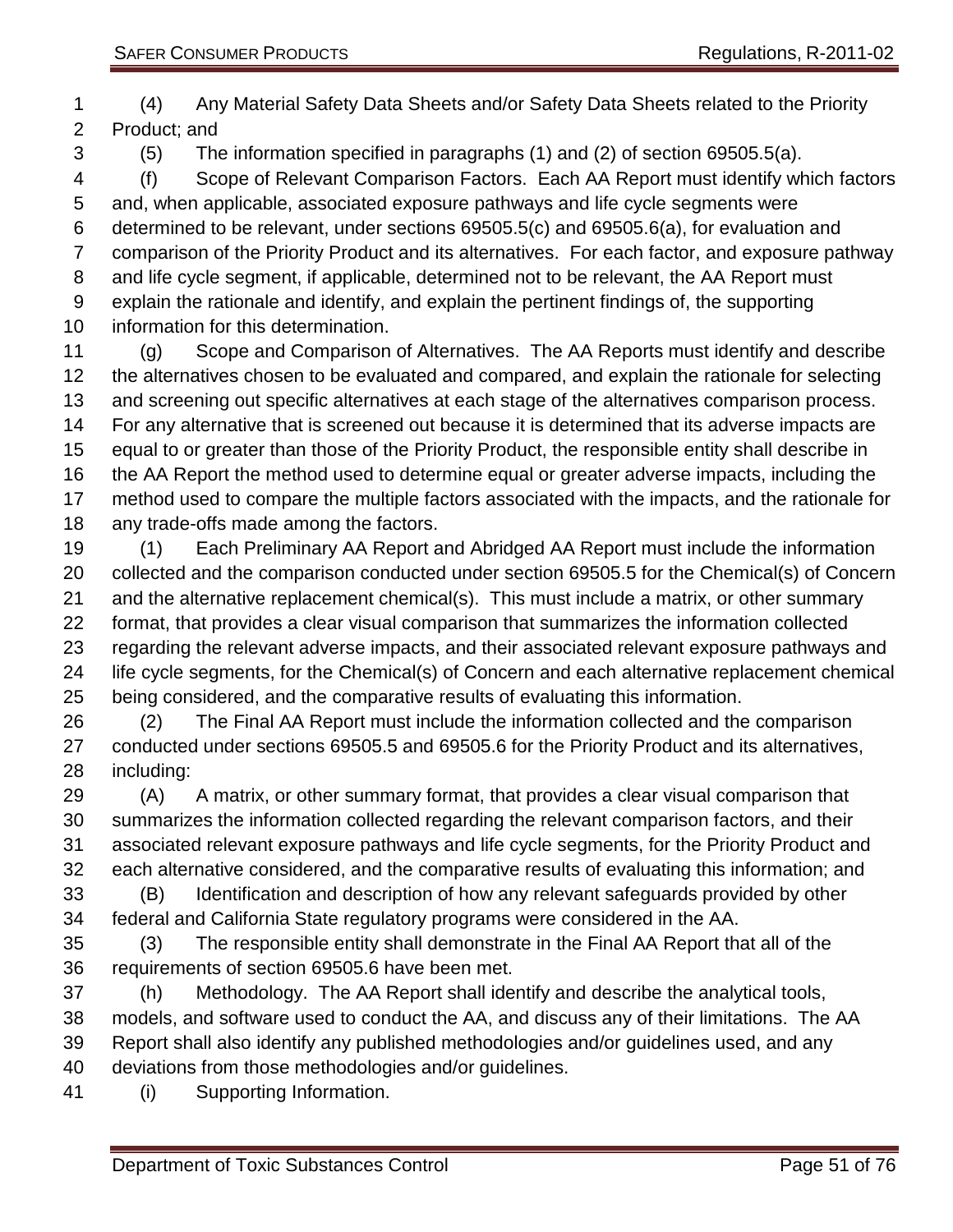(1) All information used as supporting information in performance of the AA and preparation of the AA Reports must be cited in the AA Reports and made available to the Department upon request. The AA Reports must include a brief summary of the information reviewed and considered under section 69505.1(d).

 (2) The Final AA Report must identify information that is not currently available but, if it were available, could be used to:

(A) Validate information used for purposes of sections 69505.5 and 69505.6; and/or

 (B) Address any uncertainties in the analyses conducted under sections 69505.5 and 69505.6.

(j) Selected Alternative(s).

 (1) The Preliminary AA Report must identify and describe the alternatives selected for further evaluation in the second stage of the AA, and explain the rationale for the selection decision.

 (2) The Final AA Report must identify and describe the alternative(s), if any, selected to replace the Priority Product. The description of the selection decision must include an analysis that evaluates and compares the selected alternative(s) against the Priority Product and a detailed list and explanation of the reasons for the selection decision, or, alternatively, for the decision not to select and implement an alternative to the Priority Product. The Final AA Report must also include:

 (A) The product function and performance information specified in section 69505.6(a)(2) for the selected alternative(s). If no alternative is selected, this information must be provided in the Final AA Report or Abridged AA Report, as applicable, for each alternative considered.

 (B) An explanation of the rationale for retaining the Chemical(s) of Concern or using the alternative replacement chemical(s), if section 69505.5(a)(3)(B) applies, and one or more selected alternatives retains the Chemical(s) of Concern or uses one or more replacement chemicals.

 (C) A list of all chemicals known, based on available information, to be in the selected alternative(s) that are Chemicals of Concern, that differ from the chemicals in the Priority Product, or that are present in the selected alternative(s) at a higher concentration than in the Priority Product relative to other chemicals in the Priority Product other than the Chemical(s) of Concern. The following information, to the extent available, must be provided for those chemicals:

1. Environmental fate;

 2. Hazard trait and environmental and toxicological endpoint information that has not already been provided to the Department under this chapter;

 3. Information about the chemical purity, meaning the relative absence of extraneous matter, and identification of known impurities and additives in the chemical;

- 4. Physicochemical properties; and
- 5. Substance identification information, including all of the following that are applicable:
- a. Chemical abstract services number;
- b. Structural formula;
- c. Molecular weight;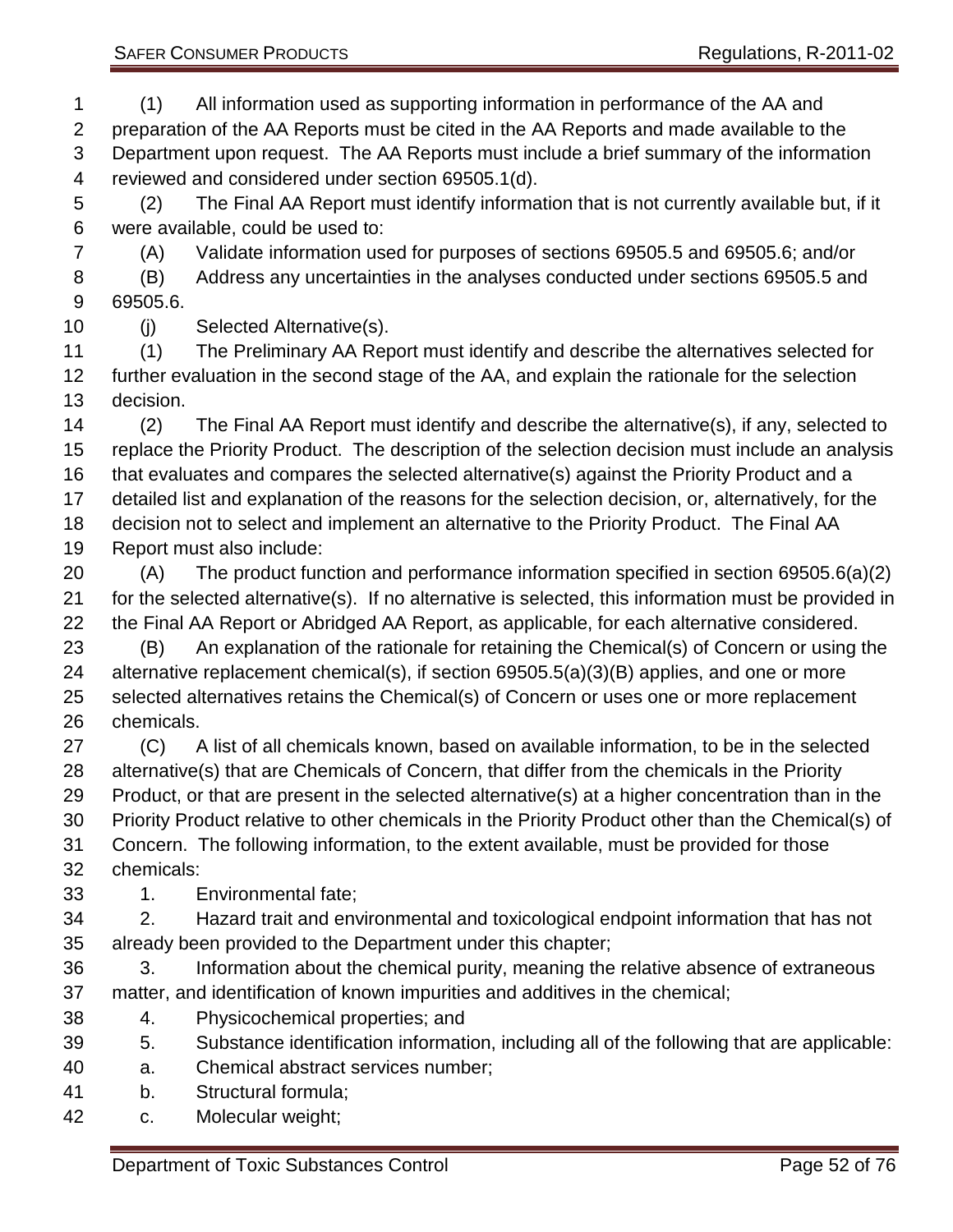- d. Synonyms;
- e. International Union of Pure and Applied Chemistry name;
- f. European Commission number;
- g. Registry of Toxic Effects of Chemical Substances number;
- h. International Union of Biochemistry and Molecular Biology number;
- i. Japan Ministry of International Trade and Industry number;
- 7 i. Number assigned by the United Nations Experts on the Transport of Dangerous
- Goods;
- k. North America Department of Transportation number;
- l. European Inventory of Existing Commercial Chemical Substances number;
- m. European List of Notified Chemical Substances number;
- n. European Commission Directive 67/548/EEC No Longer Polymers number; and
- o. Other commonly recognized substance identification system numbers.
- (k) Next Steps.
- (1) Work plan. The Preliminary AA Report must include the work plan and proposed implementation schedule for completion of the second AA stage required to be prepared under section 69505.5(f)(1).
- (A) The work plan and implementation schedule must specify the proposed submission date for the Final AA Report and must ensure that the Final AA Report or progress report, if applicable, will be submitted to the Department no later than twelve (12) months after the
- Department issues a notice of compliance for the Preliminary AA Report. If the Department
- 22 approves an extended due date under section  $69505.9(b)(4)$   $(A)$ , the responsible entity shall
- provide a yearly progress report until the Final AA Report is submitted. The first yearly
- progress report shall be submitted no later than twelve (12) months after the Department issues a notice of compliance for the Preliminary AA Report. Each progress report must include:
- 27 1. Preparer information specified in subsection (c);
- 28 2. Priority Product information specified in subsection (e);
- 3. A summary of achievements since the last progress report;
- 4. A summary and discussion of issues that have arisen and their resolutions;
- 5. A summary of work that is pending; and
- 6. An assessment of whether the milestones in the schedule set forth in the Preliminary AA Report or Alternate Process AA Work Plan are anticipated to be completed on time and
- any contingency plans to ensure timely completion.
- (B) The responsible entity may request an extended due date for submittal of the Final AA Report. Any requested extension shall not exceed twenty-four (24) months from the date the Department issues a notice of compliance for the Preliminary AA Report, unless additional time is needed to conduct regulatory safety and/or performance testing on multiple alternatives
- prior to making an AA selection decision, in which case the requested extension shall not
- exceed thirty-six (36) months. The extended due date request must include a detailed
- explanation of why additional time is needed.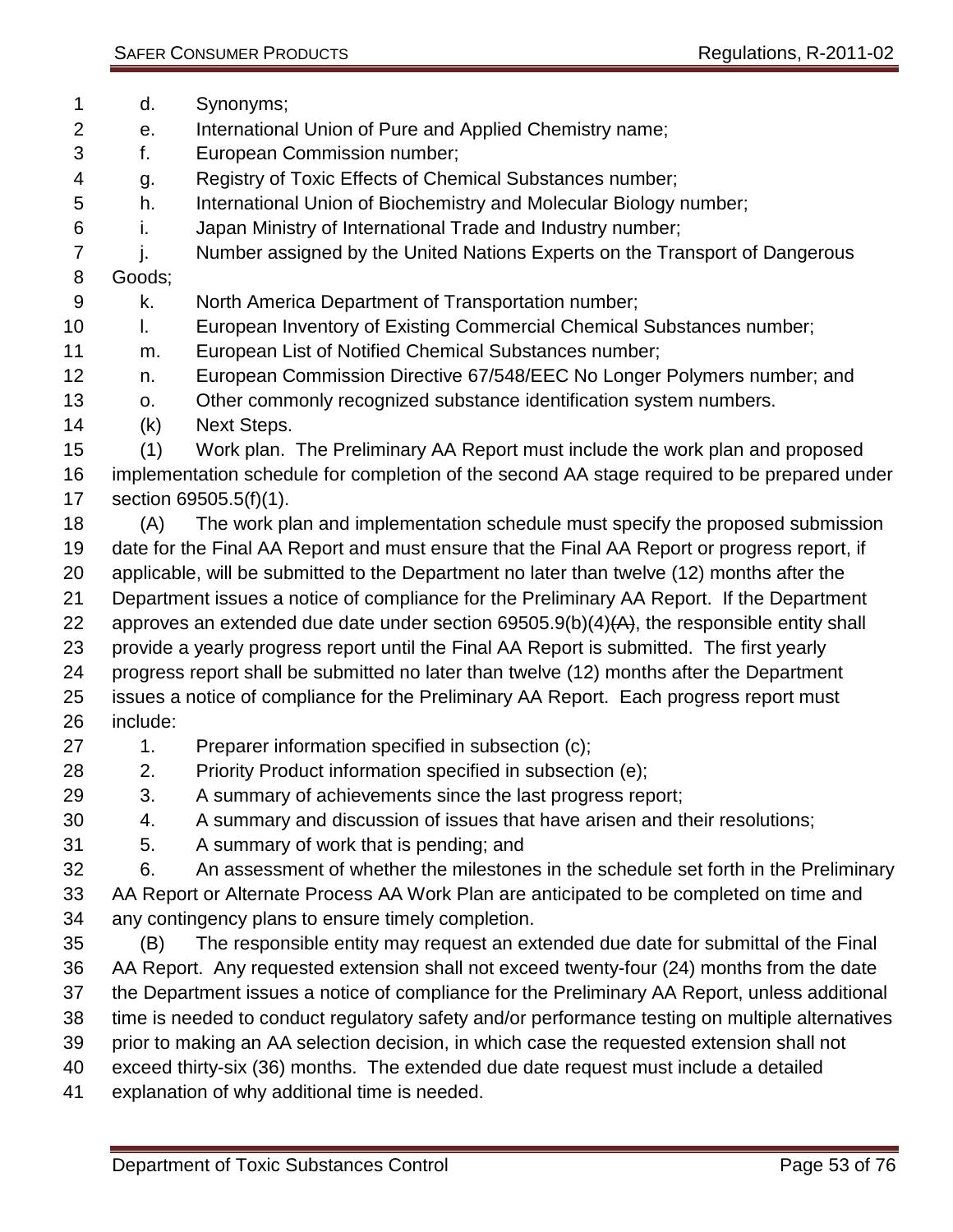(A) The implementation plan must include key milestones and dates for implementing the selected alternative(s), if applicable, and identify steps that will be taken to ensure compliance with applicable federal, state, and/or local laws.

 (B) The implementation plan may also include the identification of and implementation plan(s) for any regulatory response(s) that the responsible entity wishes to propose that would best limit exposure to, or reduce the level of adverse impacts or adverse waste and end-of-life effects posed by, any Chemical(s) of Concern or replacement Candidate Chemical(s) that will be in the selected alternative(s) or the Chemical(s) of Concern that is/are in the Priority Product if the decision resulting from the AA is to retain the Priority Product.

NOTE: Authority cited: Sections 25253 and 58012, Health and Safety Code. Reference:

Sections 25252, 25253, and 25257, Health and Safety Code.

# **§ 69505.8. Public Comments on AA Reports.**

 (a) Public Notice of Opportunity for Comment. Upon receipt of a Final AA Report or an Abridged AA Report, the Department shall post on its website, and send to persons on the electronic mailing list(s) that the Department establishes related to this chapter, a notice regarding the availability for public review and comment of the Final AA Report or Abridged AA Report. The notice shall include the last day for the public to submit written comments to the Department, the method(s) for submitting comments, and a link to the location on the Department's website where a copy of the Final AA Report or Abridged AA Report may be viewed. The last day for submission of public comments shall be no sooner than forty-five (45) days from the date the notice of availability of the Final AA Report or Abridged AA Report is posted on the Department's website or the date the notice is sent to persons on the electronic mailing list(s), whichever is the later date.

 (b) Department Review of Public Comments. No later than thirty (30) days after the close of the public comment period established under subsection (a), the Department shall review the public comments received and notify the person that submitted the Final AA Report or Abridged AA Report of those issues that the Department determines must be addressed in an AA Report Addendum. The notice shall include the due date by which the person must submit an AA Report Addendum to the Department under subsection (c). In determining the due date for the AA Report Addendum, the Department shall take into consideration the scope and complexity of the issues the Department is requiring the person to address.

 (c) AA Report Addendum. A person that receives a notice under subsection (b) shall prepare, and submit to the Department by the due date specified under subsection (b), an AA Report Addendum that addresses the issues identified by the Department as requiring further attention. The AA Report Addendum shall also include any revisions to the Final AA Report or Abridged AA Report determined necessary based on consideration of the issues identified by the Department.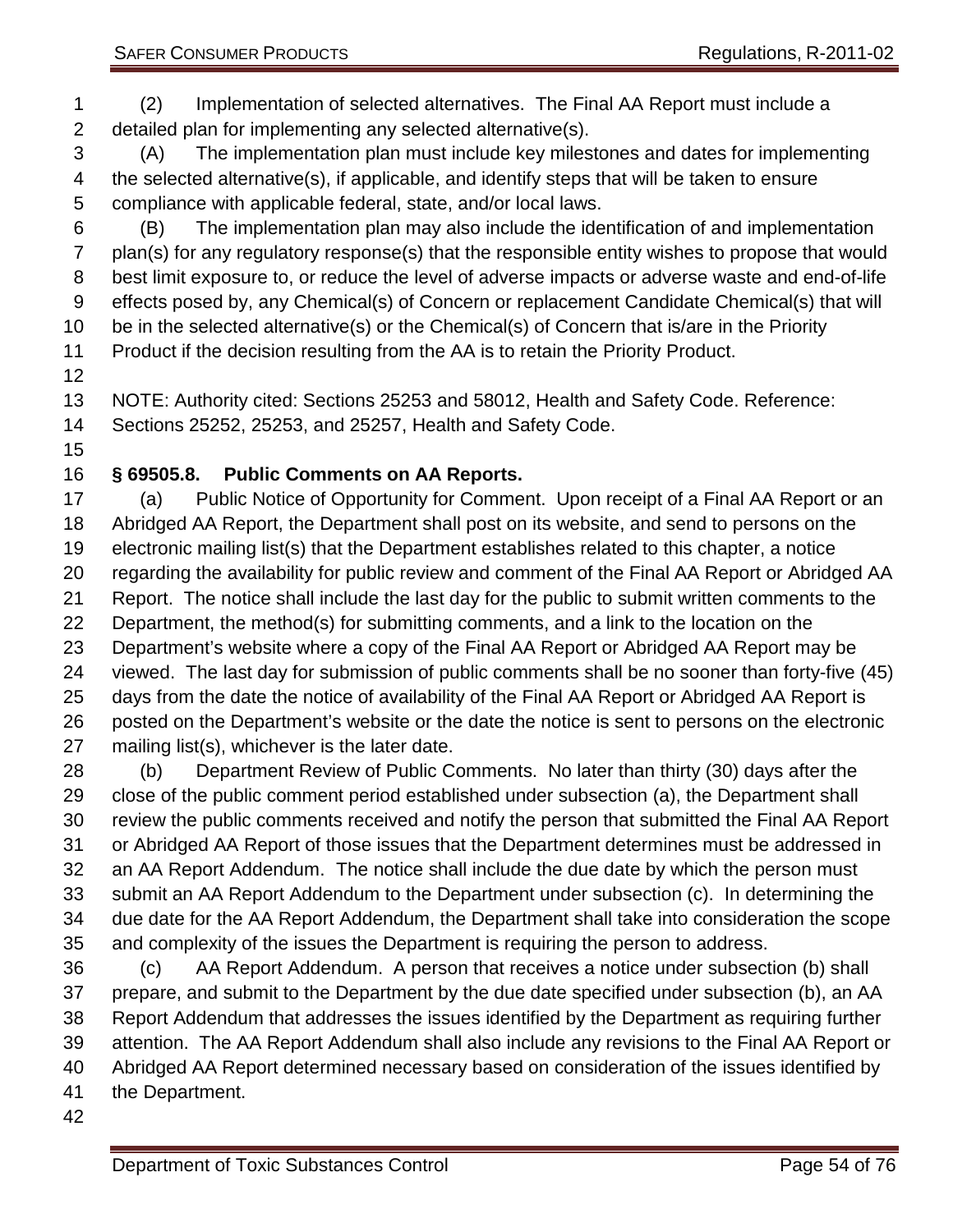NOTE: Authority cited: Sections 25253 and 58012, Health and Safety Code. Reference: Sections 25252, 25253, and 25257, Health and Safety Code.

- 
- **§ 69505.9. Department Review and Determinations for AA Reports and Work Plans.**

 (a) Review Criteria. In reviewing AA Reports and Alternate Process AA Work Plans for compliance with the substantive and administrative requirements of this article, the Department shall consider:

(1) Whether the AA Report or Alternate Process AA Work Plan was submitted timely;

 (2) Whether, and to what extent, the responsible entity considered and addressed all applicable provisions of this article pertaining to the preparation and submittal of an AA Report

- or Alternate Process AA Work Plan, whichever is applicable;
- (3) Whether, and to what extent, the responsible entity demonstrated that the 13 conclusions of the AA were based on reliable information, when applicable; and

 (4) Whether, and to what extent, the responsible entity demonstrated that the conclusions of the AA Report were determined using reliable information.

(b) Preliminary AA Reports and Alternate Process AA Work Plans.

 (1) Within sixty (60) days of receiving a Preliminary AA Report or Alternate Process AA Work Plan, the Department shall review the report or work plan for compliance with this article, and issue a notice of compliance, notice of deficiency, notice of disapproval, or notice of ongoing review.

(2) Notice of Deficiency.

 (A) The Department shall specify in a notice of deficiency the areas of deficiency, the information required to cure the deficiency(ies), and the due date for submitting the necessary information, which may not exceed sixty (60) days from the date the notice of deficiency is issued. The responsible entity shall submit a revised report or work plan, whichever is applicable, by the due date specified, and address the areas of deficiency.

 (B) Within thirty (30) days of receipt of the additional information requested in the notice of deficiency, the Department shall issue a notice of compliance, a notice of disapproval, or a notice of ongoing review for the report or work plan.

 (3) Notice of Disapproval. If the revised report or work plan does not fully address the identified areas of deficiency, the Department shall issue a notice of disapproval. The Department shall also issue a notice of disapproval if a revised report or work plan is not submitted by the due date specified under paragraph (2)(A). If the report or work plan is disapproved, the Department shall explain the basis for the disapproval. A disapproved report or work plan is not in compliance with section 69505.1(b).

 (4) Notice of Compliance. The Department shall specify in a notice of compliance for a Preliminary AA Report or Alternate Process AA Work Plan the due date for submitting the Final AA Report. The Department shall specify a due date twelve (12) months from the date the Department issues the notice of compliance, except that the Department may specify an extended due date for submission of the Final AA Report if it determines based on information in the Preliminary AA Report or Alternate Process AA Work Plan that more time is needed.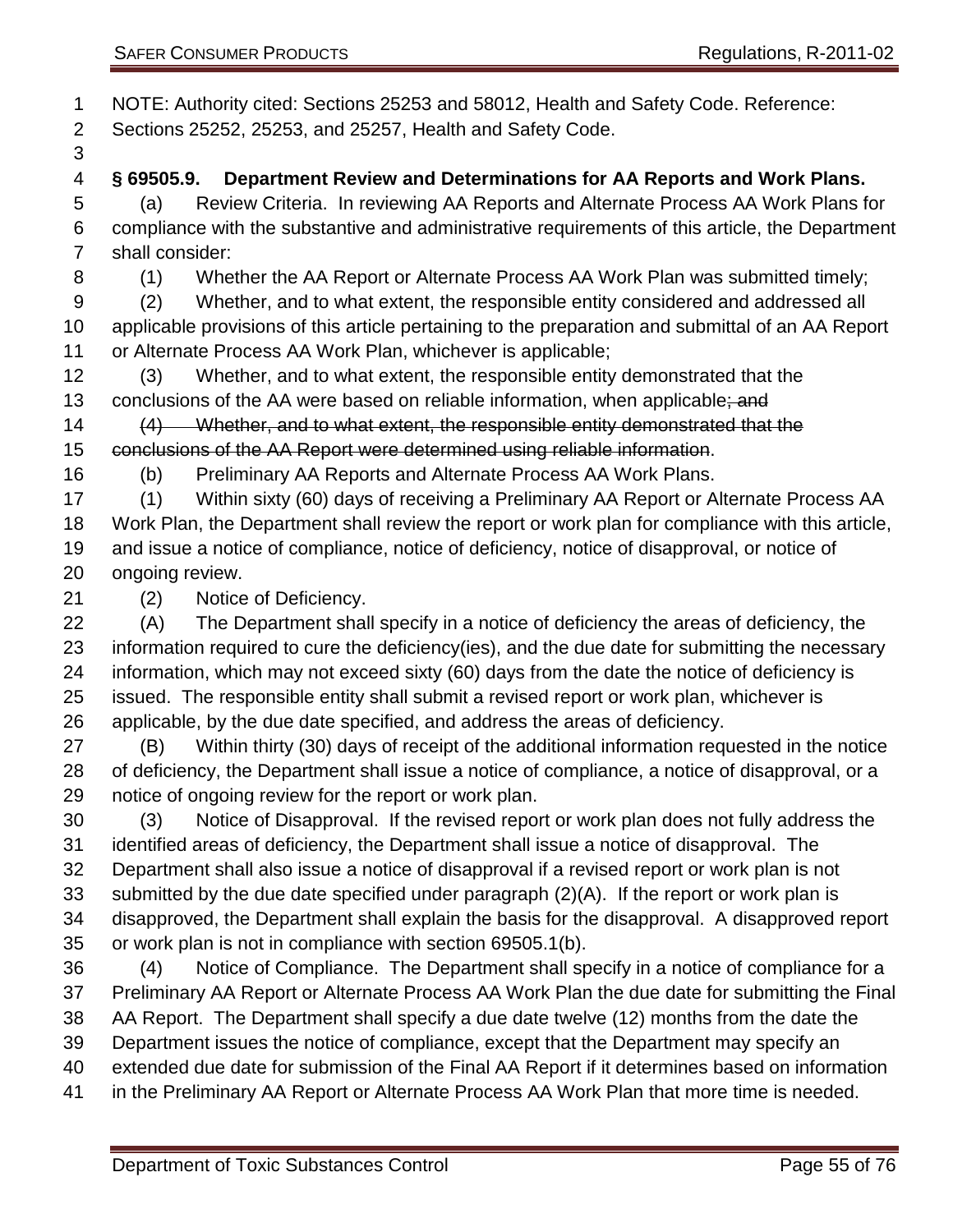The Department may also specify an extended due date for submission of the Final AA Report 2 if the responsible entity submits a request under section  $69505.7(k)(1)(B)$ .

(c) Final AA Reports and Abridged AA Reports.

 (1) Within sixty (60) days of receiving an AA Report Addendum, the Department shall review the Final AA Report or Abridged AA Report, including the AA Report Addendum, for compliance with this article, and shall issue a notice of compliance, notice of deficiency, notice of disapproval, or notice of ongoing review. If no AA Report Addendum is required under section 69505.8, the Department shall complete its review of the Final AA Report or Abridged AA Report within sixty (60) days of whichever of the following dates is applicable:

(A) The close of the public comment period, if no public comments are received; or

 (B) Thirty (30) days after the close of the public comment period, if the Department determines after reviewing the public comments that there are no issues that need to be addressed in an AA Report Addendum.

(2) Notice of Deficiency.

 (A) The Department shall specify in a notice of deficiency the areas of deficiency, the information required to cure the deficiency(ies), and the due date for submitting the necessary information to complete the Final AA Report or Abridged AA Report, which may not exceed sixty (60) days from the date of the notice of deficiency. The responsible entity shall submit a revised Final AA Report or revised Abridged AA Report by the due date specified, and address all areas of deficiency. The responsible entity may request and the Department may approve, under section 69505.1(c), a one-time extension of not more than ninety (90) days for submission of the revised Final AA Report or revised Abridged AA Report to correct the deficiencies.

 (B) Within sixty (60) days of receipt of the requested additional information, the Department shall issue a notice of compliance, a second notice of deficiency, or a notice of ongoing review.

27 1. If the Department issues a second notice of deficiency, the Department may grant no more than thirty (30) days for submission of the requested information.

29 2. Within sixty (60) days of receipt of the additional information requested in the second notice of deficiency, the Department shall issue a notice of compliance, a notice of disapproval, or a notice of ongoing review for the Final AA Report or Abridged AA Report.

 (3) Notice of Disapproval. If the Final AA Report or Abridged AA Report does not fully address the areas of deficiency identified in the second notice of deficiency, the Department shall issue a notice of disapproval. The Department shall also issue a notice of disapproval if a revised Final AA Report or revised Abridged AA Report is not submitted by the due date specified under paragraph (2)(A) or paragraph (2)(B)1., whichever is applicable. If the Final AA Report or Abridged AA Report is disapproved, the Department shall explain the basis for the disapproval. A disapproved Final AA Report or Abridged AA Report is not in compliance with section 69505.1(b).

 (d) Notice of Ongoing Review. The Department shall specify in a notice of ongoing review the estimated date by which the Department expects to issue a notice of compliance or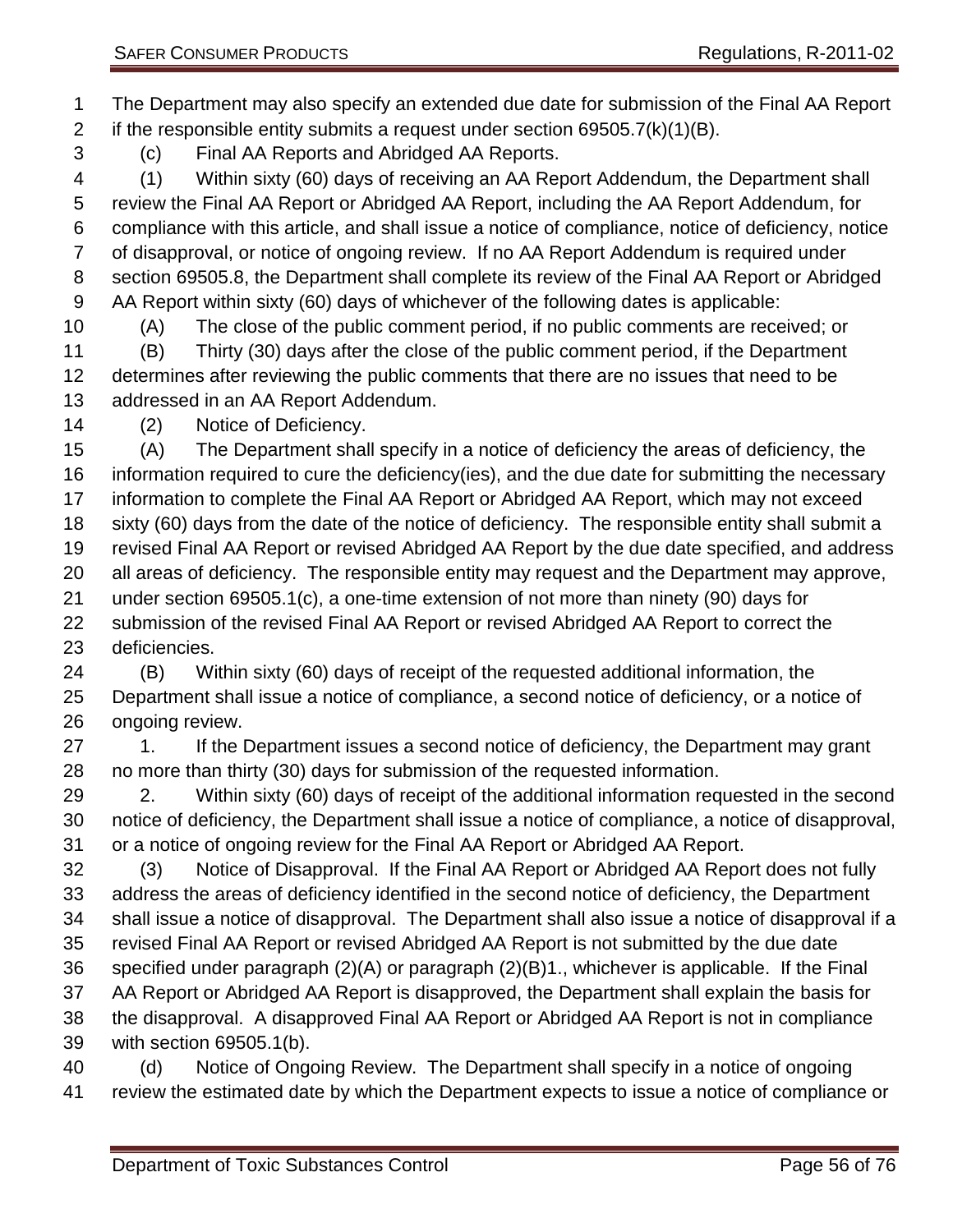notice of deficiency, which shall be based on its available resources and the complexity of the document under review.

 (e) Issuance of Notices. All notices issued by the Department under this section shall 4 be issued to the person who submitted the document, and a copy of the notice shall be sent by the Department to all persons identified in the document under subsections (c)(2) and (c)(3) of section 69505.7.

NOTE: Authority cited: Sections 25253 and 58012, Health and Safety Code. Reference:

Section 25253, Health and Safety Code.

#### **Article 6. Regulatory Responses**

#### **§ 69506. Regulatory Response Selection Principles.**

 (a) Need for Regulatory Response. The Department shall identify and require implementation of one or more regulatory responses for Priority Products and/or selected alternative products when the Department determines such regulatory responses are necessary to protect public health and/or the environment. In selecting regulatory responses, the Department shall seek to maximize the use of alternatives of least concern when such alternatives are functionally acceptable, technically feasible, and economically feasible.

 (b) Inherent Protection Preference. In selecting regulatory responses, the Department shall give preference to regulatory responses providing the greatest level of inherent protection. For these purposes, "inherent protection" refers to avoidance or reduction of adverse impacts, exposures, and/or adverse waste and end-of-life effects that is achieved through the redesign of a product or process, rather than through administrative or engineering controls designed to limit exposure to, or the release of, a Chemical of Concern or replacement Candidate Chemical in a product.

 (c) Selection Factors. In selecting regulatory responses, the Department may consider the following factors:

(1) Public health and environmental protection.

 (A) The degree to which, and speed with which, the regulatory response can address the adverse impacts and/or adverse waste and end-of-life effects of the Chemical(s) of Concern or replacement Candidate Chemical(s) in the selected alternative, or the Chemical(s) of Concern in the Priority Product;

 (B) The ability of end-users to understand and act upon any regulatory response involving provision of information and/or directions with respect to the Priority Product; and

- (C) Any adverse ecological impacts of the regulatory response on sensitive resources, or unique or additional burdens that the regulatory response would impose upon sensitive subpopulations.
- (2) Private economic interests of responsible entities.

(A) Existing federal and/or California State regulatory requirements applicable to the

Chemical(s) of Concern or replacement Candidate Chemical(s) in the product;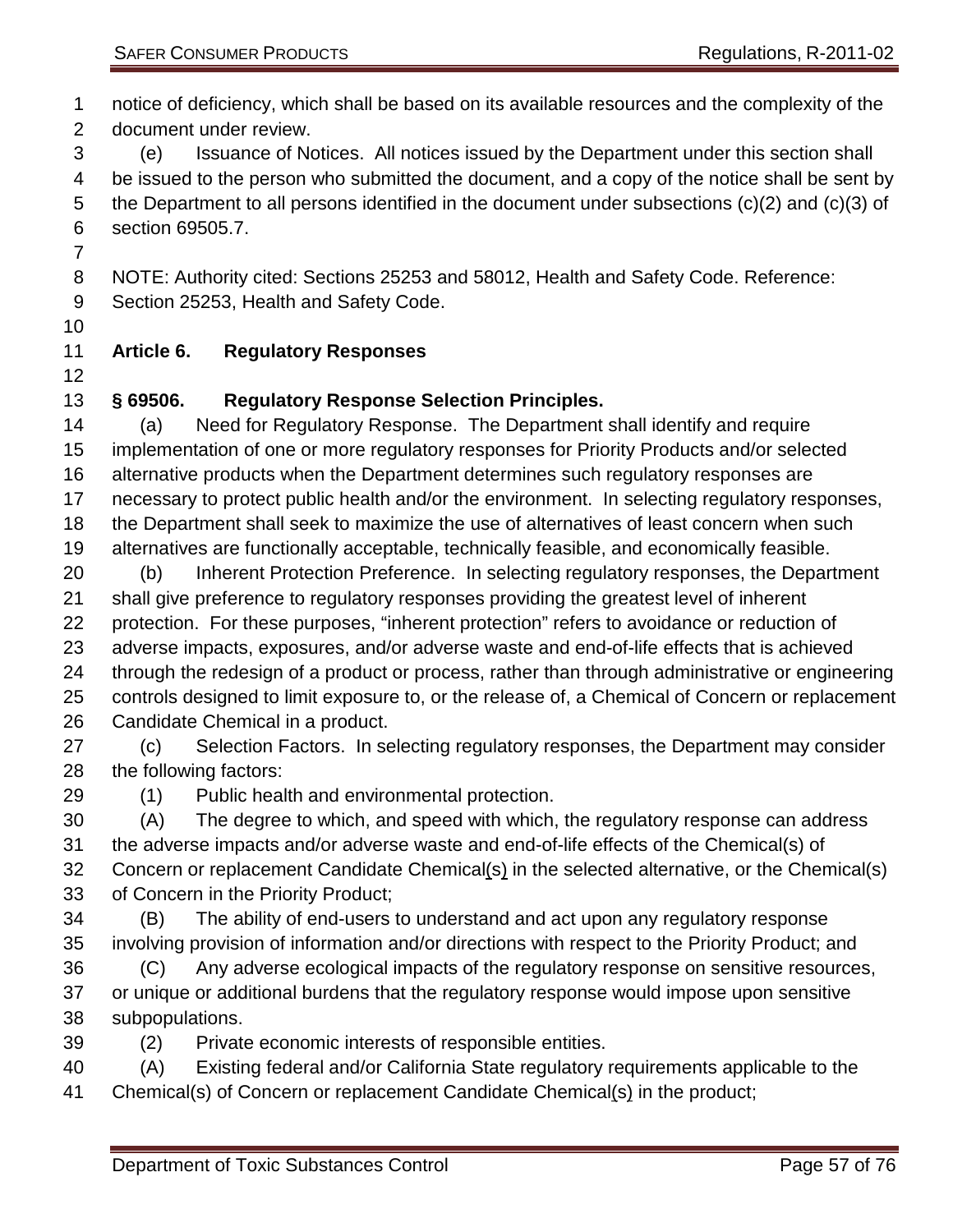| 1<br>$\overline{2}$ | The cost to the responsible entity of the regulatory response(s) relative to the cost of<br>(B)<br>other possible responses; and                                                         |
|---------------------|------------------------------------------------------------------------------------------------------------------------------------------------------------------------------------------|
| 3<br>4              | The practical capacity of responsible entities to comply with regulatory response(s).<br>(C)<br>Government interest in efficiency and cost containment.<br>(3)                           |
| 5                   | The management and clean-up costs imposed on public agencies by the ongoing<br>(A)                                                                                                       |
| 6                   | sale of the Priority Product or a selected alternative;                                                                                                                                  |
| $\overline{7}$      | The Department's administrative burden in overseeing implementation of the<br>(B)                                                                                                        |
| 8                   | regulatory response(s); and                                                                                                                                                              |
| 9                   | The ease of enforcing the regulatory response(s).<br>(C)                                                                                                                                 |
| 10                  |                                                                                                                                                                                          |
| 11                  | NOTE: Authority cited: Sections 25253 and 58012, Health and Safety Code. Reference:                                                                                                      |
| 12                  | Section 25253, Health and Safety Code.                                                                                                                                                   |
| 13<br>14            | § 69506.1. Applicability and Determination Process.                                                                                                                                      |
| 15                  | Applicability. Except as specified otherwise, this article applies to any product<br>(a)                                                                                                 |
| 16                  | placed into the stream of commerce in California that is:                                                                                                                                |
| 17                  | A Priority Product for which an alternative is not selected;<br>(1)                                                                                                                      |
| 18                  | (2)<br>An alternative selected under section 69505.6(d);                                                                                                                                 |
| 19                  | A Priority Product that will remain in commerce in California pending development<br>(3)                                                                                                 |
| 20                  | and distribution of a selected alternative; or                                                                                                                                           |
| 21                  | A Priority Product for which the Final AA Report or Abridged AA Report is<br>(4)                                                                                                         |
| 22                  | disapproved by the Department under section $69505.9(c)(3)$ .                                                                                                                            |
| 23                  | Exceptions. This article does not apply to a Priority Product if the manufacturer<br>(b)                                                                                                 |
| 24                  | submits a Removal or Replacement Confirmation Notification that fully meets the applicable                                                                                               |
| 25                  | content requirements specified in subsections (b) through (e) of section 69505.2 to the                                                                                                  |
| 26                  | Department prior to the due date for implementing any regulatory response that would                                                                                                     |
| 27                  | otherwise apply to the product.                                                                                                                                                          |
| 28                  | Notice of Proposed Determination. After issuing a notice of compliance or a notice<br>(c)                                                                                                |
| 29                  | of disapproval for a Final AA Report or an Abridged AA Report, the Department shall issue a                                                                                              |
| 30<br>31            | notice of the Department's proposed determination that one or more of the regulatory<br>responses specified in this article is/are required, or that no regulatory response is required. |
| 32                  | The notice shall be issued no later than ninety (90) days after the Department issues the notice                                                                                         |
| 33                  | of compliance or a notice of disapproval.                                                                                                                                                |
| 34                  | Public Input. A notice issued under subsection (c) shall be sent to all known<br>(d)                                                                                                     |
| 35                  | responsible entities for the product, and shall be made available on the Department's website,                                                                                           |
| 36                  | for public review and comment. The proposed regulatory response determination notice shall                                                                                               |
| 37                  | include the Department's rationale for the proposed regulatory response(s). The Department                                                                                               |
| 38                  | shall hold one or more public workshop(s) to provide an opportunity for comment on the                                                                                                   |
| 39                  | proposed regulatory response determination. The Department shall send to persons on the                                                                                                  |
| 40                  | electronic mailing list(s) that the Department establishes related to this chapter, and post on its                                                                                      |
| 41                  | website, a notice regarding the availability of the proposed regulatory response determination.                                                                                          |
| 42                  | The notice must include:                                                                                                                                                                 |
|                     |                                                                                                                                                                                          |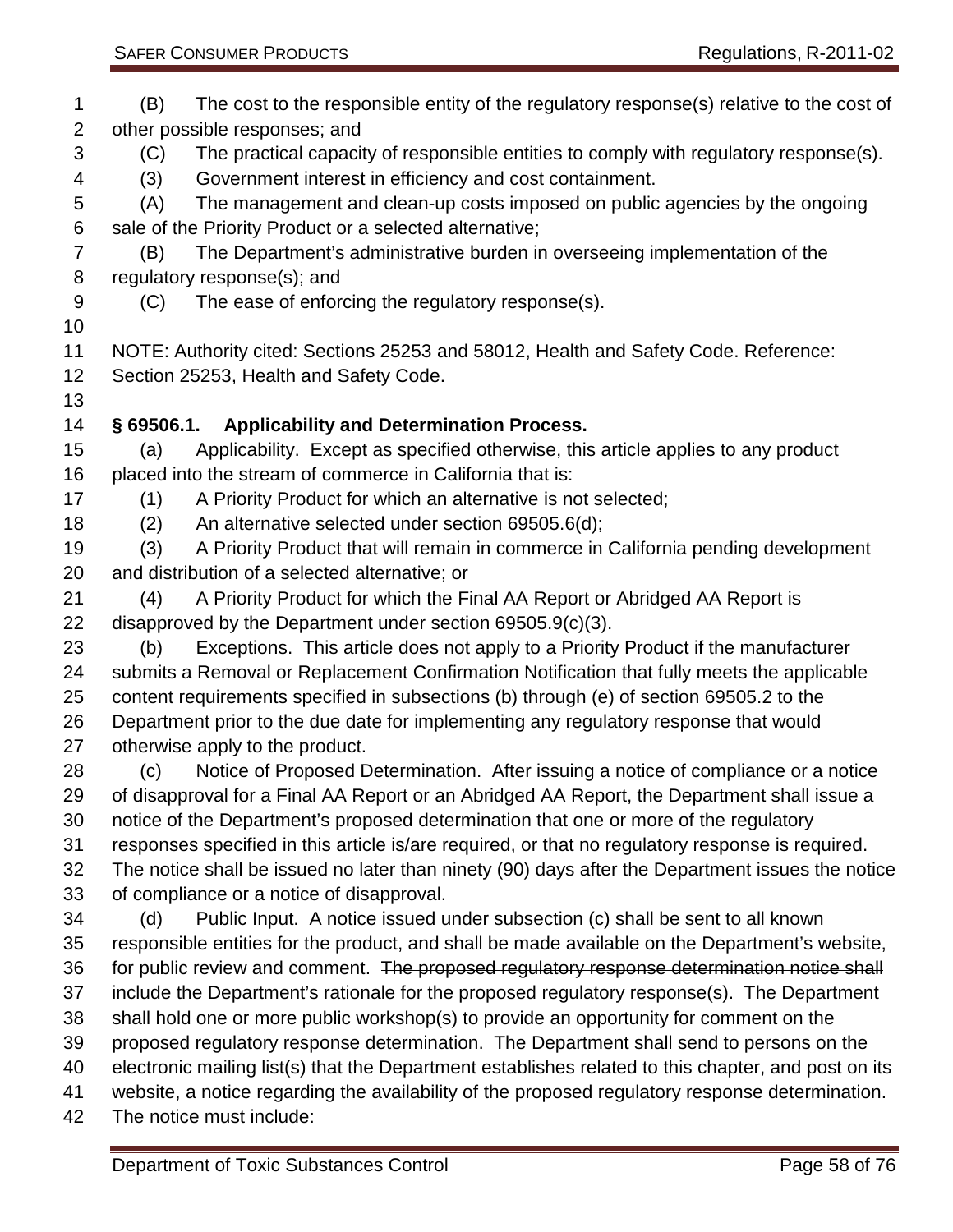(1) The last day for the public to submit written comments on the proposed regulatory response determination. The last day for submission of public comments shall be no sooner than forty-five (45) days from the date the notice of the availability of the proposed regulatory response determination notice is posted on the Department's website or the date the notice is sent to persons on the electronic mailing list(s) that the Department establishes related to this chapter, whichever is later. (2) The method(s) for submitting comments to the Department. (3) The date, time, and location of the public workshop(s). (e) Notice of Final Determination. After review and consideration of public comments, the Department shall post on its website and send to known responsible entities the final regulatory response determination notice. The Department may respond to some or all public comments received. (f) Contents of Notices. All proposed and final regulatory response determination notices must include: (1) A description of the required regulatory response(s), or a determination that no regulatory response is required, whichever is applicable; (2) The rationale, information, and information sources supporting the Department's determination(s); (3) The implementation due date(s) for the regulatory response(s), if applicable; and (4) The Department's determination as to whether or not the regulatory response(s) apply(ies) to either or both of the following: (A) Priority Products ordered by a retailer prior to the effective date of the Priority Product listing, and still for sale by the retailer as of the date of the final regulatory response determination notice; and/or (B) Priority Products manufactured after the effective date of the Priority Product listing, but before the date of the final regulatory response determination notice. (g) Implementation Due Date(s). In assigning a due date for implementation of one or more regulatory responses, the Department shall consider the complexity of implementing the regulatory response(s). (h) Finality of Regulatory Response(s). Once a final regulatory response determination notice has been issued, the Department shall not augment or revise the regulatory responses for the affected product, except as provided otherwise in section 69506.2 and article 7. NOTE: Authority cited: Sections 25253 and 58012, Health and Safety Code. Reference: Section 25253, Health and Safety Code. **§ 69506.2. Supplemental Information and Regulatory Response Revisions.** (a) Supplemental Information for Selection of Regulatory Response(s). Prior to imposing any regulatory response for a product, the Department may require the responsible entity to obtain or develop, and provide to the Department within a specified time frame, any information supplementary to the AA Report that the Department determines is necessary to select and ensure implementation of one or more regulatory responses.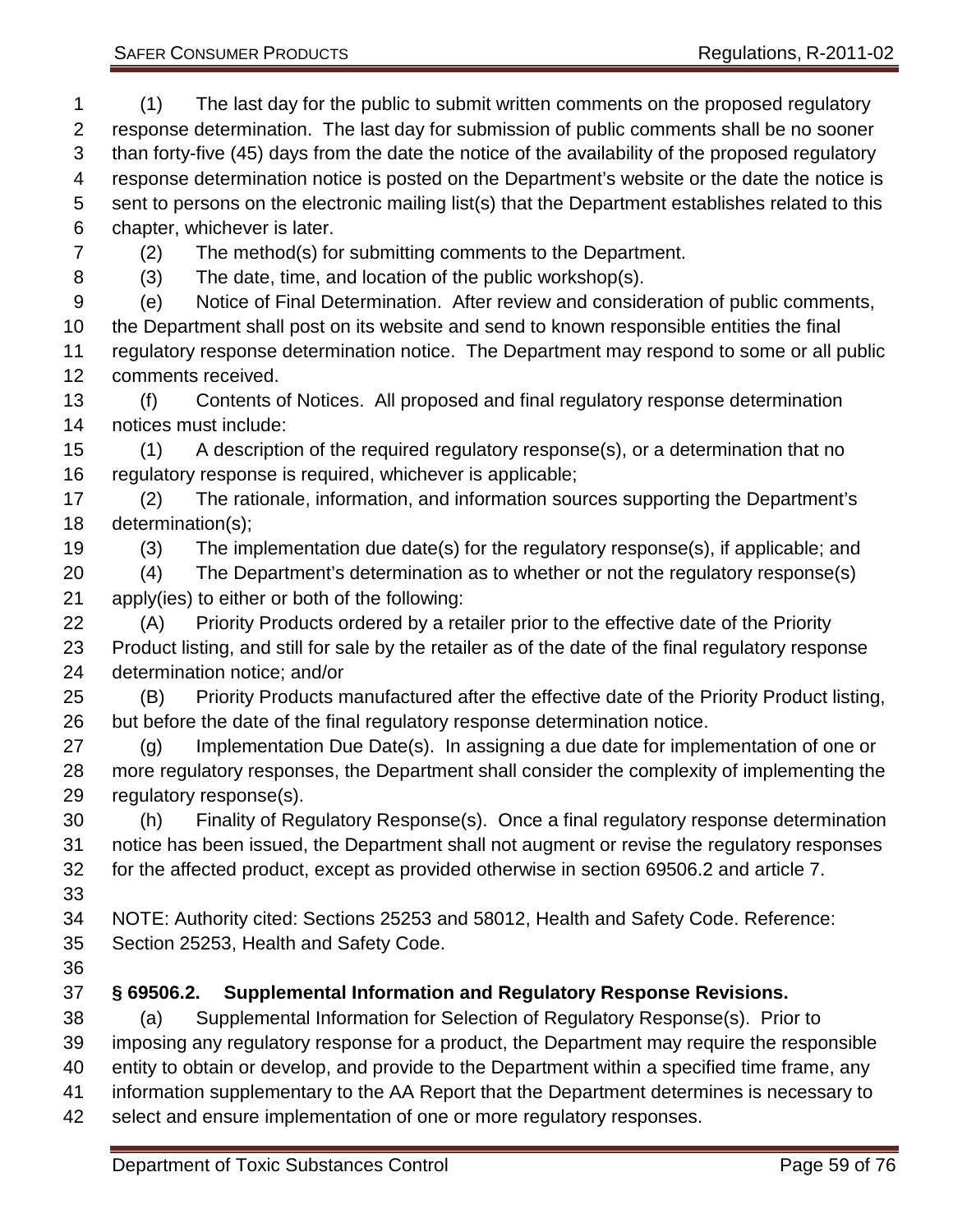(b) Information-Generation for Revision of Regulatory Response(s).

 (1) When imposing one or more regulatory responses for a product, the Department may include a requirement that the responsible entity provide information to the Department to fill one or more information gaps identified in the AA Report under section 69505.7(i)(2), if the Department determines this information is necessary to re-evaluate one or more of the other initial regulatory responses.

 (2) Following receipt of information required to be provided under paragraph (1), the Department may, based on this new information, revise the initial regulatory response(s) imposed for the product in accordance with the procedures set forth in section 69506.1. Any revisions to the initial regulatory responses shall be noticed for public review and comment no later than ninety (90) days after receiving the information required to be provided under

paragraph (1).

 (c) Regulatory Response Revisions for Revised AA Reports. In addition to the circumstances described in subsection (b), the Department may revise the initial regulatory response(s) imposed for a product in response to a revised AA Report submitted by a responsible entity under section 69505.4(e), within ninety (90) days after issuing the notice of

- compliance or notice of disapproval for the revised AA Report.
- 

 NOTE: Authority cited: Sections 25253 and 58012, Health and Safety Code. Reference: Section 25253, Health and Safety Code.

## **§ 69506.3. Product Information for Consumers.**

- (a) Applicability. This section applies to:
- (1) Priority Products for which an alternative is not selected;

 (2) Priority Products that continue to be introduced into commerce in California pending development and distribution of an alternative product for longer than twelve (12) months after the Department issues a notice of compliance or a notice of disapproval for the AA Report; and (3) Selected alternative products that retain the Chemical(s) of Concern, and/or contain

any replacement Candidate Chemical(s).

 (b) Required Information. Beginning no later than the date specified by the Department in the final regulatory response determination notice for the product, or when the product is first placed into the stream of commerce in California, whichever is later, and for as long thereafter as the product continues to be placed into the stream of commerce in California, the responsible entity shall ensure that all of the following information is made available to the

- consumer prior to product purchase:
- (1) Manufacturer's name and importer's name, and/or the name of any other entity listed on the product label;
- (2) Brand name(s) and product name(s), and a description of the product;
- (3) A list of, and common names for, any Chemical(s) of Concern that remain in the
- product and/or any replacement Candidate Chemical(s) and known hazards traits and/or
- environmental or toxicological endpoints for those chemicals, based on available information;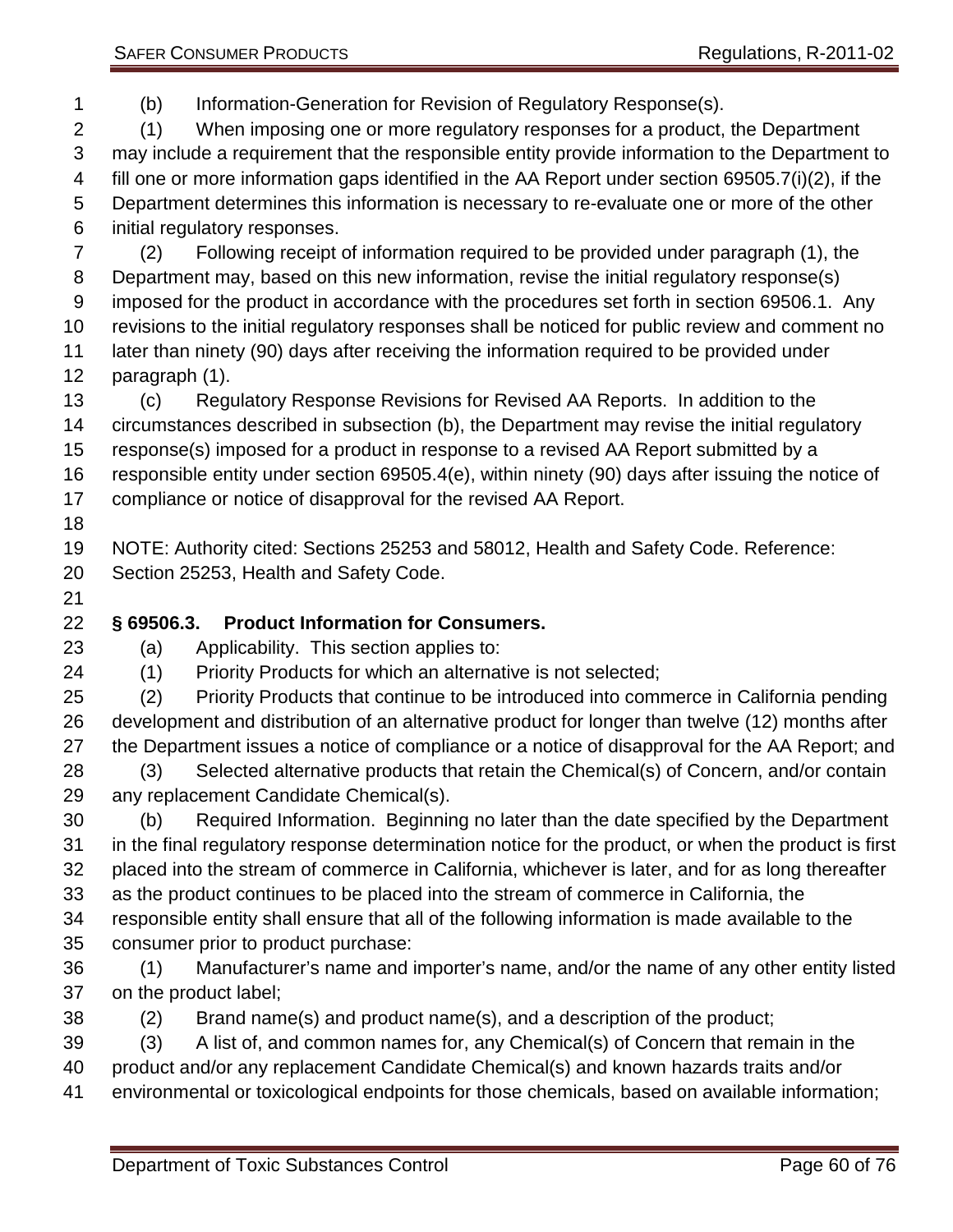SAFER CONSUMER PRODUCTS **Regulations, R-2011-02** 

 (4) A statement informing consumers that the product must be disposed of or otherwise managed as a hazardous waste at the end of its useful life, if applicable;

 (5) Any safe handling and storage procedures and/or other information needed to protect public health or the environment during the useful life of the product, including precautions that consumers may take to prevent or limit exposure to the Chemical(s) of Concern or replacement Candidate Chemical(s), and first aid and accidental release procedures;

- (6) Identification of any end-of-life management requirements specified by law, and any existing end-of-life management program(s) for the product; and
- (7) The manufacturer's website address and the importer's website address where the consumer can obtain additional information about the product, the adverse impacts associated with the product as identified in the AA Report for the product, and proper end-of-life disposal or management of the product.

 (c) Communication to Consumers. The responsible entity shall satisfy subsection (b) by making the required information available to consumers, in easily seen, legible, and understandable formats, by both:

 (1) Posting the information in a prominent place on the manufacturer's website and the importer's website; and

 (2) Using one or both of the following means of informing consumers at the point of sale of the information specified in subsection (b):

 (A) Providing the required information on the product packaging or in accompanying written material that is accessible without breaking the product seal; and/or

 (B) Posting the information in a prominent place at the point of retail display. For products offered for sale online, the point of retail display is/are the web page(s) on which the product is offered for sale.

 NOTE: Authority cited: Sections 25253 and 58012, Health and Safety Code. Reference: Section 25253, Health and Safety Code.

# **§ 69506.4. Use Restrictions on Chemicals and Consumer Products.**

 The Department may impose restrictions on the use of one or more Chemicals of Concern or replacement Candidate Chemicals in a selected alternative, or Chemicals of Concern in a Priority Product for which an alternative is not selected, or restrictions on the use of the product itself, that the Department determines are necessary to reduce the potential for the product to contribute to or cause adverse impacts and/or adverse waste and end-of-life effects. Use restrictions may include one or more of the following:

- (a) Restrictions on the amount or concentration of the Chemical(s) of Concern or replacement Candidate Chemical(s) permitted in a product;
- (b) Restrictions on the settings in which a product may be sold or used;
- (c) Restrictions regarding the form in which a product is sold;
- (d) Restrictions on who may purchase and/or use a product;
- (e) Requirements for training of product purchasers and/or users; and/or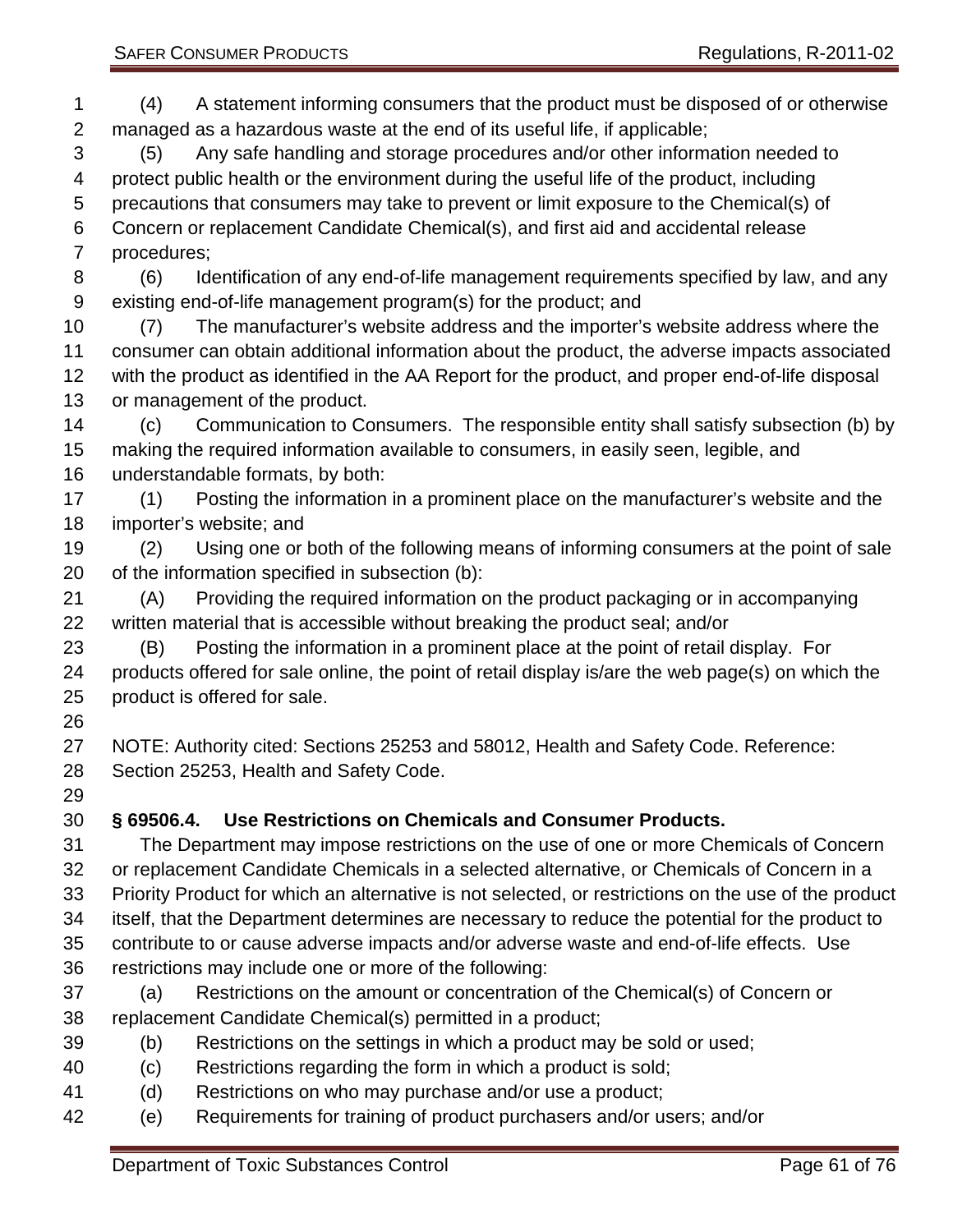(f) Any other use restriction that reduces the amount of any Chemical(s) of Concern or replacement Candidate Chemical(s) in the product, or reduces the potential for the product to contribute to or cause an exposure to the Chemical(s) of Concern or replacement Candidate Chemical(s) in the product.

 NOTE: Authority cited: Sections 25253 and 58012, Health and Safety Code. Reference: Section 25253, Health and Safety Code.

## **§ 69506.5. Product Sales Prohibition.**

 (a) Existence of Safer Alternative(s). Except as provided in subsection (c), the Department may require a responsible entity to cease placing into the stream of commerce in California a selected alternative product that contains one or more Chemical(s) of Concern or replacement Candidate Chemical(s), or a Priority Product for which an alternative is not 14 selected, if the Department determines and provides a regulatory response determination notice to that effect to the responsible entity under section 69506.1 that includes a determination by the Department that a safer alternative exists that does not contain the Chemical(s) of Concern or replacement Candidate Chemical(s) and that is functionally acceptable, technically feasible, and economically feasible. In making this determination, the Department shall consider the potential adverse impacts and potential exposure pathways associated with the alternative product or Priority Product, as applicable. (b) No Existing Safer Alternatives. (1) Except as provided in subsection (c), the Department may issue a regulatory 23 response determination notice, under section  $69506.1$ , that includes a determination by the Department that a product containing the Chemical(s) of Concern or replacement Candidate Chemical(s) may no longer be placed into the stream of commerce in California,

 notwithstanding the fact that there are no currently identified safer alternatives that are functionally acceptable, technically feasible, and economically feasible.

 (2) Prior to issuing a notice under paragraph (1), the Department shall request the responsible entity to provide, within sixty (60) days, documentation that demonstrates to the Department's satisfaction both of the following:

 (A) The overall beneficial public health and/or environmental impacts and/or social utility of the product significantly outweigh the overall adverse impacts of the product; and

- (B) Administrative and/or engineering restrictions on the nature and/or use of the product will adequately protect public health and the environment.
- (3) The Department may issue a notice under paragraph (1) if the responsible entity 36 does not provide the requested documentation requested under paragraph (2) with sixty (60) 37 days, or if the submitted documentation does not make the required demonstrations required 38 under paragraph (2) to the Department's satisfaction.
- 39 (c) Exceptions. A responsible entity that receives a regulatory response determination notice under subsection (a) or (b) is not subject to the requirements of subsection (a) or (b) if all of the following requirements are met: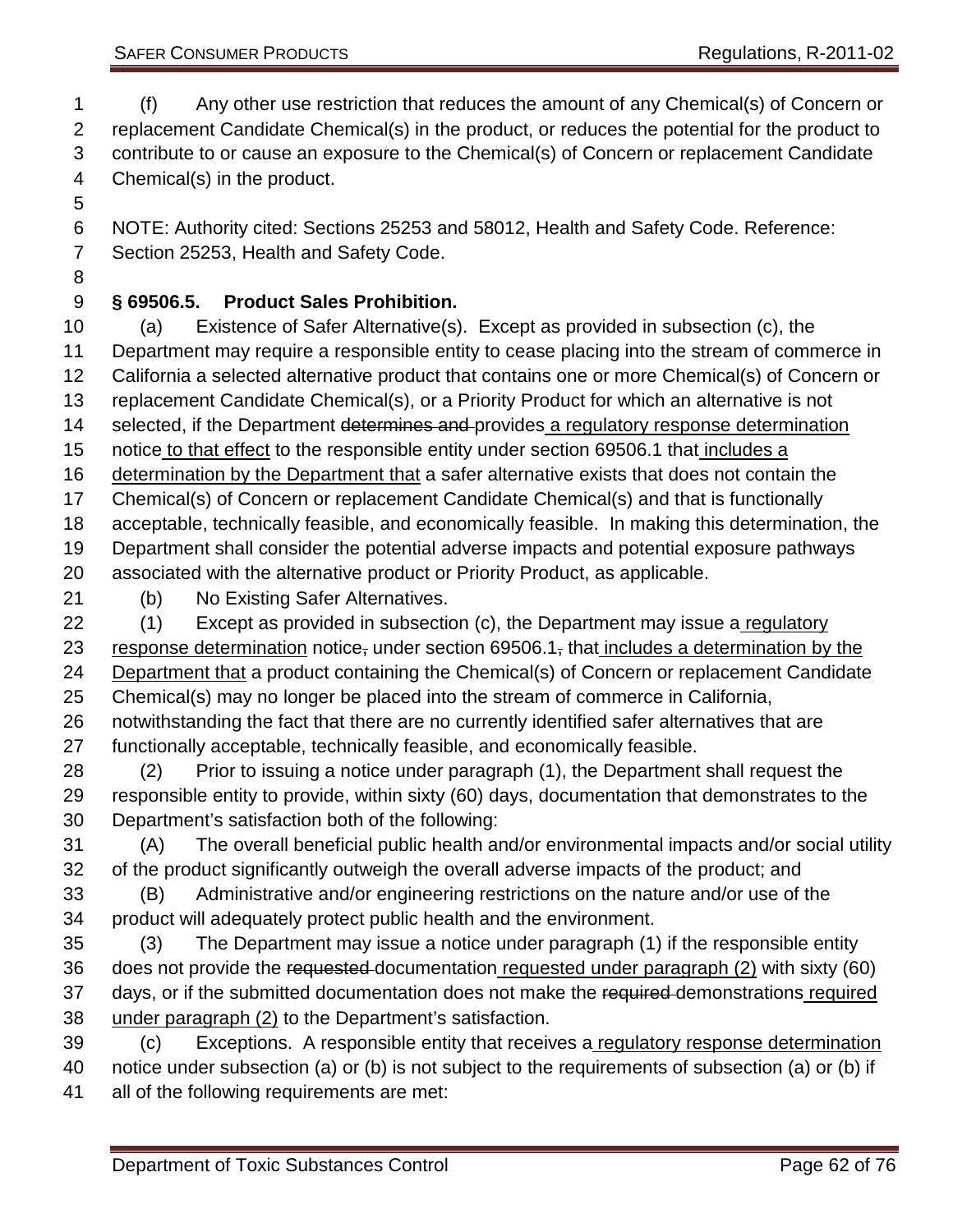(1) Within sixty (60) days after the final regulatory response determination notice is issued by the Department, the responsible entity notifies the Department in writing of its intent to submit a revised Final AA Report that selects an alternative that does not contain the Chemical(s) of Concern or the replacement Candidate Chemical(s); (2) The Department receives, by the date specified by the Department in the final regulatory response determination notice issued under section 69506.1, a revised Final AA Report that selects an alternative that does not contain the Chemical(s) of Concern or the replacement Candidate Chemical(s) and that complies with section 69505.7; and (3) The product containing the Chemical(s) of Concern or the replacement Candidate Chemical(s) is no longer placed into the stream of commerce in California by the responsible entity, directly or indirectly, by the date specified by the Department in the final regulatory response determination notice issued under section 69506.1. (d) Extensions. (1) A responsible entity may request an extension to the due date for the revised Final AA Report to be submitted under subsection (c), under the procedures specified in section 69505.1(c) or section 69505.7(k)(1)(B). (2) If the Department grants an extension, the responsible entity shall satisfy one of the following requirements by the due date specified in the extension approval: (A) A revised Final AA Report meeting the requirements of subsection (c)(2) shall be submitted to the Department; or (B) The product shall cease to be placed into the stream of commerce in California by the responsible entity, directly or indirectly. NOTE: Authority cited: Sections 25253 and 58012, Health and Safety Code. Reference: Section 25253, Health and Safety Code. **§ 69506.6. Engineered Safety Measures or Administrative Controls** (a) Requirement for Controls. The Department may require a manufacturer to engineer safety measures that integrally contain or control access to, and/or implement administrative controls that limit exposure to, the Chemical(s) of Concern or replacement Candidate Chemical(s) in a selected alternative, or the Chemical(s) of Concern in a Priority Product for which an alternative is not selected, to reduce the potential for adverse impacts. (b) Criteria. Engineering or administrative controls may be required if one or more of the following applies: (1) Reliable information indicates the presence of the Chemical(s) of Concern or replacement Candidate Chemical(s), or its/their degradate, metabolite, or reaction products, in a particular subpopulation that has one or more routes of exposure to the chemical(s); (2) Reliable information indicates an elevated level of the Chemical(s) of Concern or replacement Candidate Chemical(s) in an indoor building or other enclosed environment; and/or (3) Improper product handling increases the potential for release of, or exposure to, the Chemical(s) of Concern or replacement Candidate Chemical(s).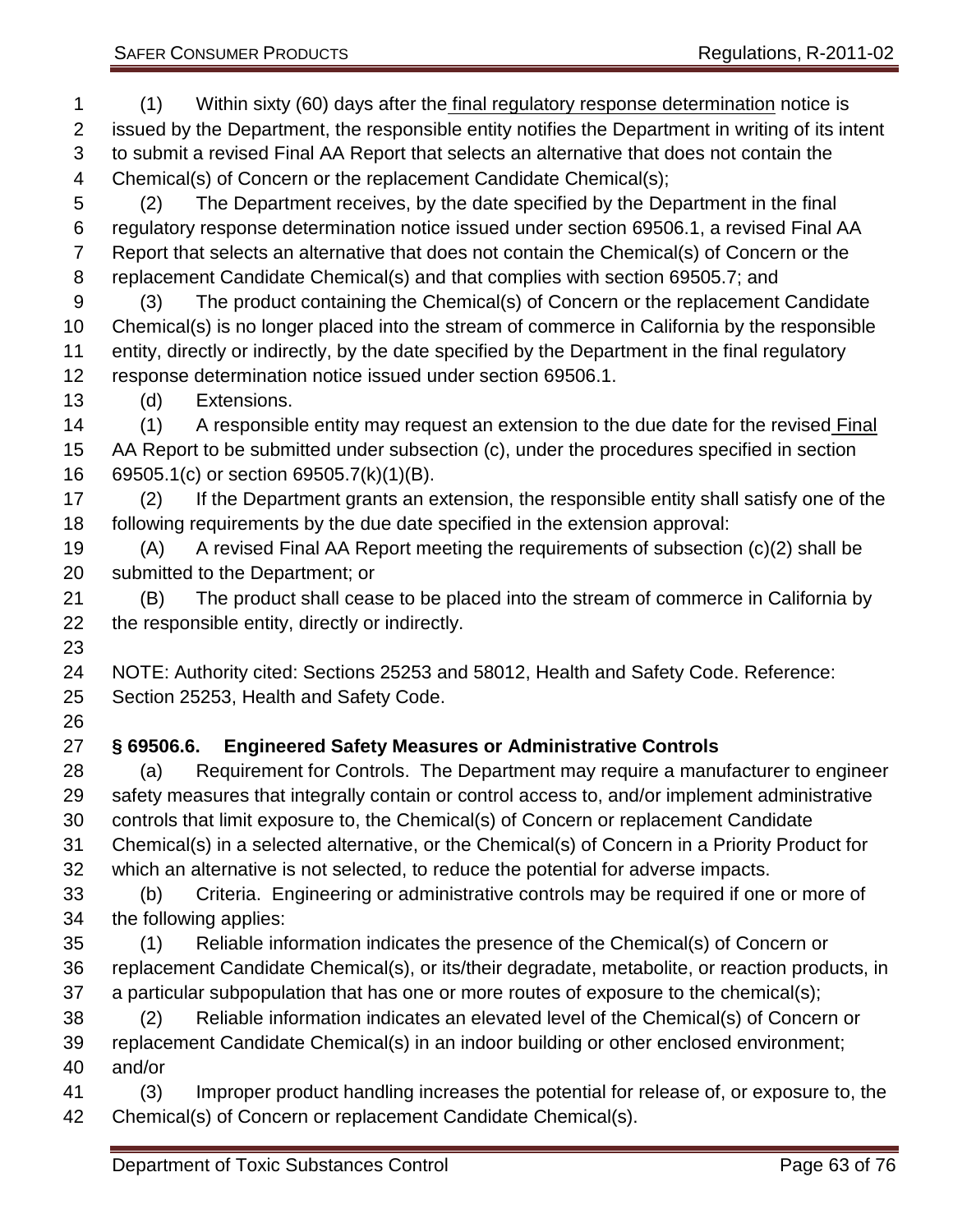NOTE: Authority cited: Sections 25253 and 58012, Health and Safety Code. Reference: Section 25253, Health and Safety Code.

### **§ 69506.7. End-of-Life Management Requirements.**

 (a) Applicability. A manufacturer of a selected alternative, or a Priority Product for which an alternative is not selected, that is sold or otherwise made available to consumers as a finished product and is required to be managed as a hazardous waste in California at the end of its useful life, shall comply with the requirements of subsection (c) except as otherwise provided under subsections (d) and (e).

 (b) Manufacturer Collaboration Option. A manufacturer may individually fulfill the requirements of this section, or may join with other manufacturers to form a non-profit third- party product stewardship organization, funded by participating manufacturers, to fulfill the requirements of this section on behalf of the participating manufacturers.

 (c) End-of-Life Program Requirements. No later than the date specified by the Department in the final regulatory response determination notice for the product, or no later than the date the product is first placed into the stream of commerce in California, whichever is later, the manufacturer shall establish and maintain an end-of-life management program for the product. The program must comply with all of the following requirements:

 (1) A comprehensive product stewardship plan must be developed and maintained, after the plan is submitted to and approved by the Department. If the Department disapproves the plan, it shall notify the manufacturer in writing, identify what is necessary to correct deficiencies in the plan, and specify a due date for submission of a revised plan. If the plan is not resubmitted by the due date or does not address all of the deficiencies, the plan will be considered to be non-compliant with this section.

(2) Each product stewardship plan must include:

 (A) A list of, and contact information for, participating manufacturers, importers, and other participating persons.

(B) The scope of products and brands to be covered by the plan.

 (C) The roles and responsibilities for manufacturers, importers, assemblers, retailers, consumers, and government throughout the life cycle of the product, and identification of retailers and/or assemblers who have agreed to participate in the program.

(D) Identification and description of collection systems that will be used.

 (E) End-of-life management information that describes the steps that will be taken to ensure compliance with all applicable federal and California State and local laws, and that addresses any adverse multimedia impacts.

 (F) Identification of anticipated resources needed to implement and sustain the plan, which must ensure that the end-of-life management program is maintained for sufficient time to be available at the end-of-life for the last covered product, and all previous covered products, that the manufacturer places into the stream of commerce in California. An estimate of the annual and total long-term program costs shall also be identified in the plan, along with the information, assumptions, calculations, and any models used to develop the cost estimate.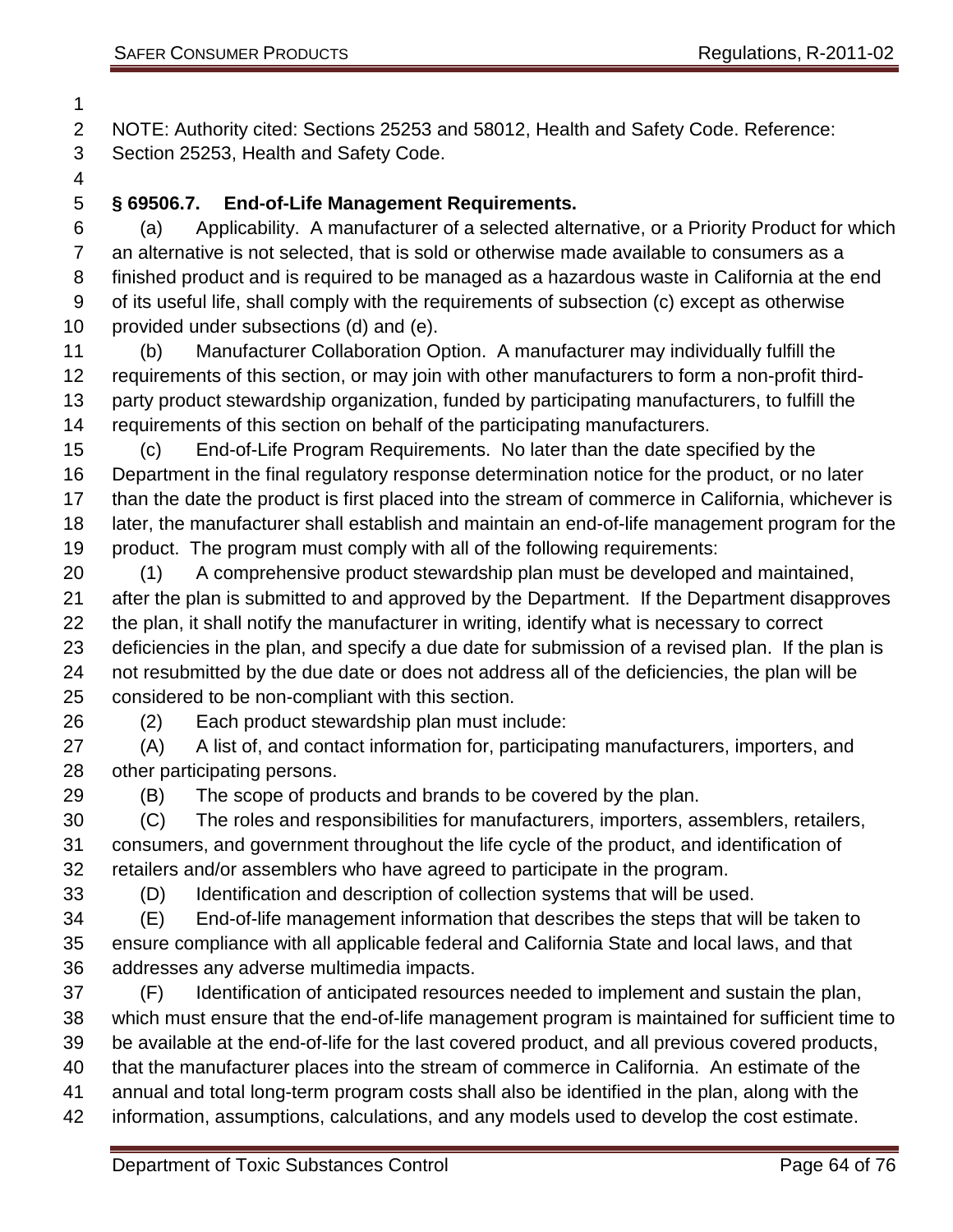(G) The funding mechanism to cover, but not exceed, the costs identified in subparagraph (F). This requirement shall be satisfied by whichever of the following means is applicable:

 1. If the end-of-life management program will be administered by a non-profit third- party product stewardship organization under subsection (b), the plan shall describe how the organization will collect operating revenues in an amount necessary to cover, but not exceed, the costs identified in subparagraph (F). This shall include the method and calculations used to determine how much each participant will contribute.

 2. If an individual manufacturer is administering and funding its own end-of-life management program, the manufacturer shall provide a financial guarantee that will ensure that adequate funding is available to cover the costs identified in subparagraph (F).

(H) Program performance goals, which shall be quantitative to the extent feasible, for:

13 1. Increasing the capture rate of covered products at the end-of-life; and

14 2. Increasing recyclability, and recycling rate.

(I) A description of how each program goal will be achieved.

(J) Public education, outreach, and communications plans.

 (K) A description of public and stakeholder consultation activities during preparation of the plan, which shall include, at a minimum, provision of thirty (30) days for the public to comment on the proposed product stewardship plan through the manufacturer's website. The manufacturer shall transmit to the Department all comments received concurrent with submittal of the plan.

 (L) A description of public and stakeholder consultation activities for review and updating of the plan, which shall occur no less frequently than annually.

(M) Reporting and evaluation procedures.

 (3) The product stewardship program and plan for collecting and, if applicable, recycling the product shall be developed in consultation with California retailers and other owners/operators of prospective collection sites.

 (4) The manufacturer shall provide its product stewardship plan to the Department for review and approval, post a copy of the product stewardship plan on its own website, and provide that link to the Department for posting on the Department's website.

 (5) The manufacturer of a product subject to this section shall provide an annual report to the Department. The annual report is due one (1) year from the date the end-of-life management program is required to be implemented, and annually thereafter. The report must include, by total tonnage:

 (A) The quantity of products placed into the stream of commerce in California over the previous one-year period; and

(B) The quantity of products recovered over the same one-year period.

(d) Alternative End-of-Life Programs. A manufacturer subject to this section may

request the Department's approval to substitute an alternative end-of-life management

program that achieves, to the maximum extent feasible, the same results as the program

- required by this section. If a manufacturer's alternative end-of-life management program relies
- on other persons, the manufacturer shall provide written substantiation of their agreement to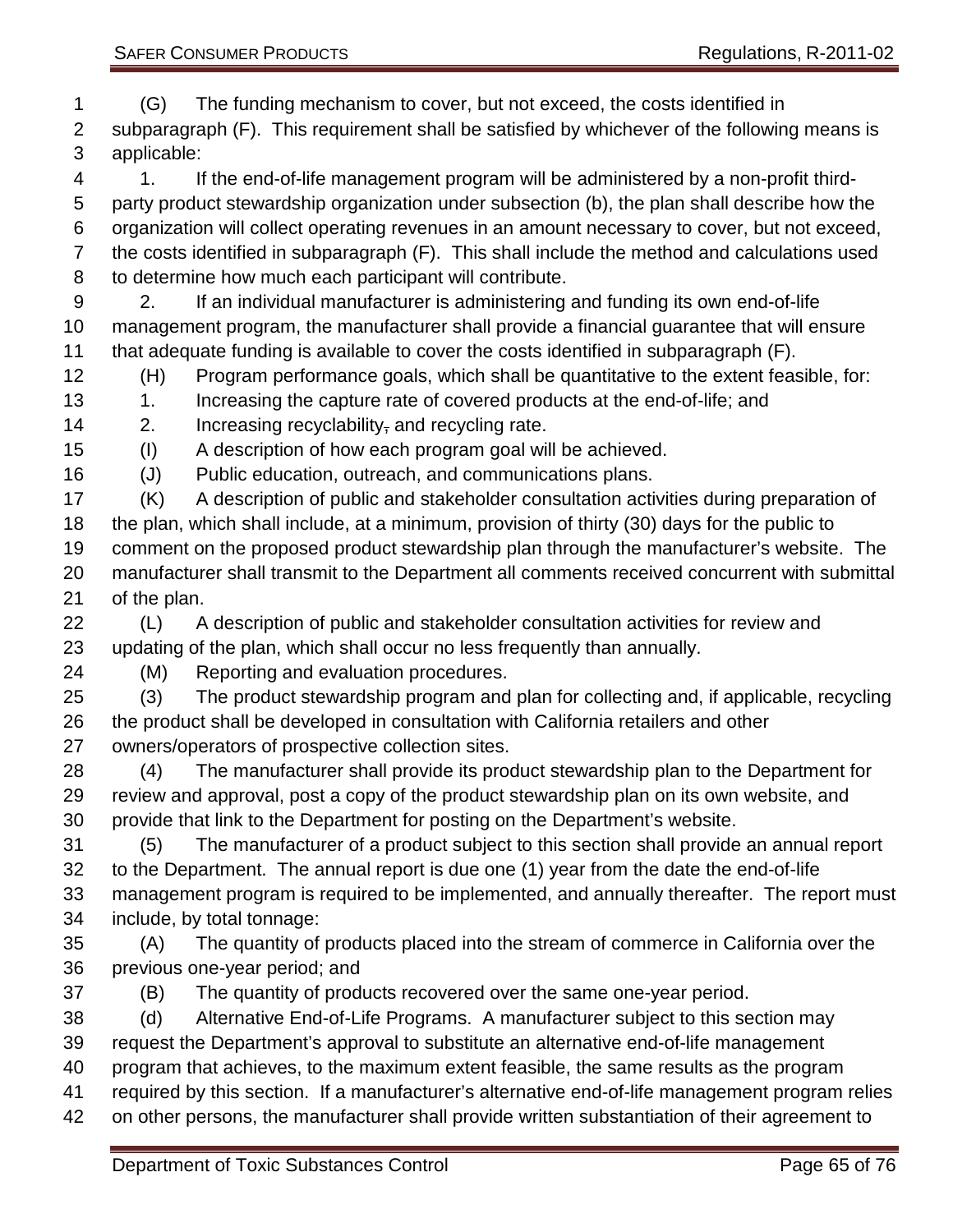participate at a level necessary to insure successful implementation of the plan as proposed. A manufacturer may not substitute an alternative end-of-life management program for the program specified in this section unless it receives advanced written approval from the Department. (e) Exemption from End-of-Life Program Requirements. (1) A manufacturer subject to this section may request an exemption from the requirement to provide an end-of-life management program by demonstrating to the Department's satisfaction in the AA Report that an end-of-life management program cannot feasibly be implemented for the product. (2) A manufacturer subject to this section is not exempt from this section until it receives written concurrence from the Department that an end-of-life management program cannot feasibly be implemented for the product. NOTE: Authority cited: Sections 25253 and 58012, Health and Safety Code. Reference: Section 25253, Health and Safety Code. **§ 69506.8. Advancement of Green Chemistry and Green Engineering.** When a manufacturer concludes that no safer alternative to its Priority Product is functionally acceptable, technically feasible, and economically feasible, or a manufacturer selects an alternative that reduces but does not eliminate the use of Candidate Chemicals in the product, the Department may require the manufacturer to initiate a research and development project or fund a challenge grant pertinent to the Priority Product that uses green chemistry and/or green engineering principles to do one or more of the following: (a) Design a safer alternative to the Priority Product; (b) Improve the performance of a safer alternative to the Priority Product; (c) Decrease the cost of the safer alternative to the Priority Product; and/or (d) Increase the market penetration of a safer alternative to the Priority Product. NOTE: Authority cited: Sections 25253 and 58012, Health and Safety Code. Reference: Section 25253, Health and Safety Code. **§ 69506.9. Exemption from Regulatory Response Requirements.** (a) Exemption Requests. A product is exempt from sections 69506.3 through 69506.8, if the responsible entity requests, and the Department grants, an exemption. A responsible entity seeking an exemption shall submit an exemption request to the Department no later than sixty (60) days after the Department issues a final regulatory response determination notice for the product. (b) Contents of Requests. An exemption request submitted under subsection (a) must include: (1) The name of, and contact information for, the person filing the exemption request; (2) The name of, and contact information for, the responsible entity(ies) on whose behalf the exemption request is being submitted;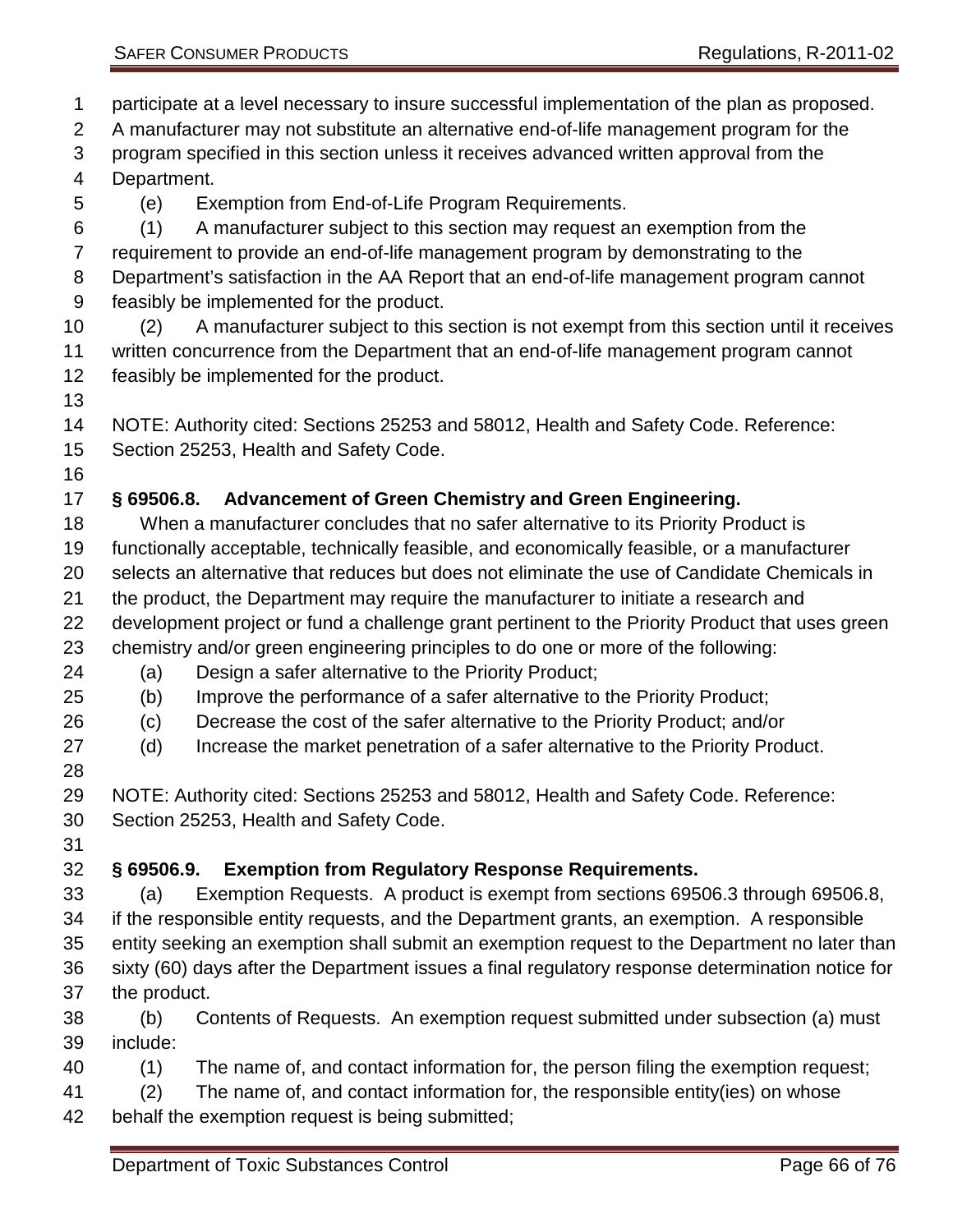(3) If different from paragraphs (1) and (2), the name of, and contact information for, the manufacturer(s) and importer(s) of the product; (4) The name of, and contact information for, other responsible entities for the product,

 to the extent known to the person submitting the exemption request; (5) Information identifying and describing the product, and the brand name(s) and product name(s) under which the product is placed into the stream of commerce in California, and, if the product is a component of one or more assembled products, a description of the known product(s) in which the component is used; and

 (6) Information that demonstrates to the Department's satisfaction that one or both of the following applies:

 (A) The required or proposed regulatory response conflicts with one or more requirements of another California State or federal regulatory program or applicable treaties or international agreements with the force of domestic law in such a way that the responsible entity cannot reasonably be expected to comply with both requirements; and/or

 (B) The required or proposed regulatory response substantially duplicates one or more requirements of another California State or federal regulatory program or applicable treaties or international agreements with the force of domestic law without conferring additional public health or environmental protection benefits.

 (c) Departmental Notice. Within sixty (60) days of receiving an exemption request, the Department shall issue a notice to the person who submitted the request granting or denying the exemption request. The Department shall send a copy of the notice to known responsible entities for the product.

 (d) Actions Following Exemption Denial. If the exemption request or the Department's granting of the exemption is based solely on the criteria specified in subsection (b)(6)(A), the Department may require implementation of a modified regulatory response that resolves the conflict that is the basis for the exemption.

 (e) Rescission of Exemption. The Department shall rescind an exemption granted under this section if the Department determines that the facts and/or assumptions that the Department relied upon in granting the exemption were not, or are no longer, valid. If the Department rescinds an exemption, the Department shall provide notice to the person who submitted the exemption request and known responsible entities for the product.

 (f) Contents of Notices. The Department shall include in all notices granting, denying, or rescinding an exemption under this section a statement of basis for its decision and a new due date for compliance with the regulatory response determination, if applicable.

 NOTE: Authority cited: Sections 25253 and 58012, Health and Safety Code. Reference: Sections 25253 and 25257.1, Health and Safety Code.

#### **§ 69506.10. Regulatory Response Report and Notifications.**

 (a) Notification to Supply Chain. A responsible entity subject to a regulatory response other than one imposed under sections 69506.2 and 69506.8 shall ensure that a notification is sent to all persons in California, other than the final purchaser or lessee, to whom the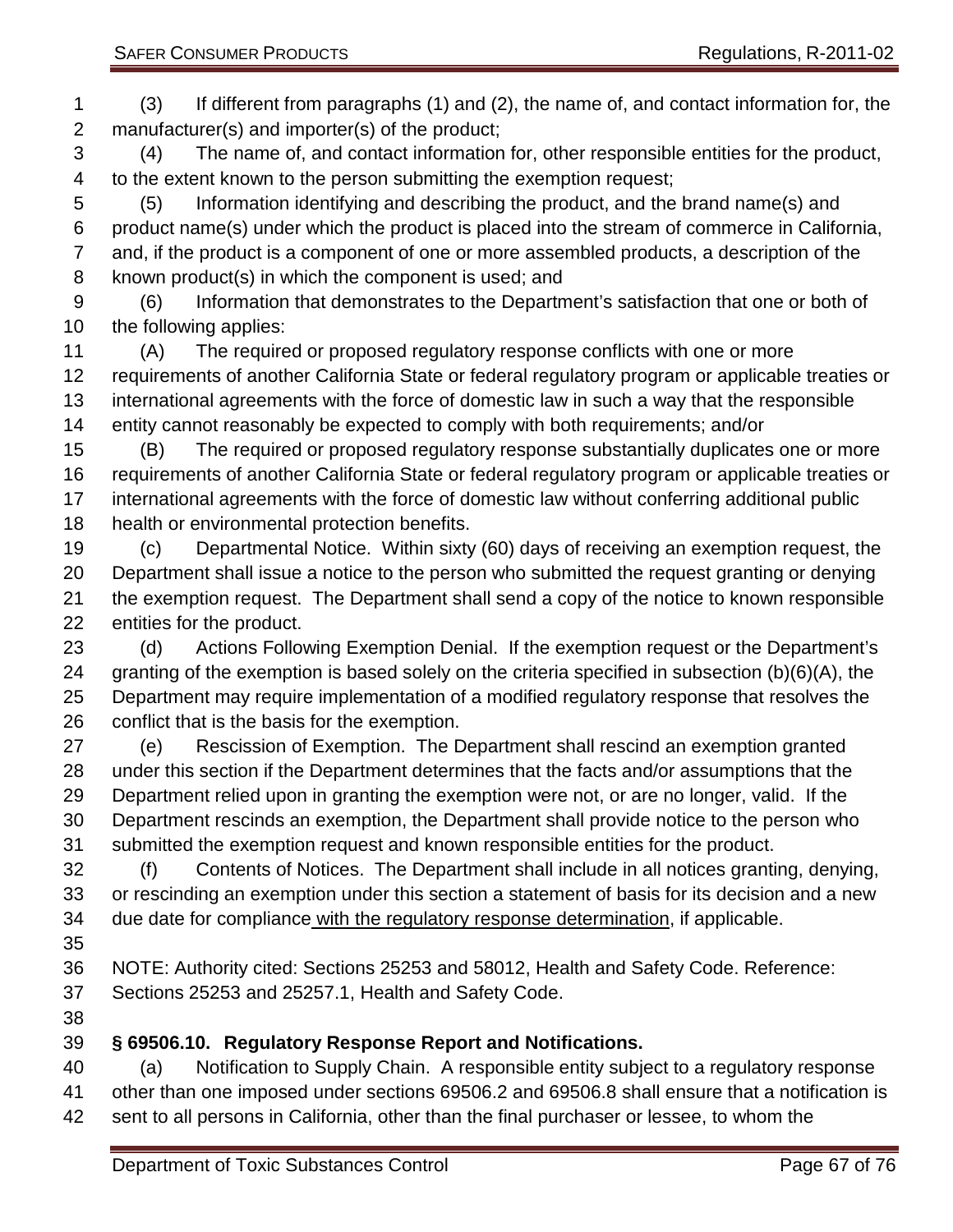responsible entity directly sells the product, and any other person other than the final purchaser or lessee to whom the responsible entity directly sells the product if it is reasonably foreseeable that the product will be placed into the stream of commerce in California, informing those persons of the applicability of the regulatory response to the product. The notification shall be sent, with a copy sent to the Department, no later than thirty (30) days after receiving a final regulatory response determination notice under section 69506.1. (b) Contents of Notifications. The notification required under subsection (a) shall include: (1) The name of, and contact information for, the person providing the notification; (2) The name of, and contact information for, the responsible entity(ies) on whose behalf the notification is being provided; (3) If different from paragraphs (1) and (2), the name of, and contact information for, the manufacturer(s) and importer(s) of the product;

 (4) Information identifying and describing the original Priority Product and the selected alternative, the brand name(s) and product name(s) under which the product is placed into the stream of commerce in California, the name(s) of any persons identified as the manufacturer, importer, and/or distributor on the product label, and, if the product is a component of one or more assembled products, a description of the known product(s) in which the component is used; and

- (5) A description of the required regulatory response(s) and the due date for implementing the regulatory response(s).
- (c) Notifications to the Department. The responsible entity shall notify the Department upon completing implementation of the required regulatory response(s) and, if applicable, upon completing development and introduction into the California marketplace of the selected alternative(s). The notification must include information describing how the regulatory response(s) was/were implemented. If requested by the Department, the responsible entity shall provide periodic implementation status reports regarding the selected regulatory response(s) and/or the development and introduction into the California marketplace of the selected alternative(s). The information provided to the Department under this subsection shall also be posted on the website of the responsible entity.
- (d) Regulatory Response Summary.
- (1) The Department shall prepare and post on its website, and update at least annually, a Regulatory Response Summary that identifies the regulatory response(s) for each selected alternative to a Priority Product, or for the Priority Product, whichever is applicable. The Regulatory Response Summary must contain all of the following for which information is available:
- 
- (A) The name of, and contact information for, the manufacturer(s) and importer(s);
- (B) The names of, and contact information for, other known responsible entities;
- (C) Information identifying and describing the original Priority Product and the selected alternative(s), if any, the brand name(s) and product name(s) under which the product is placed into the stream of commerce in California, the name(s) of any persons identified as the manufacturer, importer, and/or distributor on the product label, and, if the product is a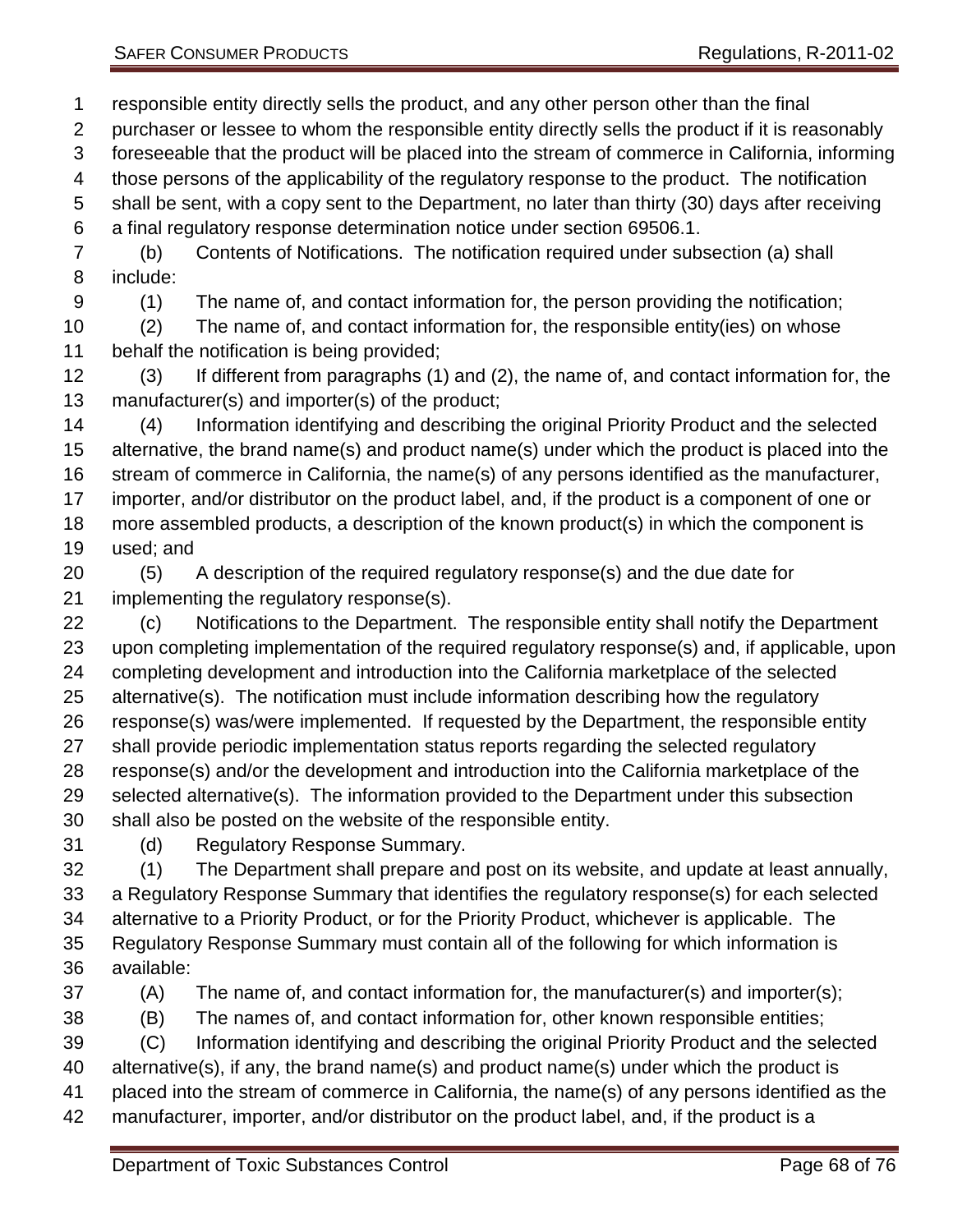component of one or more assembled products, a description of the known product(s) in which the component is used; (D) The due date and actual date for completing development and introduction into the California marketplace of the selected alternative(s), if any; (E) The regulatory response(s), if any; (F) The applicable section(s) in this article specifying the regulatory response(s); (G) The implementation due date(s), and the actual implementation date(s), for the regulatory response(s); and (H) Other information provided to the Department under subsections (a) through (c). (2) The Department shall also include in the Regulatory Response Summary the information specified in paragraphs (1)(A) through (1)(D) for each exemption granted by the Department under section 69506.9. NOTE: Authority cited: Sections 25253 and 58012, Health and Safety Code. Reference: Sections 25253 and 25257, Health and Safety Code. **Article 7. Dispute Resolution Processes § 69507. Dispute Resolution.** (a) Applicability. This article applies to any responsible entity that wishes to dispute a decision made by the Department under this chapter that applies to the responsible entity, except as otherwise provided in subsection (c). (b) Exhaustion of Administrative Remedies. The procedures set out in this article are required for resolving disputes arising under this chapter. If the responsible entity fails to follow the procedures specified in this article for disputes subject to this article, it waives its 26 right to further contest the disputed issue. (c) Scope. Notwithstanding any other provision of this chapter, a decision made by the Department under article 2, 4, or 9 is not subject to dispute resolution under this article. 29 (d) Automatic Stay. A requirement imposed by the Department under this chapter on a responsible entity, and any posting concerning the requirement on the Failure to Comply lList, is stayed during the pendency of an administrative dispute concerning the requirement. NOTE: Authority cited: Sections 25252, 25253, and 58012, Health and Safety Code. Reference: Sections 25252, 25253, and 25257.1, Health and Safety Code. **§ 69507.1. Informal Dispute Resolution Procedures.** (a) Request for Review. For a dispute regarding a decision made by the Department under the provisions of this chapter other than article 6, a responsible entity may, within thirty (30) days following the mailing of the notice or the website posting of the Department's decision that is the basis of the dispute, whichever is later, request that the Department informally resolve the dispute. The Department shall provide the responsible entity with an opportunity to resolve the dispute informally within thirty (30) days of receiving the request for Department of Toxic Substances Control Control Control Page 69 of 76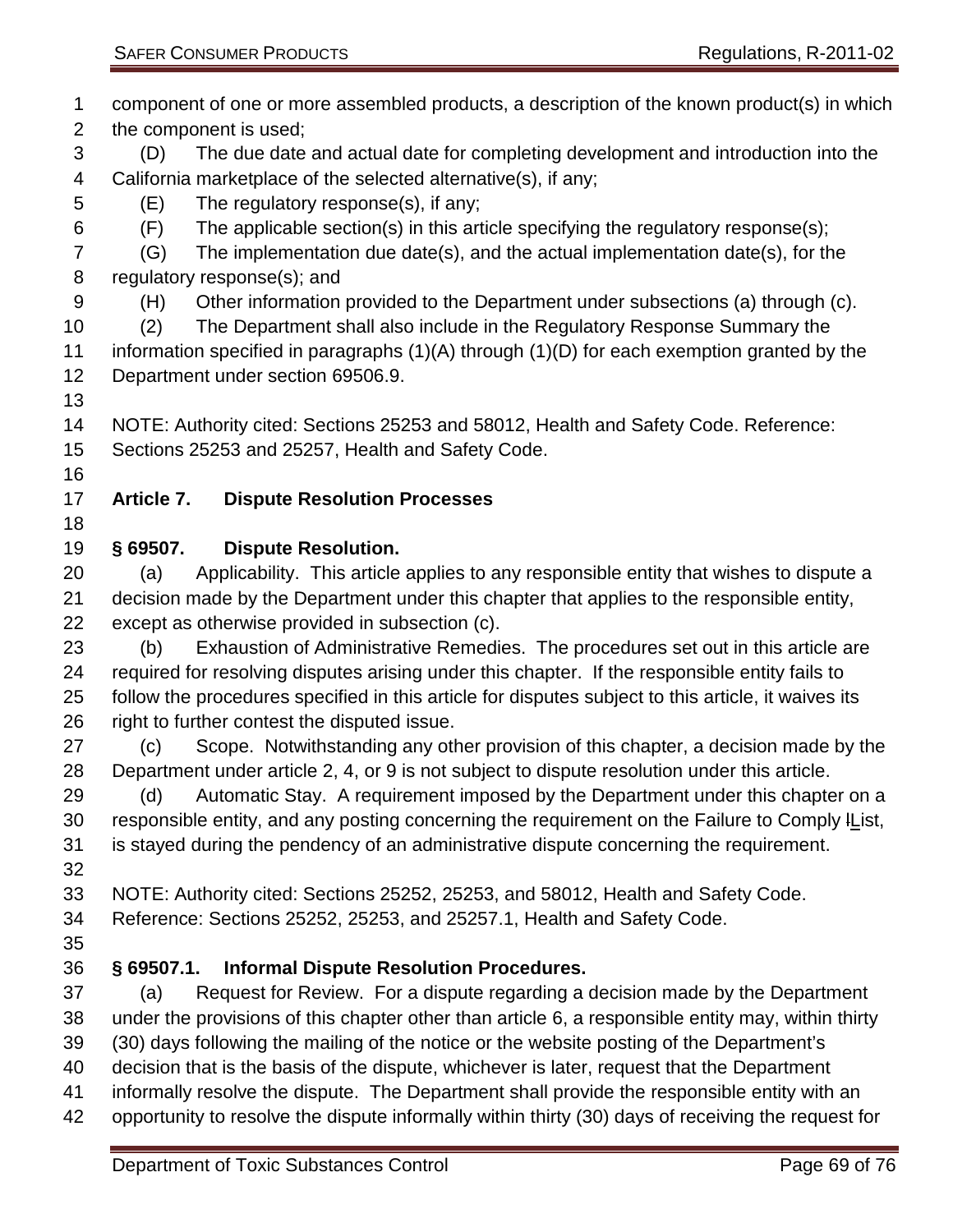is final and is not eligible for any dispute resolution procedures under this article.

 (b) Administrative Appeal. If the responsible entity disagrees with the Department's decision following completion of the informal dispute resolution process, the responsible entity may appeal to the Director of the Department under section 69507.2.

NOTE: Authority cited: Sections 25252, 25253, and 58012, Health and Safety Code.

Reference: Sections 25252, 25253, and 25257.1, Health and Safety Code.

## **§ 69507.2. Appeal to the Director.**

 (a) Contents of Appeals. A responsible entity appealing the Department's decision following completion of the informal dispute resolution process shall submit information stating the basis for seeking further review, and the reasons why the decision does not comply with this chapter or is otherwise unreasonable. The responsible entity shall also provide:

(1) The original statement of dispute;

(2) Supporting information; and

(3) Copies of responses prepared by the Department.

 (b) Deadline for Filing an Appeal. A responsible entity appealing a Department decision shall file the appeal with the Department's Director within thirty (30) days after completion of the informal dispute resolution process under section 69507.1.

 (c) Decision on Appeal. The Director or designee shall issue a decision granting or denying the relief sought, in whole or in part, or a notice of ongoing review, within sixty (60) days after receipt of the request under this section. If the relief sought is denied, the decision by the Department must:

 (1) Contain a short and plain description of the basis for denial of the request for further administrative review; and

 (2) Specify the date by which the responsible entity must comply with the requirements of this chapter that were in dispute.

 (d) Finality of Decision. A decision issued under subsection (c) is the Department's final decision and is not subject to additional administrative dispute resolution.

 (e) Notice of Ongoing Review. The Department shall specify in a notice of ongoing review the estimated date by which the Department expects to issue a decision granting or denying the relief sought. The Department shall take into account its available resources and the complexity of the issues raised in the appeal in estimating the date for issuance of the final decision.

NOTE: Authority cited: Sections 25252, 25253, and 58012, Health and Safety Code.

Reference: Sections 25252, 25253, and 25257.1, Health and Safety Code.

### **§ 69507.3. Formal Dispute Resolution Procedures.**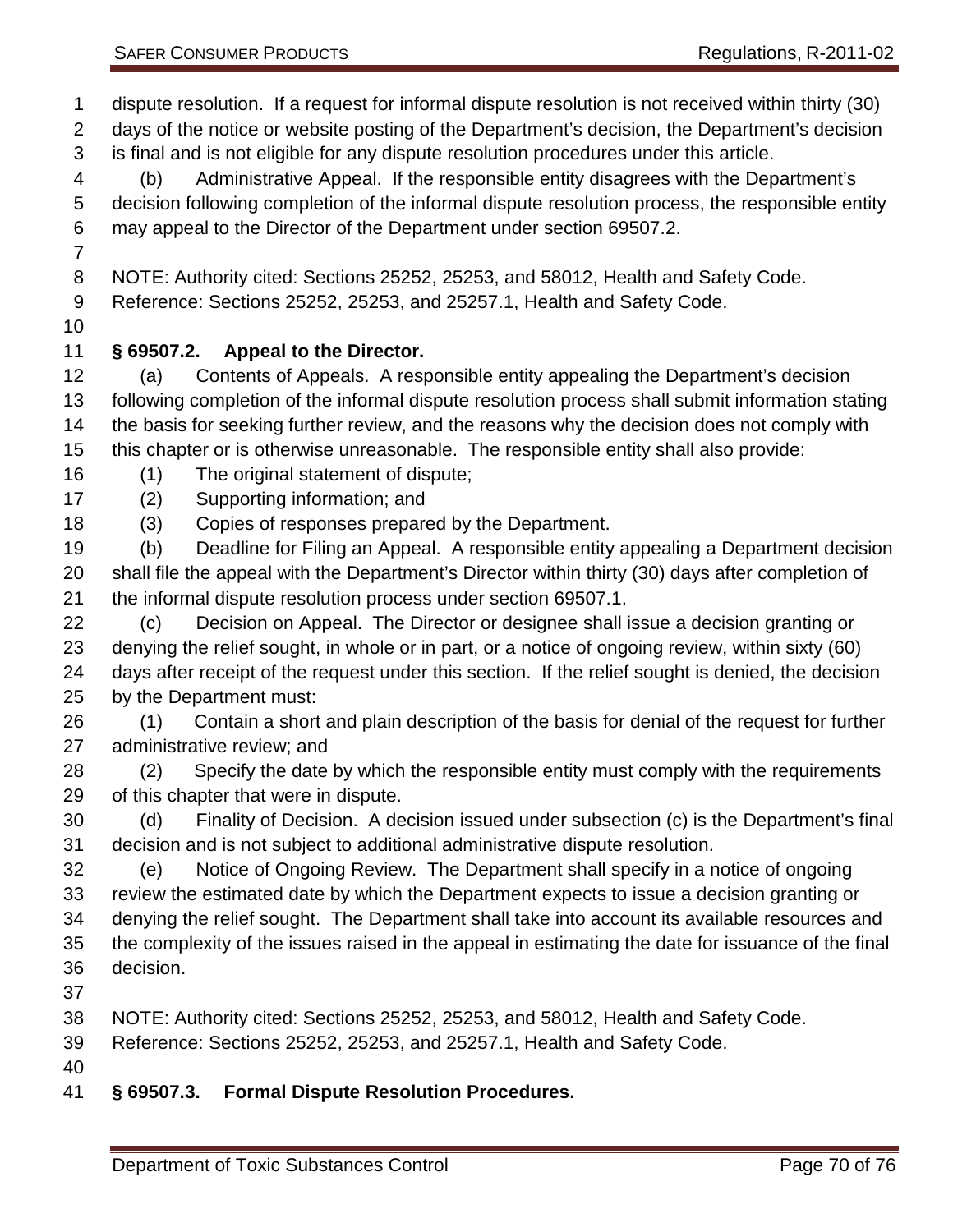For all disputes regarding a decision made by the Department under article 6, the

 procedures specified in sections 69507.4 through 69507.6 shall apply in lieu of the procedures set forth in sections 69507.1 and 60507.2.

NOTE: Authority cited: Sections 25253 and 58012, Health and Safety Code. Reference:

Sections 25253 and 25257.1, Health and Safety Code.

# **§ 69507.4. Time Lines for Requests for Review.**

- Within thirty (30) days of a responsible entity receiving a final regulatory response determination notice from the Department under article 6, the responsible entity may submit a Request for Review to the Department, requesting review of such determination. If a Request for Review is not filed within this time period, the Department's determination is final and is not eligible for any administrative dispute resolution procedures under this article.
- 
- NOTE: Authority cited: Sections 25253 and 58012, Health and Safety Code. Reference:

Sections 25253 and 25257.1, Health and Safety Code.

# **§ 69507.5. Contents of Requests for Review.**

- A Request for Review filed under section 69507.4 must include a statement of the reasons supporting the Request for Review, and, as applicable, a showing that the determination is based on:
- (a) Erroneous facts, assumptions, approaches, or conclusions of law; and/or

(b) A policy judgment that the Department should, in its discretion, reconsider.

 NOTE: Authority cited: Sections 25253 and 58012, Health and Safety Code. Reference: Sections 25253 and 25257.1, Health and Safety Code.

# **§ 69507.6. Department Procedures for Requests for Review.**

 (a) Decision Time Frame. Within sixty (60) days following the filing of a Request for Review under section 69507.4, the Department shall issue an order either granting or denying the Request for Review, or a notice of ongoing review.

 (b) Finality of Decision. An order denying review shall constitute the Department's final decision and shall not be subject to additional administrative dispute resolution. The decision shall be effective on the date of the order. An order denying review must:

- (1) Specify the date by which the responsible entity must comply with the requirements of this chapter that were the subject of the Request for Review; and
- (2) Contain a short and plain description of the basis for the denial of further administrative review.
- (c) Briefing Schedule. An order granting review must specify a schedule for briefing of the issues by the responsible entity and the Department.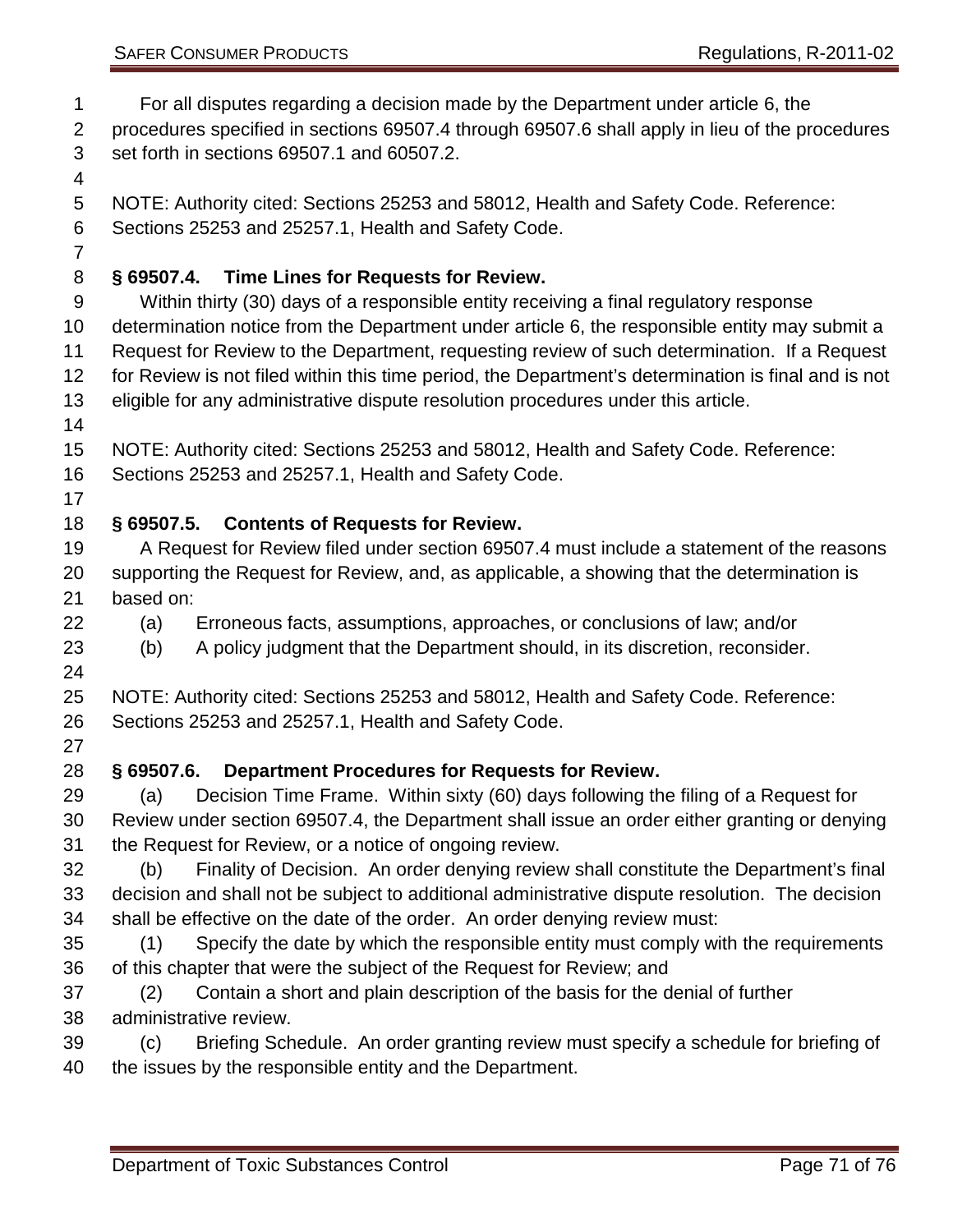(d) Merits Decision. The Department shall issue an order specifying its decision on the merits of the Request for Review, or a notice of ongoing review, within 180 days from the date it grants the Request for Review.

 (1) If the final order upholds the Department's decision under this chapter, the order is the Department's final decision and is not eligible for additional administrative dispute resolution. An order upholding the Department's original decision must specify the date by which the responsible entity must comply with the applicable requirements of this chapter.

 (2) If the final order grants the relief sought by the responsible entity, in whole or in part, the order must remand the decision that is the subject of the Request for Review to the responsible program within the Department for re-evaluation by a specified date. The date for completion of the re-evaluation must be no more than ninety (90) days from the date of the order. The order may also provide guidance or criteria for the re-evaluation.

 (e) Notice of Ongoing Review. The Department shall specify in a notice of ongoing review the estimated date by which the Department expects to issue an order under subsection (a) or (d), whichever is applicable. The Department shall take into account its available resources and the complexity of the issues raised in the Request for Review in estimating the date for issuance of the order.

 (f) Recusal of Staff. No Department staff that participated in the decision that is the subject of the Request for Review filed under section 69507.4 may participate in decision-making or review of decisions made under this section.

 (g) Limits on Intra-Departmental Communications. No Department staff participating in decision-making or review of decisions made under this section may have communications about the Request for Review with the Department staff that participated in the decision that is the subject of the Request for Review filed under section 69507.4 unless the Department simultaneously communicates with the responsible entity or its representative regarding the issues under discussion with Department staff.

 NOTE: Authority cited: Sections 25253 and 58012, Health and Safety Code. Reference: Sections 25253 and 25257.1, Health and Safety Code.

## **Article 8. Audits**

#### **§ 69508. Audits of Materials Submitted to the Department and Regulatory ResponsesProgram Compliance.**

 (a) Audits. The Department may audit any information compiled, and/or submitted to the Department, under this chapter. Information the Department may audit includes, but is not limited to, AAs, AA Reports, information related to notifications submitted under this chapter, and implementation of regulatory responses.

 (b) Scope. The scope of any audit may include, but is not limited to, an examination of one or more of the following:

- (1) Compliance with article 5 requirements;
- (2) Information quality and adequacy of analysis;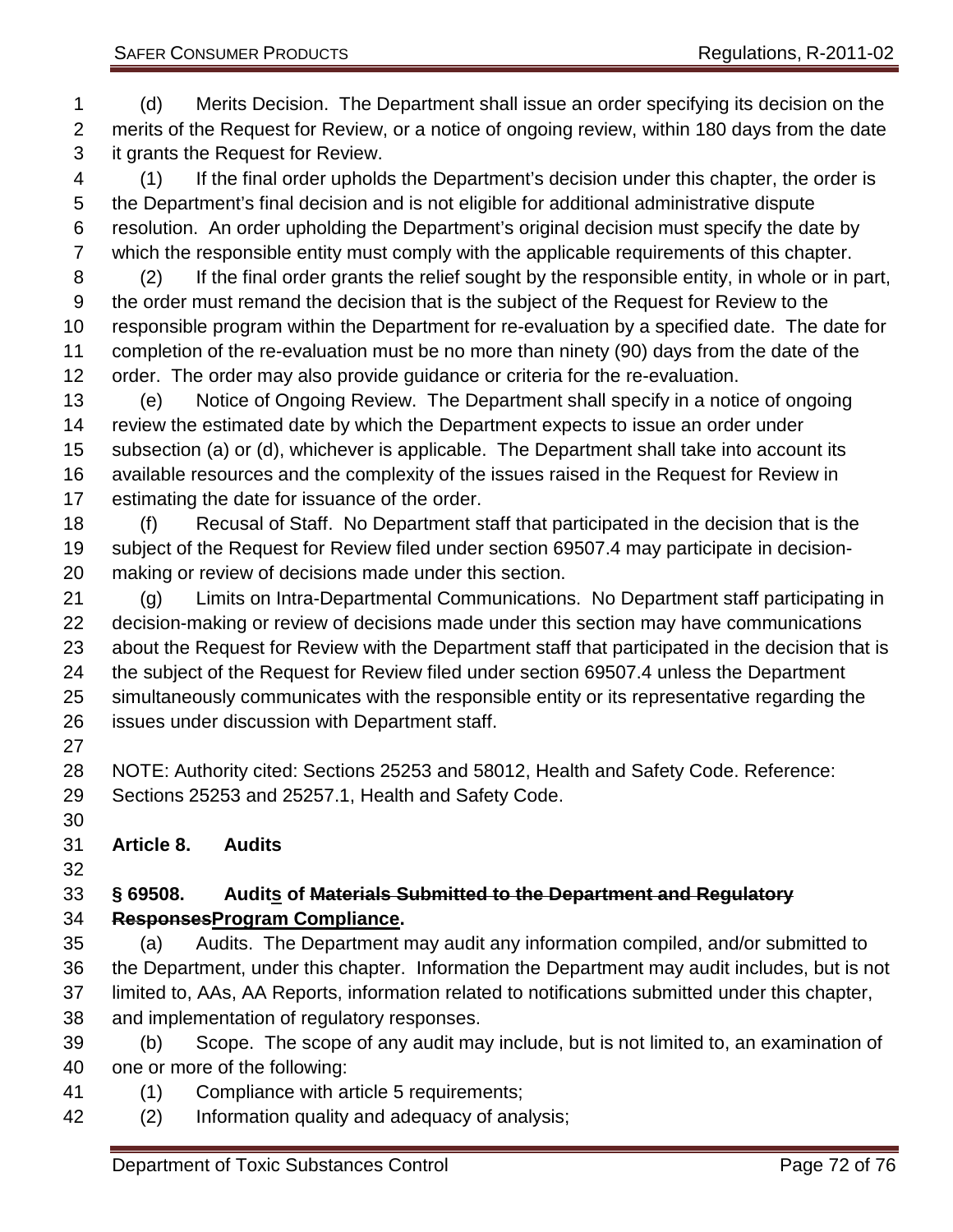(3) Implementation of selected alternatives, if applicable; and/or

(4) Compliance with the regulatory response(s) imposed under article 6, if any.

 (c) Notification of Audit Findings. Upon completion of an audit, the Department shall provide notice to the responsible entity(ies) of the audit findings and the process to dispute audit findings.

 NOTE: Authority cited: Sections 25253, and 58012, Health and Safety Code. Reference: Article 8 of Division 4.5 of Chapter 20 and Section 25253, Health and Safety Code.

## **Article 9. Trade Secret Protection**

## **§ 69509. Assertion of a Claim of Trade Secret Protection.**

 (a) Substantiation Requirements. A person who asserts a claim of trade secret protection with respect to information submitted to the Department under this chapter will receive a written request from the Department to furnish the Department with all of the following supporting information:

- (1) The identity of the person asserting the claim;
- (2) A brief description of the nature of the information for which trade secret protection is being claimed;
- (3) The extent to which the information is known by employees or others involved within the facility or business of the person, and whether or not those individuals are bound by non-disclosure agreements;

 (4) The extent to which the information is known outside of the facility or business of the person, and whether or not individuals with such knowledge are bound by non-disclosure agreements;

 (5) The measures taken to restrict access to and safeguard the information, and whether or not the person plans to continue utilizing such measures;

(6) The estimated value of the information to the person and the person's competitors;

 (7) The estimated amount of effort and/or money expended by the person in developing the information;

 (8) The estimated ease or difficulty with which the information can be properly acquired or duplicated by others, including for any chemical claimed as trade secret, an explanation of why the chemical identity is not readily discoverable through reverse engineering;

 (9) Copies of, or references to, any pertinent trade secret or other confidentiality determinations previously made by the Department or other public agencies;

 (10) A description of the nature and extent of harm that could be caused if the information were made public, including an explanation of the causal relationship between disclosure and the harmful effects claimed;

 (11) The signature of the person's general counsel or other executive with knowledge of the preparation of the substantiating information, certifying as required by section 69501.3 and based upon the knowledge and belief of the signatory that:

(A) The substantiating information is true, accurate, and complete;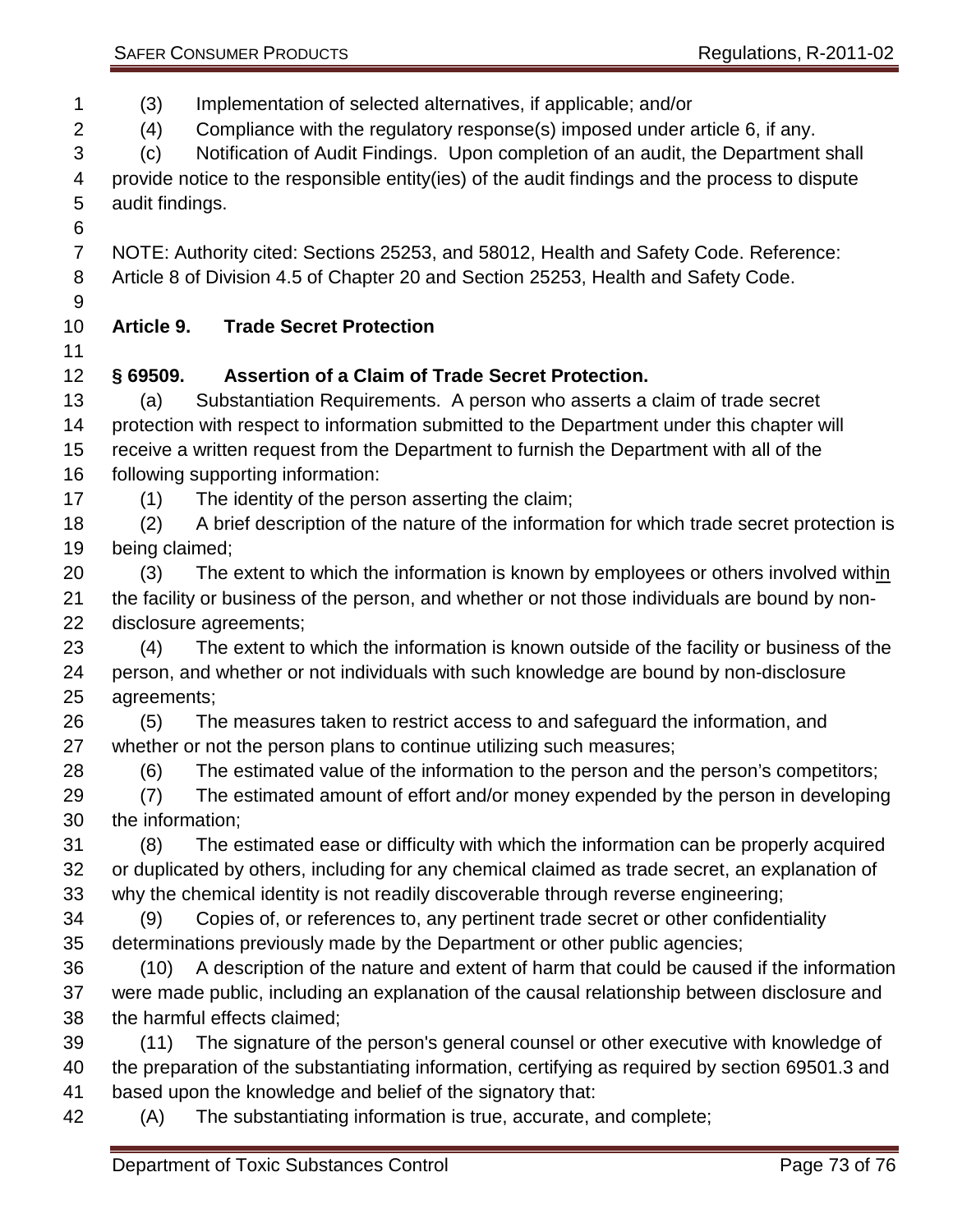(B) The information for which trade secret protection is claimed is not otherwise publicly available; and

 (C) There is a reasonable basis to assert trade secret protection for the information so claimed; and

 (12) Contact information for the individual to be contacted if any of the claimed information is requested to be disclosed under the California Public Records Act (commencing with Government Code section 6250).

 (b) Streamlining of Submittal. The substantiating information required under subsections (a)(1) through (a)(10) shall be provided for each individual trade secret claim,

 although such information may be incorporated by reference to apply to multiple claims, as appropriate. The requirements of subsections (a)(11) and (a)(12) may be met once for all claims submitted at one time.

 (c) Documentation. A person who asserts a claim of trade secret protection shall also at the time of submission provide the Department with both of the following:

 (1) Except where expressly prohibited by federal law, or by a nondisclosure agreement whose relevant text is provided to the Department, a complete copy of the documentation being submitted, which shall include the information for which trade secret protection is claimed; and

 (2) A redacted copy of the documentation being submitted, which shall exclude the information for which trade secret protection is claimed.

 (d) Marking of Documents. A person who asserts a claim of trade secret protection shall make such assertion at the time of submission by marking the words "Trade Secret" conspicuously on each page containing the information for which trade secret protection is claimed. If no claim of trade secret protection is made at the time of submission, the Department may make the submitted information available in full to the public without further notice.

 (e) Provision of Separate Copies. If the documentation supporting a claim of trade secret protection contains information that is itself subject to a claim of trade secret protection, such supporting documentation shall be separately supplied in both complete and redacted form as required by subsection (c), and marked as required by subsection (d), but shall not itself require further supporting documentation. Such documentation shall be separate from documentation used to comply with other provisions of this chapter.

 (f) Hazard Trait Submissions. Except as specified in subsection (g), trade secret protection may not be claimed for any hazard trait submission or for any chemical identity information associated with a hazard trait submission.

(g) Chemical Identity Masking When a Patent is Pending.

 (1) The precise identity of a chemical that is the subject of a hazard trait submission may be temporarily masked only if that chemical is an alternative considered or proposed in an Alternatives Analysis, and a patent application is pending for the chemical or its contemplated use in the product. Such masking shall be authorized only until the information subject to the trade secret claim is made public through any means, including through publication of the patent application, a foreign counterpart, or an issued patent. The person claiming the trade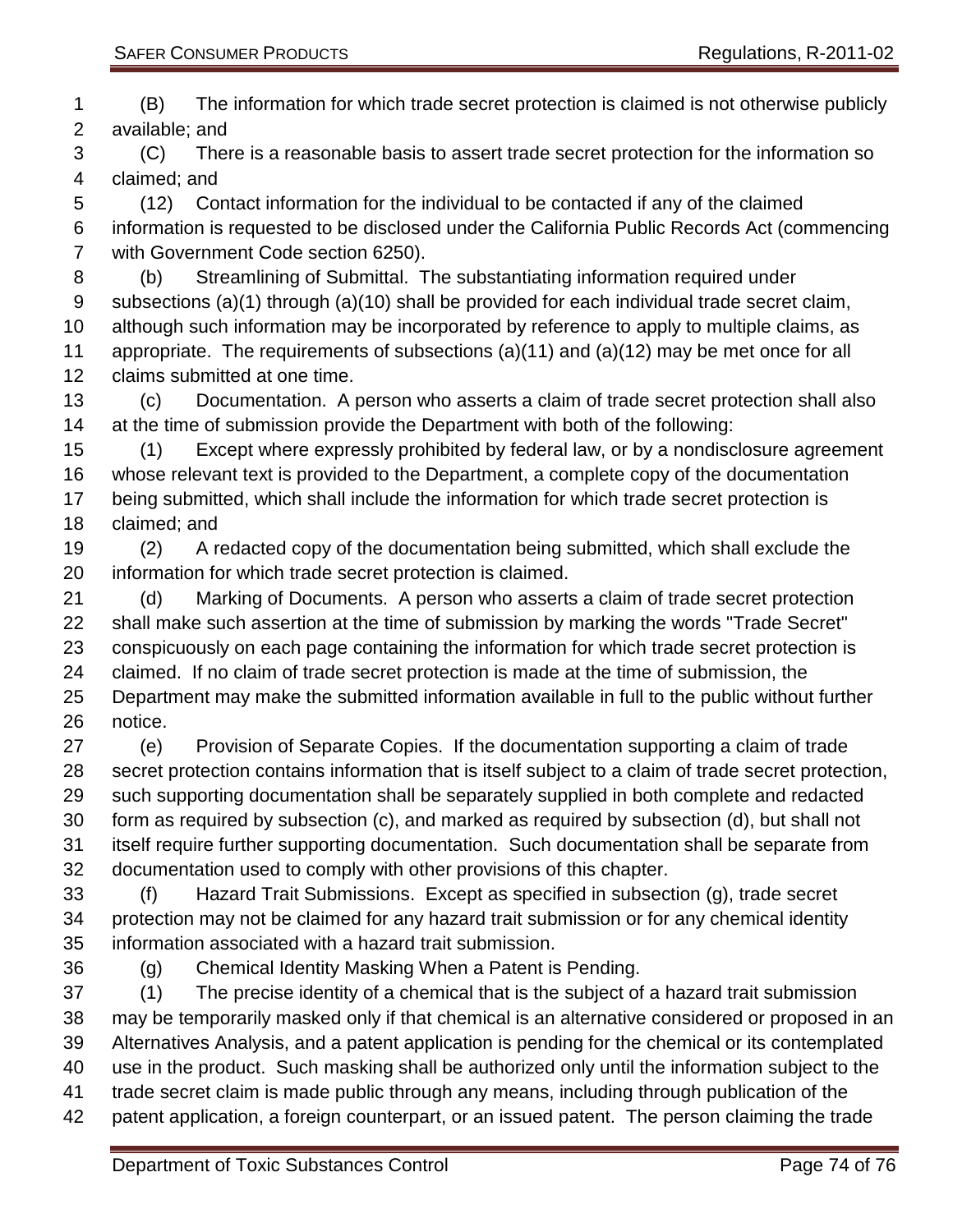| 1<br>$\overline{2}$ | secret shall notify the Department in writing within thirty (30) days after the information is made<br>public.                                                                                     |
|---------------------|----------------------------------------------------------------------------------------------------------------------------------------------------------------------------------------------------|
| 3                   | Any person temporarily masking the precise identity of a chemical under paragraph<br>(2)                                                                                                           |
| 4                   | (1) shall provide the Department with a non-confidential description of the nature of the                                                                                                          |
| 5                   | chemical that is as specific as possible, consistent with the claim of trade secret protection.                                                                                                    |
| 6                   |                                                                                                                                                                                                    |
| $\overline{7}$      | NOTE: Authority cited: Sections 25252, 25253, and 58012, Health and Safety Code.                                                                                                                   |
| 8                   | Reference: Sections 25252, 25253, and 25257, Health and Safety Code.                                                                                                                               |
| 9                   |                                                                                                                                                                                                    |
| 10<br>11            | Department Review of Claims of Trade Secret Protection.<br>$§$ 69509.1.<br>Review of Support for Trade Secret Designation. Upon receipt of information<br>(a)                                      |
| 12                  | submitted under this chapter that contains information identified as being subject to trade                                                                                                        |
| 13                  | secret protection, or at any time thereafter, the Department may review the trade secret claim                                                                                                     |
| 14                  | and supporting information for compliance with the requirements of this article.                                                                                                                   |
| 15                  | <b>Additional Information Requirements.</b><br>(b)                                                                                                                                                 |
| 16                  | If the Department determines that information provided in support of a request for<br>(1)                                                                                                          |
| 17                  | trade secret protection is incomplete or insufficiently responsive to permit a trade secrecy                                                                                                       |
| 18                  | determination, the Department shall:                                                                                                                                                               |
| 19                  | Provide notice to the submitter of the Department's finding of insufficiency, and the<br>(A)                                                                                                       |
| 20                  | basis therefor;                                                                                                                                                                                    |
| 21                  | Identify the specific area(s) for which additional information is needed; and<br>(B)                                                                                                               |
| 22                  | Indicate the date by which the submitter must provide the requested information.<br>(C)                                                                                                            |
| 23                  | If the submitter fails to provide the information within the time frame specified, the<br>(2)                                                                                                      |
| 24                  | Department shall provide notice to the submitter by certified mail that the claim is out of                                                                                                        |
| 25                  | compliance with this article, and that the information claimed to be trade secret will be                                                                                                          |
| 26                  | considered a public record subject to disclosure by the Department thirty (30) days after such                                                                                                     |
| 27                  | notice is mailed. During this 30-day period, the submitter may seek judicial review by filing an                                                                                                   |
| 28                  | action for a preliminary injunction and/or declaratory relief.                                                                                                                                     |
| 29                  | Notice to Submitter. If the Department determines that information provided in<br>(c)                                                                                                              |
| 30                  | support of a request for trade secret protection does not meet the substantive criteria for trade                                                                                                  |
| 31<br>32            | secret designation, the Department shall provide notice to the submitter by certified mail of its<br>determination and that the information claimed to be trade secret will be considered a public |
| 33                  | record subject to disclosure by the Department thirty (30) days after such notice is mailed.                                                                                                       |
| 34                  | During this 30-day period, the submitter may seek judicial review by filing an action for a                                                                                                        |
| 35                  | preliminary injunction and/or declaratory relief.                                                                                                                                                  |
| 36                  | Judicial Review. If a person asserting a claim of trade secret protection initiates an<br>(d)                                                                                                      |
| 37                  | action for a preliminary injunction and/or declaratory relief under subsection (b)(2) or (c), the                                                                                                  |
| 38                  | Department may not publicly release or disclose the information that is the subject of the claim                                                                                                   |
| 39                  | of trade secret protection until resolution of any court challenge, including any appeals.                                                                                                         |
| 40                  |                                                                                                                                                                                                    |
| 41                  | NOTE: Authority cited: Sections 25252, 25253, and 58012, Health and Safety Code.                                                                                                                   |
| 42                  | Reference: Sections 25252, 25253, and 25257, Health and Safety Code.                                                                                                                               |
|                     |                                                                                                                                                                                                    |